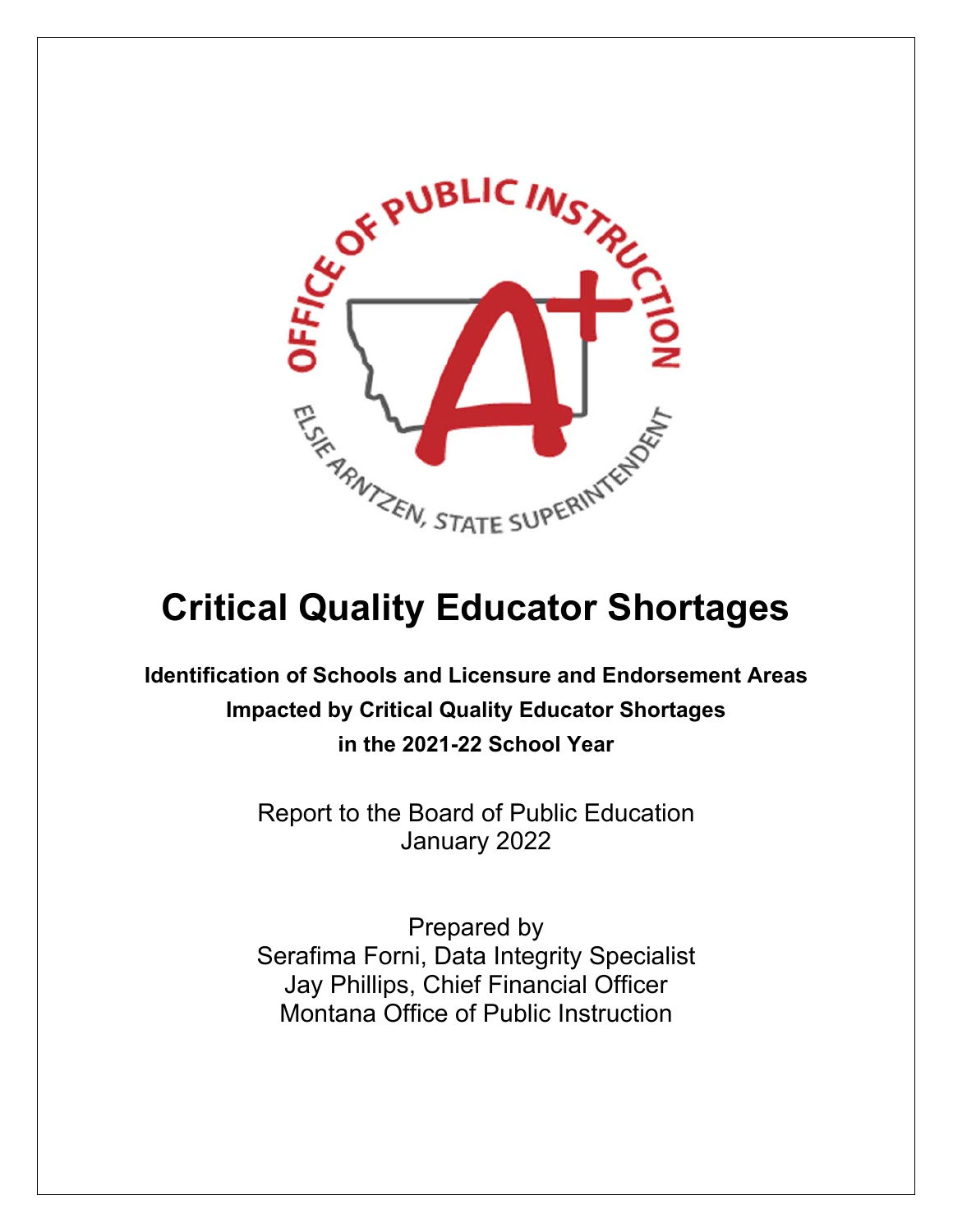## **Background**

Section 20-4-503, MCA directs the Board of Public Education, in consultation with the Office of Public Instruction, to:

- (a) maintain and make publicly available a current list of impacted schools; and
- (b) based on reporting by impacted schools or school districts in which impacted schools are located, identify within each impacted school, critical quality educator shortage areas under **20-4-502**(1)(a).

A *quality educator* is defined as a full-time equivalent educator who holds a valid educator license or is a licensed professional providing services to students in a public school district, an education cooperative, the Montana School for the Deaf and Blind, the Montana Youth Challenge Program, or a state youth correctional facility.<sup>1</sup>

The Board of Regents administered the Quality Educator Loan Assistance Program through the Office of the Commissioner of Higher Education from FY 2008 through FY 2017. The program provided direct repayment assistance for the educational loans of eligible quality educators for up to four years. The total annual loan repayment assistance could not exceed \$3,000 per educator. The number of recipients and the amount paid on their behalf were:

| Year        | # of Recipients | \$ Awarded |
|-------------|-----------------|------------|
| <b>FY08</b> | 104             | \$307,280  |
| <b>FY09</b> | 116             | \$336,366  |
| <b>FY10</b> | 163             | \$471,754  |
| <b>FY11</b> | 143             | \$418,023  |
| <b>FY12</b> | 167             | \$495,924  |
| <b>FY13</b> | 191             | \$527,761  |
| <b>FY14</b> | 207             | \$597,966  |
| <b>FY15</b> | 172             | \$494,794  |
| <b>FY16</b> | 172             | \$499,066  |
| <b>FY17</b> | 157             | \$457,935  |

The 2017 Montana Legislature did not fund the Quality Educator Loan Assistance Program for fiscal years 2018 and 2019. However, HB 211 passed by the 2019 legislature reestablished funding in the amount of \$500,000 per year and substantially changed the program in several ways. OPI paid \$273,070 in FY20 and \$271,566 in FY21 to lenders on behalf of applicants to the program.

<sup>&</sup>lt;sup>1</sup> The full definition of a Quality Educator is available at  $20-4-501(6)$ , MCA.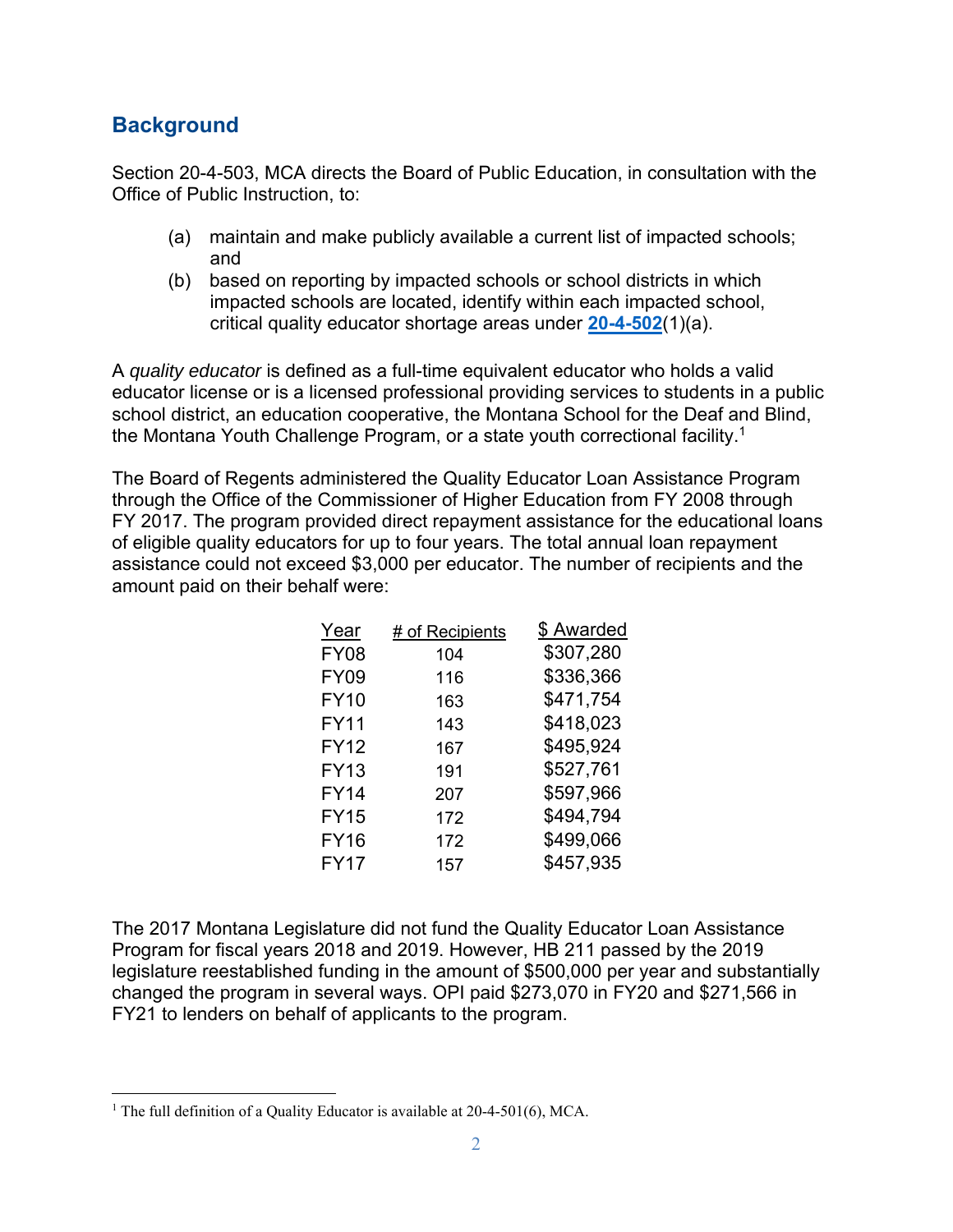The Board of Public Education is required to publish by December an annual report listing the critical quality educator shortage areas under **20-4-502**(1)(a) in each impacted school. Statute specifically identifies the criteria for an impacted school and what constitutes a shortage.

## **Criteria for an Impacted School**

The definition of an impacted school, **20-4-502**(5), is:

- (a) a special education cooperative;
- (b) the Montana school for the deaf and blind, as described in **20-8-101**;
- (c) the Montana youth challenge program, as established in **10-1-1401**;
- (d) a state youth correctional facility, as defined in **41-5-103**;
- (e) a public school located on an Indian reservation; and

(f) a public school that, driving at a reasonable speed for the road surface, is located more than 20 minutes from a Montana city with a population greater than 15,000 based on the most recent federal decennial census.

The OPI utilized the State Library's GIS database to calculate the drive time from each of the cities with a population greater than 15,000. As a result, 711 of 848 public schools and cooperatives in Montana meet the criteria to be an impacted school. A listing of impacted schools and a map showing these schools can be found on the OPI website.

## **Criteria for a Quality Educator Shortage**

The definition of a critical quality educator shortage area , **20-4-502**(1), is:

(1) "Critical quality educator shortage area" means a specific licensure or endorsement area in an impacted school in which:

(a) in any of the 3 immediate preceding school fiscal years a position was:

(i) filled through the procedures set forth in **19-20-732** *(employment of retired teachers)*, **20-4-106**(1)(e) (*Class 5 provisional certificate*), or **20-4-111** (*emergency authorization*); (ii) filled from a candidate pool of less than five qualified candidates; or

(iii) advertised and remained vacant and unfilled due to a lack of qualified candidates for a period in excess of 30 days; or

(b) a vacancy for the current school year was advertised for a period of at least 30 days and the district received less than five applications from qualified candidates.

Note: The italicized phrases above were added for clarity.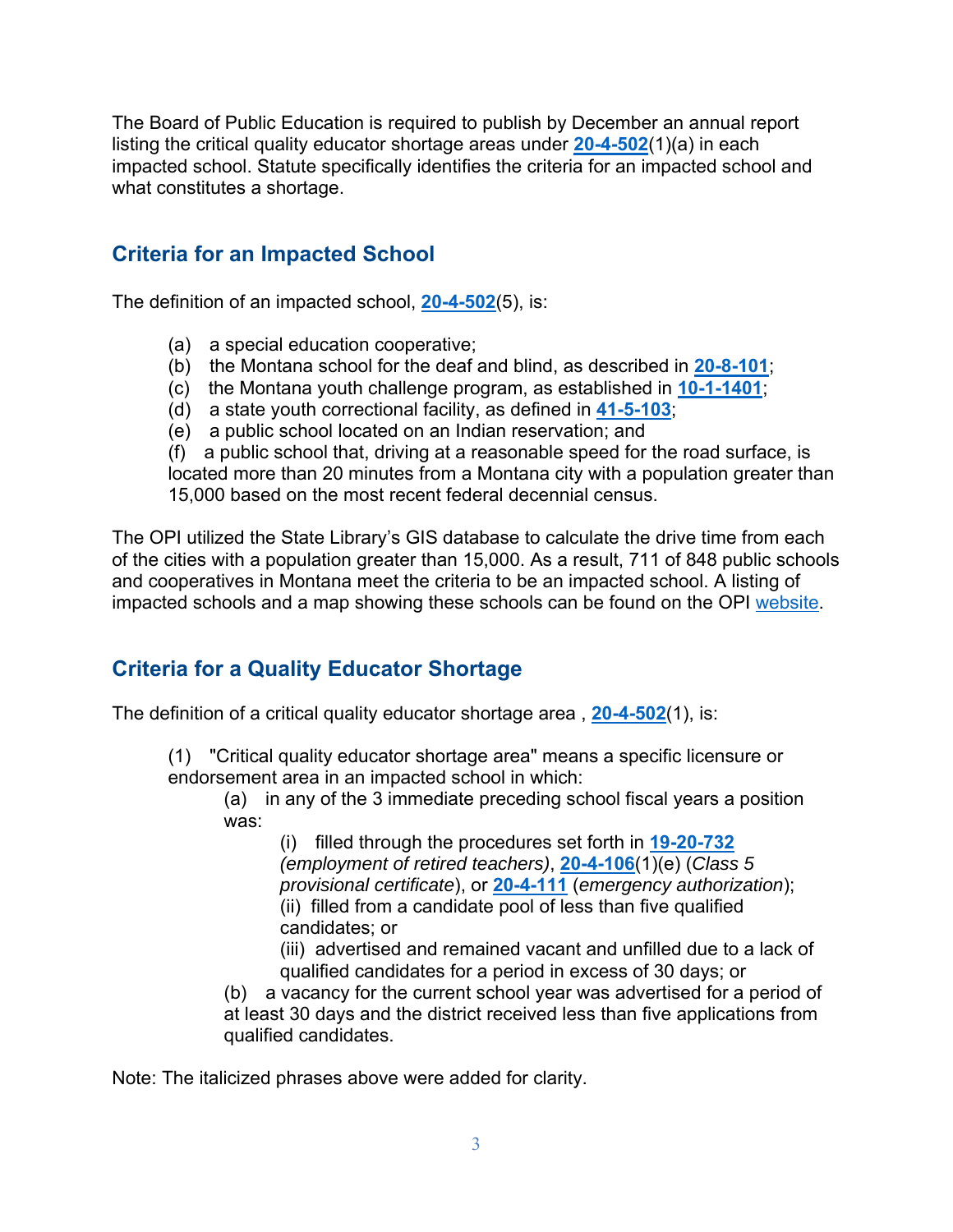## **Methodology for Identifying Quality Educator Shortage**

For each criterion listed above, the OPI used the following data sources to identify critical quality educator shortages:

**Employment of Retired Teachers**. In order to employ a retired teacher and not impact the teacher's retirement benefits, school districts must file a request with the Teachers Retirement System (TRS). TRS provided the OPI with a report of all the approved requests for the past three years.

**Class 5 Provisional Certificate**. OPI's MSEIS database contains information on Montana quality educators issued a provisional certificate which includes the endorsement specified. All quality educators issued a certificate for the past three years were matched with current TEAMS data to determine which schools employ these quality educators.

**Emergency Authorization**. OPI's MSEIS database contains information on Montana quality educators issued an emergency authorization which includes the endorsement specified. All quality educators issued an emergency authorization for the past three years were matched with current TEAMS data to determine which schools employ these quality educators.

**Fewer Than 5 Candidates and Remained Vacant 30 days**. The OPI collects information on the difficulty schools have in recruiting quality educators in the TEAMS collection that typically is open from September through November. Prior to the TEAMS opening this year, the OPI revised the data input screen to specifically match the wording in the statute. However, the OPI believes that the wording used in the TEAMS collection for the prior two years is close enough to map those results to the new statutory definitions for this initial year.

**Current Vacancy for 30 days and Less than Five Applicants**. Recruitments conducted up until the TEAMS data collection would be captured by the immediately preceding categories. Should a vacancy occur from this point forward, the school district can apply for an immediate designation of a critical quality educator shortage area. To date, two school districts have applied for this designation for four positions. The applications were denied because the recruitments were not in the current school year.

### **Critical Quality Educator Shortages Listing**

Table 1. Critical Quality Educator Shortages for the 2021-2022 School Year shows the shortages identified and the driver for each shortage. Only impacted schools are included in the report. There are 2,349 combinations of a school district and a shortage area contained in the report. Please note that this does not translate to 2,349 vacancies or even necessarily 2,349 recruitments in rural schools. The data was gathered over recruitments from the past three years so in many cases the vacancy has been filled in some way. In some cases, a school system may be looking for a particular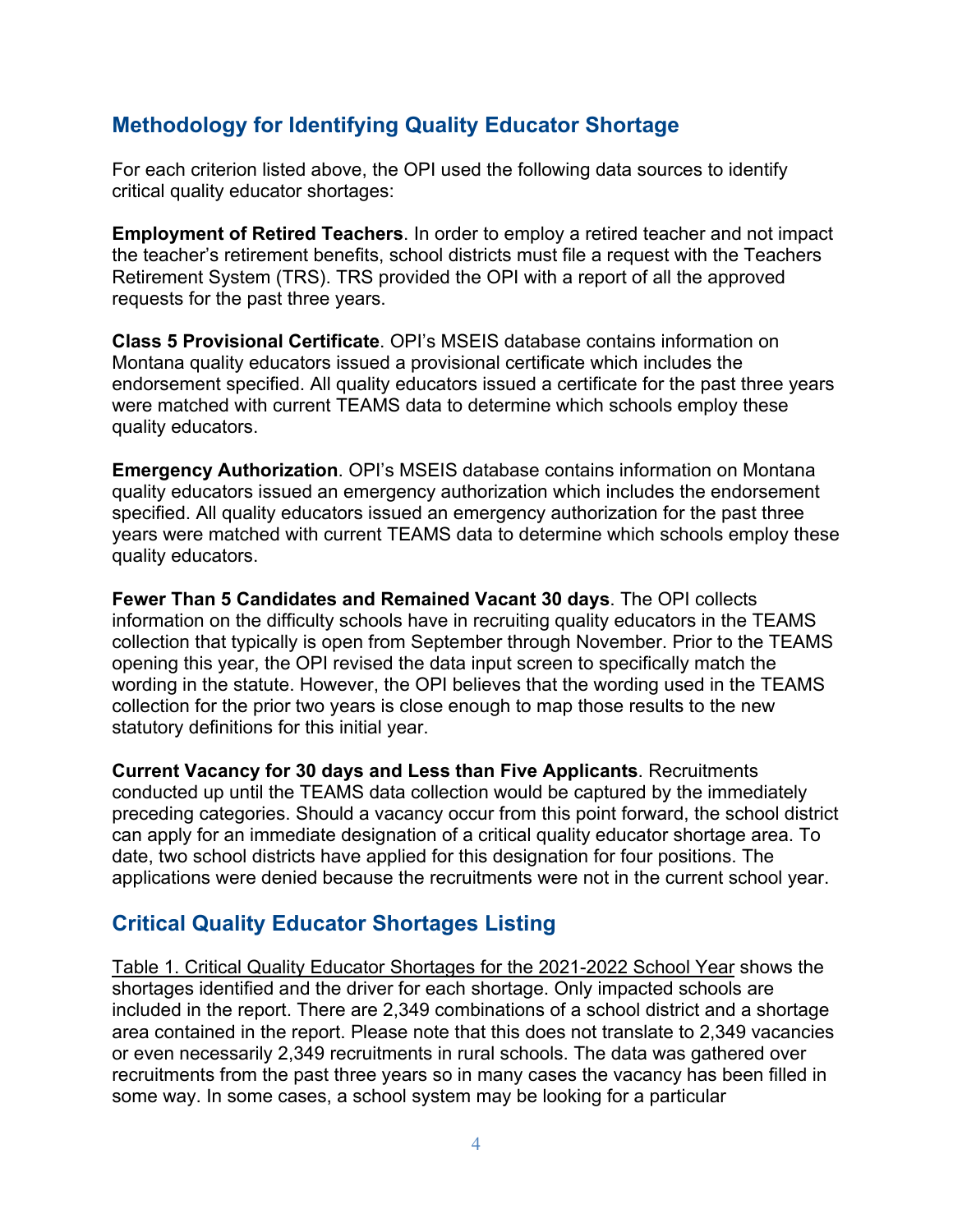endorsement for a single teacher for both its elementary and middle grades and report the shortage twice in the TEAMS collection. The table represents the best data available for qualifying applicants for the quality educator loan assistance program.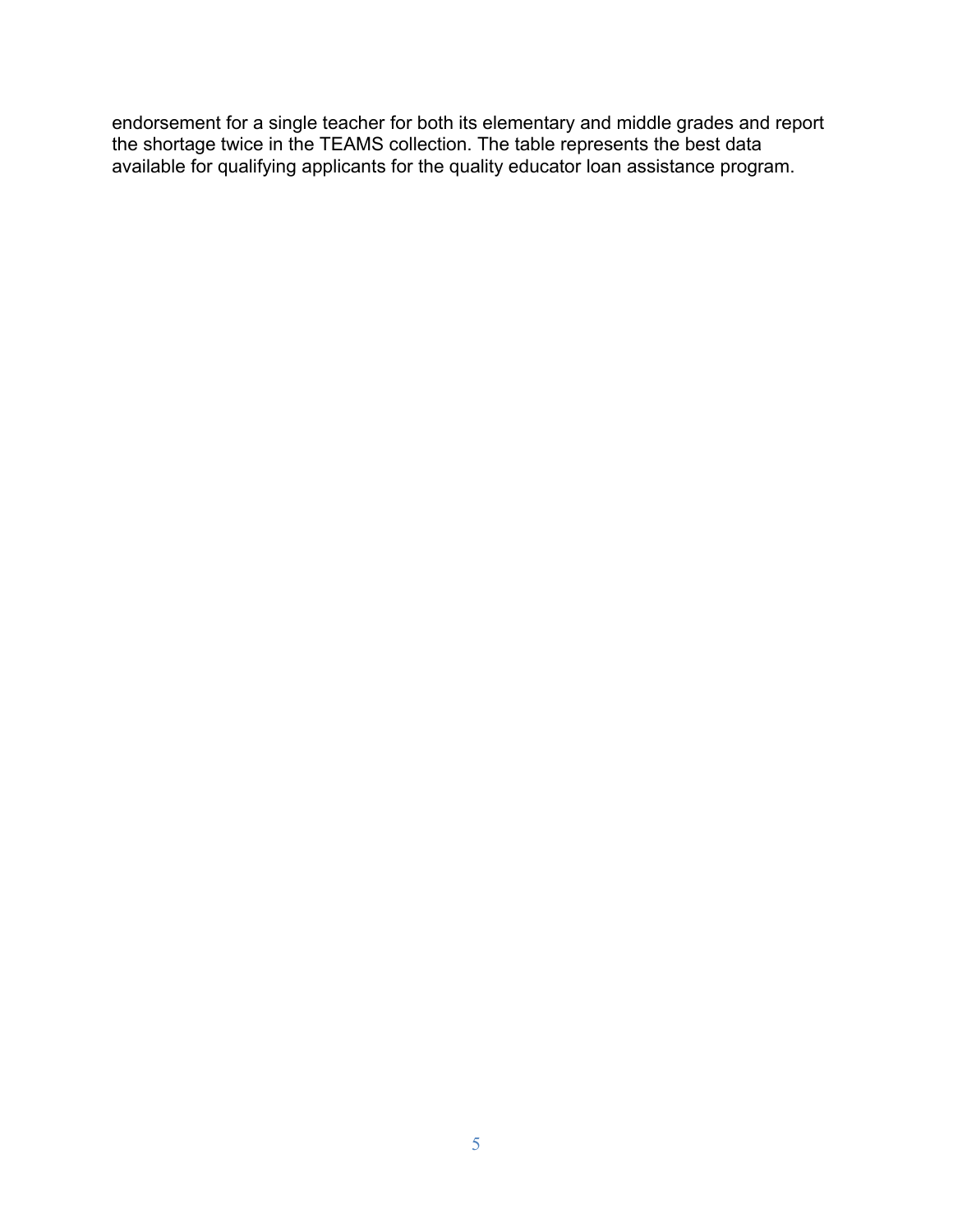|                 |     |                              |                      |                         | TABLE 1: Critical Quality Educator Shortages for the 2021-2022 School Year |                            |                               |                                     |                        |                       |
|-----------------|-----|------------------------------|----------------------|-------------------------|----------------------------------------------------------------------------|----------------------------|-------------------------------|-------------------------------------|------------------------|-----------------------|
| County   System |     | <b>System Name</b>           | Recruitment<br>Level | <b>Recruitment Area</b> | <b>Recruitment Area Specifics</b>                                          | Emergency<br>Authorization | Few in<br>Recruitment<br>Pool | <b>Not Filled by</b><br>Recruitment | Provisional<br>License | Reemployed<br>Retiree |
|                 |     |                              |                      |                         |                                                                            |                            |                               |                                     |                        |                       |
| 1               | 199 | <b>Dillon Elementary</b>     | Elementary           | Teacher                 | Elementary                                                                 |                            |                               |                                     | 1                      |                       |
| $\mathbf{1}$    | 199 | <b>Dillon Elementary</b>     | <b>Middle Grades</b> | Teacher                 | English                                                                    |                            |                               |                                     | $\overline{1}$         |                       |
| $\mathbf{1}$    | 199 | <b>Dillon Elementary</b>     | <b>Middle Grades</b> | Teacher                 | Mathematics                                                                |                            |                               |                                     |                        |                       |
| $\mathbf{1}$    | 199 | <b>Dillon Elementary</b>     | <b>Middle Grades</b> | Teacher                 | World Language                                                             |                            |                               |                                     |                        |                       |
| $\mathbf{1}$    | 200 | Beaverhead Co High School    | <b>High School</b>   | Teacher                 | <b>Social Studies</b>                                                      |                            |                               |                                     | $\mathbf{1}$           |                       |
| $\mathbf{1}$    | 201 | <b>Wise River Elementary</b> | Elementary           | Teacher                 | Elementary                                                                 |                            | $\mathbf{1}$                  |                                     |                        |                       |
| $\mathbf 1$     | 202 | Lima K-12 Schools            | Elementary           | Teacher                 | Art                                                                        |                            |                               |                                     | $\mathbf{1}$           |                       |
| $\mathbf{1}$    | 202 | Lima K-12 Schools            | Elementary           | Teacher                 | Elementary                                                                 |                            | $\mathbf 1$                   | $\mathbf{1}$                        |                        |                       |
| $\mathbf{1}$    | 202 | Lima K-12 Schools            | Elementary           | Teacher                 | <b>Special Education</b>                                                   |                            | $\mathbf{1}$                  |                                     |                        |                       |
| $\mathbf{1}$    | 202 | Lima K-12 Schools            | <b>High School</b>   | Teacher                 | Art                                                                        |                            |                               |                                     | $\mathbf{1}$           |                       |
| $\mathbf{1}$    | 202 | Lima K-12 Schools            | <b>High School</b>   | Teacher                 | <b>Business and Marketing</b>                                              |                            |                               |                                     | $\mathbf{1}$           |                       |
| $\mathbf{1}$    | 202 | Lima K-12 Schools            | <b>High School</b>   | Teacher                 | Mathematics                                                                |                            |                               | $\mathbf{1}$                        |                        |                       |
| $\mathbf{1}$    | 202 | Lima K-12 Schools            | High School          | Teacher                 | Science                                                                    |                            |                               |                                     |                        |                       |
| $\mathbf{1}$    | 202 | Lima K-12 Schools            | High School          | Teacher                 | <b>Social Studies</b>                                                      |                            |                               |                                     |                        |                       |
| $\mathbf{1}$    | 202 | Lima K-12 Schools            | <b>Middle Grades</b> | Teacher                 | Art                                                                        |                            |                               |                                     | $\mathbf{1}$           |                       |
| $\mathbf{1}$    | 202 | Lima K-12 Schools            | <b>Middle Grades</b> | Teacher                 | <b>Business and Marketing</b>                                              |                            |                               |                                     | $\mathbf{1}$           |                       |
| $\mathbf{1}$    | 202 | Lima K-12 Schools            | System               | Teacher                 | Art                                                                        |                            | 1                             |                                     |                        |                       |
| $\mathbf{1}$    | 203 | <b>Wisdom Elementary</b>     | Elementary           | Teacher                 | Elementary                                                                 |                            | 1                             |                                     |                        |                       |
| $\mathbf{1}$    | 205 | <b>Polaris Elementary</b>    | Elementary           | Teacher                 | Elementary                                                                 |                            | $\mathbf{1}$                  |                                     |                        |                       |
| $\overline{2}$  | 214 | <b>Pryor Public Schools</b>  | Elementary           | Specialist              | <b>School Counselor</b>                                                    |                            |                               |                                     | $\mathbf{1}$           |                       |
| $\overline{2}$  | 214 | <b>Pryor Public Schools</b>  | Elementary           | Teacher                 | Elementary                                                                 |                            | $\mathbf{1}$                  | $\mathbf{1}$                        |                        |                       |
| $\overline{2}$  | 214 | <b>Pryor Public Schools</b>  | Elementary           | Teacher                 | <b>Health/Physical Education</b>                                           |                            |                               |                                     | $\mathbf{1}$           |                       |
| $\overline{2}$  | 214 | <b>Pryor Public Schools</b>  | High School          | Professional            | Licensed Professional Counselor                                            |                            | 1                             |                                     |                        |                       |
| $\overline{2}$  | 214 | <b>Pryor Public Schools</b>  | High School          | Specialist              | <b>School Counselor</b>                                                    |                            |                               |                                     | $\mathbf{1}$           |                       |
| $\overline{2}$  | 214 | <b>Pryor Public Schools</b>  | High School          | Teacher                 | Art                                                                        | $\mathbf{1}$               |                               |                                     |                        |                       |
| $\overline{2}$  | 214 | <b>Pryor Public Schools</b>  | High School          | Teacher                 | <b>Health/Physical Education</b>                                           |                            |                               |                                     |                        |                       |
| $\overline{2}$  | 214 | <b>Pryor Public Schools</b>  | High School          | Teacher                 | Mathematics                                                                |                            | $\mathbf{1}$                  |                                     | $\mathbf{1}$           |                       |
| $\overline{2}$  | 214 | <b>Pryor Public Schools</b>  | <b>Middle Grades</b> | Specialist              | <b>School Counselor</b>                                                    |                            |                               |                                     | $\mathbf{1}$           |                       |
| $\overline{2}$  | 214 | <b>Pryor Public Schools</b>  | <b>Middle Grades</b> | Teacher                 | Art                                                                        | $\mathbf{1}$               |                               |                                     |                        |                       |
| $\overline{2}$  | 214 | <b>Pryor Public Schools</b>  | <b>Middle Grades</b> | Teacher                 | <b>Health/Physical Education</b>                                           |                            |                               |                                     |                        |                       |
| $\overline{2}$  | 214 | <b>Pryor Public Schools</b>  | <b>Middle Grades</b> | Teacher                 | Mathematics                                                                |                            |                               |                                     | $\mathbf{1}$           |                       |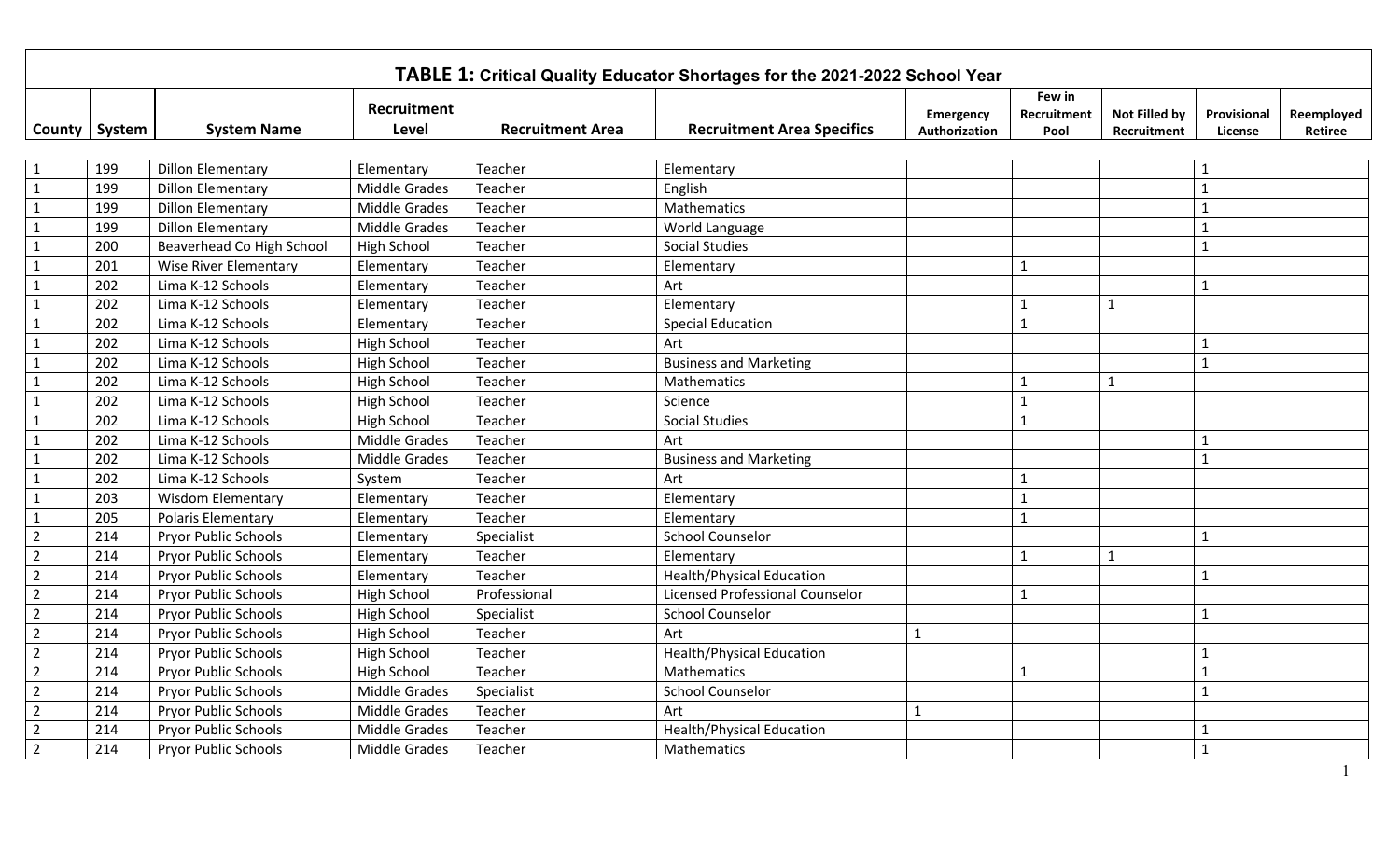|                |        |                              | <b>Recruitment</b>   |                         |                                    | Emergency     | Few in<br>Recruitment | <b>Not Filled By</b> | Provisional  | Reemployed |
|----------------|--------|------------------------------|----------------------|-------------------------|------------------------------------|---------------|-----------------------|----------------------|--------------|------------|
| County         | System | <b>System Name</b>           | Level                | <b>Recruitment Area</b> | <b>Recruitment Area Specifics</b>  | Authorization | Pool                  | Recruitment          | License      | Retiree    |
|                |        |                              |                      |                         |                                    |               |                       |                      |              |            |
| $\overline{2}$ | 214    | Pryor Public Schools         | System               | Administrative          | Principal or Assistant Principal   |               |                       | $\mathbf{1}$         |              |            |
| $\overline{2}$ | 214    | <b>Pryor Public Schools</b>  | System               | Specialist              | <b>School Counselor</b>            |               |                       | $\mathbf{1}$         |              |            |
| $\overline{2}$ | 214    | <b>Pryor Public Schools</b>  | System               | Teacher                 | Art                                |               |                       | $\mathbf{1}$         |              |            |
| $\overline{2}$ | 214    | Pryor Public Schools         | System               | Teacher                 | Mathematics                        |               |                       | $\mathbf{1}$         |              |            |
| $\overline{2}$ | 216    | <b>Hardin Public Schools</b> | Elementary           | Administrative          | Principal or Assistant Principal   |               | -1                    | $\mathbf{1}$         |              |            |
| $\overline{2}$ | 216    | Hardin Public Schools        | Elementary           | Professional            | School Nurse - General Education   |               | $\mathbf{1}$          |                      |              |            |
| $\overline{2}$ | 216    | Hardin Public Schools        | Elementary           | Professional            | Speech-Language Pathologist        |               | 1                     |                      |              |            |
| $\overline{2}$ | 216    | <b>Hardin Public Schools</b> | Elementary           | Specialist              | School Psychologist                |               |                       | $\mathbf{1}$         |              |            |
| $\overline{2}$ | 216    | <b>Hardin Public Schools</b> | Elementary           | Teacher                 | Elementary                         | $\mathbf{1}$  | $\mathbf{1}$          | $\mathbf{1}$         | $\mathbf{1}$ |            |
| $\overline{2}$ | 216    | <b>Hardin Public Schools</b> | Elementary           | Teacher                 | <b>Health/Physical Education</b>   |               | $\mathbf{1}$          | $\mathbf{1}$         |              |            |
| $\overline{2}$ | 216    | Hardin Public Schools        | Elementary           | Teacher                 | Music                              |               |                       | $\mathbf{1}$         |              |            |
| $\overline{2}$ | 216    | <b>Hardin Public Schools</b> | Elementary           | Teacher                 | <b>Special Education</b>           |               |                       | $\overline{1}$       | $\mathbf{1}$ |            |
| $\overline{2}$ | 216    | Hardin Public Schools        | <b>High School</b>   | Administrative          | Principal or Assistant Principal   |               | $\mathbf{1}$          |                      |              |            |
|                |        |                              |                      |                         | Extra Duty - Requires Professional |               |                       |                      |              |            |
| $\overline{2}$ | 216    | <b>Hardin Public Schools</b> | <b>High School</b>   | Professional            | License                            |               |                       |                      |              |            |
| $\overline{2}$ | 216    | <b>Hardin Public Schools</b> | <b>High School</b>   | Specialist              | Library Media Specialist           |               | $\mathbf{1}$          |                      |              |            |
| $\overline{2}$ | 216    | <b>Hardin Public Schools</b> | <b>High School</b>   | Specialist              | <b>School Counselor</b>            |               | $\mathbf{1}$          |                      |              |            |
| $\overline{2}$ | 216    | <b>Hardin Public Schools</b> | <b>High School</b>   | Teacher                 | Agriculture                        |               |                       | 1                    |              |            |
| $\overline{2}$ | 216    | <b>Hardin Public Schools</b> | <b>High School</b>   | Teacher                 | <b>Business and Marketing</b>      |               | 1                     |                      |              |            |
| $\overline{2}$ | 216    | <b>Hardin Public Schools</b> | <b>High School</b>   | Teacher                 | <b>Career Tech</b>                 |               | $\mathbf{1}$          |                      |              |            |
| $\overline{2}$ | 216    | <b>Hardin Public Schools</b> | <b>High School</b>   | Teacher                 | English                            | $\mathbf{1}$  | $\mathbf{1}$          | $\mathbf{1}$         | $\mathbf{1}$ |            |
| $\overline{2}$ | 216    | <b>Hardin Public Schools</b> | <b>High School</b>   | Teacher                 | <b>Health/Physical Education</b>   |               | $\mathbf{1}$          |                      |              |            |
| $\overline{2}$ | 216    | <b>Hardin Public Schools</b> | <b>High School</b>   | Teacher                 | <b>Industrial Technology</b>       | $\mathbf{1}$  |                       |                      |              |            |
| $\overline{2}$ | 216    | <b>Hardin Public Schools</b> | <b>High School</b>   | Teacher                 | Mathematics                        | $\mathbf{1}$  | $\mathbf{1}$          | $\mathbf{1}$         | $\mathbf{1}$ |            |
| $\overline{2}$ | 216    | <b>Hardin Public Schools</b> | <b>High School</b>   | Teacher                 | <b>Music and Arts</b>              |               | $\mathbf{1}$          |                      |              |            |
| $\overline{2}$ | 216    | <b>Hardin Public Schools</b> | <b>High School</b>   | Teacher                 | Science                            |               |                       | $\overline{1}$       |              |            |
| $\overline{2}$ | 216    | Hardin Public Schools        | <b>High School</b>   | Teacher                 | <b>Special Education</b>           | $\mathbf{1}$  |                       | $\mathbf{1}$         |              |            |
| $\overline{2}$ | 216    | <b>Hardin Public Schools</b> | <b>High School</b>   | Teacher                 | <b>Traffic Education</b>           |               |                       | $\mathbf{1}$         |              |            |
| $\overline{2}$ | 216    | Hardin Public Schools        | Middle Grades        | Administrative          | Principal or Assistant Principal   |               | $\mathbf{1}$          |                      |              |            |
| $\overline{2}$ | 216    | <b>Hardin Public Schools</b> | <b>Middle Grades</b> | Specialist              | <b>School Counselor</b>            |               |                       | $\overline{1}$       |              |            |
| $\overline{2}$ | 216    | <b>Hardin Public Schools</b> | <b>Middle Grades</b> | Teacher                 | <b>Business and Marketing</b>      |               |                       |                      |              |            |
| $\overline{2}$ | 216    | <b>Hardin Public Schools</b> | <b>Middle Grades</b> | Teacher                 | Elementary                         |               |                       |                      | $\mathbf{1}$ |            |
| $\overline{2}$ | 216    | <b>Hardin Public Schools</b> | <b>Middle Grades</b> | Teacher                 | English                            |               | 1                     | $\mathbf{1}$         |              |            |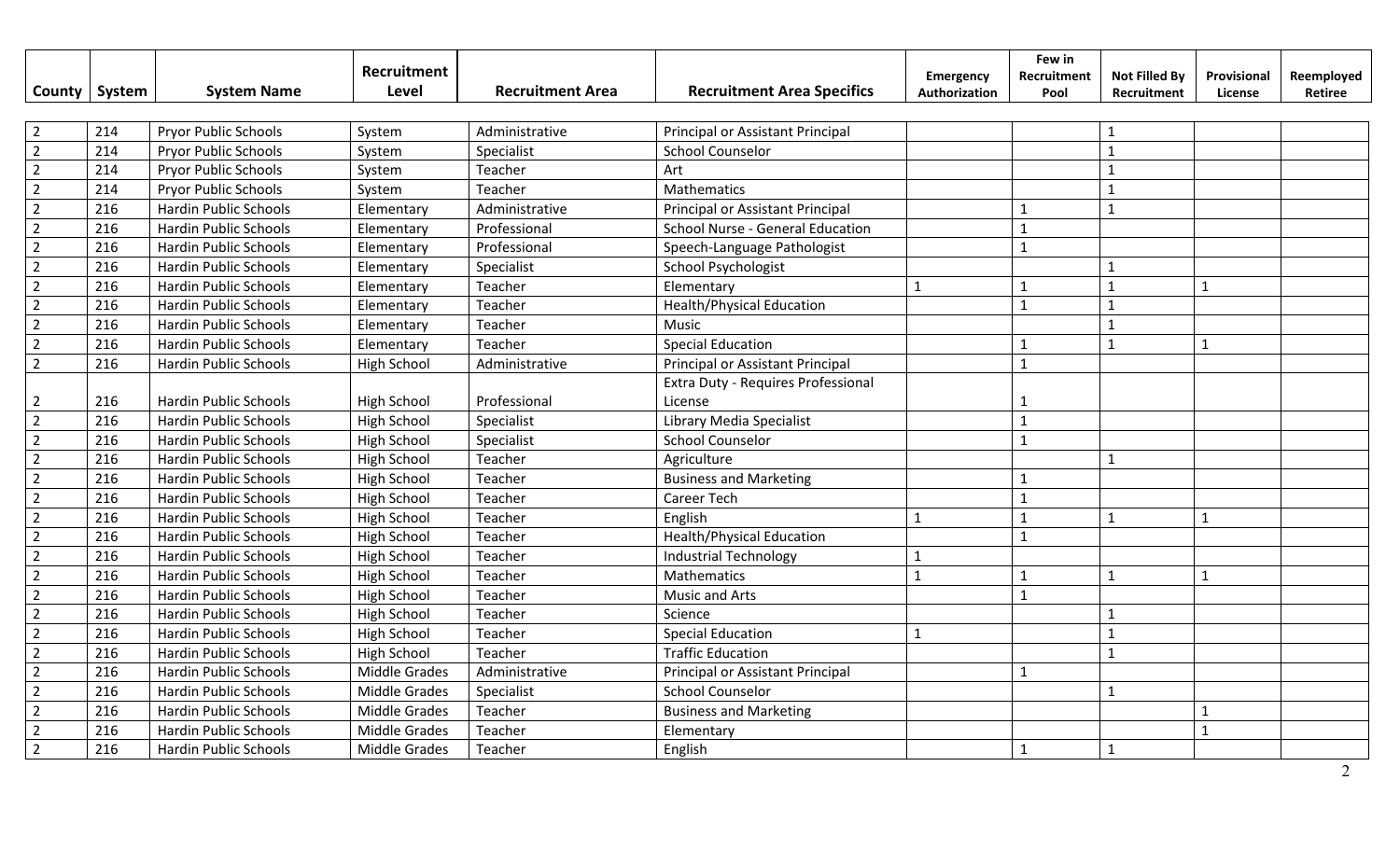| County         | System | <b>System Name</b>            | Recruitment<br>Level | <b>Recruitment Area</b> | <b>Recruitment Area Specifics</b> | Emergency<br>Authorization | Few in<br>Recruitment<br>Pool | <b>Not Filled By</b><br>Recruitment | Provisional<br>License | Reemployed<br>Retiree |
|----------------|--------|-------------------------------|----------------------|-------------------------|-----------------------------------|----------------------------|-------------------------------|-------------------------------------|------------------------|-----------------------|
|                |        |                               |                      |                         |                                   |                            |                               |                                     |                        |                       |
| $\overline{2}$ | 216    | <b>Hardin Public Schools</b>  | <b>Middle Grades</b> | Teacher                 | <b>Health/Physical Education</b>  | $\mathbf{1}$               | 1                             | $\mathbf{1}$                        |                        |                       |
| $\overline{2}$ | 216    | <b>Hardin Public Schools</b>  | <b>Middle Grades</b> | Teacher                 | Mathematics                       |                            | $\mathbf{1}$                  |                                     |                        |                       |
| $\overline{2}$ | 216    | <b>Hardin Public Schools</b>  | Middle Grades        | Teacher                 | Music                             |                            | $\mathbf{1}$                  |                                     |                        |                       |
| $\overline{2}$ | 216    | <b>Hardin Public Schools</b>  | <b>Middle Grades</b> | Teacher                 | <b>Music and Arts</b>             |                            |                               | $\mathbf{1}$                        |                        |                       |
| $\overline{2}$ | 216    | <b>Hardin Public Schools</b>  | <b>Middle Grades</b> | Teacher                 | Reading                           |                            | $\mathbf{1}$                  |                                     |                        |                       |
| $\overline{2}$ | 216    | <b>Hardin Public Schools</b>  | Middle Grades        | Teacher                 | Science                           |                            | $\mathbf{1}$                  | $\mathbf{1}$                        |                        |                       |
| $\overline{2}$ | 216    | <b>Hardin Public Schools</b>  | Middle Grades        | Teacher                 | <b>Social Studies</b>             |                            |                               | $\mathbf{1}$                        |                        |                       |
| $\overline{2}$ | 216    | <b>Hardin Public Schools</b>  | <b>Middle Grades</b> | Teacher                 | <b>Special Education</b>          |                            | $\mathbf{1}$                  |                                     | $\mathbf{1}$           |                       |
| $\overline{2}$ | 216    | <b>Hardin Public Schools</b>  | System               | Administrative          | <b>Special Education</b>          |                            | $\mathbf{1}$                  |                                     |                        |                       |
| $\overline{2}$ | 216    | <b>Hardin Public Schools</b>  | System               | Administrative          | Supervisor                        |                            | $\mathbf{1}$                  |                                     |                        |                       |
| $\overline{2}$ | 218    | Lodge Grass Public Schls      | Elementary           | Administrative          | Principal or Assistant Principal  |                            |                               |                                     | $\mathbf{1}$           |                       |
| $\overline{2}$ | 218    | Lodge Grass Public Schls      | Elementary           | Specialist              | Library Media Specialist          |                            |                               |                                     |                        |                       |
| $\overline{2}$ | 218    | Lodge Grass Public Schls      | Elementary           | Teacher                 | Elementary                        |                            | $\mathbf{1}$                  | $\mathbf{1}$                        |                        |                       |
| $\overline{2}$ | 218    | Lodge Grass Public Schls      | <b>High School</b>   | Specialist              | Library Media Specialist          |                            | $\mathbf{1}$                  |                                     | $\mathbf{1}$           |                       |
| $\overline{2}$ | 218    | Lodge Grass Public Schls      | <b>High School</b>   | Teacher                 | English                           |                            | $\mathbf{1}$                  |                                     |                        |                       |
| $\overline{2}$ | 218    | Lodge Grass Public Schls      | <b>High School</b>   | Teacher                 | Mathematics                       |                            | $\mathbf{1}$                  | $\mathbf{1}$                        |                        |                       |
| $\overline{2}$ | 218    | Lodge Grass Public Schls      | <b>High School</b>   | Teacher                 | Science                           |                            | $\mathbf{1}$                  |                                     |                        |                       |
| $\overline{2}$ | 218    | Lodge Grass Public Schls      | High School          | Teacher                 | <b>Social Studies</b>             |                            | $\mathbf{1}$                  |                                     | $\mathbf{1}$           |                       |
| $\overline{2}$ | 218    | Lodge Grass Public Schls      | High School          | Teacher                 | <b>Special Education</b>          |                            | $\mathbf{1}$                  |                                     |                        |                       |
| $\overline{2}$ | 218    | Lodge Grass Public Schls      | <b>Middle Grades</b> | Specialist              | Library Media Specialist          |                            |                               |                                     |                        |                       |
| $\overline{2}$ | 218    | Lodge Grass Public Schls      | <b>Middle Grades</b> | Teacher                 | <b>Social Studies</b>             |                            |                               |                                     | $\mathbf{1}$           |                       |
| $\overline{2}$ | 218    | Lodge Grass Public Schls      | Middle Grades        | Teacher                 | <b>Special Education</b>          |                            |                               | $\mathbf{1}$                        |                        |                       |
| $\overline{2}$ | 219    | Wyola Elementary              | Elementary           | Administrative          | Principal or Assistant Principal  |                            |                               |                                     |                        |                       |
| $\overline{2}$ | 219    | Wyola Elementary              | Elementary           | Teacher                 | Early Childhood                   |                            |                               |                                     | $\mathbf{1}$           |                       |
| $\overline{2}$ | 219    | Wyola Elementary              | Elementary           | Teacher                 | Elementary                        |                            | $\mathbf{1}$                  |                                     | $\mathbf{1}$           |                       |
| $\overline{2}$ | 219    | Wyola Elementary              | <b>Middle Grades</b> | Administrative          | Principal or Assistant Principal  |                            |                               |                                     | $\mathbf{1}$           |                       |
| $\overline{2}$ | 219    | Wyola Elementary              | <b>Middle Grades</b> | Teacher                 | Elementary                        |                            |                               |                                     | $\mathbf{1}$           |                       |
|                |        |                               |                      |                         | Superintendent or Assistant       |                            |                               |                                     |                        |                       |
| $\overline{2}$ | 219    | Wyola Elementary              | System               | Administrative          | Superintendent                    |                            |                               |                                     |                        |                       |
| $\overline{3}$ | 221    | <b>Chinook Public Schools</b> | Elementary           | Specialist              | Library Media Specialist          | $\mathbf{1}$               |                               |                                     |                        |                       |
| $\overline{3}$ | 221    | <b>Chinook Public Schools</b> | Elementary           | Specialist              | <b>School Counselor</b>           |                            |                               |                                     |                        |                       |
| $\overline{3}$ | 221    | <b>Chinook Public Schools</b> | Elementary           | Teacher                 | Elementary                        | $\mathbf{1}$               |                               | $\overline{1}$                      | $\mathbf{1}$           |                       |
| $\overline{3}$ | 221    | <b>Chinook Public Schools</b> | Elementary           | Teacher                 | <b>Special Education</b>          |                            | $\mathbf{1}$                  | $\mathbf{1}$                        |                        |                       |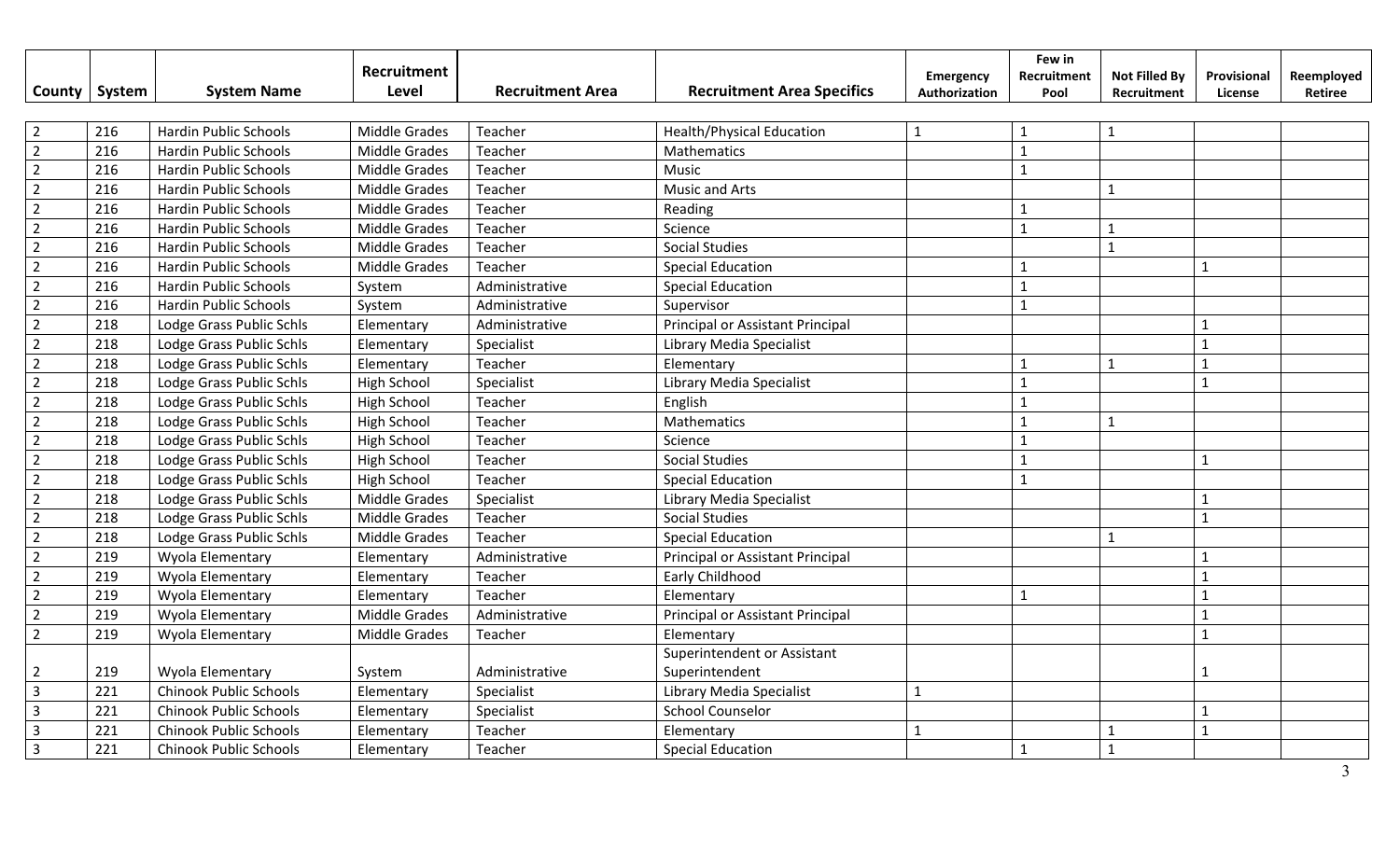|                         |        |                               | Recruitment          |                         |                                     | <b>Emergency</b> | Few in<br>Recruitment | <b>Not Filled By</b> | Provisional    | Reemployed |
|-------------------------|--------|-------------------------------|----------------------|-------------------------|-------------------------------------|------------------|-----------------------|----------------------|----------------|------------|
| County                  | System | <b>System Name</b>            | Level                | <b>Recruitment Area</b> | <b>Recruitment Area Specifics</b>   | Authorization    | Pool                  | Recruitment          | License        | Retiree    |
|                         |        |                               |                      |                         |                                     |                  |                       |                      |                |            |
| $\overline{3}$          | 221    | <b>Chinook Public Schools</b> | <b>High School</b>   | Specialist              | Library Media Specialist            | $\mathbf{1}$     |                       |                      |                |            |
| $\overline{3}$          | 221    | <b>Chinook Public Schools</b> | <b>High School</b>   | Teacher                 | Mathematics                         |                  |                       | $\mathbf{1}$         | $\overline{1}$ |            |
| $\overline{\mathbf{3}}$ | 221    | <b>Chinook Public Schools</b> | <b>High School</b>   | Teacher                 | Science                             |                  | $\mathbf{1}$          |                      |                |            |
| $\overline{3}$          | 221    | <b>Chinook Public Schools</b> | <b>High School</b>   | Teacher                 | <b>Special Education</b>            |                  |                       | $\mathbf{1}$         |                |            |
| $\overline{3}$          | 221    | <b>Chinook Public Schools</b> | <b>High School</b>   | Teacher                 | <b>Traffic Education</b>            |                  | $\mathbf{1}$          |                      |                |            |
| $\overline{3}$          | 221    | <b>Chinook Public Schools</b> | Middle Grades        | Specialist              | Library Media Specialist            | $\mathbf{1}$     |                       |                      |                |            |
| $\overline{3}$          | 221    | <b>Chinook Public Schools</b> | Middle Grades        | Teacher                 | Mathematics                         |                  |                       | $\mathbf{1}$         | $\mathbf{1}$   |            |
| $\overline{3}$          | 222    | <b>Harlem Public Schools</b>  | Elementary           | Teacher                 | Elementary                          | $\mathbf{1}$     | $\mathbf{1}$          | $\mathbf{1}$         |                |            |
| $\overline{3}$          | 222    | <b>Harlem Public Schools</b>  | Elementary           | Teacher                 | <b>Special Education</b>            |                  | $\mathbf 1$           |                      |                |            |
| $\overline{3}$          | 222    | Harlem Public Schools         | High School          | Administrative          | Health                              |                  |                       |                      |                |            |
| $\overline{3}$          | 222    | Harlem Public Schools         | High School          | Administrative          | Principal or Assistant Principal    |                  | $\mathbf{1}$          | $\mathbf{1}$         | $\mathbf{1}$   |            |
| $\overline{3}$          | 222    | <b>Harlem Public Schools</b>  | <b>High School</b>   | Professional            | School Nurse - General Education    |                  |                       | $\mathbf{1}$         |                |            |
| $\overline{3}$          | 222    | Harlem Public Schools         | <b>High School</b>   | Specialist              | Library Media Specialist            | $\mathbf{1}$     | $\mathbf{1}$          |                      |                |            |
| $\overline{3}$          | 222    | <b>Harlem Public Schools</b>  | <b>High School</b>   | Teacher                 | Art                                 | $\mathbf{1}$     |                       |                      |                |            |
| $\overline{3}$          | 222    | <b>Harlem Public Schools</b>  | <b>High School</b>   | Teacher                 | <b>Career Tech</b>                  |                  | $\mathbf{1}$          |                      |                |            |
| $\overline{3}$          | 222    | <b>Harlem Public Schools</b>  | <b>High School</b>   | Teacher                 | English                             |                  |                       |                      |                |            |
| $\overline{3}$          | 222    | Harlem Public Schools         | <b>High School</b>   | Teacher                 | <b>Family and Consumer Sciences</b> | $\mathbf{1}$     |                       |                      | $\overline{1}$ |            |
| $\overline{3}$          | 222    | Harlem Public Schools         | <b>High School</b>   | Teacher                 | Mathematics                         | $\mathbf{1}$     | $\mathbf{1}$          |                      | $\mathbf{1}$   |            |
| $\overline{3}$          | 222    | <b>Harlem Public Schools</b>  | <b>High School</b>   | Teacher                 | <b>Music and Arts</b>               |                  | $\mathbf{1}$          |                      |                |            |
| $\overline{3}$          | 222    | Harlem Public Schools         | <b>High School</b>   | Teacher                 | <b>Special Education</b>            |                  | $\mathbf{1}$          |                      |                |            |
| $\overline{3}$          | 222    | Harlem Public Schools         | <b>High School</b>   | Teacher                 | World Language                      |                  |                       | $\overline{1}$       |                |            |
| $\overline{3}$          | 222    | <b>Harlem Public Schools</b>  | <b>Middle Grades</b> | Administrative          | Principal or Assistant Principal    |                  |                       |                      |                |            |
| $\overline{3}$          | 222    | <b>Harlem Public Schools</b>  | <b>Middle Grades</b> | Specialist              | Library Media Specialist            | $\mathbf{1}$     |                       |                      |                |            |
| $\overline{3}$          | 222    | <b>Harlem Public Schools</b>  | Middle Grades        | Teacher                 | Art                                 | $\mathbf{1}$     |                       |                      |                |            |
| $\overline{3}$          | 222    | Harlem Public Schools         | Middle Grades        | Teacher                 | English                             |                  |                       |                      | $\mathbf{1}$   |            |
| $\overline{3}$          | 222    | <b>Harlem Public Schools</b>  | <b>Middle Grades</b> | Teacher                 | <b>Family and Consumer Sciences</b> | $\mathbf{1}$     |                       |                      | $\mathbf{1}$   |            |
| $\overline{3}$          | 222    | <b>Harlem Public Schools</b>  | <b>Middle Grades</b> | Teacher                 | <b>Health/Physical Education</b>    |                  |                       |                      |                |            |
| $\overline{3}$          | 222    | <b>Harlem Public Schools</b>  | <b>Middle Grades</b> | Teacher                 | Mathematics                         |                  | $\mathbf{1}$          |                      | $\mathbf{1}$   |            |
| $\overline{3}$          | 222    | Harlem Public Schools         | Middle Grades        | Teacher                 | Reading                             |                  | $\mathbf{1}$          |                      |                |            |
| $\overline{3}$          | 222    | <b>Harlem Public Schools</b>  | System               | Professional            | School Nurse - General Education    |                  |                       | $\mathbf{1}$         |                |            |
| $\overline{3}$          | 225    | Zurich Elementary             | Elementary           | Teacher                 | Early Childhood                     |                  |                       |                      | $\mathbf{1}$   |            |
| $\overline{3}$          | 225    | Zurich Elementary             | Elementary           | Teacher                 | Elementary                          |                  | $\mathbf{1}$          | $\mathbf{1}$         |                |            |
| $\overline{3}$          | 234    | <b>Turner Public Schools</b>  | Elementary           | Teacher                 | <b>Business and Marketing</b>       | $\mathbf{1}$     |                       |                      |                |            |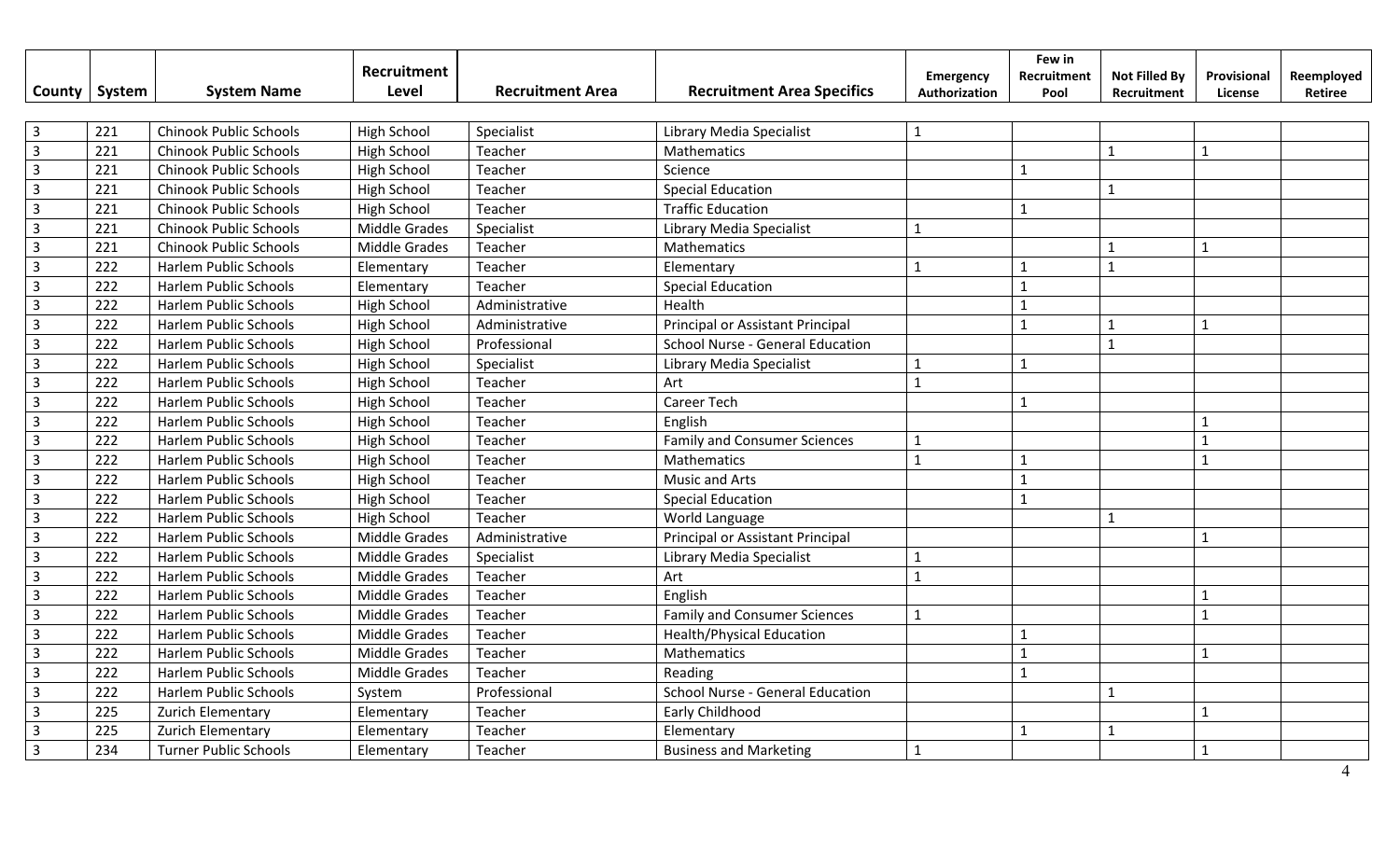| County                  | System | <b>System Name</b>           | Recruitment<br>Level | <b>Recruitment Area</b> | <b>Recruitment Area Specifics</b>             | Emergency<br>Authorization | Few in<br>Recruitment<br>Pool | <b>Not Filled By</b><br>Recruitment | Provisional<br>License | Reemployed<br>Retiree |
|-------------------------|--------|------------------------------|----------------------|-------------------------|-----------------------------------------------|----------------------------|-------------------------------|-------------------------------------|------------------------|-----------------------|
| $\overline{\mathbf{3}}$ | 234    | <b>Turner Public Schools</b> | Elementary           | Teacher                 | Elementary                                    | $\mathbf{1}$               | $\mathbf{1}$                  |                                     |                        |                       |
| $\overline{\mathbf{3}}$ | 234    | <b>Turner Public Schools</b> | Elementary           | Teacher                 | Mathematics                                   |                            |                               |                                     | $\mathbf{1}$           |                       |
| $\overline{3}$          | 234    | <b>Turner Public Schools</b> | <b>High School</b>   | Teacher                 | <b>Business and Marketing</b>                 | $\mathbf{1}$               |                               |                                     | $\mathbf{1}$           |                       |
| $\overline{3}$          | 234    | <b>Turner Public Schools</b> | <b>High School</b>   | Teacher                 | Career Tech                                   |                            | $\mathbf{1}$                  |                                     |                        |                       |
| $\overline{3}$          | 234    | <b>Turner Public Schools</b> | <b>High School</b>   | Teacher                 | English                                       |                            |                               |                                     | $\mathbf{1}$           |                       |
| $\overline{3}$          | 234    | <b>Turner Public Schools</b> | <b>High School</b>   | Teacher                 | Mathematics                                   |                            | $\mathbf{1}$                  |                                     | $\mathbf{1}$           |                       |
| $\overline{3}$          | 234    | <b>Turner Public Schools</b> | <b>Middle Grades</b> | Teacher                 | <b>Business and Marketing</b>                 | $\mathbf{1}$               |                               |                                     | $\mathbf{1}$           |                       |
| $\overline{3}$          | 234    | <b>Turner Public Schools</b> | <b>Middle Grades</b> | Teacher                 | Career Tech                                   |                            | $\mathbf{1}$                  |                                     |                        |                       |
| $\overline{3}$          | 234    | <b>Turner Public Schools</b> | <b>Middle Grades</b> | Teacher                 | English                                       |                            |                               |                                     | $\mathbf{1}$           |                       |
| $\overline{3}$          | 234    | <b>Turner Public Schools</b> | <b>Middle Grades</b> | Teacher                 | Mathematics                                   |                            | $\mathbf{1}$                  |                                     | $\mathbf{1}$           |                       |
| 3                       | 234    | <b>Turner Public Schools</b> | System               | Administrative          | Superintendent or Assistant<br>Superintendent |                            |                               |                                     |                        |                       |
| $\overline{3}$          | 234    | <b>Turner Public Schools</b> | System               | Specialist              | <b>School Counselor</b>                       |                            | $\mathbf{1}$                  |                                     |                        |                       |
| $\overline{3}$          | 234    | <b>Turner Public Schools</b> | System               | Teacher                 | Agriculture                                   |                            |                               | $\mathbf{1}$                        |                        |                       |
| $\overline{3}$          | 234    | <b>Turner Public Schools</b> | System               | Teacher                 | <b>Business and Marketing</b>                 |                            | $\mathbf{1}$                  |                                     |                        |                       |
| $\overline{3}$          | 234    | <b>Turner Public Schools</b> | System               | Teacher                 | <b>Health/Physical Education</b>              |                            | $\mathbf{1}$                  |                                     |                        |                       |
| $\overline{3}$          | 234    | <b>Turner Public Schools</b> | System               | Teacher                 | Science                                       |                            | $\mathbf{1}$                  |                                     |                        |                       |
| $\overline{3}$          | 234    | <b>Turner Public Schools</b> | System               | Teacher                 | <b>Social Studies</b>                         |                            | $\mathbf{1}$                  |                                     |                        |                       |
| $\overline{3}$          | 235    | Hays-Lodge Pole K-12 Schls   | Elementary           | Administrative          | Principal or Assistant Principal              |                            | $\mathbf{1}$                  |                                     |                        |                       |
| $\overline{3}$          | 235    | Hays-Lodge Pole K-12 Schls   | Elementary           | Specialist              | Library Media Specialist                      |                            |                               | 1                                   |                        |                       |
| $\overline{3}$          | 235    | Hays-Lodge Pole K-12 Schls   | Elementary           | Teacher                 | Art                                           |                            |                               |                                     |                        |                       |
| $\overline{\mathbf{3}}$ | 235    | Hays-Lodge Pole K-12 Schls   | Elementary           | Teacher                 | Elementary                                    |                            | $\mathbf{1}$                  | $\mathbf{1}$                        | $\mathbf{1}$           |                       |
| $\overline{3}$          | 235    | Hays-Lodge Pole K-12 Schls   | Elementary           | Teacher                 | World Language                                |                            |                               | $\mathbf{1}$                        |                        |                       |
| $\overline{3}$          | 235    | Hays-Lodge Pole K-12 Schls   | <b>High School</b>   | Administrative          | Principal or Assistant Principal              |                            | $\mathbf{1}$                  |                                     |                        |                       |
| $\overline{3}$          | 235    | Hays-Lodge Pole K-12 Schls   | <b>High School</b>   | Specialist              | Library Media Specialist                      |                            |                               | $\mathbf{1}$                        |                        |                       |
| $\overline{3}$          | 235    | Hays-Lodge Pole K-12 Schls   | <b>High School</b>   | Teacher                 | Art                                           |                            |                               |                                     |                        |                       |
| $\overline{3}$          | 235    | Hays-Lodge Pole K-12 Schls   | <b>High School</b>   | Teacher                 | <b>Business and Marketing</b>                 |                            |                               |                                     | $\mathbf{1}$           |                       |
| $\overline{3}$          | 235    | Hays-Lodge Pole K-12 Schls   | <b>High School</b>   | Teacher                 | Career Tech                                   |                            |                               | $\mathbf{1}$                        |                        |                       |
| $\overline{3}$          | 235    | Hays-Lodge Pole K-12 Schls   | <b>High School</b>   | Teacher                 | English                                       |                            |                               | $\mathbf{1}$                        |                        |                       |
| $\overline{3}$          | 235    | Hays-Lodge Pole K-12 Schls   | <b>High School</b>   | Teacher                 | Mathematics                                   |                            |                               | $\overline{1}$                      |                        |                       |
| $\overline{3}$          | 235    | Hays-Lodge Pole K-12 Schls   | <b>High School</b>   | Teacher                 | Science                                       |                            |                               |                                     | $\mathbf{1}$           |                       |
| $\overline{3}$          | 235    | Hays-Lodge Pole K-12 Schls   | <b>High School</b>   | Teacher                 | <b>Special Education</b>                      |                            | $\mathbf{1}$                  |                                     | $\mathbf{1}$           |                       |
| $\overline{3}$          | 235    | Hays-Lodge Pole K-12 Schls   | High School          | Teacher                 | World Language                                |                            | $\mathbf{1}$                  |                                     |                        |                       |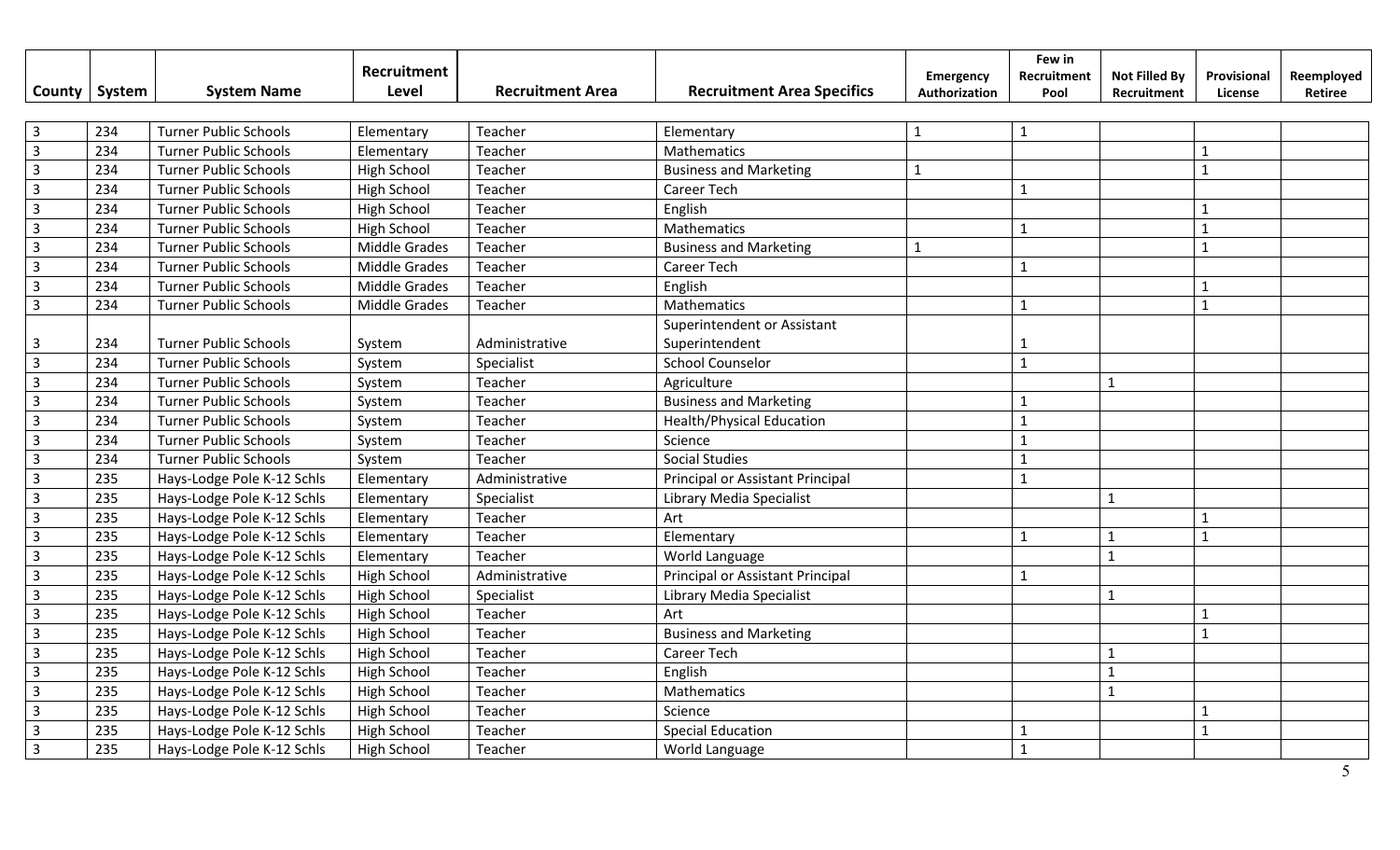| County                  | System | <b>System Name</b>          | Recruitment<br>Level | <b>Recruitment Area</b> | <b>Recruitment Area Specifics</b>  | Emergency<br>Authorization | Few in<br>Recruitment<br>Pool | <b>Not Filled By</b><br>Recruitment | Provisional<br>License | Reemployed<br>Retiree |
|-------------------------|--------|-----------------------------|----------------------|-------------------------|------------------------------------|----------------------------|-------------------------------|-------------------------------------|------------------------|-----------------------|
| $\overline{\mathbf{3}}$ | 235    | Hays-Lodge Pole K-12 Schls  | Middle Grades        | Administrative          | Principal or Assistant Principal   |                            | $\mathbf{1}$                  |                                     |                        |                       |
| $\overline{3}$          | 235    | Hays-Lodge Pole K-12 Schls  | Middle Grades        | Specialist              | Library Media Specialist           |                            |                               | $\mathbf{1}$                        |                        |                       |
| $\overline{3}$          | 235    | Hays-Lodge Pole K-12 Schls  | <b>Middle Grades</b> | Teacher                 | Art                                |                            |                               |                                     | $\mathbf{1}$           |                       |
| $\overline{3}$          | 235    | Hays-Lodge Pole K-12 Schls  | Middle Grades        | Teacher                 | <b>Business and Marketing</b>      |                            |                               |                                     | $\mathbf{1}$           |                       |
| $\overline{3}$          | 235    | Hays-Lodge Pole K-12 Schls  | <b>Middle Grades</b> | Teacher                 | Elementary                         |                            | $\mathbf{1}$                  |                                     | $\mathbf{1}$           |                       |
| $\overline{3}$          | 235    | Hays-Lodge Pole K-12 Schls  | <b>Middle Grades</b> | Teacher                 | English                            |                            |                               | $\mathbf{1}$                        |                        |                       |
| $\overline{3}$          | 235    | Hays-Lodge Pole K-12 Schls  | <b>Middle Grades</b> | Teacher                 | Mathematics                        |                            |                               | $\mathbf{1}$                        |                        |                       |
| $\overline{3}$          | 235    | Hays-Lodge Pole K-12 Schls  | <b>Middle Grades</b> | Teacher                 | Reading                            |                            |                               |                                     | $\mathbf{1}$           |                       |
| $\overline{3}$          | 235    | Hays-Lodge Pole K-12 Schls  | <b>Middle Grades</b> | Teacher                 | <b>Special Education</b>           |                            |                               |                                     | $\mathbf{1}$           |                       |
|                         |        |                             |                      |                         | Superintendent or Assistant        |                            |                               |                                     |                        |                       |
| $\overline{3}$          | 235    | Hays-Lodge Pole K-12 Schls  | System               | Administrative          | Superintendent                     |                            |                               | 1                                   |                        |                       |
| $\overline{3}$          | 1048   | North Harlem Colony Elem    | Elementary           | Teacher                 | Elementary                         |                            |                               | $\mathbf{1}$                        | $\mathbf{1}$           |                       |
| $\overline{3}$          | 6170   | <b>Bear Paw Cooperative</b> | Elementary           | Teacher                 | <b>Special Education</b>           |                            | $\mathbf{1}$                  |                                     |                        |                       |
|                         |        |                             |                      |                         | Extra Duty - Requires Professional |                            |                               |                                     |                        |                       |
| $\overline{3}$          | 6170   | <b>Bear Paw Cooperative</b> | System               | Professional            | License                            |                            |                               |                                     |                        |                       |
| $\overline{3}$          | 6170   | <b>Bear Paw Cooperative</b> | System               | Professional            | Speech-Language Pathologist        |                            | $\mathbf{1}$                  |                                     |                        |                       |
| $\overline{3}$          | 6170   | <b>Bear Paw Cooperative</b> | System               | Teacher                 | <b>Special Education</b>           |                            | $\mathbf{1}$                  |                                     |                        |                       |
| $\overline{4}$          | 1051   | Townsend K-12 Schools       | Elementary           | Teacher                 | <b>Special Education</b>           |                            | $\mathbf{1}$                  | $\mathbf{1}$                        |                        |                       |
| $\overline{4}$          | 1051   | Townsend K-12 Schools       | <b>High School</b>   | Teacher                 | <b>Business and Marketing</b>      |                            |                               |                                     | $\mathbf{1}$           |                       |
| $\overline{4}$          | 1051   | Townsend K-12 Schools       | <b>High School</b>   | Teacher                 | Music                              |                            | $\mathbf{1}$                  |                                     |                        |                       |
| 5                       | 244    | Red Lodge Public Schools    | Elementary           | Teacher                 | Elementary                         |                            |                               |                                     | $\mathbf{1}$           |                       |
| 5                       | 244    | Red Lodge Public Schools    | Elementary           | Teacher                 | <b>Special Education</b>           |                            | $\mathbf{1}$                  |                                     | $\overline{1}$         |                       |
| 5                       | 244    | Red Lodge Public Schools    | <b>High School</b>   | Teacher                 | Elementary                         |                            |                               |                                     | $\overline{1}$         |                       |
| 5                       | 244    | Red Lodge Public Schools    | High School          | Teacher                 | English                            |                            |                               |                                     | $\mathbf{1}$           |                       |
| 5                       | 244    | Red Lodge Public Schools    | <b>High School</b>   | Teacher                 | Mathematics                        |                            | $\mathbf{1}$                  |                                     |                        |                       |
| 5                       | 244    | Red Lodge Public Schools    | <b>High School</b>   | Teacher                 | <b>Special Education</b>           |                            |                               |                                     |                        |                       |
| 5                       | 244    | Red Lodge Public Schools    | <b>High School</b>   | Teacher                 | World Language                     |                            |                               |                                     |                        |                       |
| 5                       | 244    | Red Lodge Public Schools    | <b>Middle Grades</b> | Teacher                 | Elementary                         |                            |                               |                                     |                        |                       |
| 5                       | 244    | Red Lodge Public Schools    | <b>Middle Grades</b> | Teacher                 | <b>Social Studies</b>              |                            |                               |                                     | $\overline{1}$         |                       |
| 5                       | 245    | Bridger K-12 Schools        | Elementary           | Teacher                 | Elementary                         |                            | $\mathbf{1}$                  |                                     | $\mathbf{1}$           |                       |
| 5                       | 245    | Bridger K-12 Schools        | <b>High School</b>   | Teacher                 | <b>Special Education</b>           |                            | $\mathbf{1}$                  |                                     | $\mathbf{1}$           |                       |
| 5                       | 245    | Bridger K-12 Schools        | Middle Grades        | Teacher                 | Elementary                         |                            |                               |                                     | $\mathbf{1}$           |                       |
| 5                       | 245    | Bridger K-12 Schools        | <b>Middle Grades</b> | Teacher                 | <b>Special Education</b>           |                            |                               |                                     | $\mathbf{1}$           |                       |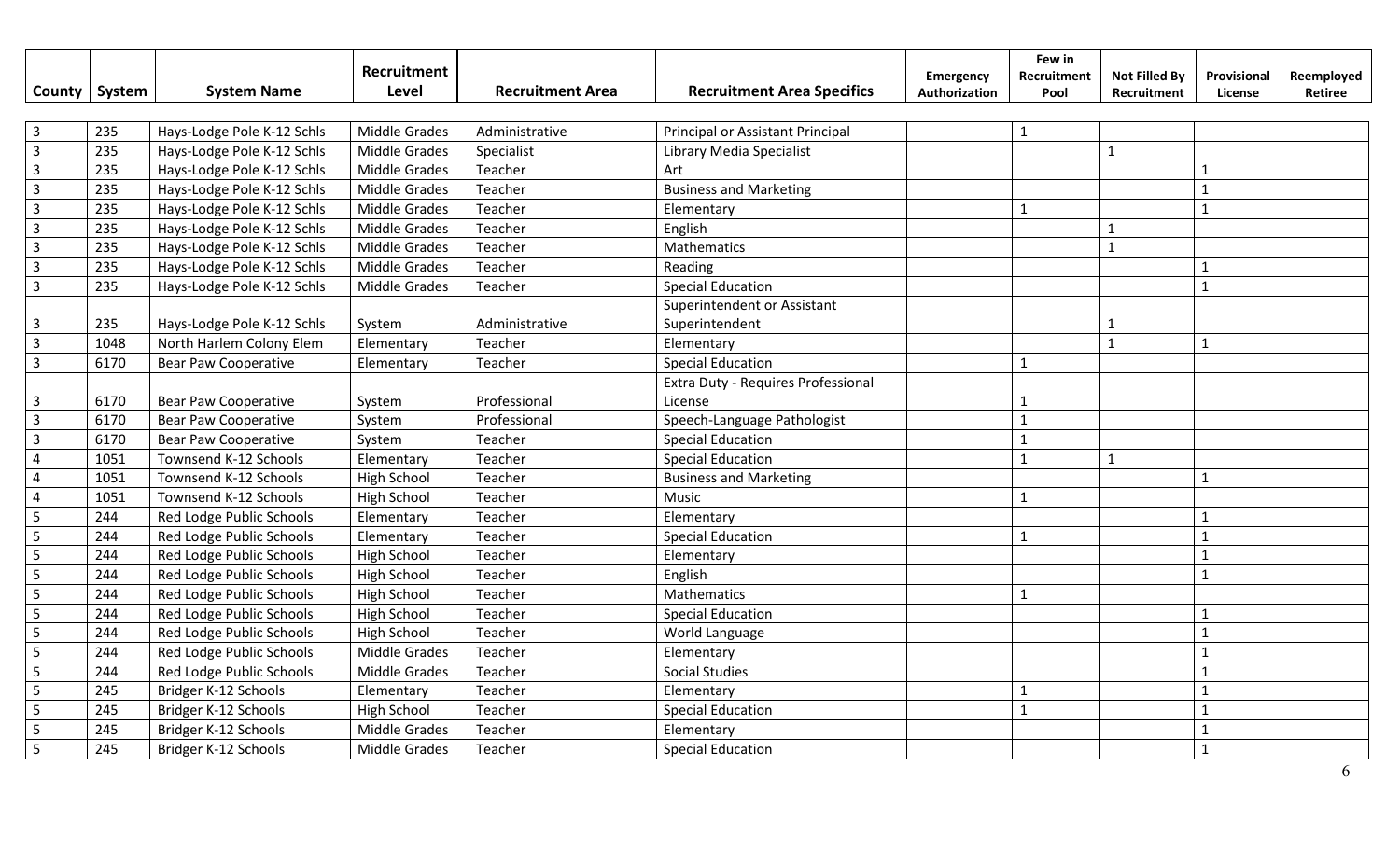| County         | System | <b>System Name</b>    | Recruitment<br><b>Level</b> | <b>Recruitment Area</b> | <b>Recruitment Area Specifics</b> | Emergency<br>Authorization | Few in<br>Recruitment<br>Pool | <b>Not Filled By</b><br>Recruitment | Provisional<br>License | Reemployed<br>Retiree |
|----------------|--------|-----------------------|-----------------------------|-------------------------|-----------------------------------|----------------------------|-------------------------------|-------------------------------------|------------------------|-----------------------|
|                |        |                       |                             |                         |                                   |                            |                               |                                     |                        |                       |
| 5              | 245    | Bridger K-12 Schools  | System                      | Teacher                 | Elementary                        |                            | $\mathbf{1}$                  |                                     |                        |                       |
| 5              | 245    | Bridger K-12 Schools  | System                      | Teacher                 | <b>Health/Physical Education</b>  |                            |                               | $\mathbf{1}$                        |                        |                       |
| 5              | 246    | Joliet Public Schools | Elementary                  | Teacher                 | Elementary                        |                            |                               |                                     | $\mathbf{1}$           |                       |
| 5              | 246    | Joliet Public Schools | <b>High School</b>          | Teacher                 | English                           |                            |                               | $\mathbf{1}$                        |                        |                       |
| 5              | 246    | Joliet Public Schools | <b>High School</b>          | Teacher                 | Mathematics                       |                            |                               | $\mathbf{1}$                        |                        |                       |
| 5              | 246    | Joliet Public Schools | Middle Grades               | Teacher                 | Elementary                        |                            |                               |                                     | $\mathbf{1}$           |                       |
| 5              | 253    | Roberts K-12 Schools  | Elementary                  | Teacher                 | Elementary                        |                            | $\mathbf{1}$                  |                                     |                        |                       |
| 5              | 253    | Roberts K-12 Schools  | <b>High School</b>          | Specialist              | <b>School Counselor</b>           |                            |                               | $\mathbf{1}$                        |                        |                       |
| 5              | 253    | Roberts K-12 Schools  | <b>High School</b>          | Teacher                 | Agriculture                       |                            |                               |                                     | $\mathbf{1}$           |                       |
| 5              | 253    | Roberts K-12 Schools  | High School                 | Teacher                 | Elementary                        |                            |                               |                                     | $\mathbf{1}$           |                       |
| 5              | 253    | Roberts K-12 Schools  | High School                 | Teacher                 | English                           | $\mathbf{1}$               |                               |                                     | $\mathbf{1}$           |                       |
| 5              | 253    | Roberts K-12 Schools  | <b>High School</b>          | Teacher                 | English as a Second Language      |                            |                               |                                     | $\mathbf{1}$           |                       |
| 5              | 253    | Roberts K-12 Schools  | <b>High School</b>          | Teacher                 | <b>Health/Physical Education</b>  |                            | $\mathbf{1}$                  |                                     |                        |                       |
| 5              | 253    | Roberts K-12 Schools  | <b>High School</b>          | Teacher                 | Music                             |                            | $\mathbf{1}$                  |                                     |                        |                       |
| 5              | 253    | Roberts K-12 Schools  | High School                 | Teacher                 | Reading                           |                            |                               |                                     | $\mathbf{1}$           |                       |
| 5              | 253    | Roberts K-12 Schools  | <b>Middle Grades</b>        | Teacher                 | Agriculture                       |                            |                               |                                     | $\mathbf{1}$           |                       |
| 5              | 253    | Roberts K-12 Schools  | <b>Middle Grades</b>        | Teacher                 | Elementary                        |                            |                               |                                     |                        |                       |
| 5              | 253    | Roberts K-12 Schools  | <b>Middle Grades</b>        | Teacher                 | English                           | $\mathbf{1}$               |                               |                                     | $\overline{1}$         |                       |
| $\overline{5}$ | 253    | Roberts K-12 Schools  | <b>Middle Grades</b>        | Teacher                 | English as a Second Language      |                            |                               |                                     | $\mathbf{1}$           |                       |
| 5              | 253    | Roberts K-12 Schools  | <b>Middle Grades</b>        | Teacher                 | Reading                           |                            |                               |                                     | $\mathbf{1}$           |                       |
| 5              | 253    | Roberts K-12 Schools  | System                      | Teacher                 | Elementary                        |                            | $\mathbf{1}$                  |                                     |                        |                       |
| $\overline{5}$ | 253    | Roberts K-12 Schools  | System                      | Teacher                 | English                           |                            | $\mathbf{1}$                  |                                     |                        |                       |
| 5              | 253    | Roberts K-12 Schools  | System                      | Teacher                 | <b>Health/Physical Education</b>  |                            | $\mathbf{1}$                  |                                     |                        |                       |
| 5              | 253    | Roberts K-12 Schools  | System                      | Teacher                 | Mathematics                       |                            | $\mathbf{1}$                  |                                     |                        |                       |
| 5              | 253    | Roberts K-12 Schools  | System                      | Teacher                 | Music                             |                            |                               | $\mathbf{1}$                        |                        |                       |
| 5              | 253    | Roberts K-12 Schools  | System                      | Teacher                 | <b>Special Education</b>          |                            | $\mathbf{1}$                  |                                     |                        |                       |
| 5              | 255    | Fromberg K-12         | Elementary                  | Teacher                 | Elementary                        | $\mathbf{1}$               | $\mathbf{1}$                  |                                     |                        |                       |
| 5              | 255    | Fromberg K-12         | <b>High School</b>          | Administrative          | <b>Special Education</b>          |                            | $\mathbf{1}$                  |                                     |                        |                       |
| 5              | 255    | Fromberg K-12         | High School                 | Teacher                 | English                           |                            | $\mathbf{1}$                  |                                     |                        |                       |
| 5              | 255    | Fromberg K-12         | High School                 | Teacher                 | Mathematics                       |                            | $\mathbf{1}$                  |                                     | $\mathbf{1}$           |                       |
| 5              | 255    | Fromberg K-12         | <b>High School</b>          | Teacher                 | Science                           |                            | $\mathbf{1}$                  |                                     | $\mathbf{1}$           |                       |
| 5              | 255    | Fromberg K-12         | <b>Middle Grades</b>        | Teacher                 | Mathematics                       |                            |                               |                                     | $\mathbf{1}$           |                       |
| 5              | 255    | Fromberg K-12         | <b>Middle Grades</b>        | Teacher                 | Science                           |                            |                               |                                     | $\mathbf{1}$           |                       |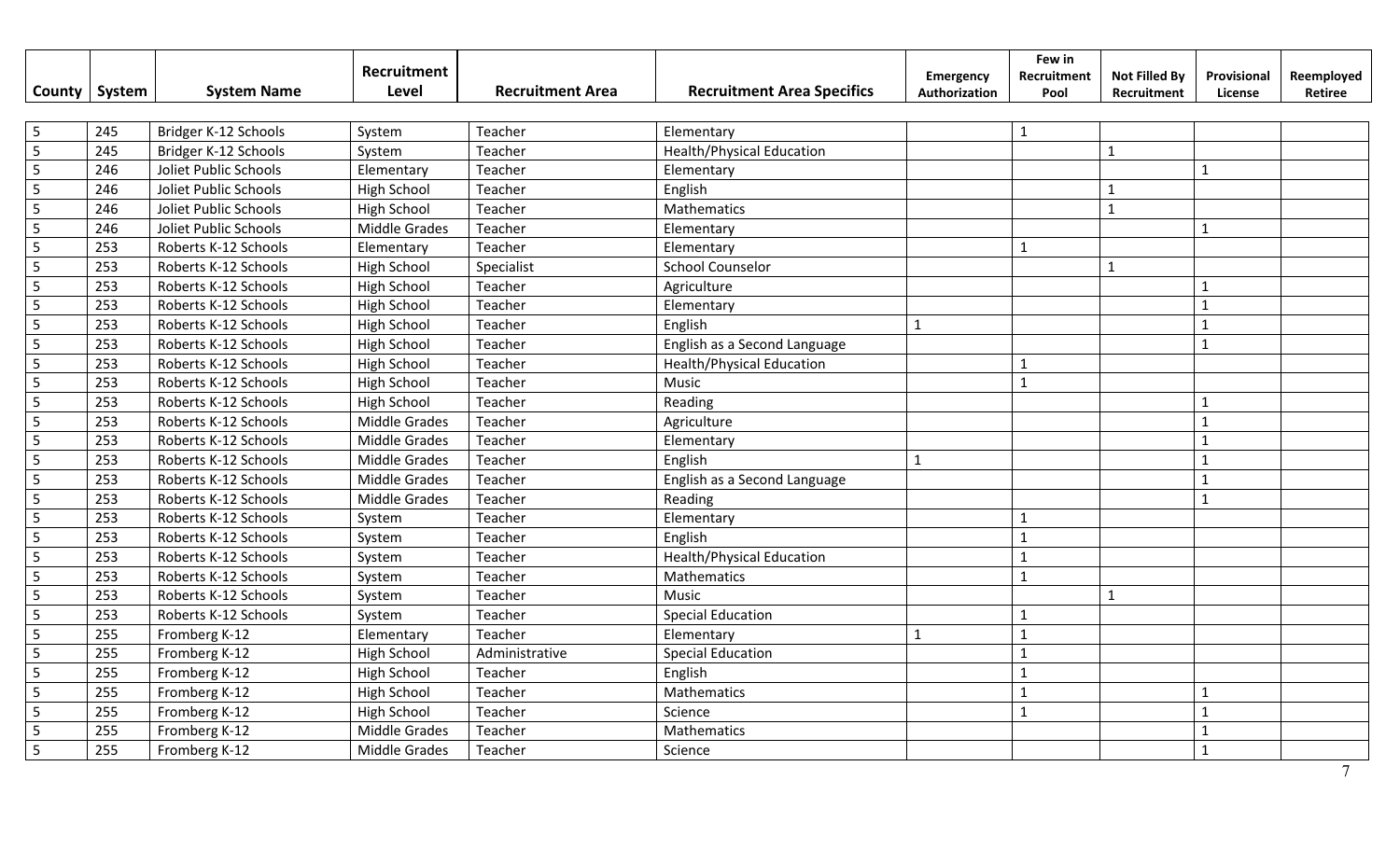|                 |        |                               | Recruitment          |                         |                                   | <b>Emergency</b> | Few in<br>Recruitment | <b>Not Filled By</b> | Provisional  | Reemployed |
|-----------------|--------|-------------------------------|----------------------|-------------------------|-----------------------------------|------------------|-----------------------|----------------------|--------------|------------|
| County          | System | <b>System Name</b>            | Level                | <b>Recruitment Area</b> | <b>Recruitment Area Specifics</b> | Authorization    | Pool                  | Recruitment          | License      | Retiree    |
| 5               | 257    | Belfry K-12 Schools           | Elementary           | Teacher                 | Elementary                        |                  |                       |                      | $\mathbf{1}$ |            |
|                 | 1069   | Luther Elementary             | Elementary           | Teacher                 | Elementary                        |                  | $\mathbf{1}$          |                      |              |            |
| 5               | 1069   | Luther Elementary             | Elementary           | Teacher                 | <b>Special Education</b>          |                  | $\mathbf{1}$          |                      |              |            |
| $6\phantom{1}6$ | 259    | <b>Hawks Home Elementary</b>  | Elementary           | Teacher                 | Elementary                        |                  |                       | $\mathbf{1}$         |              |            |
| $6\phantom{1}6$ | 277    | Alzada Elementary             | Elementary           | Administrative          | Supervisor                        |                  | 1                     |                      |              |            |
| $\sqrt{6}$      | 277    | Alzada Elementary             | Elementary           | Teacher                 | Elementary                        |                  | $\mathbf{1}$          |                      |              |            |
| $6\phantom{1}6$ | 1052   | Ekalaka Public Schools        |                      | Administrative          |                                   |                  |                       |                      | $\mathbf{1}$ |            |
| 6               | 1052   | Ekalaka Public Schools        | Elementary           |                         | Principal or Assistant Principal  |                  |                       |                      |              |            |
|                 |        |                               | Elementary           | Specialist              | Library Media Specialist          | $\mathbf{1}$     |                       |                      |              |            |
| 6               | 1052   | Ekalaka Public Schools        | Elementary           | Specialist              | <b>School Counselor</b>           | $\mathbf{1}$     |                       |                      |              |            |
| 6               | 1052   | Ekalaka Public Schools        | Elementary           | Teacher                 | Elementary                        |                  | $\mathbf{1}$          | $\mathbf{1}$         |              |            |
| $\sqrt{6}$      | 1052   | Ekalaka Public Schools        | Elementary           | Teacher                 | Music                             | $\mathbf{1}$     |                       |                      |              |            |
| $\sqrt{6}$      | 1052   | Ekalaka Public Schools        | High School          | Administrative          | Principal or Assistant Principal  |                  |                       |                      | $\mathbf{1}$ |            |
| $\sqrt{6}$      | 1052   | Ekalaka Public Schools        | High School          | Specialist              | Library Media Specialist          | $\mathbf{1}$     |                       |                      |              |            |
| $\sqrt{6}$      | 1052   | Ekalaka Public Schools        | High School          | Specialist              | <b>School Counselor</b>           | $\mathbf{1}$     |                       |                      |              |            |
| 6               | 1052   | Ekalaka Public Schools        | <b>High School</b>   | Teacher                 | <b>Business and Marketing</b>     |                  |                       |                      | $\mathbf{1}$ |            |
| $\sqrt{6}$      | 1052   | Ekalaka Public Schools        | High School          | Teacher                 | English                           |                  | $\mathbf{1}$          |                      |              |            |
| $6\phantom{1}6$ | 1052   | Ekalaka Public Schools        | High School          | Teacher                 | Mathematics                       |                  | $\mathbf{1}$          |                      |              |            |
| $6\phantom{1}6$ | 1052   | Ekalaka Public Schools        | <b>High School</b>   | Teacher                 | Music                             | $\mathbf{1}$     |                       |                      |              |            |
| $6\phantom{1}6$ | 1052   | Ekalaka Public Schools        | <b>High School</b>   | Teacher                 | Science                           | $\mathbf{1}$     | 1                     | $\mathbf{1}$         |              |            |
| $6\phantom{1}6$ | 1052   | Ekalaka Public Schools        | High School          | Teacher                 | <b>Social Studies</b>             |                  | $\mathbf{1}$          |                      |              |            |
| $6\phantom{1}6$ | 1052   | Ekalaka Public Schools        | <b>Middle Grades</b> | Administrative          | Principal or Assistant Principal  |                  |                       |                      | $\mathbf{1}$ |            |
| $6\phantom{1}6$ | 1052   | Ekalaka Public Schools        | Middle Grades        | Specialist              | Library Media Specialist          | $\mathbf{1}$     |                       |                      |              |            |
| $6\phantom{1}6$ | 1052   | Ekalaka Public Schools        | Middle Grades        | Specialist              | <b>School Counselor</b>           | $\mathbf{1}$     |                       |                      |              |            |
| $\sqrt{6}$      | 1052   | Ekalaka Public Schools        | Middle Grades        | Teacher                 | Music                             | $\mathbf{1}$     |                       |                      |              |            |
| $6\phantom{1}6$ | 1052   | Ekalaka Public Schools        | Middle Grades        | Teacher                 | Science                           | $\mathbf{1}$     |                       |                      |              |            |
|                 |        |                               |                      |                         | Superintendent or Assistant       |                  |                       |                      |              |            |
| 6               | 1052   | Ekalaka Public Schools        | System               | Administrative          | Superintendent                    |                  | 1                     |                      | $\mathbf{1}$ |            |
| $6\phantom{1}6$ | 1052   | Ekalaka Public Schools        | System               | Specialist              | Library Media Specialist          |                  |                       | $\mathbf{1}$         |              |            |
| $6\phantom{1}6$ | 1052   | Ekalaka Public Schools        | System               | Specialist              | <b>School Counselor</b>           |                  | $\mathbf{1}$          | $\mathbf{1}$         |              |            |
| $6\phantom{1}6$ | 1052   | Ekalaka Public Schools        | System               | Teacher                 | Music                             |                  | $\mathbf{1}$          | $\mathbf{1}$         |              |            |
| $\overline{7}$  | 280    | Cascade Public Schools        | Elementary           | Administrative          | Principal or Assistant Principal  |                  |                       |                      | $\mathbf{1}$ |            |
| $\overline{7}$  | 280    | Cascade Public Schools        | Elementary           | Teacher                 | Elementary                        |                  | 1                     | $\mathbf{1}$         |              |            |
| $\overline{7}$  | 280    | <b>Cascade Public Schools</b> | High School          | Administrative          | Principal or Assistant Principal  |                  |                       |                      | $\mathbf{1}$ |            |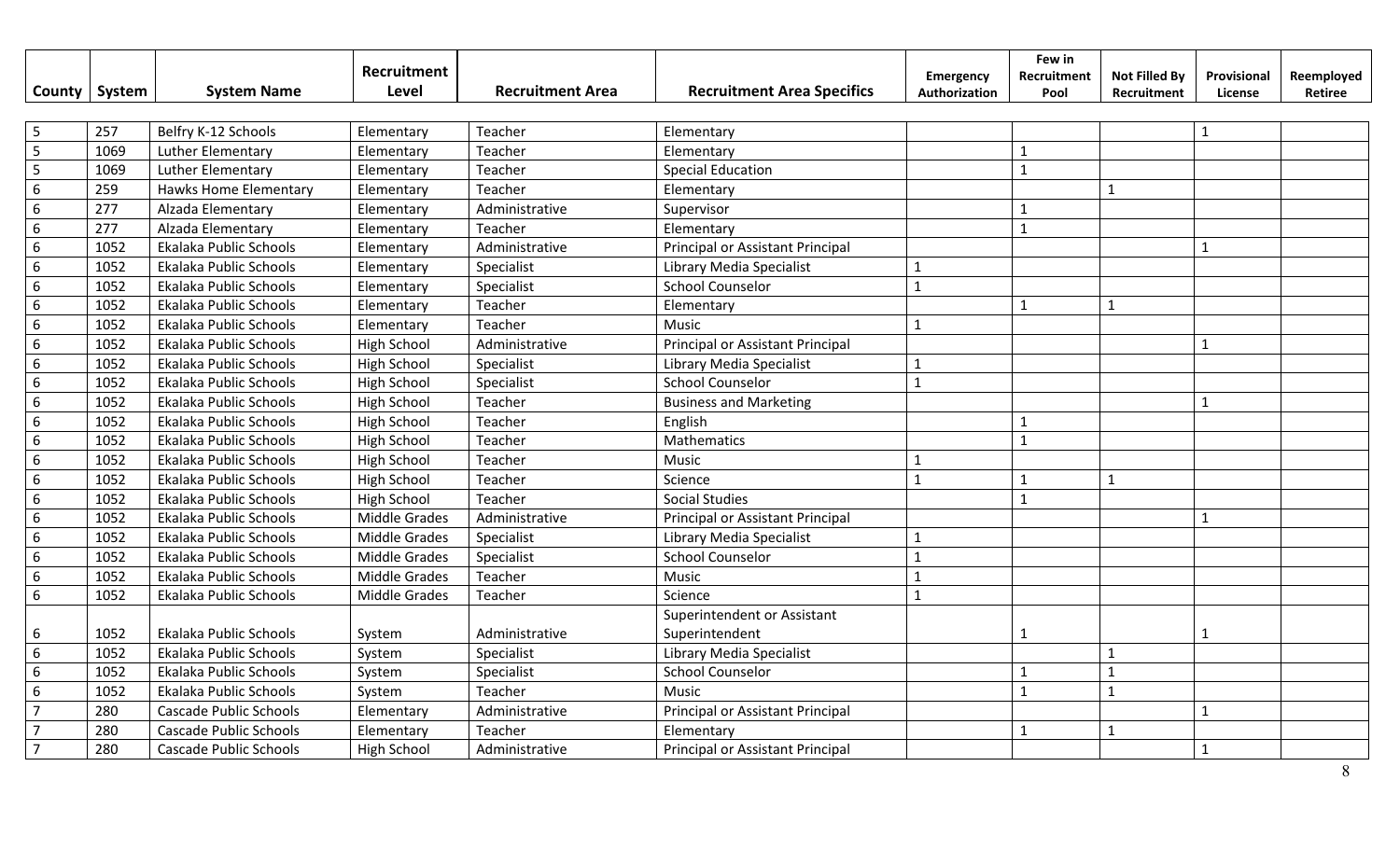|                          |        |                               | Recruitment          |                         |                                     | <b>Emergency</b> | Few in<br>Recruitment | <b>Not Filled By</b> | Provisional  | Reemployed |
|--------------------------|--------|-------------------------------|----------------------|-------------------------|-------------------------------------|------------------|-----------------------|----------------------|--------------|------------|
| County                   | System | <b>System Name</b>            | <b>Level</b>         | <b>Recruitment Area</b> | <b>Recruitment Area Specifics</b>   | Authorization    | Pool                  | Recruitment          | License      | Retiree    |
|                          |        |                               |                      |                         |                                     |                  |                       |                      |              |            |
| $\overline{7}$           | 280    | <b>Cascade Public Schools</b> | <b>High School</b>   | Teacher                 | Agriculture                         |                  | $\mathbf{1}$          |                      |              |            |
| $\overline{7}$           | 280    | <b>Cascade Public Schools</b> | <b>High School</b>   | Teacher                 | <b>Business and Marketing</b>       |                  |                       | $\mathbf{1}$         | $\mathbf{1}$ |            |
| $\overline{7}$           | 280    | <b>Cascade Public Schools</b> | <b>High School</b>   | Teacher                 | English                             |                  | $\mathbf{1}$          |                      |              |            |
| $\overline{7}$           | 280    | <b>Cascade Public Schools</b> | <b>High School</b>   | Teacher                 | <b>Family and Consumer Sciences</b> |                  |                       | $\mathbf{1}$         |              |            |
| $\overline{7}$           | 280    | <b>Cascade Public Schools</b> | <b>High School</b>   | Teacher                 | <b>Health/Physical Education</b>    |                  | $\mathbf{1}$          |                      |              |            |
|                          | 280    | <b>Cascade Public Schools</b> | <b>High School</b>   | Teacher                 | Mathematics                         |                  | $\mathbf{1}$          |                      |              |            |
|                          | 280    | <b>Cascade Public Schools</b> | <b>High School</b>   | Teacher                 | Science                             |                  | 1                     | $\mathbf{1}$         |              |            |
|                          | 280    | <b>Cascade Public Schools</b> | <b>High School</b>   | Teacher                 | <b>Social Studies</b>               |                  | $\mathbf{1}$          |                      |              |            |
|                          | 280    | <b>Cascade Public Schools</b> | <b>High School</b>   | Teacher                 | <b>Special Education</b>            |                  |                       | $\mathbf{1}$         |              |            |
|                          | 280    | <b>Cascade Public Schools</b> | Middle Grades        | Administrative          | Principal or Assistant Principal    |                  |                       |                      | $\mathbf{1}$ |            |
|                          | 280    | <b>Cascade Public Schools</b> | <b>Middle Grades</b> | Teacher                 | <b>Business and Marketing</b>       |                  |                       |                      | $\mathbf{1}$ |            |
|                          | 280    | <b>Cascade Public Schools</b> | <b>Middle Grades</b> | Teacher                 | Science                             |                  |                       |                      |              |            |
|                          | 280    | <b>Cascade Public Schools</b> | System               | Specialist              | <b>School Counselor</b>             |                  | $\mathbf{1}$          |                      |              |            |
| $\overline{\phantom{a}}$ | 282    | Centerville Public Schls      | Elementary           | Specialist              | Library Media Specialist            |                  |                       |                      | $\mathbf{1}$ |            |
|                          | 282    | Centerville Public Schls      | Elementary           | Specialist              | <b>School Counselor</b>             |                  |                       |                      | $\mathbf{1}$ |            |
|                          | 282    | Centerville Public Schls      | Elementary           | Teacher                 | Elementary                          |                  |                       |                      | $\mathbf{1}$ |            |
|                          | 282    | Centerville Public Schls      | <b>High School</b>   | Specialist              | Library Media Specialist            |                  |                       |                      | $\mathbf{1}$ |            |
|                          | 282    | Centerville Public Schls      | <b>High School</b>   | Specialist              | <b>School Counselor</b>             |                  |                       |                      | $\mathbf{1}$ |            |
|                          | 282    | Centerville Public Schls      | <b>Middle Grades</b> | Specialist              | Library Media Specialist            |                  |                       |                      | $\mathbf{1}$ |            |
|                          | 282    | Centerville Public Schls      | <b>Middle Grades</b> | Specialist              | <b>School Counselor</b>             |                  |                       |                      | $\mathbf{1}$ |            |
|                          | 289    | <b>Belt Public Schools</b>    | Elementary           | Teacher                 | Art                                 |                  |                       |                      | $\mathbf{1}$ |            |
| $\overline{7}$           | 289    | <b>Belt Public Schools</b>    | Elementary           | Teacher                 | Elementary                          |                  | $\mathbf{1}$          |                      |              |            |
| $\overline{7}$           | 289    | <b>Belt Public Schools</b>    | Elementary           | Teacher                 | <b>Music and Arts</b>               |                  | $\mathbf{1}$          |                      |              |            |
|                          | 289    | <b>Belt Public Schools</b>    | <b>High School</b>   | Teacher                 | Art                                 |                  |                       |                      | $\mathbf{1}$ |            |
|                          | 289    | <b>Belt Public Schools</b>    | <b>High School</b>   | Teacher                 | <b>Industrial Technology</b>        |                  |                       |                      |              |            |
|                          | 289    | <b>Belt Public Schools</b>    | <b>High School</b>   | Teacher                 | Music                               |                  | $\mathbf{1}$          |                      |              |            |
|                          | 289    | <b>Belt Public Schools</b>    | <b>High School</b>   | Teacher                 | Music and Arts                      |                  | $\mathbf{1}$          |                      |              |            |
|                          | 289    | <b>Belt Public Schools</b>    | <b>Middle Grades</b> | Teacher                 | Art                                 |                  |                       |                      | $\mathbf{1}$ |            |
|                          | 289    | <b>Belt Public Schools</b>    | <b>Middle Grades</b> | Teacher                 | Music and Arts                      |                  | $\mathbf{1}$          |                      |              |            |
|                          | 289    | <b>Belt Public Schools</b>    | System               | Teacher                 | <b>Health/Physical Education</b>    |                  | $\mathbf{1}$          |                      |              |            |
|                          | 289    | <b>Belt Public Schools</b>    | System               | Teacher                 | <b>Industrial Technology</b>        |                  | $\mathbf{1}$          |                      |              |            |
|                          | 289    | <b>Belt Public Schools</b>    | System               | Teacher                 | World Language                      |                  |                       | $\mathbf{1}$         |              |            |
|                          | 301    | Vaughn Elementary             | Elementary           | Administrative          | Principal or Assistant Principal    |                  | $\mathbf{1}$          |                      |              |            |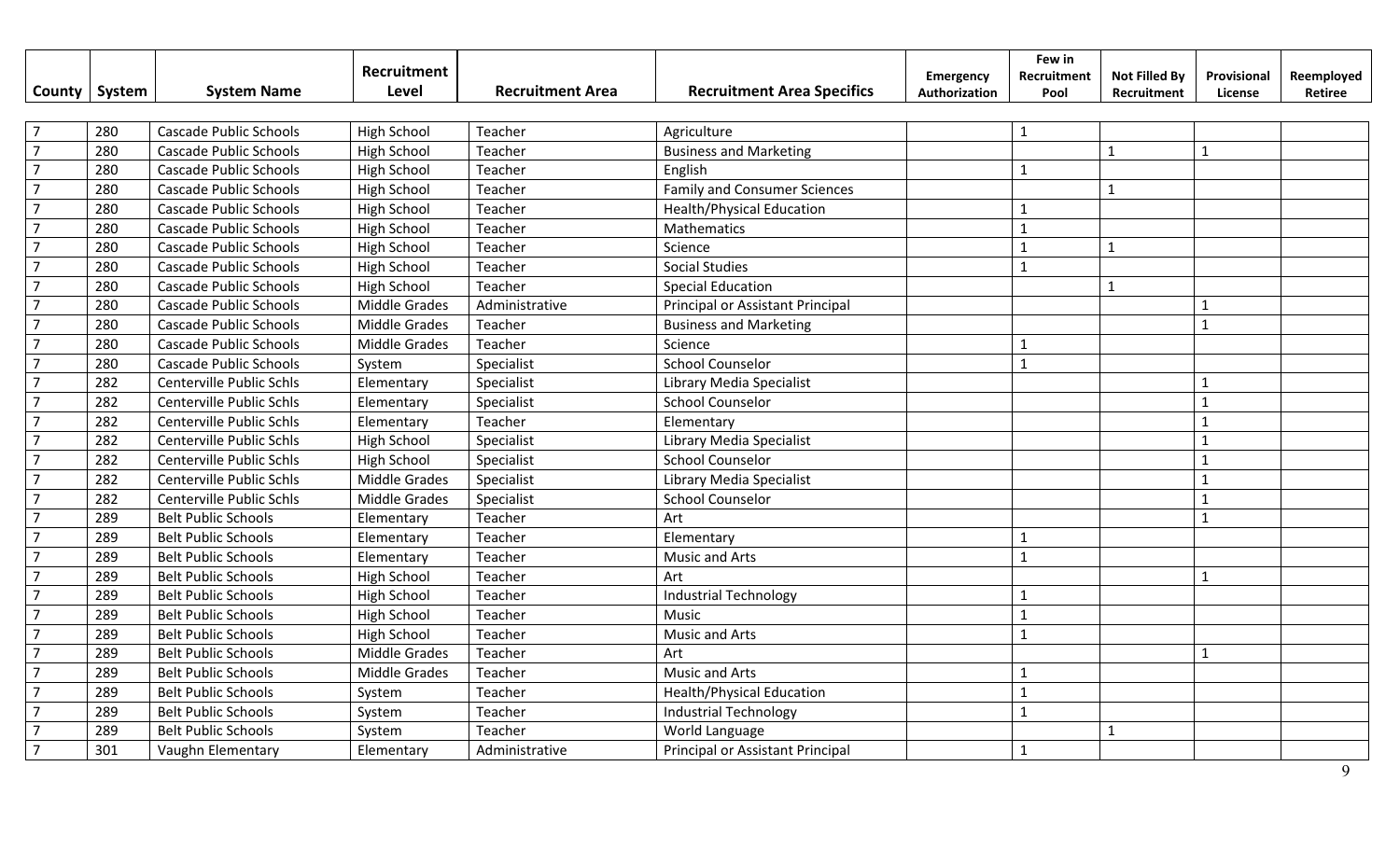|                |        |                            | Recruitment          |                         |                                   | Emergency     | Few in<br>Recruitment | <b>Not Filled By</b> | Provisional  | Reemployed |
|----------------|--------|----------------------------|----------------------|-------------------------|-----------------------------------|---------------|-----------------------|----------------------|--------------|------------|
| County         | System | <b>System Name</b>         | Level                | <b>Recruitment Area</b> | <b>Recruitment Area Specifics</b> | Authorization | Pool                  | Recruitment          | License      | Retiree    |
|                |        |                            |                      |                         |                                   |               |                       |                      |              |            |
|                |        |                            |                      |                         | Superintendent or Assistant       |               |                       |                      |              |            |
| $\overline{7}$ | 301    | Vaughn Elementary          | Elementary           | Administrative          | Superintendent                    |               | 1                     |                      |              |            |
| $\overline{7}$ | 301    | Vaughn Elementary          | Elementary           | Teacher                 | Elementary                        |               | $\mathbf{1}$          |                      | $\mathbf{1}$ |            |
| $\overline{7}$ | 301    | Vaughn Elementary          | Elementary           | Teacher                 | <b>Music and Arts</b>             |               | $\mathbf{1}$          |                      |              |            |
| $\overline{7}$ | 301    | Vaughn Elementary          | Elementary           | Teacher                 | Science                           |               | $\mathbf{1}$          |                      |              |            |
| $\overline{7}$ | 301    | Vaughn Elementary          | <b>Middle Grades</b> | Administrative          | Principal or Assistant Principal  |               | $\mathbf{1}$          |                      |              |            |
|                |        |                            |                      |                         | Superintendent or Assistant       |               |                       |                      |              |            |
| 7              | 301    | Vaughn Elementary          | <b>Middle Grades</b> | Administrative          | Superintendent                    |               | 1                     |                      |              |            |
| $\overline{7}$ | 301    | Vaughn Elementary          | <b>Middle Grades</b> | Teacher                 | Elementary                        |               |                       |                      | $\mathbf{1}$ |            |
| $\overline{7}$ | 301    | Vaughn Elementary          | <b>Middle Grades</b> | Teacher                 | English                           |               |                       |                      |              |            |
| $\overline{7}$ | 301    | Vaughn Elementary          | <b>Middle Grades</b> | Teacher                 | Mathematics                       |               | $\mathbf{1}$          |                      |              |            |
| $\overline{7}$ | 301    | Vaughn Elementary          | <b>Middle Grades</b> | Teacher                 | <b>Special Education</b>          |               | $\mathbf{1}$          |                      |              |            |
| $\overline{7}$ | 301    | Vaughn Elementary          | System               | Specialist              | <b>School Counselor</b>           |               |                       | $\mathbf{1}$         |              |            |
| $\overline{7}$ | 305    | Ulm Elementary             | Elementary           | Teacher                 | Elementary                        |               | $\mathbf{1}$          |                      | $\mathbf{1}$ |            |
| $\overline{7}$ | 305    | Ulm Elementary             | Elementary           | Teacher                 | Music                             |               | $\mathbf{1}$          |                      |              |            |
| $\overline{7}$ | 305    | Ulm Elementary             | <b>Middle Grades</b> | Teacher                 | Elementary                        |               | $\mathbf{1}$          |                      |              |            |
| $\overline{7}$ | 305    | Ulm Elementary             | <b>Middle Grades</b> | Teacher                 | Mathematics                       |               |                       |                      | $\mathbf{1}$ |            |
| $\overline{7}$ | 305    | Ulm Elementary             | <b>Middle Grades</b> | Teacher                 | Music                             |               | $\mathbf{1}$          |                      |              |            |
| $\overline{7}$ | 305    | Ulm Elementary             | <b>Middle Grades</b> | Teacher                 | Science                           |               |                       |                      | $\mathbf{1}$ |            |
| $\overline{7}$ | 1067   | Sun River Valley Pub Schls | Elementary           | Administrative          | Principal or Assistant Principal  |               | $\mathbf{1}$          |                      |              |            |
| $\overline{7}$ | 1067   | Sun River Valley Pub Schls | Elementary           | Specialist              | Library Media Specialist          |               | $\mathbf{1}$          |                      |              |            |
| $\overline{7}$ | 1067   | Sun River Valley Pub Schls | Elementary           | Teacher                 | Elementary                        |               | $\mathbf{1}$          |                      |              |            |
| $\overline{7}$ | 1067   | Sun River Valley Pub Schls | High School          | Teacher                 | English                           |               | $\mathbf{1}$          |                      |              |            |
| $\overline{7}$ | 1067   | Sun River Valley Pub Schls | High School          | Teacher                 | Science                           |               | $\mathbf{1}$          |                      |              |            |
| $\overline{7}$ | 1067   | Sun River Valley Pub Schls | High School          | Teacher                 | World Language                    |               |                       | $\overline{1}$       |              |            |
| $\overline{7}$ | 6180   | North Ctrl Learn Res Ctr   | System               | Specialist              | <b>School Psychologist</b>        |               |                       | $\mathbf{1}$         |              |            |
| $\overline{7}$ | 9089   | Mont Sch for Deaf & Blind  | Elementary           | Teacher                 | Art                               |               |                       |                      |              |            |
| $\overline{7}$ | 9089   | Mont Sch for Deaf & Blind  | Elementary           | Teacher                 | Early Childhood                   |               | $\mathbf{1}$          |                      |              |            |
| $\overline{7}$ | 9089   | Mont Sch for Deaf & Blind  | Elementary           | Teacher                 | Elementary                        |               |                       | $\mathbf{1}$         |              |            |
| $\overline{7}$ | 9089   | Mont Sch for Deaf & Blind  | Elementary           | Teacher                 | <b>Health/Physical Education</b>  |               |                       |                      | $\mathbf{1}$ |            |
| $\overline{7}$ | 9089   | Mont Sch for Deaf & Blind  | Elementary           | Teacher                 | <b>Special Education</b>          |               | $\mathbf{1}$          |                      | $\mathbf{1}$ |            |
|                | 9089   | Mont Sch for Deaf & Blind  | <b>High School</b>   | Teacher                 | Art                               |               |                       |                      | $\mathbf{1}$ |            |
| $\overline{7}$ | 9089   | Mont Sch for Deaf & Blind  | <b>High School</b>   | Teacher                 | Elementary                        |               |                       | $\overline{1}$       |              |            |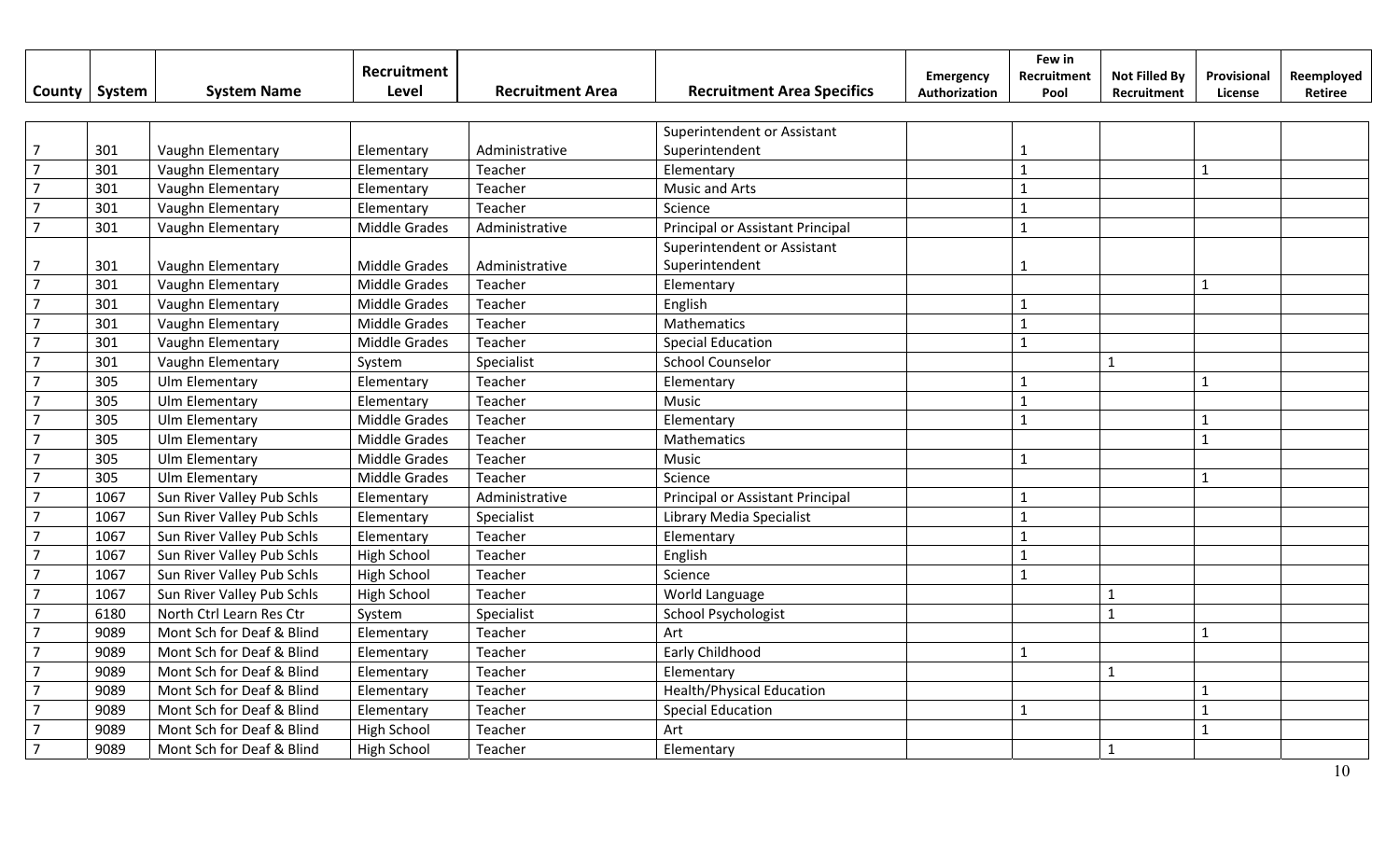|                |        |                                 | Recruitment          |                         |                                   | Emergency     | Few in<br>Recruitment | <b>Not Filled By</b> | Provisional    | Reemployed |
|----------------|--------|---------------------------------|----------------------|-------------------------|-----------------------------------|---------------|-----------------------|----------------------|----------------|------------|
| County         | System | <b>System Name</b>              | Level                | <b>Recruitment Area</b> | <b>Recruitment Area Specifics</b> | Authorization | Pool                  | Recruitment          | License        | Retiree    |
| $\overline{7}$ | 9089   | Mont Sch for Deaf & Blind       | <b>High School</b>   | Teacher                 | <b>Health/Physical Education</b>  |               |                       |                      | $\mathbf{1}$   |            |
| $\overline{7}$ | 9089   | Mont Sch for Deaf & Blind       | <b>High School</b>   | Teacher                 | <b>Special Education</b>          |               |                       |                      | $\mathbf{1}$   |            |
| $\overline{7}$ | 9089   | Mont Sch for Deaf & Blind       | System               | Specialist              | <b>School Psychologist</b>        |               |                       | $\mathbf{1}$         |                |            |
|                | 9089   | Mont Sch for Deaf & Blind       | System               | Teacher                 | <b>Health/Physical Education</b>  |               |                       | $\overline{1}$       |                |            |
|                | 9089   | Mont Sch for Deaf & Blind       | System               | Teacher                 | <b>Special Education</b>          |               | $\mathbf{1}$          |                      |                |            |
| 8              | 307    | Fort Benton Public Schls        | Elementary           | Specialist              | <b>School Counselor</b>           | $\mathbf{1}$  |                       |                      | $\mathbf{1}$   |            |
| 8              | 307    | Fort Benton Public Schls        | Elementary           | Teacher                 | <b>Health/Physical Education</b>  |               |                       |                      | $\mathbf{1}$   |            |
| 8              | 307    | Fort Benton Public Schls        | Elementary           | Teacher                 | <b>Special Education</b>          |               | $\mathbf{1}$          |                      |                |            |
| 8              | 307    | Fort Benton Public Schls        | High School          | Administrative          | Principal or Assistant Principal  |               |                       | $\mathbf{1}$         |                |            |
| 8              | 307    | Fort Benton Public Schls        | <b>High School</b>   | Specialist              | <b>School Counselor</b>           | $\mathbf{1}$  | $\mathbf{1}$          |                      | $\mathbf{1}$   |            |
| 8              | 307    | Fort Benton Public Schls        | <b>High School</b>   | Teacher                 | Art                               |               | $\mathbf{1}$          |                      |                |            |
| 8              | 307    | Fort Benton Public Schls        | <b>High School</b>   | Teacher                 | English                           |               | 1                     |                      |                |            |
| 8              | 307    | Fort Benton Public Schls        | High School          | Teacher                 | <b>Health/Physical Education</b>  |               |                       |                      |                |            |
| 8              | 307    | Fort Benton Public Schls        | <b>High School</b>   | Teacher                 | Science                           |               |                       | $\mathbf{1}$         | $\mathbf{1}$   |            |
| 8              | 307    | Fort Benton Public Schls        | <b>Middle Grades</b> | Specialist              | <b>School Counselor</b>           | $\mathbf{1}$  |                       |                      | $\mathbf{1}$   |            |
| 8              | 307    | Fort Benton Public Schls        | Middle Grades        | Teacher                 | English                           |               | $\mathbf{1}$          |                      |                |            |
| 8              | 307    | Fort Benton Public Schls        | <b>Middle Grades</b> | Teacher                 | <b>Health/Physical Education</b>  |               |                       |                      |                |            |
| 8              | 307    | Fort Benton Public Schls        | <b>Middle Grades</b> | Teacher                 | Science                           |               | $\mathbf{1}$          |                      | $\mathbf{1}$   |            |
| 8              | 307    | Fort Benton Public Schls        | <b>Middle Grades</b> | Teacher                 | World Language                    | $\mathbf{1}$  |                       |                      |                |            |
| 8              | 307    | Fort Benton Public Schls        | System               | Teacher                 | Music and Arts                    |               | $\mathbf{1}$          |                      |                |            |
| 8              | 310    | <b>Big Sandy Public Schools</b> | Elementary           | Teacher                 | <b>Health/Physical Education</b>  |               |                       |                      | $\mathbf{1}$   |            |
| 8              | 310    | <b>Big Sandy Public Schools</b> | Elementary           | Teacher                 | <b>Music and Arts</b>             |               | $\mathbf{1}$          |                      |                |            |
| 8              | 310    | <b>Big Sandy Public Schools</b> | <b>High School</b>   | Teacher                 | English                           |               | $\mathbf{1}$          |                      |                |            |
| 8              | 310    | <b>Big Sandy Public Schools</b> | <b>High School</b>   | Teacher                 | <b>Health/Physical Education</b>  |               |                       |                      | $\overline{1}$ |            |
| 8              | 310    | <b>Big Sandy Public Schools</b> | <b>High School</b>   | Teacher                 | Mathematics                       |               | $\mathbf{1}$          |                      |                |            |
| 8              | 310    | <b>Big Sandy Public Schools</b> | <b>High School</b>   | Teacher                 | <b>Music and Arts</b>             |               | $\mathbf{1}$          |                      |                |            |
| 8              | 310    | <b>Big Sandy Public Schools</b> | <b>Middle Grades</b> | Teacher                 | English                           |               | $\mathbf{1}$          |                      |                |            |
| 8              | 310    | <b>Big Sandy Public Schools</b> | <b>Middle Grades</b> | Teacher                 | <b>Health/Physical Education</b>  |               |                       |                      | $\mathbf{1}$   |            |
| 8              | 310    | <b>Big Sandy Public Schools</b> | <b>Middle Grades</b> | Teacher                 | Mathematics                       |               |                       | $\mathbf{1}$         |                |            |
| 8              | 310    | <b>Big Sandy Public Schools</b> | Middle Grades        | Teacher                 | Music and Arts                    |               | 1                     |                      |                |            |
| 8              | 310    | <b>Big Sandy Public Schools</b> | System               | Specialist              | Library Media Specialist          |               |                       | $\mathbf{1}$         |                |            |
| 8              | 317    | <b>Highwood Public Schools</b>  | Elementary           | Specialist              | School Psychologist               |               |                       |                      | $\mathbf{1}$   |            |
| 8              | 317    | <b>Highwood Public Schools</b>  | Elementary           | Teacher                 | Elementary                        |               | $\mathbf{1}$          |                      | $\mathbf{1}$   |            |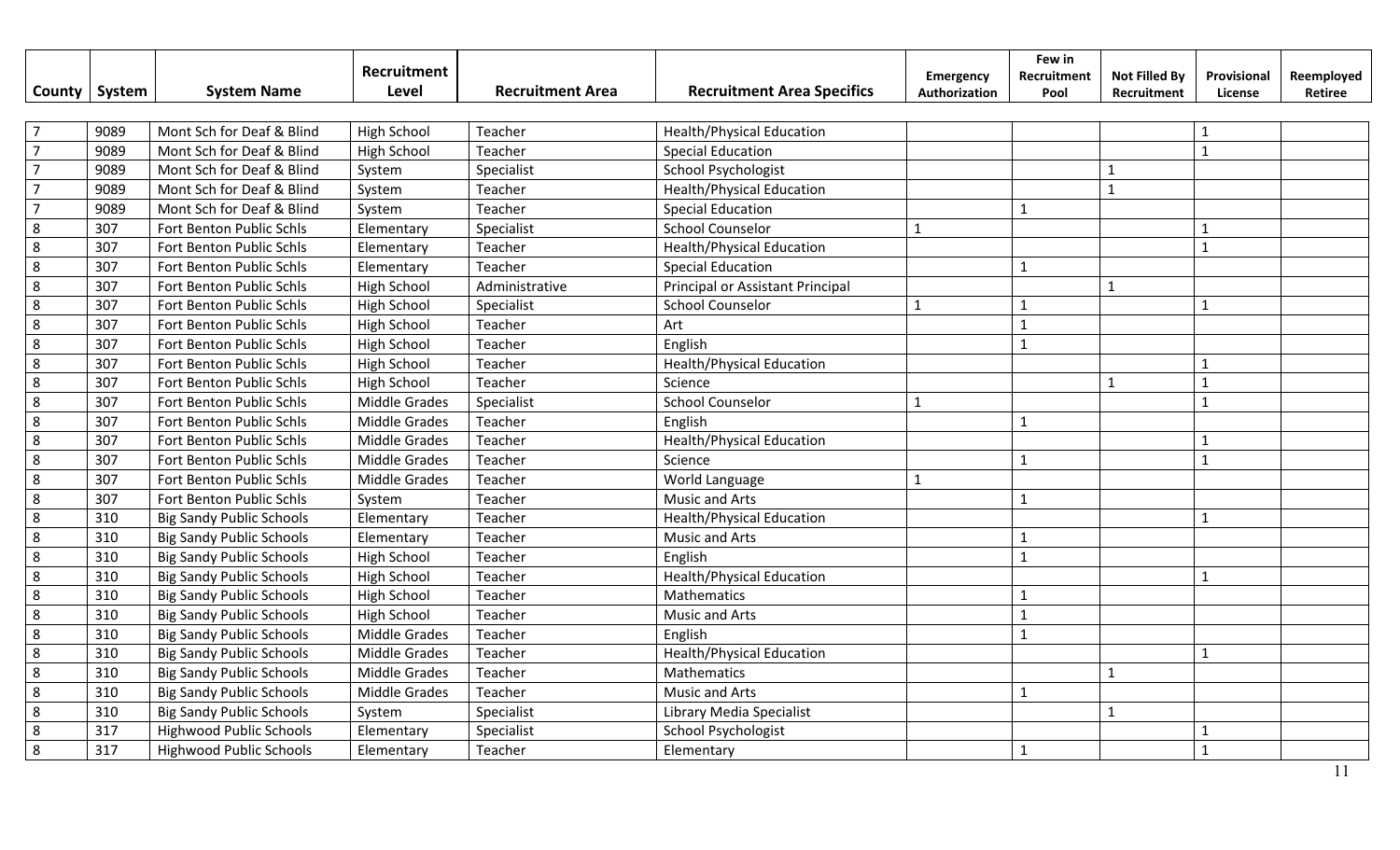|                |        |                                 | Recruitment          |                         |                                   | Emergency     | Few in<br>Recruitment | <b>Not Filled By</b> | Provisional    | Reemployed |
|----------------|--------|---------------------------------|----------------------|-------------------------|-----------------------------------|---------------|-----------------------|----------------------|----------------|------------|
| County         | System | <b>System Name</b>              | Level                | <b>Recruitment Area</b> | <b>Recruitment Area Specifics</b> | Authorization | Pool                  | Recruitment          | License        | Retiree    |
|                |        |                                 |                      |                         |                                   |               |                       |                      |                |            |
| 8              | 317    | <b>Highwood Public Schools</b>  | Elementary           | Teacher                 | <b>Special Education</b>          |               |                       |                      | $\mathbf{1}$   |            |
| $\overline{8}$ | 317    | <b>Highwood Public Schools</b>  | <b>High School</b>   | Specialist              | <b>School Psychologist</b>        |               |                       |                      | $\overline{1}$ |            |
| 8              | 317    | <b>Highwood Public Schools</b>  | <b>High School</b>   | Teacher                 | Elementary                        |               |                       |                      | $\mathbf{1}$   |            |
| 8              | 317    | <b>Highwood Public Schools</b>  | <b>High School</b>   | Teacher                 | English                           |               | 1                     |                      |                |            |
| 8              | 317    | <b>Highwood Public Schools</b>  | <b>High School</b>   | Teacher                 | <b>Health/Physical Education</b>  |               | $\mathbf{1}$          |                      |                |            |
| 8              | 317    | <b>Highwood Public Schools</b>  | <b>High School</b>   | Teacher                 | Mathematics                       |               |                       |                      | $\mathbf{1}$   |            |
| 8              | 317    | <b>Highwood Public Schools</b>  | <b>High School</b>   | Teacher                 | Science                           |               | $\mathbf{1}$          |                      | $\mathbf{1}$   |            |
| 8              | 317    | <b>Highwood Public Schools</b>  | <b>High School</b>   | Teacher                 | <b>Special Education</b>          |               |                       |                      | $\mathbf{1}$   |            |
| 8              | 317    | <b>Highwood Public Schools</b>  | Middle Grades        | Specialist              | <b>School Psychologist</b>        |               |                       |                      | $\mathbf{1}$   |            |
| 8              | 317    | <b>Highwood Public Schools</b>  | Middle Grades        | Teacher                 | Elementary                        |               |                       |                      | $\mathbf{1}$   |            |
| 8              | 317    | <b>Highwood Public Schools</b>  | <b>Middle Grades</b> | Teacher                 | English                           |               | $\mathbf{1}$          |                      |                |            |
| 8              | 317    | <b>Highwood Public Schools</b>  | Middle Grades        | Teacher                 | Mathematics                       |               |                       |                      | $\overline{1}$ |            |
| 8              | 317    | <b>Highwood Public Schools</b>  | Middle Grades        | Teacher                 | Science                           |               | $\mathbf{1}$          |                      | $\mathbf{1}$   |            |
| 8              | 317    | <b>Highwood Public Schools</b>  | <b>Middle Grades</b> | Teacher                 | <b>Special Education</b>          |               |                       |                      | $\mathbf{1}$   |            |
| 8              | 324    | <b>Geraldine Public Schools</b> | Elementary           | Teacher                 | Elementary                        |               | $\mathbf{1}$          |                      |                |            |
| 8              | 324    | <b>Geraldine Public Schools</b> | <b>High School</b>   | Teacher                 | English                           |               |                       | $\mathbf{1}$         |                |            |
| 8              | 324    | <b>Geraldine Public Schools</b> | <b>High School</b>   | Teacher                 | Mathematics                       |               |                       | $\mathbf{1}$         |                |            |
| 8              | 324    | <b>Geraldine Public Schools</b> | <b>High School</b>   | Teacher                 | Science                           |               | $\mathbf{1}$          |                      | $\mathbf{1}$   |            |
| 8              | 324    | <b>Geraldine Public Schools</b> | <b>High School</b>   | Teacher                 | <b>Social Studies</b>             |               | $\mathbf{1}$          |                      |                |            |
| 8              | 324    | <b>Geraldine Public Schools</b> | <b>Middle Grades</b> | Teacher                 | Science                           |               | $\mathbf{1}$          |                      | $\mathbf{1}$   |            |
| 8              | 324    | <b>Geraldine Public Schools</b> | <b>Middle Grades</b> | Teacher                 | <b>Social Studies</b>             |               | $\mathbf{1}$          |                      |                |            |
|                |        |                                 |                      |                         | Superintendent or Assistant       |               |                       |                      |                |            |
| 8              | 324    | <b>Geraldine Public Schools</b> | System               | Administrative          | Superintendent                    |               | 1                     |                      |                |            |
| 8              | 324    | <b>Geraldine Public Schools</b> | System               | Teacher                 | Mathematics                       |               | $\mathbf{1}$          |                      |                |            |
| 8              | 324    | <b>Geraldine Public Schools</b> | System               | Teacher                 | Music and Arts                    |               |                       | $\mathbf{1}$         |                |            |
| 8              | 324    | <b>Geraldine Public Schools</b> | System               | Teacher                 | <b>Social Studies</b>             |               | 1                     |                      |                |            |
| 8              | 331    | Knees Elementary                | Elementary           | Teacher                 | Elementary                        | $\mathbf{1}$  | $\mathbf{1}$          |                      |                |            |
|                |        |                                 |                      |                         | Licensed Psychologist without     |               |                       |                      |                |            |
| 8              | 6210   | Chouteau Co Joint Service       | System               | Professional            | <b>Educator License</b>           |               | $\mathbf{1}$          |                      |                |            |
| 8              | 6210   | Chouteau Co Joint Service       | System               | Professional            | <b>Occupational Therapist</b>     |               |                       | $\mathbf{1}$         |                |            |
| 9              | 342    | Miles City Public Schools       | Elementary           | Administrative          | Principal or Assistant Principal  |               |                       |                      | $\mathbf{1}$   |            |
| 9              | 342    | Miles City Public Schools       | Elementary           | Professional            | Speech-Language Pathologist       |               |                       | $\mathbf{1}$         |                |            |
| 9              | 342    | Miles City Public Schools       | Elementary           | Specialist              | <b>School Counselor</b>           |               |                       |                      | $\mathbf{1}$   |            |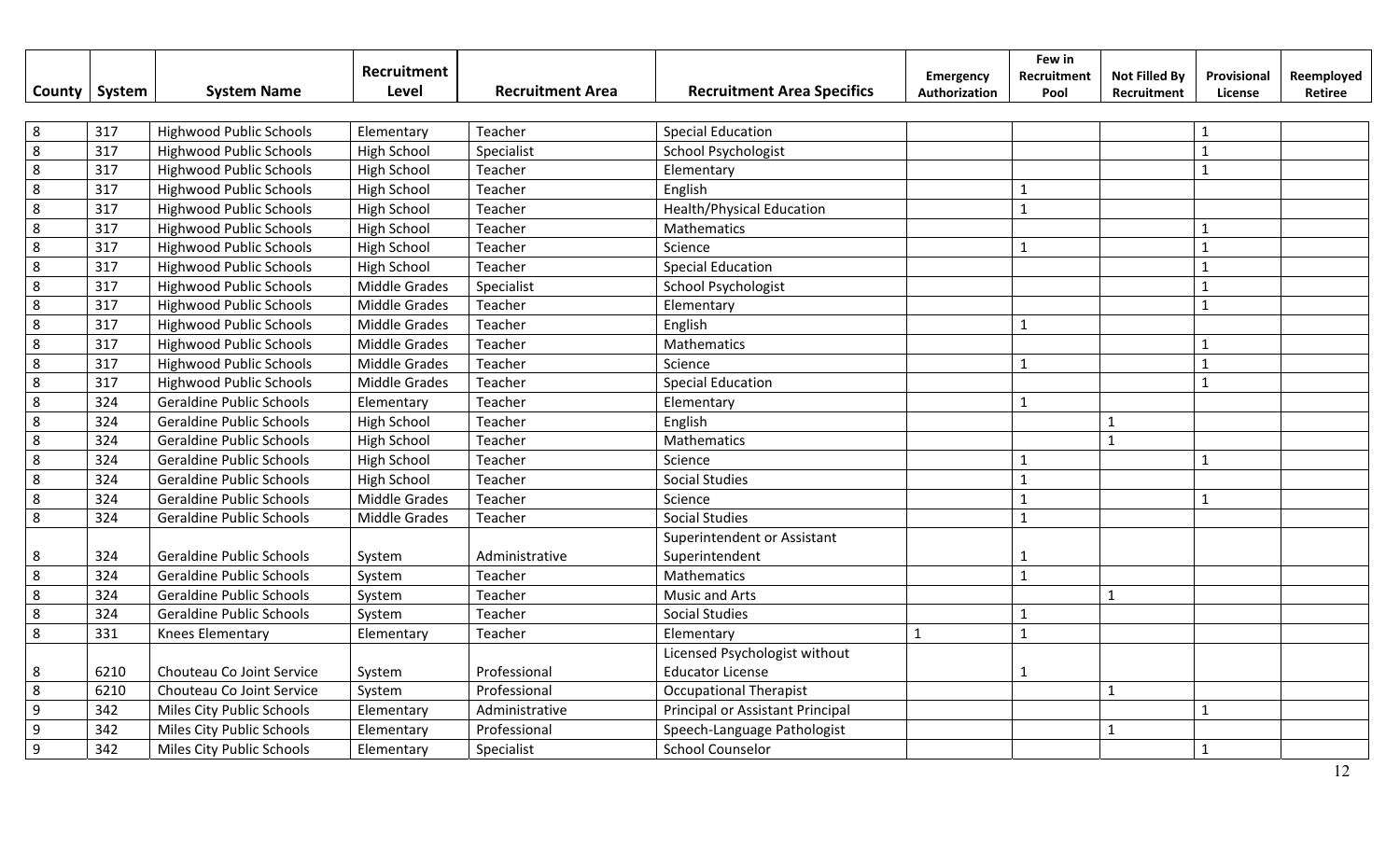| <b>County</b>    | System | <b>System Name</b>             | Recruitment<br>Level | <b>Recruitment Area</b> | <b>Recruitment Area Specifics</b>      | <b>Emergency</b><br>Authorization | Few in<br>Recruitment<br>Pool | <b>Not Filled By</b><br>Recruitment | Provisional<br>License | Reemployed<br>Retiree |
|------------------|--------|--------------------------------|----------------------|-------------------------|----------------------------------------|-----------------------------------|-------------------------------|-------------------------------------|------------------------|-----------------------|
|                  |        |                                |                      |                         |                                        |                                   |                               |                                     |                        |                       |
| 9                | 342    | Miles City Public Schools      | Elementary           | Specialist              | <b>School Psychologist</b>             |                                   |                               |                                     |                        |                       |
| $\overline{9}$   | 342    | Miles City Public Schools      | Elementary           | Teacher                 | Art                                    |                                   | $\mathbf{1}$                  |                                     | $\mathbf{1}$           |                       |
| $\overline{9}$   | 342    | Miles City Public Schools      | Elementary           | Teacher                 | Career Tech                            |                                   | $\mathbf{1}$                  |                                     |                        |                       |
| $\overline{9}$   | 342    | Miles City Public Schools      | Elementary           | Teacher                 | Elementary                             | $\mathbf{1}$                      | $\mathbf{1}$                  | $\mathbf{1}$                        | $\mathbf{1}$           |                       |
| 9                | 342    | Miles City Public Schools      | Elementary           | Teacher                 | Mathematics                            |                                   | $\mathbf{1}$                  |                                     |                        |                       |
| $\overline{9}$   | 342    | Miles City Public Schools      | Elementary           | Teacher                 | Music                                  |                                   | $\mathbf{1}$                  |                                     |                        |                       |
| $\overline{9}$   | 342    | Miles City Public Schools      | Elementary           | Teacher                 | <b>Special Education</b>               |                                   | $\mathbf 1$                   | $\mathbf{1}$                        | $\mathbf{1}$           |                       |
| $\overline{9}$   | 342    | Miles City Public Schools      | High School          | Specialist              | Library Media Specialist               |                                   |                               |                                     |                        |                       |
| $\overline{9}$   | 342    | Miles City Public Schools      | <b>High School</b>   | Teacher                 | Agriculture                            |                                   |                               |                                     |                        |                       |
| $\overline{9}$   | 342    | Miles City Public Schools      | High School          | Teacher                 | <b>Business and Marketing</b>          |                                   | $\mathbf 1$                   |                                     |                        |                       |
| 9                | 342    | Miles City Public Schools      | <b>High School</b>   | Teacher                 | <b>Family and Consumer Sciences</b>    |                                   | $\mathbf{1}$                  |                                     |                        |                       |
| $\overline{9}$   | 342    | Miles City Public Schools      | <b>High School</b>   | Teacher                 | <b>Industrial Technology</b>           |                                   | $\mathbf 1$                   |                                     |                        |                       |
| $\boldsymbol{9}$ | 342    | Miles City Public Schools      | <b>High School</b>   | Teacher                 | Mathematics                            |                                   | $\mathbf{1}$                  |                                     |                        |                       |
| $\overline{9}$   | 342    | Miles City Public Schools      | High School          | Teacher                 | Music                                  |                                   | $\overline{1}$                |                                     |                        |                       |
| $\overline{9}$   | 342    | Miles City Public Schools      | High School          | Teacher                 | <b>Music and Arts</b>                  |                                   |                               | $\mathbf{1}$                        |                        |                       |
| $\overline{9}$   | 342    | Miles City Public Schools      | <b>High School</b>   | Teacher                 | Science                                |                                   | $\mathbf{1}$                  |                                     |                        |                       |
| $\overline{9}$   | 342    | Miles City Public Schools      | High School          | Teacher                 | <b>Special Education</b>               |                                   | $\overline{1}$                | $\mathbf{1}$                        |                        |                       |
| 9                | 342    | Miles City Public Schools      | Middle Grades        | Administrative          | Principal or Assistant Principal       |                                   | $\mathbf{1}$                  |                                     |                        |                       |
| 9                | 342    | Miles City Public Schools      | Middle Grades        | Specialist              | <b>School Psychologist</b>             |                                   |                               |                                     |                        |                       |
| $\overline{9}$   | 342    | Miles City Public Schools      | <b>Middle Grades</b> | Teacher                 | English                                |                                   |                               |                                     |                        |                       |
| $\overline{9}$   | 342    | Miles City Public Schools      | <b>Middle Grades</b> | Teacher                 | Mathematics                            |                                   |                               |                                     |                        |                       |
| $\overline{9}$   | 342    | Miles City Public Schools      | <b>Middle Grades</b> | Teacher                 | Science                                |                                   | $\mathbf{1}$                  |                                     |                        |                       |
| $\overline{9}$   | 342    | Miles City Public Schools      | Middle Grades        | Teacher                 | <b>Social Studies</b>                  |                                   | $\mathbf{1}$                  |                                     |                        |                       |
| $\overline{9}$   | 342    | Miles City Public Schools      | <b>Middle Grades</b> | Teacher                 | <b>Special Education</b>               |                                   | $\mathbf{1}$                  |                                     |                        |                       |
|                  |        |                                |                      |                         | Superintendent or Assistant            |                                   |                               |                                     |                        |                       |
| 9                | 342    | Miles City Public Schools      | System               | Administrative          | Superintendent                         |                                   |                               |                                     |                        |                       |
| $\overline{9}$   | 342    | Miles City Public Schools      | System               | Professional            | <b>Licensed Professional Counselor</b> |                                   | $\mathbf{1}$                  |                                     |                        |                       |
| $\overline{9}$   | 342    | Miles City Public Schools      | System               | Professional            | Speech-Language Pathologist            |                                   | $\mathbf{1}$                  | $\mathbf{1}$                        |                        |                       |
| $\overline{9}$   | 342    | Miles City Public Schools      | System               | Specialist              | School Psychologist                    |                                   |                               |                                     | $\mathbf{1}$           |                       |
| 9                | 343    | Kircher Elementary             | Elementary           | Teacher                 | Elementary                             |                                   |                               | $\mathbf{1}$                        |                        |                       |
| 9                | 349    | <b>Spring Creek Elementary</b> | Elementary           | Teacher                 | Elementary                             |                                   | $\mathbf{1}$                  |                                     |                        |                       |
| 9                | 357    | Kinsey Elementary              | Elementary           | Teacher                 | Elementary                             | $\mathbf{1}$                      | $\mathbf{1}$                  | $\mathbf{1}$                        | $\mathbf{1}$           |                       |
| $\overline{9}$   | 357    | Kinsey Elementary              | Elementary           | Teacher                 | <b>Health/Physical Education</b>       | $\mathbf{1}$                      |                               |                                     |                        |                       |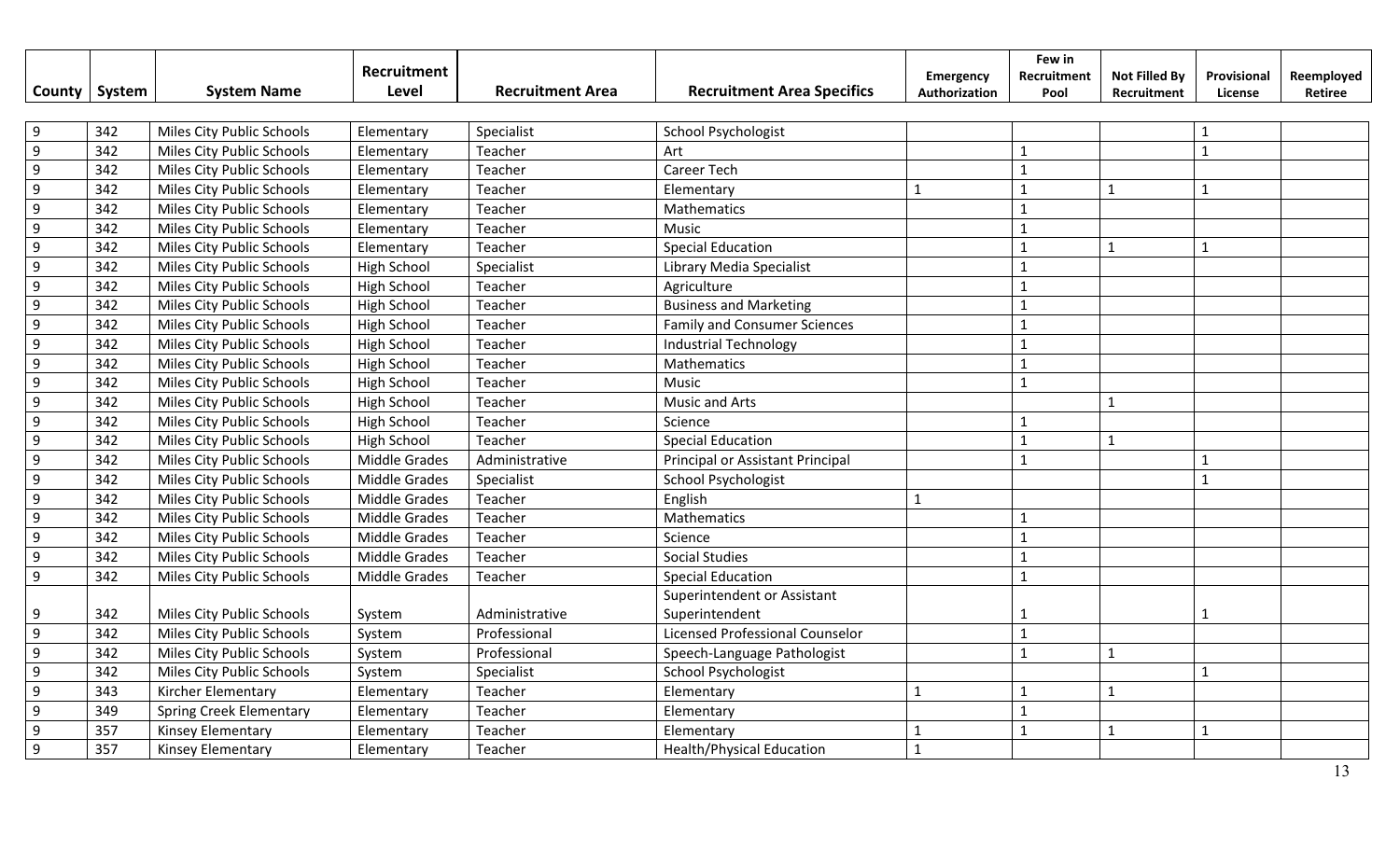|                 |     |                                | Recruitment          |                         |                                     | Emergency     | Few in<br>Recruitment | <b>Not Filled By</b> | Provisional  | Reemployed |
|-----------------|-----|--------------------------------|----------------------|-------------------------|-------------------------------------|---------------|-----------------------|----------------------|--------------|------------|
| County   System |     | <b>System Name</b>             | Level                | <b>Recruitment Area</b> | <b>Recruitment Area Specifics</b>   | Authorization | Pool                  | Recruitment          | License      | Retiree    |
|                 |     |                                |                      |                         |                                     |               |                       |                      |              |            |
| 9               | 359 | S Y Elementary                 | Elementary           | Teacher                 | Elementary                          | $\mathbf{1}$  | $\mathbf{1}$          |                      |              |            |
| 10              | 363 | Scobey K-12 Schools            | Elementary           | Administrative          | Principal or Assistant Principal    |               |                       |                      | $\mathbf{1}$ |            |
| 10              | 363 | Scobey K-12 Schools            | Elementary           | Teacher                 | Elementary                          |               | $\mathbf{1}$          | $\mathbf{1}$         |              |            |
| 10              | 363 | Scobey K-12 Schools            | Elementary           | Teacher                 | Music                               | $\mathbf{1}$  |                       | $\mathbf{1}$         |              |            |
| 10              | 363 | Scobey K-12 Schools            | Elementary           | Teacher                 | <b>Music and Arts</b>               |               |                       | $\mathbf{1}$         |              |            |
| 10              | 363 | Scobey K-12 Schools            | <b>High School</b>   | Administrative          | Principal or Assistant Principal    |               |                       |                      | $\mathbf{1}$ |            |
| 10              | 363 | Scobey K-12 Schools            | <b>High School</b>   | Teacher                 | English                             |               |                       |                      | $\mathbf{1}$ |            |
| 10              | 363 | Scobey K-12 Schools            | High School          | Teacher                 | Music                               |               |                       | 1                    |              |            |
| 10              | 363 | Scobey K-12 Schools            | High School          | Teacher                 | Science                             |               | $\mathbf 1$           | $\mathbf{1}$         |              |            |
| 10              | 363 | Scobey K-12 Schools            | <b>High School</b>   | Teacher                 | World Language                      |               |                       | $\mathbf{1}$         |              |            |
| 10              | 363 | Scobey K-12 Schools            | <b>Middle Grades</b> | Administrative          | Principal or Assistant Principal    |               |                       |                      | $\mathbf{1}$ |            |
| 10              | 363 | Scobey K-12 Schools            | Middle Grades        | Teacher                 | English                             |               |                       |                      | $\mathbf{1}$ |            |
| 10              | 363 | Scobey K-12 Schools            | Middle Grades        | Teacher                 | Music                               |               |                       | $\mathbf{1}$         |              |            |
| 10              | 363 | Scobey K-12 Schools            | Middle Grades        | Teacher                 | Science                             |               | $\mathbf{1}$          | $\mathbf{1}$         |              |            |
| $10\,$          | 363 | Scobey K-12 Schools            | <b>Middle Grades</b> | Teacher                 | World Language                      |               |                       | $\overline{1}$       |              |            |
| $10\,$          | 363 | Scobey K-12 Schools            | System               | Administrative          | Principal or Assistant Principal    |               | $\mathbf{1}$          |                      |              |            |
|                 |     |                                |                      |                         | Superintendent or Assistant         |               |                       |                      |              |            |
| 10              | 363 | Scobey K-12 Schools            | System               | Administrative          | Superintendent                      |               | 1                     |                      |              |            |
| 10              | 363 | Scobey K-12 Schools            | System               | Administrative          | Supervisor                          |               |                       |                      | $\mathbf{1}$ |            |
| 10              | 363 | Scobey K-12 Schools            | System               | Teacher                 | Music and Arts                      |               |                       | $\mathbf 1$          |              |            |
| 11              | 373 | <b>Glendive Public Schools</b> | Elementary           | Administrative          | Principal or Assistant Principal    |               | -1                    |                      |              |            |
| 11              | 373 | <b>Glendive Public Schools</b> | Elementary           | Teacher                 | Elementary                          | $\mathbf{1}$  | $\mathbf{1}$          |                      | $\mathbf{1}$ |            |
| 11              | 373 | <b>Glendive Public Schools</b> | Elementary           | Teacher                 | <b>Health/Physical Education</b>    |               | $\mathbf{1}$          |                      | $\mathbf{1}$ |            |
| 11              | 373 | <b>Glendive Public Schools</b> | Elementary           | Teacher                 | <b>Special Education</b>            |               | $\mathbf{1}$          | $\mathbf{1}$         |              |            |
| 11              | 373 | <b>Glendive Public Schools</b> | <b>High School</b>   | Administrative          | Principal or Assistant Principal    |               | $\mathbf{1}$          |                      |              |            |
| 11              | 373 | <b>Glendive Public Schools</b> | <b>High School</b>   | Teacher                 | <b>Career Tech</b>                  |               | $\mathbf{1}$          |                      |              |            |
| 11              | 373 | <b>Glendive Public Schools</b> | High School          | Teacher                 | Elementary                          |               |                       |                      | $\mathbf{1}$ |            |
| 11              | 373 | <b>Glendive Public Schools</b> | High School          | Teacher                 | English                             |               | $\mathbf{1}$          |                      |              |            |
| 11              | 373 | <b>Glendive Public Schools</b> | High School          | Teacher                 | <b>Family and Consumer Sciences</b> |               |                       |                      | 1            |            |
| 11              | 373 | <b>Glendive Public Schools</b> | <b>High School</b>   | Teacher                 | <b>Health/Physical Education</b>    |               |                       |                      | $\mathbf{1}$ |            |
| 11              | 373 | <b>Glendive Public Schools</b> | <b>High School</b>   | Teacher                 | <b>Industrial Technology</b>        | 1             |                       | $\mathbf{1}$         |              |            |
| 11              | 373 | <b>Glendive Public Schools</b> | <b>High School</b>   | Teacher                 | Mathematics                         | $\mathbf{1}$  | $\mathbf{1}$          |                      |              |            |
| 11              | 373 | <b>Glendive Public Schools</b> | <b>High School</b>   | Teacher                 | Science                             |               |                       | $\mathbf{1}$         | $\mathbf{1}$ |            |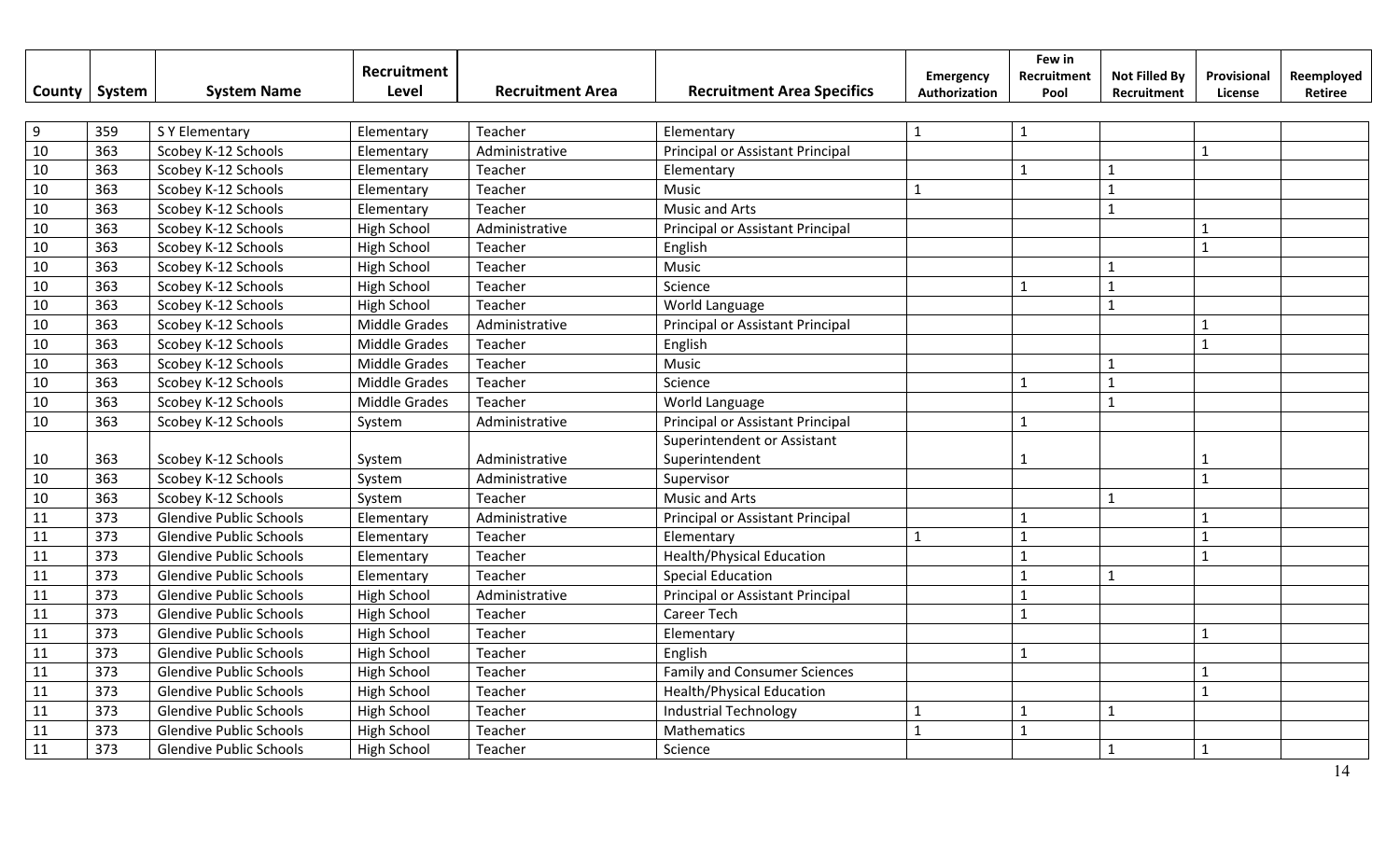|        |        |                                | Recruitment          |                         |                                     |                            | Few in              |                                     |                        |                       |
|--------|--------|--------------------------------|----------------------|-------------------------|-------------------------------------|----------------------------|---------------------|-------------------------------------|------------------------|-----------------------|
| County | System | <b>System Name</b>             | Level                | <b>Recruitment Area</b> | <b>Recruitment Area Specifics</b>   | Emergency<br>Authorization | Recruitment<br>Pool | <b>Not Filled By</b><br>Recruitment | Provisional<br>License | Reemployed<br>Retiree |
|        |        |                                |                      |                         |                                     |                            |                     |                                     |                        |                       |
| 11     | 373    | <b>Glendive Public Schools</b> | <b>High School</b>   | Teacher                 | <b>Social Studies</b>               |                            |                     |                                     | $\mathbf{1}$           |                       |
| 11     | 373    | <b>Glendive Public Schools</b> | High School          | Teacher                 | <b>Special Education</b>            |                            |                     | $\mathbf{1}$                        | $\mathbf{1}$           |                       |
| 11     | 373    | <b>Glendive Public Schools</b> | <b>Middle Grades</b> | Administrative          | Principal or Assistant Principal    |                            | $\mathbf{1}$        |                                     |                        |                       |
| 11     | 373    | <b>Glendive Public Schools</b> | Middle Grades        | Specialist              | Library Media Specialist            |                            |                     |                                     | $\mathbf{1}$           |                       |
| 11     | 373    | <b>Glendive Public Schools</b> | <b>Middle Grades</b> | Teacher                 | Elementary                          | $\mathbf{1}$               |                     |                                     | $\mathbf{1}$           |                       |
| 11     | 373    | <b>Glendive Public Schools</b> | <b>Middle Grades</b> | Teacher                 | English                             | $\mathbf{1}$               | $\mathbf{1}$        | $\mathbf{1}$                        |                        |                       |
| 11     | 373    | <b>Glendive Public Schools</b> | Middle Grades        | Teacher                 | <b>Health/Physical Education</b>    | $\mathbf{1}$               |                     |                                     |                        |                       |
| 11     | 373    | <b>Glendive Public Schools</b> | Middle Grades        | Teacher                 | Mathematics                         | $\mathbf{1}$               | 1                   |                                     | $\mathbf{1}$           |                       |
| 11     | 373    | <b>Glendive Public Schools</b> | <b>Middle Grades</b> | Teacher                 | <b>School Service Personnel</b>     |                            | $\mathbf{1}$        |                                     |                        |                       |
| 11     | 373    | <b>Glendive Public Schools</b> | <b>Middle Grades</b> | Teacher                 | Science                             |                            | $\mathbf{1}$        |                                     | $\mathbf{1}$           |                       |
| 11     | 373    | <b>Glendive Public Schools</b> | <b>Middle Grades</b> | Teacher                 | <b>Special Education</b>            |                            |                     | $\mathbf{1}$                        | $\mathbf{1}$           |                       |
| 11     | 373    | <b>Glendive Public Schools</b> | System               | Administrative          | Supervisor                          |                            | $\mathbf{1}$        |                                     | $\mathbf{1}$           |                       |
|        |        |                                |                      |                         | Licensed Psychologist without       |                            |                     |                                     |                        |                       |
| 11     | 373    | <b>Glendive Public Schools</b> | System               | Professional            | <b>Educator License</b>             |                            |                     | $\mathbf{1}$                        |                        |                       |
| 11     | 373    | <b>Glendive Public Schools</b> | System               | Teacher                 | <b>Family and Consumer Sciences</b> |                            | $\mathbf{1}$        |                                     |                        |                       |
| 11     | 373    | <b>Glendive Public Schools</b> | System               | Teacher                 | Music                               |                            | $\mathbf{1}$        |                                     |                        |                       |
| 11     | 373    | <b>Glendive Public Schools</b> | System               | Teacher                 | <b>Special Education</b>            |                            |                     | $\mathbf{1}$                        |                        |                       |
| 11     | 382    | Lindsay Elementary             | Elementary           | Teacher                 | Elementary                          | $\mathbf{1}$               | $\mathbf{1}$        | $\mathbf{1}$                        |                        |                       |
| 11     | 393    | <b>Richey Public Schools</b>   | Elementary           | Teacher                 | Elementary                          |                            | $\mathbf{1}$        | $\mathbf{1}$                        |                        |                       |
| 11     | 393    | <b>Richey Public Schools</b>   | <b>High School</b>   | Teacher                 | English                             |                            | $\mathbf{1}$        |                                     |                        |                       |
| 11     | 393    | <b>Richey Public Schools</b>   | High School          | Teacher                 | <b>Music and Arts</b>               |                            |                     | $\mathbf{1}$                        |                        |                       |
| 11     | 393    | <b>Richey Public Schools</b>   | <b>High School</b>   | Teacher                 | <b>Social Studies</b>               |                            | $\mathbf{1}$        |                                     |                        |                       |
| 11     | 393    | <b>Richey Public Schools</b>   | System               | Teacher                 | Art                                 |                            | $\mathbf{1}$        |                                     |                        |                       |
| 11     | 393    | <b>Richey Public Schools</b>   | System               | Teacher                 | Mathematics                         |                            | $\mathbf{1}$        |                                     |                        |                       |
| 11     | 1029   | Deer Creek Elementary          | Elementary           | Teacher                 | Elementary                          |                            | $\mathbf{1}$        |                                     | $\mathbf{1}$           |                       |
| 11     | 1029   | Deer Creek Elementary          | Elementary           | Teacher                 | <b>Special Education</b>            |                            |                     |                                     | $\mathbf{1}$           |                       |
| 12     | 401    | Anaconda Public Schools        | Elementary           | Teacher                 | Elementary                          |                            | $\mathbf{1}$        |                                     | $\mathbf{1}$           |                       |
| 12     | 401    | Anaconda Public Schools        | Elementary           | Teacher                 | <b>Special Education</b>            |                            | $\mathbf{1}$        |                                     | $\mathbf{1}$           |                       |
| 12     | 401    | Anaconda Public Schools        | High School          | Administrative          | Principal or Assistant Principal    |                            |                     |                                     | $\mathbf{1}$           |                       |
| 12     | 401    | Anaconda Public Schools        | <b>High School</b>   | Teacher                 | Art                                 |                            |                     |                                     | $\mathbf{1}$           |                       |
| 12     | 401    | Anaconda Public Schools        | <b>High School</b>   | Teacher                 | Career Tech                         |                            |                     | $\mathbf{1}$                        |                        |                       |
| 12     | 401    | Anaconda Public Schools        | <b>High School</b>   | Teacher                 | English                             |                            | $\mathbf{1}$        |                                     |                        |                       |
| 12     | 401    | Anaconda Public Schools        | <b>High School</b>   | Teacher                 | <b>Health/Physical Education</b>    |                            |                     |                                     | $\mathbf{1}$           |                       |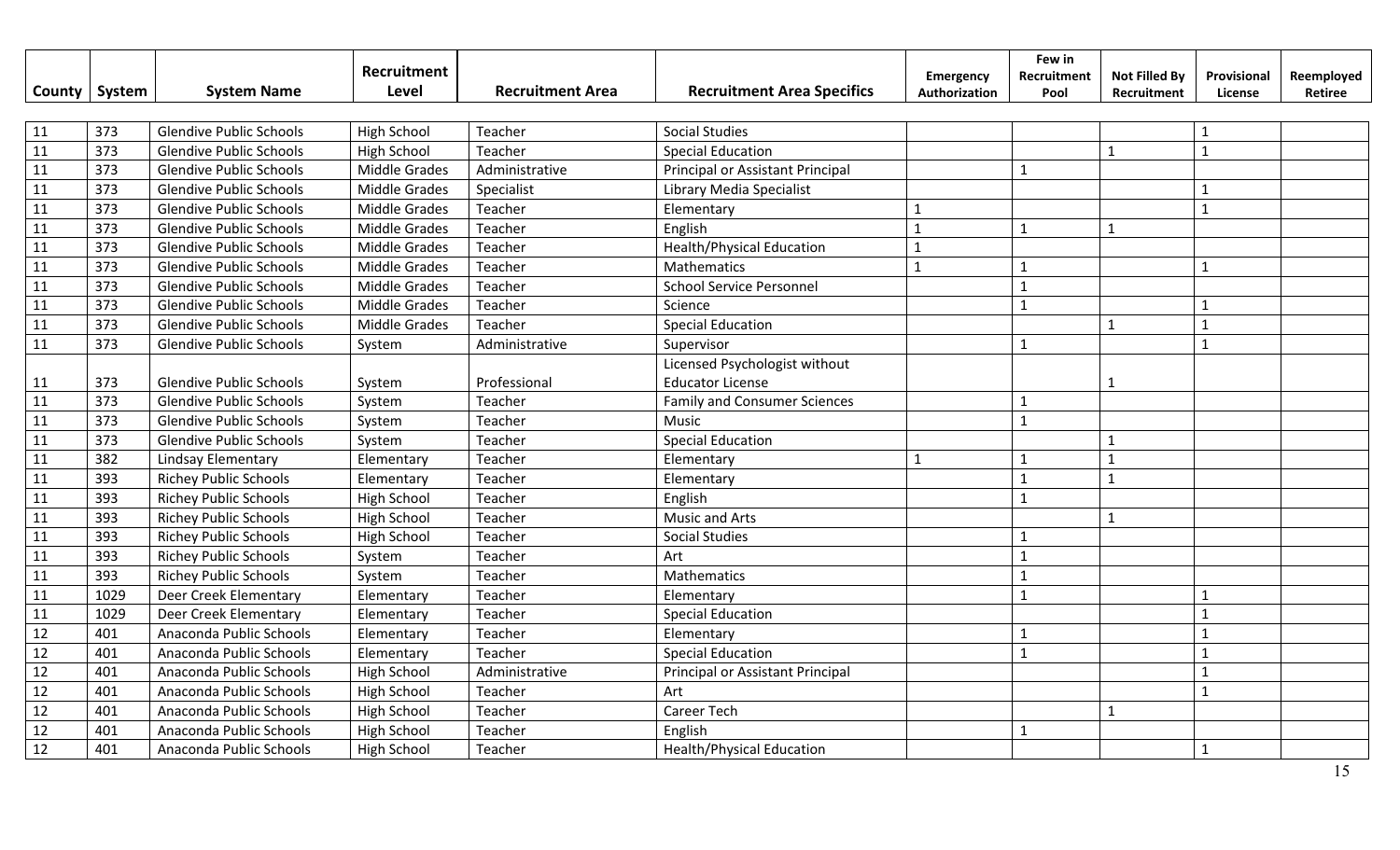|        |        |                           | Recruitment          |                         |                                   |                                   | Few in              |                                     |                        |                       |
|--------|--------|---------------------------|----------------------|-------------------------|-----------------------------------|-----------------------------------|---------------------|-------------------------------------|------------------------|-----------------------|
| County | System | <b>System Name</b>        | Level                | <b>Recruitment Area</b> | <b>Recruitment Area Specifics</b> | <b>Emergency</b><br>Authorization | Recruitment<br>Pool | <b>Not Filled By</b><br>Recruitment | Provisional<br>License | Reemployed<br>Retiree |
|        |        |                           |                      |                         |                                   |                                   |                     |                                     |                        |                       |
| 12     | 401    | Anaconda Public Schools   | <b>High School</b>   | Teacher                 | Mathematics                       |                                   | $\mathbf{1}$        |                                     | $\mathbf{1}$           |                       |
| 12     | 401    | Anaconda Public Schools   | <b>High School</b>   | Teacher                 | Science                           |                                   |                     | $\mathbf{1}$                        | $\mathbf{1}$           |                       |
| 12     | 401    | Anaconda Public Schools   | <b>High School</b>   | Teacher                 | <b>Special Education</b>          |                                   | $\mathbf{1}$        |                                     | $\mathbf{1}$           |                       |
| 12     | 401    | Anaconda Public Schools   | <b>Middle Grades</b> | Teacher                 | Art                               |                                   |                     |                                     | $\mathbf{1}$           |                       |
| 12     | 401    | Anaconda Public Schools   | <b>Middle Grades</b> | Teacher                 | English                           |                                   |                     |                                     | $\mathbf{1}$           |                       |
| 12     | 401    | Anaconda Public Schools   | Middle Grades        | Teacher                 | Mathematics                       |                                   | $\mathbf{1}$        |                                     |                        |                       |
| $12\,$ | 401    | Anaconda Public Schools   | <b>Middle Grades</b> | Teacher                 | Science                           |                                   |                     |                                     | $\mathbf{1}$           |                       |
| 12     | 401    | Anaconda Public Schools   | <b>Middle Grades</b> | Teacher                 | <b>Special Education</b>          |                                   | $\mathbf{1}$        |                                     | $\mathbf{1}$           |                       |
|        |        |                           |                      |                         | Superintendent or Assistant       |                                   |                     |                                     |                        |                       |
| 12     | 401    | Anaconda Public Schools   | System               | Administrative          | Superintendent                    |                                   | 1                   |                                     |                        |                       |
| 13     | 407    | <b>Baker K-12 Schools</b> | Elementary           | Specialist              | <b>School Counselor</b>           |                                   | $\mathbf{1}$        |                                     |                        |                       |
| 13     | 407    | Baker K-12 Schools        | Elementary           | Teacher                 | <b>Business and Marketing</b>     |                                   |                     |                                     | $\mathbf{1}$           |                       |
| 13     | 407    | Baker K-12 Schools        | Elementary           | Teacher                 | Elementary                        |                                   |                     |                                     |                        |                       |
| 13     | 407    | Baker K-12 Schools        | Elementary           | Teacher                 | <b>Health/Physical Education</b>  |                                   | $\mathbf{1}$        |                                     |                        |                       |
| 13     | 407    | Baker K-12 Schools        | Elementary           | Teacher                 | <b>Special Education</b>          |                                   | $\mathbf{1}$        |                                     |                        |                       |
| 13     | 407    | Baker K-12 Schools        | <b>High School</b>   | Teacher                 | <b>Business and Marketing</b>     |                                   |                     |                                     | $\mathbf{1}$           |                       |
| 13     | 407    | Baker K-12 Schools        | <b>High School</b>   | Teacher                 | English                           |                                   |                     |                                     |                        |                       |
| 13     | 407    | Baker K-12 Schools        | <b>High School</b>   | Teacher                 | <b>Industrial Technology</b>      |                                   | $\mathbf{1}$        |                                     |                        |                       |
| 13     | 407    | Baker K-12 Schools        | <b>High School</b>   | Teacher                 | World Language                    |                                   | $\mathbf{1}$        |                                     |                        |                       |
| 13     | 407    | Baker K-12 Schools        | System               | Teacher                 | <b>Health/Physical Education</b>  |                                   | $\mathbf{1}$        |                                     |                        |                       |
| 13     | 418    | Plevna K-12 Schools       | Elementary           | Administrative          | Principal or Assistant Principal  |                                   |                     |                                     | $\mathbf{1}$           |                       |
| 13     | 418    | Plevna K-12 Schools       | Elementary           | Teacher                 | Elementary                        |                                   | $\mathbf{1}$        |                                     |                        |                       |
| 13     | 418    | Plevna K-12 Schools       | Elementary           | Teacher                 | <b>Special Education</b>          |                                   |                     | $\mathbf{1}$                        |                        |                       |
| 13     | 418    | Plevna K-12 Schools       | <b>High School</b>   | Administrative          | Principal or Assistant Principal  |                                   |                     |                                     | $\mathbf{1}$           |                       |
| 13     | 418    | Plevna K-12 Schools       | <b>High School</b>   | Teacher                 | Career Tech                       |                                   |                     |                                     |                        |                       |
| 13     | 418    | Plevna K-12 Schools       | <b>High School</b>   | Teacher                 | <b>Social Studies</b>             |                                   | $\mathbf{1}$        |                                     |                        |                       |
| 13     | 418    | Plevna K-12 Schools       | <b>Middle Grades</b> | Administrative          | Principal or Assistant Principal  |                                   |                     |                                     | $\mathbf{1}$           |                       |
|        |        |                           |                      |                         | Superintendent or Assistant       |                                   |                     |                                     |                        |                       |
| 13     | 418    | Plevna K-12 Schools       | System               | Administrative          | Superintendent                    |                                   |                     |                                     | 1                      |                       |
| 13     | 418    | Plevna K-12 Schools       | System               | Administrative          | Supervisor                        |                                   |                     |                                     | $\mathbf{1}$           |                       |
| 13     | 418    | Plevna K-12 Schools       | System               | Teacher                 | <b>Special Education</b>          |                                   | $\mathbf{1}$        |                                     |                        |                       |
| 14     | 420    | Lewistown Public Schools  | Elementary           | Specialist              | <b>School Counselor</b>           |                                   | $\mathbf{1}$        |                                     |                        |                       |
| 14     | 420    | Lewistown Public Schools  | Elementary           | Teacher                 | <b>Special Education</b>          |                                   | $\mathbf{1}$        |                                     |                        |                       |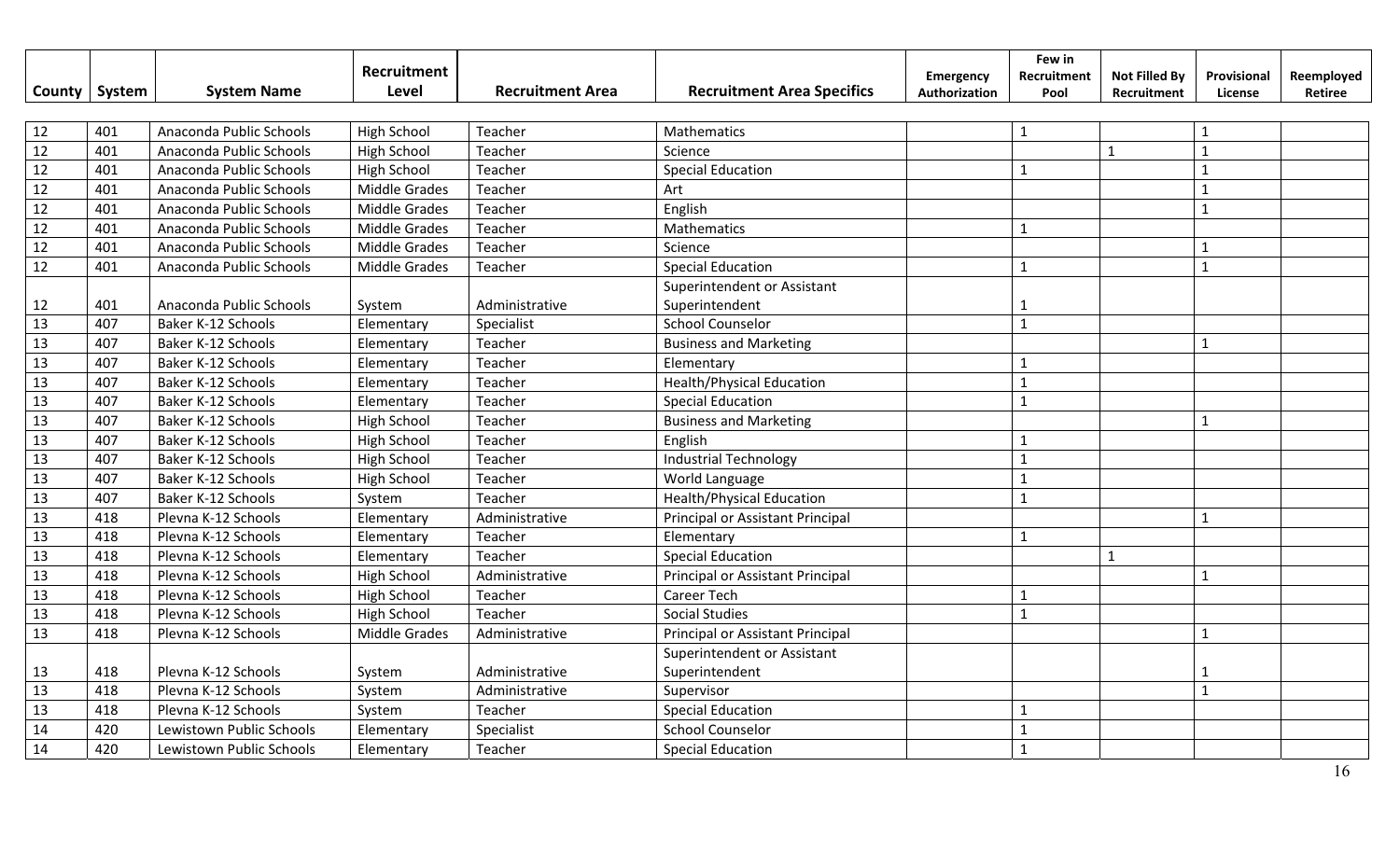|               |        |                                 | Recruitment          |                         |                                     | <b>Emergency</b> | Few in<br>Recruitment | <b>Not Filled By</b> | Provisional  | Reemployed |
|---------------|--------|---------------------------------|----------------------|-------------------------|-------------------------------------|------------------|-----------------------|----------------------|--------------|------------|
| <b>County</b> | System | <b>System Name</b>              | Level                | <b>Recruitment Area</b> | <b>Recruitment Area Specifics</b>   | Authorization    | Pool                  | Recruitment          | License      | Retiree    |
|               |        |                                 |                      |                         |                                     |                  |                       |                      |              |            |
| 14            | 420    | Lewistown Public Schools        | <b>High School</b>   | Specialist              | <b>School Counselor</b>             |                  | -1                    |                      |              |            |
| 14            | 420    | Lewistown Public Schools        | <b>High School</b>   | Teacher                 | Career Tech                         |                  | $\mathbf{1}$          |                      |              |            |
| 14            | 420    | Lewistown Public Schools        | <b>High School</b>   | Teacher                 | English                             |                  |                       |                      |              |            |
| 14            | 420    | Lewistown Public Schools        | <b>High School</b>   | Teacher                 | <b>Family and Consumer Sciences</b> |                  | -1                    |                      |              |            |
| 14            | 420    | Lewistown Public Schools        | <b>High School</b>   | Teacher                 | Music                               |                  | $\mathbf{1}$          |                      |              |            |
| 14            | 420    | Lewistown Public Schools        | <b>High School</b>   | Teacher                 | Science                             |                  |                       |                      | $\mathbf{1}$ |            |
| 14            | 420    | Lewistown Public Schools        | High School          | Teacher                 | <b>Special Education</b>            |                  | $\mathbf{1}$          |                      | $\mathbf{1}$ |            |
| 14            | 420    | Lewistown Public Schools        | <b>Middle Grades</b> | Specialist              | <b>School Counselor</b>             |                  | $\mathbf{1}$          |                      |              |            |
| 14            | 420    | Lewistown Public Schools        | <b>Middle Grades</b> | Teacher                 | Career Tech                         |                  | $\mathbf{1}$          |                      |              |            |
| 14            | 420    | Lewistown Public Schools        | <b>Middle Grades</b> | Teacher                 | Elementary                          |                  |                       |                      | $\mathbf{1}$ |            |
| 14            | 420    | Lewistown Public Schools        | <b>Middle Grades</b> | Teacher                 | English                             |                  |                       |                      |              |            |
| 14            | 420    | Lewistown Public Schools        | <b>Middle Grades</b> | Teacher                 | <b>Social Studies</b>               |                  |                       |                      | $\mathbf{1}$ |            |
| 14            | 420    | Lewistown Public Schools        | <b>Middle Grades</b> | Teacher                 | <b>Special Education</b>            |                  |                       | $\mathbf{1}$         |              |            |
| 14            | 429    | <b>Grass Range Public Schls</b> | Elementary           | Teacher                 | Elementary                          |                  | -1                    |                      | $\mathbf 1$  |            |
| 14            | 429    | <b>Grass Range Public Schls</b> | <b>Middle Grades</b> | Teacher                 | Agriculture                         |                  | $\overline{1}$        |                      |              |            |
|               |        |                                 |                      |                         | Superintendent or Assistant         |                  |                       |                      |              |            |
| 14            | 429    | <b>Grass Range Public Schls</b> | System               | Administrative          | Superintendent                      |                  |                       |                      |              |            |
| 14            | 429    | <b>Grass Range Public Schls</b> | System               | Teacher                 | Elementary                          |                  | $\overline{1}$        | $\mathbf{1}$         |              |            |
| 14            | 429    | <b>Grass Range Public Schls</b> | System               | Teacher                 | <b>Special Education</b>            |                  | $\mathbf{1}$          |                      |              |            |
| 14            | 432    | King Colony Elementary          | Elementary           | Teacher                 | Elementary                          |                  | $\mathbf{1}$          |                      |              |            |
| 14            | 433    | Moore Public Schools            | Elementary           | Teacher                 | Elementary                          |                  | $\mathbf{1}$          |                      |              |            |
| 14            | 433    | Moore Public Schools            | Elementary           | Teacher                 | Music                               |                  | $\mathbf{1}$          |                      |              |            |
| 14            | 433    | Moore Public Schools            | High School          | Teacher                 | Career Tech                         |                  | $\mathbf{1}$          |                      |              |            |
| 14            | 433    | Moore Public Schools            | High School          | Teacher                 | Elementary                          |                  |                       |                      | $\mathbf{1}$ |            |
| 14            | 433    | Moore Public Schools            | <b>High School</b>   | Teacher                 | English                             |                  | $\mathbf{1}$          |                      |              |            |
| 14            | 433    | Moore Public Schools            | High School          | Teacher                 | Music                               |                  | $\mathbf{1}$          |                      |              |            |
| 14            | 433    | Moore Public Schools            | High School          | Teacher                 | Science                             |                  |                       |                      |              |            |
| 14            | 433    | Moore Public Schools            | High School          | Teacher                 | <b>Special Education</b>            |                  | $\mathbf{1}$          |                      |              |            |
| 14            | 433    | Moore Public Schools            | <b>Middle Grades</b> | Teacher                 | Elementary                          |                  |                       |                      | $\mathbf{1}$ |            |
| 14            | 433    | Moore Public Schools            | <b>Middle Grades</b> | Teacher                 | English                             |                  |                       |                      |              |            |
| 14            | 433    | Moore Public Schools            | Middle Grades        | Teacher                 | Science                             |                  | $\mathbf{1}$          |                      |              |            |
| 14            | 433    | Moore Public Schools            | Middle Grades        | Teacher                 | <b>Special Education</b>            |                  |                       |                      |              |            |
| 14            | 438    | Roy K-12 Schools                | Elementary           | Teacher                 | Elementary                          |                  |                       |                      |              |            |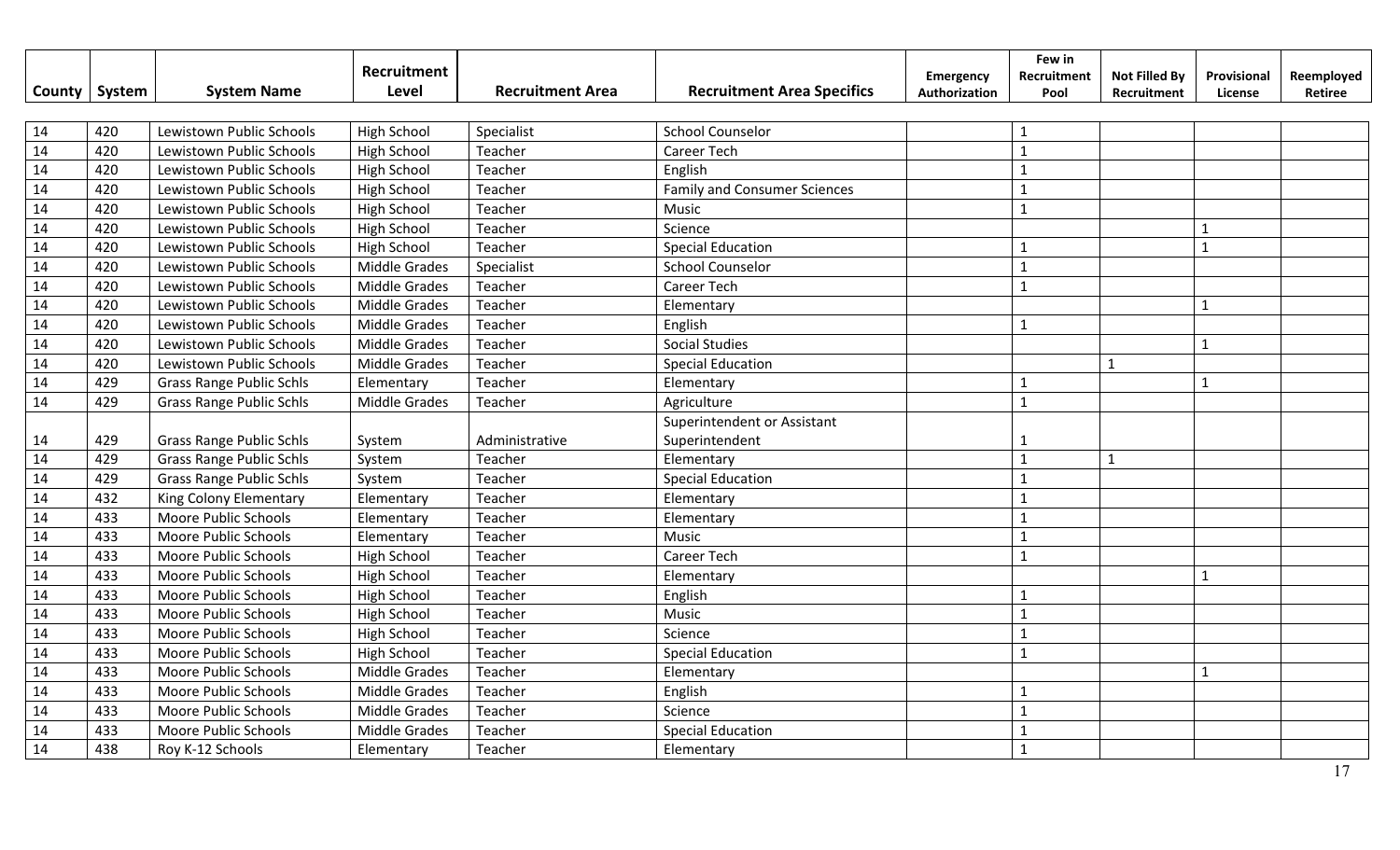|               |        |                              | Recruitment          |                         |                                             | <b>Emergency</b> | Few in<br>Recruitment | <b>Not Filled By</b> | Provisional  | Reemployed |
|---------------|--------|------------------------------|----------------------|-------------------------|---------------------------------------------|------------------|-----------------------|----------------------|--------------|------------|
| <b>County</b> | System | <b>System Name</b>           | Level                | <b>Recruitment Area</b> | <b>Recruitment Area Specifics</b>           | Authorization    | Pool                  | Recruitment          | License      | Retiree    |
| 14            | 438    | Roy K-12 Schools             | <b>High School</b>   | Teacher                 | Mathematics                                 |                  |                       | $\mathbf{1}$         |              |            |
| 14            | 438    | Roy K-12 Schools             | <b>High School</b>   | Teacher                 | Science                                     |                  | $\mathbf{1}$          | $\overline{1}$       |              |            |
| 14            | 438    | Roy K-12 Schools             | <b>High School</b>   | Teacher                 | <b>Social Studies</b>                       |                  |                       | $\mathbf{1}$         |              |            |
| 14            | 438    | Roy K-12 Schools             | <b>Middle Grades</b> | Teacher                 | Mathematics                                 |                  |                       | $\mathbf{1}$         |              |            |
| 14            | 438    | Roy K-12 Schools             | <b>Middle Grades</b> | Teacher                 | Science                                     |                  | $\mathbf{1}$          | $\mathbf{1}$         |              |            |
| 14            | 438    | Roy K-12 Schools             | <b>Middle Grades</b> | Teacher                 | <b>Social Studies</b>                       |                  |                       | $\overline{1}$       |              |            |
|               |        |                              |                      |                         | Superintendent or Assistant                 |                  |                       |                      |              |            |
| 14            | 438    | Roy K-12 Schools             | System               | Administrative          | Superintendent                              |                  |                       | 1                    |              |            |
| 14            | 438    | Roy K-12 Schools             | System               | Teacher                 | English                                     |                  | $\mathbf{1}$          |                      |              |            |
| 14            | 439    | <b>Denton Public Schools</b> | Elementary           | Teacher                 | <b>Health/Physical Education</b>            |                  |                       |                      | 1            |            |
| 14            | 439    | <b>Denton Public Schools</b> | Elementary           | Teacher                 | Mathematics                                 |                  |                       |                      | $\mathbf{1}$ |            |
| 14            | 439    | <b>Denton Public Schools</b> | Elementary           | Teacher                 | Science                                     |                  |                       |                      | $\mathbf{1}$ |            |
| 14            | 439    | <b>Denton Public Schools</b> | <b>High School</b>   | Teacher                 | English                                     |                  | $\mathbf{1}$          |                      |              |            |
| 14            | 439    | <b>Denton Public Schools</b> | <b>High School</b>   | Teacher                 | <b>Health/Physical Education</b>            |                  |                       |                      | $\mathbf{1}$ |            |
| 14            | 439    | <b>Denton Public Schools</b> | <b>High School</b>   | Teacher                 | Mathematics                                 |                  |                       |                      | $\mathbf{1}$ |            |
| 14            | 439    | <b>Denton Public Schools</b> | High School          | Teacher                 | Science                                     |                  | $\mathbf{1}$          | $\mathbf{1}$         | $\mathbf{1}$ |            |
| 14            | 439    | <b>Denton Public Schools</b> | <b>Middle Grades</b> | Teacher                 | <b>Health/Physical Education</b>            |                  |                       |                      | $\mathbf{1}$ |            |
| 14            | 439    | <b>Denton Public Schools</b> | <b>Middle Grades</b> | Teacher                 | Mathematics                                 |                  |                       |                      | $\mathbf{1}$ |            |
| 14            | 439    | <b>Denton Public Schools</b> | <b>Middle Grades</b> | Teacher                 | Science                                     |                  |                       |                      | $\mathbf{1}$ |            |
| 14            | 439    | <b>Denton Public Schools</b> | System               | Specialist              | <b>Library Media Specialist</b>             |                  | $\mathbf 1$           |                      |              |            |
| 14            | 439    | <b>Denton Public Schools</b> | System               | Specialist              | <b>School Counselor</b>                     |                  | $\mathbf{1}$          |                      |              |            |
| 14            | 439    | <b>Denton Public Schools</b> | System               | Teacher                 | Agriculture                                 |                  | $\mathbf 1$           |                      |              |            |
| 14            | 439    | <b>Denton Public Schools</b> | System               | Teacher                 | <b>Health/Physical Education</b>            |                  |                       |                      |              |            |
| 14            | 439    | <b>Denton Public Schools</b> | System               | Teacher                 | Music and Arts                              |                  | $\mathbf{1}$          |                      |              |            |
| 14            | 447    | Winifred K-12 Schools        | Elementary           | Teacher                 |                                             |                  | $\mathbf{1}$          |                      | $\mathbf{1}$ |            |
| 14            | 447    | Winifred K-12 Schools        | <b>High School</b>   | Teacher                 | Elementary<br><b>Business and Marketing</b> |                  |                       |                      | $\mathbf{1}$ |            |
| 14            | 447    | Winifred K-12 Schools        | High School          | Teacher                 | Career Tech                                 |                  |                       |                      |              |            |
|               | 447    |                              |                      |                         |                                             |                  |                       |                      |              |            |
| 14            | 447    | Winifred K-12 Schools        | High School          | Teacher                 | English                                     |                  | $\mathbf{1}$          |                      |              |            |
| 14            |        | Winifred K-12 Schools        | <b>Middle Grades</b> | Teacher                 | <b>Business and Marketing</b>               |                  |                       |                      | $\mathbf{1}$ |            |
| 14            | 447    | Winifred K-12 Schools        | System               | Teacher                 | Agriculture                                 |                  | $\mathbf{1}$          |                      |              |            |
| 14            | 447    | Winifred K-12 Schools        | System               | Teacher                 | <b>Special Education</b>                    |                  |                       |                      |              |            |
| 14            | 1050   | <b>Ayers Elementary</b>      | Elementary           | Teacher                 | Elementary                                  |                  | $\mathbf{1}$          |                      |              |            |
| 14            | 6172   | Central Mt Learn Res Ctr     | Elementary           | Professional            | <b>Occupational Therapist</b>               |                  |                       | $\mathbf{1}$         |              |            |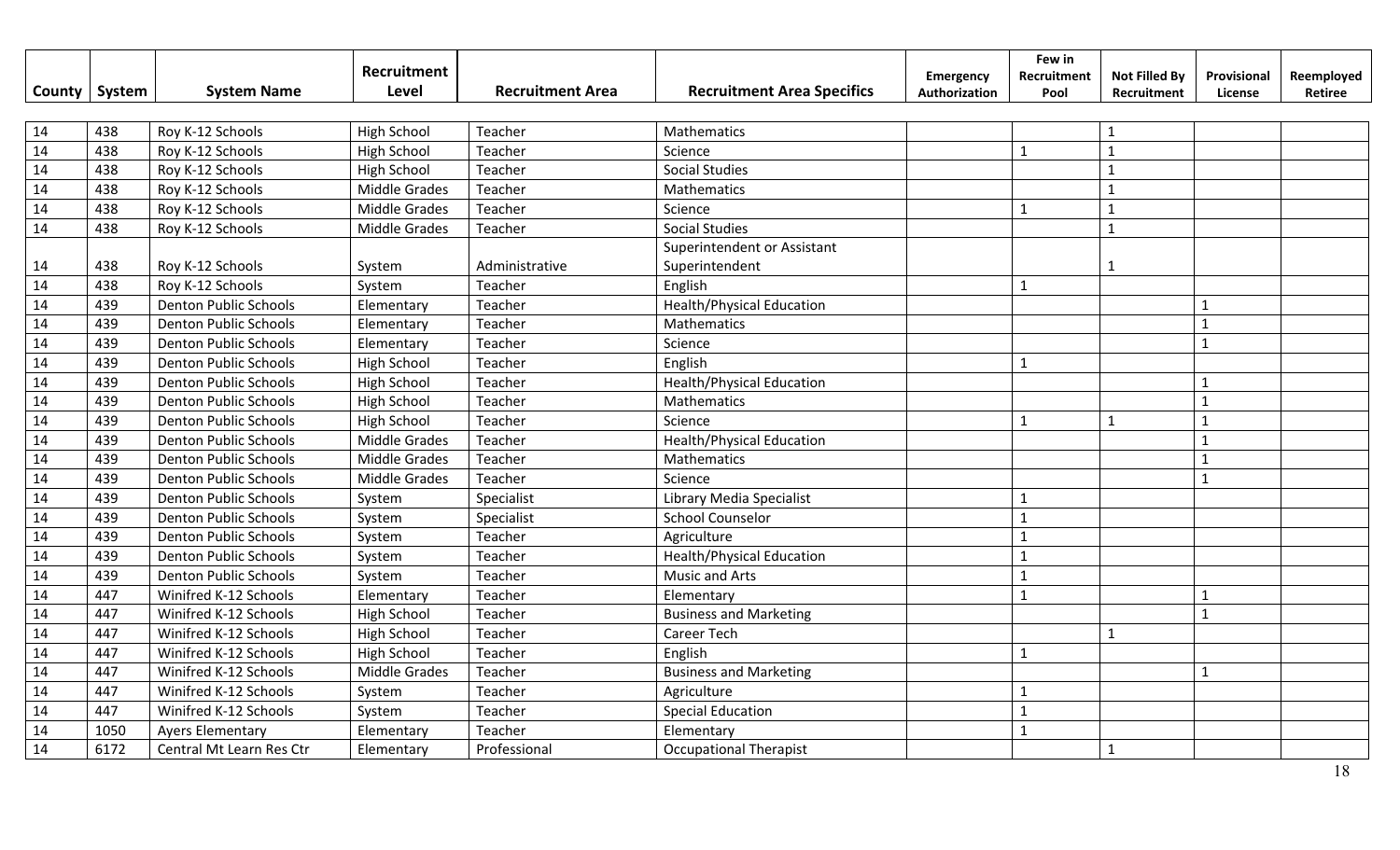|                 |        |                          | Recruitment          |                         |                                   | Emergency     | Few in<br>Recruitment | <b>Not Filled By</b> | Provisional  | Reemployed |
|-----------------|--------|--------------------------|----------------------|-------------------------|-----------------------------------|---------------|-----------------------|----------------------|--------------|------------|
| County          | System | <b>System Name</b>       | Level                | <b>Recruitment Area</b> | <b>Recruitment Area Specifics</b> | Authorization | Pool                  | Recruitment          | License      | Retiree    |
|                 |        |                          |                      |                         |                                   |               |                       |                      |              |            |
| 14              | 6172   | Central Mt Learn Res Ctr | Elementary           | Specialist              | <b>School Psychologist</b>        |               |                       | $\mathbf{1}$         |              |            |
| $\overline{14}$ | 6172   | Central Mt Learn Res Ctr | Elementary           | Teacher                 | <b>Special Education</b>          |               |                       | $\mathbf{1}$         |              |            |
| 14              | 6172   | Central Mt Learn Res Ctr | <b>High School</b>   | Professional            | <b>Occupational Therapist</b>     |               |                       | $\mathbf{1}$         |              |            |
| 14              | 6172   | Central Mt Learn Res Ctr | <b>High School</b>   | Specialist              | School Psychologist               |               |                       | $\mathbf{1}$         |              |            |
| 14              | 6172   | Central Mt Learn Res Ctr | <b>High School</b>   | Teacher                 | <b>Special Education</b>          |               |                       | $\mathbf{1}$         |              |            |
| 14              | 6172   | Central Mt Learn Res Ctr | Middle Grades        | Professional            | <b>Occupational Therapist</b>     |               |                       | $\mathbf{1}$         |              |            |
| 14              | 6172   | Central Mt Learn Res Ctr | Middle Grades        | Specialist              | School Psychologist               |               |                       | $\mathbf{1}$         |              |            |
| 14              | 6172   | Central Mt Learn Res Ctr | <b>Middle Grades</b> | Teacher                 | <b>Special Education</b>          |               |                       | $\mathbf{1}$         |              |            |
|                 |        |                          |                      |                         | Licensed Psychologist without     |               |                       |                      |              |            |
| 14              | 6172   | Central Mt Learn Res Ctr | System               | Professional            | <b>Educator License</b>           |               | 1                     |                      |              |            |
| 14              | 6172   | Central Mt Learn Res Ctr | System               | Professional            | Speech-Language Pathologist       |               | $\mathbf{1}$          |                      |              |            |
| 14              | 6172   | Central Mt Learn Res Ctr | System               | Specialist              | School Psychologist               |               |                       | $\mathbf{1}$         |              |            |
| 14              | 6172   | Central Mt Learn Res Ctr | System               | Teacher                 | <b>Special Education</b>          |               | $\mathbf{1}$          |                      |              |            |
| 15              | 463    | Deer Park Elementary     | Elementary           | Specialist              | <b>School Counselor</b>           |               |                       |                      | $\mathbf{1}$ |            |
| 15              | 463    | Deer Park Elementary     | Elementary           | Teacher                 | Elementary                        |               | $\mathbf{1}$          |                      |              |            |
| 15              | 463    | Deer Park Elementary     | Elementary           | Teacher                 | Music                             |               | $\mathbf{1}$          |                      |              |            |
| 15              | 463    | Deer Park Elementary     | Middle Grades        | Specialist              | <b>School Counselor</b>           |               |                       |                      | $\mathbf 1$  |            |
| 15              | 463    | Deer Park Elementary     | <b>Middle Grades</b> | Teacher                 | Mathematics                       |               | $\mathbf{1}$          |                      |              |            |
|                 |        |                          |                      |                         | Superintendent or Assistant       |               |                       |                      |              |            |
| 15              | 463    | Deer Park Elementary     | System               | Administrative          | Superintendent                    |               |                       |                      |              |            |
| 15              | 463    | Deer Park Elementary     | System               | Teacher                 | Music                             |               | $\mathbf{1}$          |                      |              |            |
| 15              | 465    | Swan River Elementary    | Elementary           | Specialist              | Library Media Specialist          |               | $\mathbf{1}$          |                      |              |            |
| 15              | 465    | Swan River Elementary    | Elementary           | Specialist              | <b>School Counselor</b>           |               | $\mathbf{1}$          |                      |              |            |
| 15              | 465    | Swan River Elementary    | Elementary           | Teacher                 | Reading                           |               | $\mathbf{1}$          |                      |              |            |
| 15              | 465    | Swan River Elementary    | System               | Administrative          | Supervisor                        |               | $\mathbf{1}$          |                      |              |            |
| 15              | 467    | Columbia Falls Pub Schls | Elementary           | Teacher                 | Elementary                        |               | $\mathbf{1}$          |                      | $\mathbf{1}$ |            |
| 15              | 467    | Columbia Falls Pub Schls | Elementary           | Teacher                 | Music                             |               | $\mathbf{1}$          |                      |              |            |
| 15              | 467    | Columbia Falls Pub Schls | Elementary           | Teacher                 | Reading                           |               |                       | $\mathbf{1}$         |              |            |
| 15              | 467    | Columbia Falls Pub Schls | Elementary           | Teacher                 | <b>Special Education</b>          |               | $\mathbf{1}$          |                      |              |            |
| 15              | 467    | Columbia Falls Pub Schls | <b>High School</b>   | Teacher                 | Elementary                        |               |                       |                      | $\mathbf{1}$ |            |
| 15              | 467    | Columbia Falls Pub Schls | <b>High School</b>   | Teacher                 | English                           |               |                       |                      | $\mathbf{1}$ |            |
| 15              | 467    | Columbia Falls Pub Schls | <b>High School</b>   | Teacher                 | <b>Health/Physical Education</b>  |               |                       |                      | $\mathbf{1}$ |            |
| 15              | 467    | Columbia Falls Pub Schls | <b>High School</b>   | Teacher                 | Reading                           |               |                       |                      | $\mathbf{1}$ |            |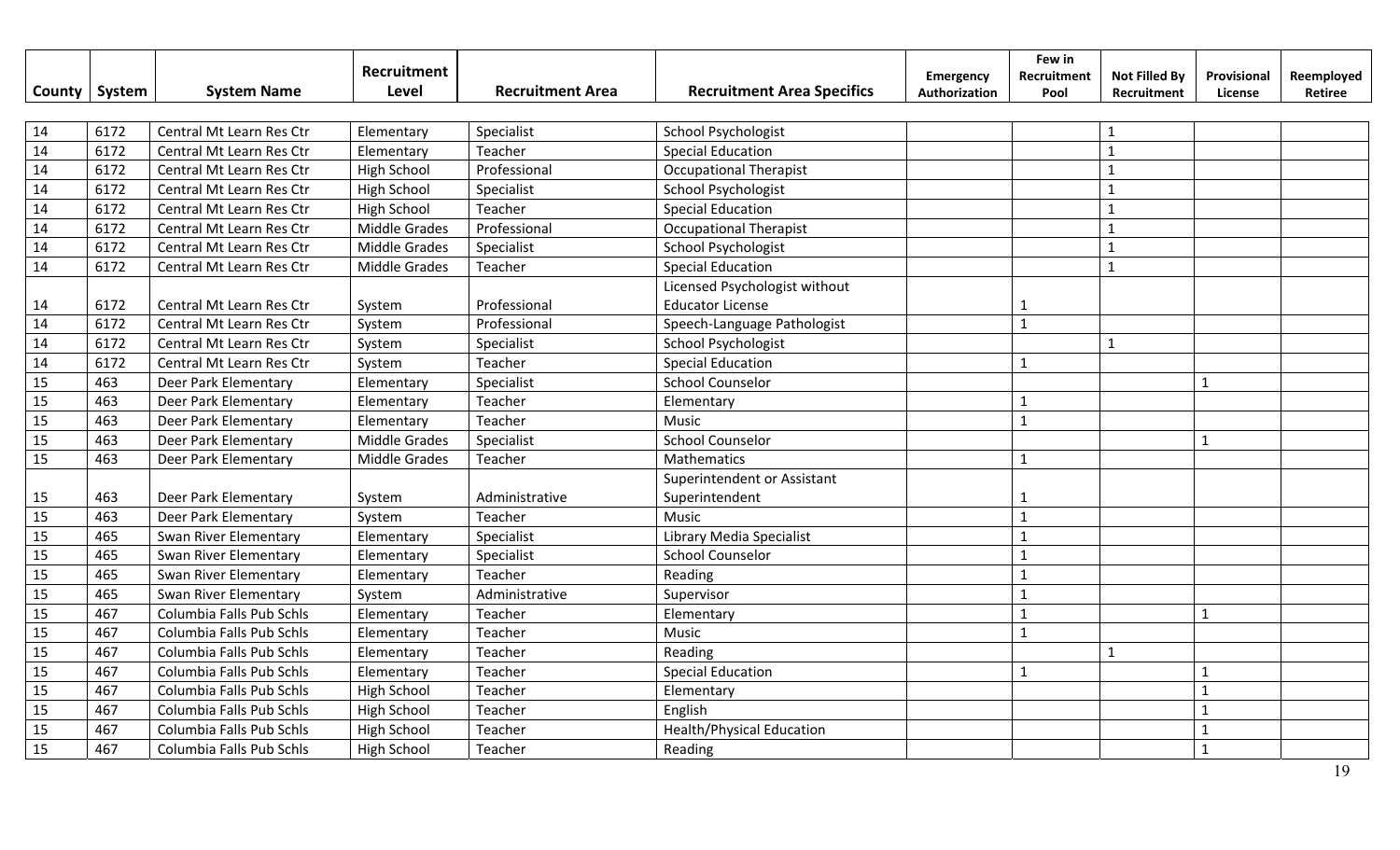|        |        |                               | <b>Recruitment</b>   |                         |                                        | Emergency     | Few in<br>Recruitment | <b>Not Filled By</b> | Provisional    | Reemployed |
|--------|--------|-------------------------------|----------------------|-------------------------|----------------------------------------|---------------|-----------------------|----------------------|----------------|------------|
| County | System | <b>System Name</b>            | Level                | <b>Recruitment Area</b> | <b>Recruitment Area Specifics</b>      | Authorization | Pool                  | Recruitment          | License        | Retiree    |
|        |        |                               |                      |                         |                                        |               |                       |                      |                |            |
| 15     | 467    | Columbia Falls Pub Schls      | <b>High School</b>   | Teacher                 | Science                                |               | 1                     |                      |                |            |
| 15     | 467    | Columbia Falls Pub Schls      | <b>High School</b>   | Teacher                 | <b>Special Education</b>               |               | $\mathbf{1}$          |                      | $\mathbf{1}$   |            |
| 15     | 467    | Columbia Falls Pub Schls      | <b>Middle Grades</b> | Teacher                 | English                                |               | $\mathbf{1}$          |                      | $\mathbf{1}$   |            |
| 15     | 467    | Columbia Falls Pub Schls      | <b>Middle Grades</b> | Teacher                 | Reading                                |               |                       |                      | $\mathbf{1}$   |            |
| 15     | 467    | Columbia Falls Pub Schls      | Middle Grades        | Teacher                 | <b>Special Education</b>               |               | $\mathbf{1}$          |                      |                |            |
| 15     | 467    | Columbia Falls Pub Schls      | System               | Administrative          | Supervisor                             |               |                       |                      | $\mathbf{1}$   |            |
| 15     | 477    | Kila Elementary               | Elementary           | Administrative          | Principal or Assistant Principal       |               |                       |                      | $\mathbf{1}$   |            |
| 15     | 477    | Kila Elementary               | Elementary           | Professional            | <b>Licensed Professional Counselor</b> |               | $\mathbf{1}$          |                      |                |            |
| 15     | 477    | Kila Elementary               | Elementary           | Teacher                 | Art                                    | $\mathbf{1}$  |                       | $\mathbf{1}$         |                |            |
| 15     | 477    | Kila Elementary               | Elementary           | Teacher                 | Elementary                             |               | $\mathbf{1}$          |                      |                |            |
| 15     | 477    | Kila Elementary               | Elementary           | Teacher                 | Music                                  | $\mathbf{1}$  |                       | $\mathbf{1}$         |                |            |
| 15     | 477    | Kila Elementary               | Elementary           | Teacher                 | Music and Arts                         |               |                       | $\mathbf{1}$         |                |            |
| 15     | 477    | Kila Elementary               | <b>Middle Grades</b> | Administrative          | Principal or Assistant Principal       |               |                       |                      | $\overline{1}$ |            |
| 15     | 477    | Kila Elementary               | <b>Middle Grades</b> | Professional            | Licensed Professional Counselor        |               | $\mathbf{1}$          |                      |                |            |
| 15     | 477    | Kila Elementary               | <b>Middle Grades</b> | Teacher                 | Art                                    | $\mathbf{1}$  |                       | $\mathbf{1}$         |                |            |
| 15     | 477    | Kila Elementary               | <b>Middle Grades</b> | Teacher                 | Music                                  | $\mathbf{1}$  |                       | $\mathbf{1}$         |                |            |
| 15     | 477    | Kila Elementary               | <b>Middle Grades</b> | Teacher                 | Music and Arts                         |               |                       | $\mathbf{1}$         |                |            |
| 15     | 484    | <b>Bigfork Public Schools</b> | Elementary           | Specialist              | School Psychologist                    |               |                       |                      | 1              |            |
| 15     | 484    | <b>Bigfork Public Schools</b> | Elementary           | Teacher                 | Elementary                             |               | $\mathbf{1}$          |                      |                |            |
| 15     | 484    | <b>Bigfork Public Schools</b> | Elementary           | Teacher                 | English                                |               | $\mathbf{1}$          |                      |                |            |
| 15     | 484    | <b>Bigfork Public Schools</b> | <b>High School</b>   | Specialist              | <b>School Psychologist</b>             |               |                       |                      | $\mathbf{1}$   |            |
| 15     | 484    | <b>Bigfork Public Schools</b> | <b>High School</b>   | Teacher                 | <b>Career Tech</b>                     |               | $\mathbf{1}$          |                      |                |            |
| 15     | 484    | <b>Bigfork Public Schools</b> | <b>High School</b>   | Teacher                 | English                                |               |                       |                      | $\mathbf{1}$   |            |
| 15     | 484    | <b>Bigfork Public Schools</b> | <b>High School</b>   | Teacher                 | <b>Health/Physical Education</b>       |               | $\mathbf{1}$          | $\mathbf{1}$         |                |            |
| 15     | 484    | <b>Bigfork Public Schools</b> | <b>High School</b>   | Teacher                 | <b>Social Studies</b>                  |               |                       | $\overline{1}$       |                |            |
| 15     | 484    | <b>Bigfork Public Schools</b> | <b>Middle Grades</b> | Specialist              | <b>School Psychologist</b>             |               |                       |                      | $\mathbf{1}$   |            |
| 15     | 484    | <b>Bigfork Public Schools</b> | Middle Grades        | Teacher                 | English                                |               | $\mathbf{1}$          |                      |                |            |
| 15     | 484    | <b>Bigfork Public Schools</b> | <b>Middle Grades</b> | Teacher                 | <b>Special Education</b>               |               | $\mathbf{1}$          |                      |                |            |
| 15     | 484    | <b>Bigfork Public Schools</b> | System               | Administrative          | Supervisor                             |               | $\mathbf{1}$          |                      |                |            |
| 15     | 484    | <b>Bigfork Public Schools</b> | System               | Specialist              | <b>School Psychologist</b>             |               | $\mathbf{1}$          |                      |                |            |
| 15     | 484    | <b>Bigfork Public Schools</b> | System               | Teacher                 | Music                                  |               |                       | $\mathbf{1}$         |                |            |
| 15     | 484    | <b>Bigfork Public Schools</b> | System               | Teacher                 | <b>Music and Arts</b>                  |               |                       |                      |                |            |
| 15     | 487    | Whitefish Public Schools      | Elementary           | Professional            | School Nurse - General Education       |               |                       |                      |                |            |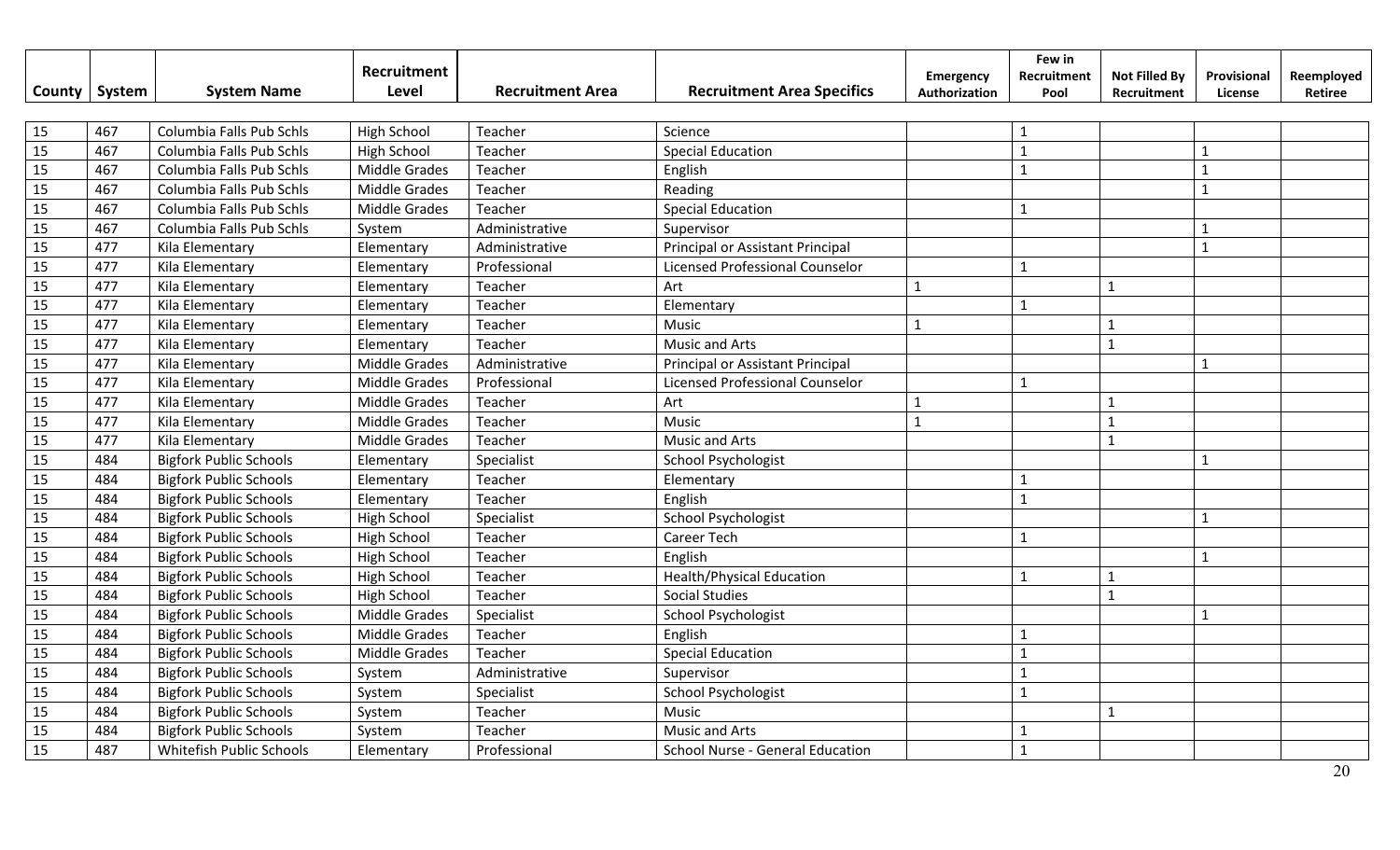| County | System | <b>System Name</b>              | Recruitment<br>Level | <b>Recruitment Area</b> | <b>Recruitment Area Specifics</b> | <b>Emergency</b><br>Authorization | Few in<br>Recruitment<br>Pool | <b>Not Filled By</b><br>Recruitment | Provisional<br>License | Reemployed<br>Retiree |
|--------|--------|---------------------------------|----------------------|-------------------------|-----------------------------------|-----------------------------------|-------------------------------|-------------------------------------|------------------------|-----------------------|
| 15     | 487    | Whitefish Public Schools        | Elementary           | Professional            | Speech-Language Pathologist       |                                   | 1                             |                                     |                        |                       |
| 15     | 487    | Whitefish Public Schools        | Elementary           | Specialist              | <b>School Counselor</b>           |                                   | $\mathbf{1}$                  |                                     |                        |                       |
| 15     | 487    | Whitefish Public Schools        | Elementary           | Specialist              | <b>School Psychologist</b>        |                                   | $\mathbf{1}$                  |                                     |                        |                       |
| 15     | 487    | Whitefish Public Schools        | Elementary           | Teacher                 | <b>Health/Physical Education</b>  |                                   | $\mathbf{1}$                  |                                     | $\mathbf{1}$           |                       |
| 15     | 487    | Whitefish Public Schools        | Elementary           | Teacher                 | Music                             |                                   | $\mathbf{1}$                  |                                     |                        |                       |
| 15     | 487    | Whitefish Public Schools        | Elementary           | Teacher                 | <b>Special Education</b>          |                                   | $\mathbf{1}$                  |                                     | $\mathbf{1}$           |                       |
| 15     | 487    | Whitefish Public Schools        | High School          | Professional            | School Nurse - General Education  |                                   | $\mathbf{1}$                  |                                     |                        |                       |
| 15     | 487    | Whitefish Public Schools        | High School          | Specialist              | Library Media Specialist          |                                   | $\mathbf{1}$                  |                                     |                        |                       |
| 15     | 487    | Whitefish Public Schools        | <b>High School</b>   | Specialist              | <b>School Counselor</b>           |                                   | $\mathbf 1$                   |                                     |                        |                       |
| 15     | 487    | Whitefish Public Schools        | High School          | Specialist              | School Psychologist               |                                   | $\mathbf 1$                   |                                     |                        |                       |
| 15     | 487    | Whitefish Public Schools        | <b>High School</b>   | Teacher                 | Career Tech                       |                                   |                               | $\mathbf{1}$                        |                        |                       |
| 15     | 487    | Whitefish Public Schools        | <b>High School</b>   | Teacher                 | English                           |                                   |                               |                                     |                        |                       |
| 15     | 487    | Whitefish Public Schools        | High School          | Teacher                 | <b>Health/Physical Education</b>  |                                   | $\mathbf{1}$                  |                                     |                        |                       |
| 15     | 487    | Whitefish Public Schools        | High School          | Teacher                 | Music                             |                                   | $\mathbf{1}$                  | $\mathbf{1}$                        |                        |                       |
| 15     | 487    | Whitefish Public Schools        | High School          | Teacher                 | <b>Music and Arts</b>             |                                   | $\mathbf{1}$                  |                                     |                        |                       |
| 15     | 487    | Whitefish Public Schools        | High School          | Teacher                 | Science                           |                                   |                               |                                     | 1                      |                       |
| 15     | 487    | Whitefish Public Schools        | <b>High School</b>   | Teacher                 | <b>Social Studies</b>             |                                   | $\mathbf{1}$                  |                                     |                        |                       |
| 15     | 487    | Whitefish Public Schools        | High School          | Teacher                 | <b>Special Education</b>          |                                   | $\mathbf{1}$                  |                                     |                        |                       |
| 15     | 487    | Whitefish Public Schools        | High School          | Teacher                 | World Language                    |                                   | $\mathbf{1}$                  |                                     | $\mathbf{1}$           |                       |
| 15     | 487    | Whitefish Public Schools        | <b>Middle Grades</b> | Professional            | Speech-Language Pathologist       |                                   | $\mathbf{1}$                  |                                     |                        |                       |
| 15     | 487    | Whitefish Public Schools        | Middle Grades        | Specialist              | <b>School Counselor</b>           |                                   | $\mathbf{1}$                  |                                     |                        |                       |
| 15     | 487    | Whitefish Public Schools        | Middle Grades        | Teacher                 | Elementary                        |                                   | $\mathbf{1}$                  |                                     | $\mathbf{1}$           |                       |
| 15     | 487    | Whitefish Public Schools        | <b>Middle Grades</b> | Teacher                 | <b>Health/Physical Education</b>  |                                   | $\mathbf{1}$                  |                                     | $\mathbf{1}$           |                       |
| 15     | 487    | Whitefish Public Schools        | <b>Middle Grades</b> | Teacher                 | Music                             |                                   |                               | $\mathbf 1$                         |                        |                       |
| 15     | 487    | Whitefish Public Schools        | Middle Grades        | Teacher                 | Science                           |                                   |                               |                                     | $\mathbf{1}$           |                       |
| 15     | 487    | Whitefish Public Schools        | Middle Grades        | Teacher                 | <b>Special Education</b>          |                                   | $\mathbf{1}$                  |                                     | $\mathbf{1}$           |                       |
| 15     | 487    | Whitefish Public Schools        | Middle Grades        | Teacher                 | World Language                    |                                   |                               |                                     | $\mathbf{1}$           |                       |
| 15     | 487    | Whitefish Public Schools        | System               | Administrative          | Supervisor                        |                                   | $\mathbf 1$                   |                                     |                        |                       |
| 15     | 493    | <b>Marion Elementary</b>        | Elementary           | Administrative          | Principal or Assistant Principal  |                                   |                               |                                     | $\mathbf{1}$           |                       |
| 15     | 493    | <b>Marion Elementary</b>        | Middle Grades        | Administrative          | Principal or Assistant Principal  |                                   |                               |                                     | $\mathbf{1}$           |                       |
| 15     | 494    | <b>Olney-Bissell Elementary</b> | Middle Grades        | Teacher                 | Elementary                        |                                   |                               |                                     |                        |                       |
| 15     | 1065   | <b>West Glacier Elementary</b>  | Elementary           | Teacher                 | Elementary                        |                                   |                               |                                     |                        |                       |
| 15     | 6176   | Flathead Special Ed. Coop       | Elementary           | Professional            | Speech-Language Pathologist       |                                   | $\mathbf{1}$                  | $\mathbf{1}$                        |                        |                       |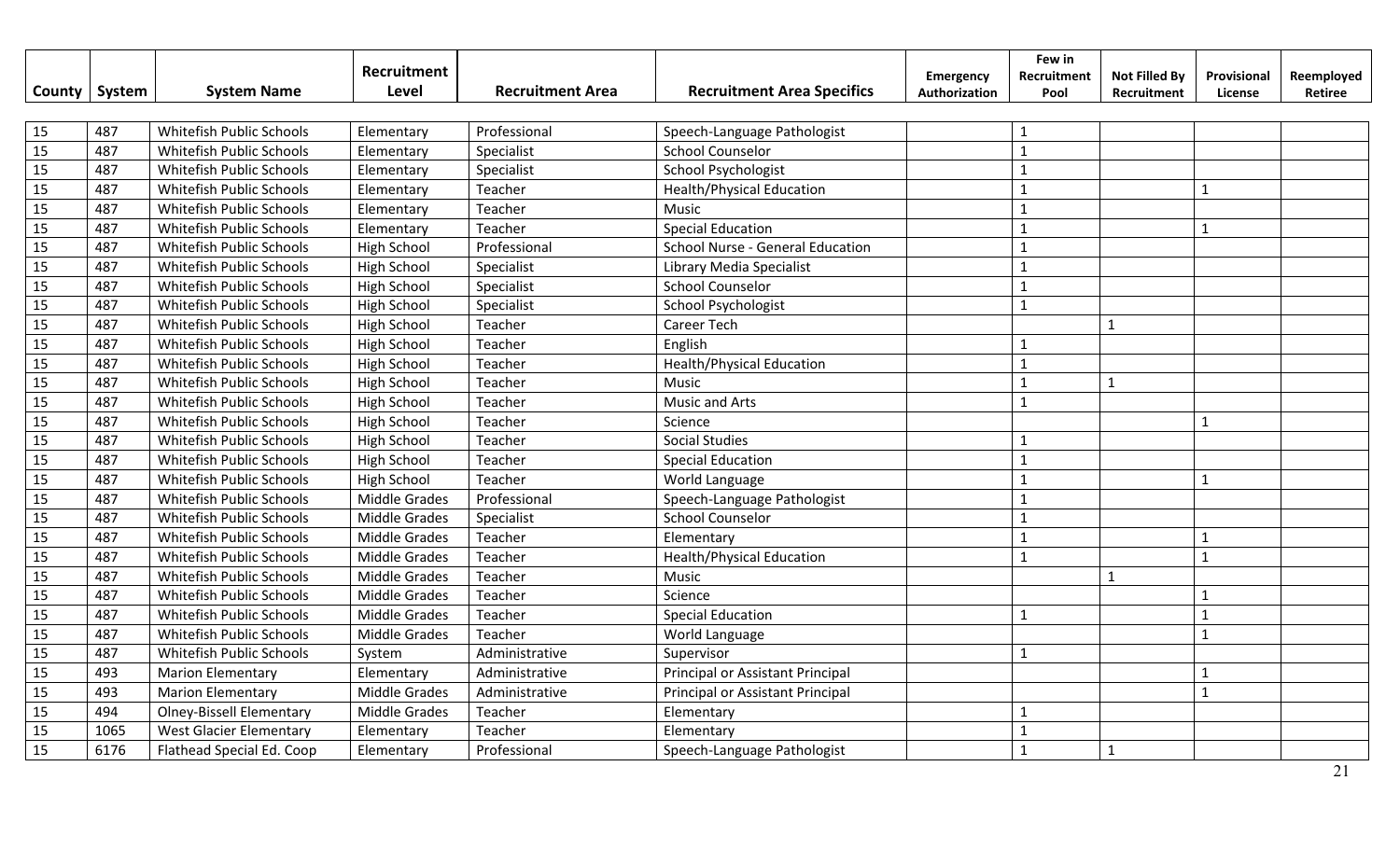|        |        |                                 | Recruitment          |                         |                                   | <b>Emergency</b> | Few in<br>Recruitment | <b>Not Filled By</b> | Provisional  | Reemployed |
|--------|--------|---------------------------------|----------------------|-------------------------|-----------------------------------|------------------|-----------------------|----------------------|--------------|------------|
| County | System | <b>System Name</b>              | Level                | <b>Recruitment Area</b> | <b>Recruitment Area Specifics</b> | Authorization    | Pool                  | Recruitment          | License      | Retiree    |
|        |        |                                 |                      |                         |                                   |                  |                       |                      |              |            |
| 15     | 6176   | Flathead Special Ed. Coop       | Elementary           | Specialist              | <b>School Psychologist</b>        |                  | $\mathbf{1}$          | $\mathbf{1}$         |              |            |
| 15     | 6176   | <b>Flathead County Coop</b>     | System               | Specialist              | School Psychologist               |                  |                       |                      | $\mathbf{1}$ |            |
| 16     | 499    | Manhattan Public Schools        | <b>High School</b>   | Specialist              | Library Media Specialist          |                  | 1                     |                      |              |            |
| 16     | 499    | <b>Manhattan Public Schools</b> | High School          | Teacher                 | <b>Business and Marketing</b>     |                  | $\mathbf{1}$          |                      | $\mathbf{1}$ |            |
| 16     | 499    | Manhattan Public Schools        | <b>High School</b>   | Teacher                 | <b>Career Tech</b>                |                  | $\mathbf{1}$          |                      |              |            |
| 16     | 499    | Manhattan Public Schools        | <b>High School</b>   | Teacher                 | Elementary                        |                  | $\mathbf{1}$          |                      |              |            |
| 16     | 499    | <b>Manhattan Public Schools</b> | <b>High School</b>   | Teacher                 | English                           |                  | $\mathbf{1}$          |                      |              |            |
| 16     | 499    | <b>Manhattan Public Schools</b> | High School          | Teacher                 | <b>School Service Personnel</b>   |                  | $\mathbf{1}$          |                      |              |            |
| 16     | 499    | <b>Manhattan Public Schools</b> | <b>High School</b>   | Teacher                 | World Language                    |                  | $\mathbf{1}$          |                      |              |            |
| 16     | 499    | <b>Manhattan Public Schools</b> | <b>Middle Grades</b> | Specialist              | <b>School Counselor</b>           |                  | $\mathbf{1}$          |                      |              |            |
| 16     | 499    | Manhattan Public Schools        | <b>Middle Grades</b> | Teacher                 | <b>Career Tech</b>                |                  | $\mathbf{1}$          |                      |              |            |
|        |        |                                 |                      |                         | Superintendent or Assistant       |                  |                       |                      |              |            |
| 16     | 499    | <b>Manhattan Public Schools</b> | System               | Administrative          | Superintendent                    |                  |                       |                      |              |            |
| 16     | 499    | <b>Manhattan Public Schools</b> | System               | Professional            | School Nurse - General Education  |                  | $\mathbf{1}$          |                      |              |            |
| 16     | 499    | <b>Manhattan Public Schools</b> | System               | Professional            | Speech-Language Pathologist       |                  | $\mathbf{1}$          |                      |              |            |
| 16     | 499    | <b>Manhattan Public Schools</b> | System               | Teacher                 | Music                             |                  | $\mathbf{1}$          |                      |              |            |
| 16     | 506    | Springhill Elementary           | Elementary           | Specialist              | <b>School Counselor</b>           |                  | $\mathbf{1}$          |                      |              |            |
| 16     | 506    | Springhill Elementary           | Elementary           | Teacher                 | Music                             |                  | $\mathbf{1}$          |                      |              |            |
| 16     | 506    | Springhill Elementary           | Elementary           | Teacher                 | World Language                    |                  | $\mathbf{1}$          |                      |              |            |
| 16     | 508    | Cottonwood Elementary           | Elementary           | Specialist              | Library Media Specialist          |                  | $\mathbf{1}$          |                      | $\mathbf{1}$ |            |
| 16     | 508    | Cottonwood Elementary           | Elementary           | Specialist              | <b>School Counselor</b>           |                  | $\mathbf{1}$          |                      |              |            |
| 16     | 508    | <b>Cottonwood Elementary</b>    | Elementary           | Teacher                 | Elementary                        |                  | $\mathbf{1}$          |                      |              |            |
| 16     | 508    | <b>Cottonwood Elementary</b>    | Elementary           | Teacher                 | Music                             |                  | $\mathbf{1}$          |                      |              |            |
| 16     | 508    | <b>Cottonwood Elementary</b>    | Elementary           | Teacher                 | World Language                    |                  | $\mathbf{1}$          |                      |              |            |
| 16     | 509    | Three Forks Public Schls        | Elementary           | Administrative          | Principal or Assistant Principal  |                  |                       |                      | $\mathbf{1}$ |            |
| 16     | 509    | Three Forks Public Schls        | High School          | Administrative          | Principal or Assistant Principal  |                  |                       |                      | $\mathbf{1}$ |            |
| 16     | 509    | Three Forks Public Schls        | High School          | Teacher                 | Agriculture                       |                  | $\mathbf{1}$          |                      |              |            |
| 16     | 509    | Three Forks Public Schls        | High School          | Teacher                 | <b>Social Studies</b>             |                  | $\mathbf{1}$          |                      |              |            |
| 16     | 509    | Three Forks Public Schls        | <b>High School</b>   | Teacher                 | World Language                    |                  |                       | $\mathbf{1}$         | $\mathbf{1}$ |            |
| 16     | 509    | Three Forks Public Schls        | <b>Middle Grades</b> | Administrative          | Principal or Assistant Principal  |                  |                       |                      | $\mathbf{1}$ |            |
| 16     | 509    | Three Forks Public Schls        | Middle Grades        | Teacher                 | Elementary                        |                  |                       |                      |              |            |
| 16     | 509    | Three Forks Public Schls        | <b>Middle Grades</b> | Teacher                 | <b>Social Studies</b>             |                  | $\mathbf{1}$          |                      |              |            |
| 16     | 509    | Three Forks Public Schls        | <b>Middle Grades</b> | Teacher                 | World Language                    |                  |                       |                      | $\mathbf{1}$ |            |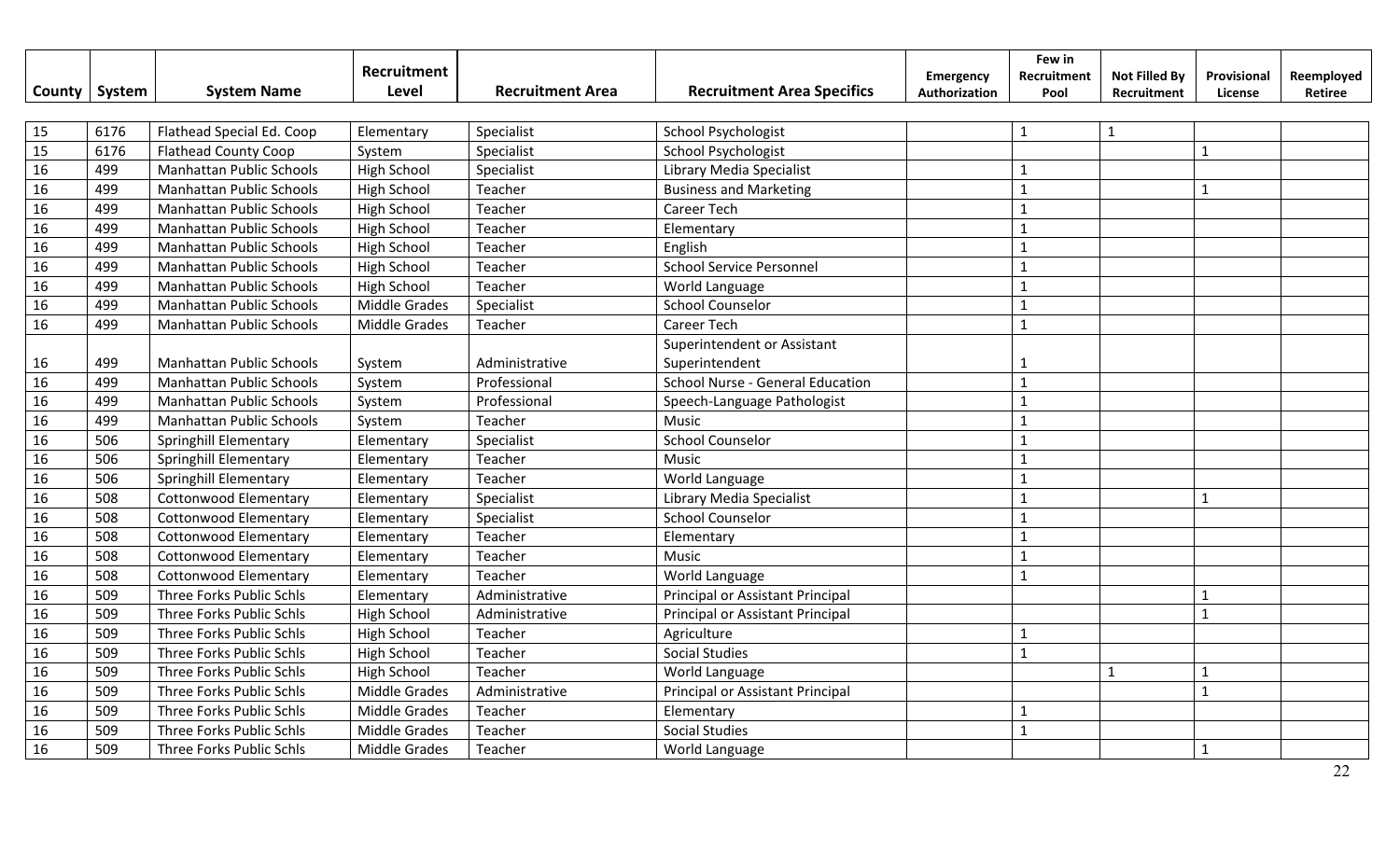|        |        |                              | Recruitment          |                         |                                   | Emergency     | Few in<br>Recruitment | <b>Not Filled By</b> | Provisional  | Reemployed |
|--------|--------|------------------------------|----------------------|-------------------------|-----------------------------------|---------------|-----------------------|----------------------|--------------|------------|
| County | System | <b>System Name</b>           | Level                | <b>Recruitment Area</b> | <b>Recruitment Area Specifics</b> | Authorization | Pool                  | Recruitment          | License      | Retiree    |
|        |        |                              |                      |                         |                                   |               |                       |                      |              |            |
| 16     | 520    | West Yellowstone K-12 Schls  | Elementary           | Administrative          | Principal or Assistant Principal  |               | $\mathbf{1}$          |                      |              |            |
| 16     | 520    | West Yellowstone K-12 Schls  | Elementary           | Teacher                 | Art                               | $\mathbf{1}$  | $\mathbf{1}$          |                      |              |            |
| 16     | 520    | West Yellowstone K-12 Schls  | Elementary           | Teacher                 | Early Childhood                   |               |                       |                      | $\mathbf{1}$ |            |
| 16     | 520    | West Yellowstone K-12 Schls  | Elementary           | Teacher                 | Elementary                        |               | 1                     |                      | $\mathbf{1}$ |            |
| 16     | 520    | West Yellowstone K-12 Schls  | Elementary           | Teacher                 | English as a Second Language      |               | $\mathbf{1}$          |                      |              |            |
| 16     | 520    | West Yellowstone K-12 Schls  | <b>High School</b>   | Administrative          | Mathematics                       |               |                       |                      | $\mathbf{1}$ |            |
| 16     | 520    | West Yellowstone K-12 Schls  | <b>High School</b>   | Administrative          | Principal or Assistant Principal  |               | $\mathbf{1}$          |                      |              |            |
| 16     | 520    | West Yellowstone K-12 Schls  | <b>High School</b>   | Teacher                 | Art                               | 1             | $\mathbf{1}$          |                      |              |            |
| 16     | 520    | West Yellowstone K-12 Schls  | <b>High School</b>   | Teacher                 | Mathematics                       |               | $\mathbf{1}$          |                      | $\mathbf{1}$ |            |
| 16     | 520    | West Yellowstone K-12 Schls  | <b>High School</b>   | Teacher                 | Science                           |               |                       |                      | $\mathbf{1}$ |            |
| 16     | 520    | West Yellowstone K-12 Schls  | <b>High School</b>   | Teacher                 | World Language                    |               |                       | $\mathbf{1}$         |              |            |
| 16     | 520    | West Yellowstone K-12 Schls  | <b>Middle Grades</b> | Administrative          | Principal or Assistant Principal  |               |                       |                      |              |            |
| 16     | 520    | West Yellowstone K-12 Schls  | <b>Middle Grades</b> | Teacher                 | Art                               | $\mathbf{1}$  | $\mathbf{1}$          |                      |              |            |
| 16     | 520    | West Yellowstone K-12 Schls  | <b>Middle Grades</b> | Teacher                 | Elementary                        |               | $\mathbf{1}$          |                      | $\mathbf{1}$ |            |
| 16     | 520    | West Yellowstone K-12 Schls  | <b>Middle Grades</b> | Teacher                 | Science                           |               |                       |                      | $\mathbf{1}$ |            |
| 16     | 520    | West Yellowstone K-12 Schls  | Middle Grades        | Teacher                 | World Language                    |               | $\mathbf{1}$          |                      |              |            |
|        |        |                              |                      |                         | Superintendent or Assistant       |               |                       |                      |              |            |
| 16     | 520    | West Yellowstone K-12 Schls  | System               | Administrative          | Superintendent                    |               | 1                     |                      |              |            |
| 16     | 520    | West Yellowstone K-12 Schls  | System               | Teacher                 | <b>Special Education</b>          |               |                       | $\mathbf{1}$         |              |            |
| 16     | 521    | Big Sky K-12 Schools         | Elementary           | Teacher                 | Elementary                        |               | $\mathbf{1}$          |                      | $\mathbf{1}$ |            |
| 16     | 521    | Big Sky K-12 Schools         | Elementary           | Teacher                 | Music                             |               |                       |                      | $\mathbf{1}$ |            |
| 16     | 521    | Big Sky K-12 Schools         | <b>High School</b>   | Teacher                 | Mathematics                       |               | $\mathbf{1}$          |                      |              |            |
| 16     | 521    | Big Sky K-12 Schools         | <b>High School</b>   | Teacher                 | Music                             |               |                       |                      | $\mathbf{1}$ |            |
| 16     | 521    | Big Sky K-12 Schools         | <b>High School</b>   | Teacher                 | Music and Arts                    |               | $\mathbf{1}$          |                      |              |            |
| 16     | 521    | Big Sky K-12 Schools         | <b>High School</b>   | Teacher                 | World Language                    | $\mathbf{1}$  | $\mathbf{1}$          |                      |              |            |
| 16     | 521    | Big Sky K-12 Schools         | <b>Middle Grades</b> | Teacher                 | Mathematics                       |               | $\mathbf{1}$          |                      |              |            |
| 16     | 521    | Big Sky K-12 Schools         | <b>Middle Grades</b> | Teacher                 | Music                             |               |                       |                      | $\mathbf{1}$ |            |
| 16     | 521    | Big Sky K-12 Schools         | Middle Grades        | Teacher                 | Science                           |               | $\mathbf{1}$          |                      |              |            |
| 16     | 521    | Big Sky K-12 Schools         | <b>Middle Grades</b> | Teacher                 | World Language                    |               |                       | $\mathbf{1}$         |              |            |
| 16     | 522    | Amsterdam Elementary         | Elementary           | Specialist              | <b>School Counselor</b>           |               |                       | $\mathbf{1}$         |              |            |
| 16     | 522    | Amsterdam Elementary         | Elementary           | Teacher                 | Elementary                        |               | $\mathbf{1}$          |                      |              |            |
| 16     | 522    | Amsterdam Elementary         | Elementary           | Teacher                 | <b>Health/Physical Education</b>  |               | $\mathbf{1}$          |                      |              |            |
| 16     | 6177   | <b>Gallatin/Madison Coop</b> | <b>Middle Grades</b> | Teacher                 | <b>Special Education</b>          |               |                       |                      | $\mathbf{1}$ |            |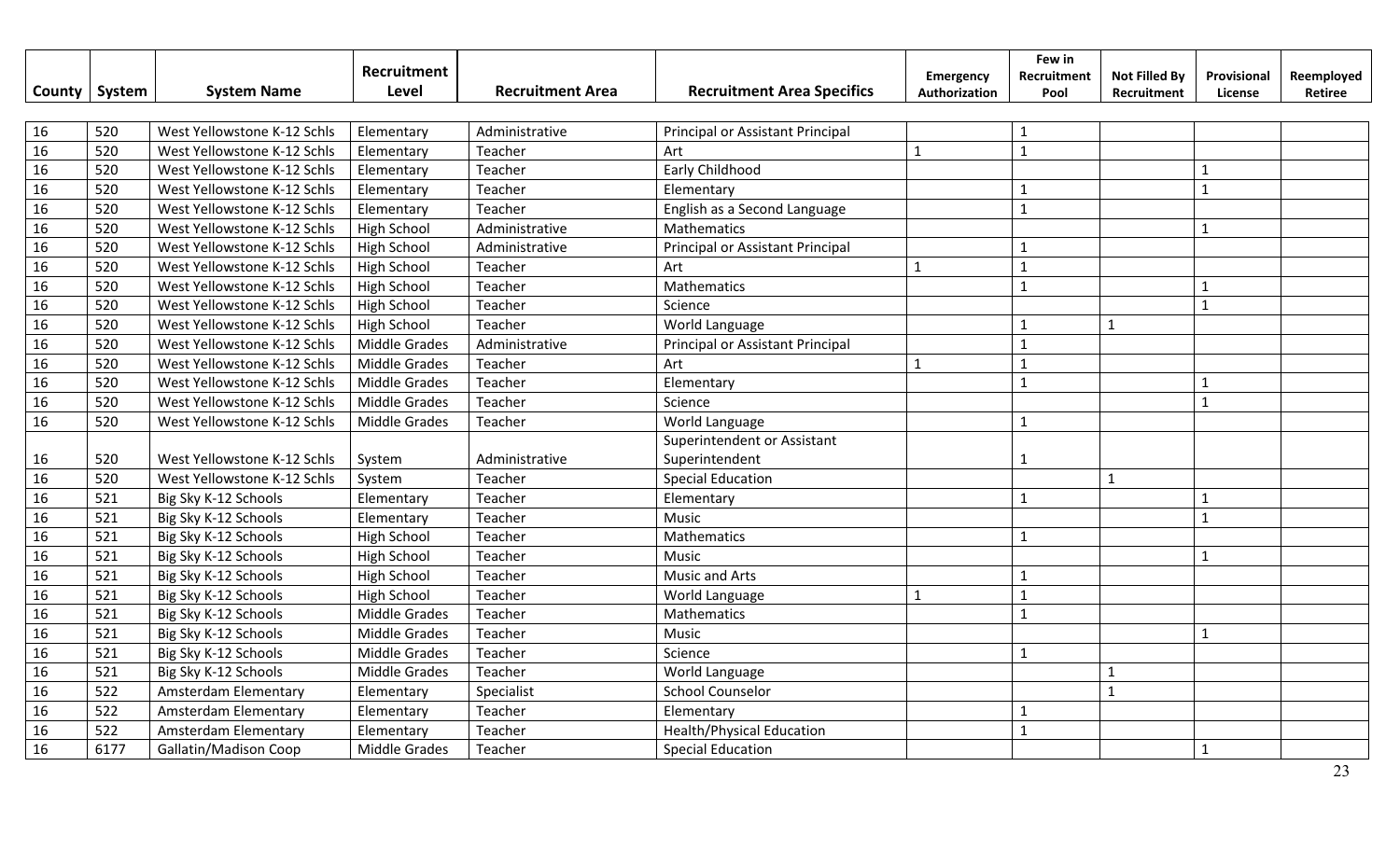|        |        |                                | Recruitment          |                         |                                   | Emergency     | Few in<br>Recruitment | <b>Not Filled By</b> | Provisional  | Reemployed |
|--------|--------|--------------------------------|----------------------|-------------------------|-----------------------------------|---------------|-----------------------|----------------------|--------------|------------|
| County | System | <b>System Name</b>             | Level                | <b>Recruitment Area</b> | <b>Recruitment Area Specifics</b> | Authorization | Pool                  | Recruitment          | License      | Retiree    |
|        |        |                                |                      |                         |                                   |               |                       |                      |              |            |
| 16     | 6177   | Gallatin/Madison Coop          | System               | Administrative          | <b>Special Education</b>          |               |                       |                      |              |            |
| 16     | 6177   | Gallatin/Madison Coop          | System               | Professional            | <b>Occupational Therapist</b>     |               | $\mathbf{1}$          | $\mathbf 1$          |              |            |
| 16     | 6177   | Gallatin/Madison Coop          | System               | Professional            | <b>Physical Therapist</b>         |               | $\mathbf{1}$          |                      |              |            |
| 16     | 6177   | Gallatin/Madison Coop          | System               | Professional            | Speech-Language Pathologist       |               |                       | $\mathbf{1}$         |              |            |
| 16     | 6177   | Gallatin/Madison Coop          | System               | Specialist              | School Psychologist               |               | $\mathbf{1}$          | $\mathbf{1}$         |              |            |
| 17     | 523    | Jordan Public Schools          | Elementary           | Specialist              | Library Media Specialist          |               |                       |                      |              |            |
| 17     | 523    | Jordan Public Schools          | Elementary           | Teacher                 | Elementary                        |               | 1                     |                      |              |            |
| 17     | 523    | Jordan Public Schools          | Elementary           | Teacher                 | <b>Health/Physical Education</b>  |               |                       |                      | $\mathbf{1}$ |            |
| 17     | 523    | Jordan Public Schools          | High School          | Specialist              | Library Media Specialist          |               |                       |                      | $\mathbf{1}$ |            |
| 17     | 523    | Jordan Public Schools          | High School          | Teacher                 | <b>Health/Physical Education</b>  |               |                       |                      | $\mathbf{1}$ |            |
| 17     | 523    | Jordan Public Schools          | High School          | Teacher                 | Science                           |               |                       |                      |              |            |
| 17     | 523    | Jordan Public Schools          | <b>Middle Grades</b> | Specialist              | Library Media Specialist          |               |                       |                      | $\mathbf{1}$ |            |
| 17     | 523    | Jordan Public Schools          | <b>Middle Grades</b> | Teacher                 | Elementary                        |               |                       |                      |              |            |
| 17     | 523    | Jordan Public Schools          | <b>Middle Grades</b> | Teacher                 | <b>Health/Physical Education</b>  |               |                       |                      |              |            |
| 17     | 530    | Pine Grove Elementary          | Elementary           | Teacher                 | Elementary                        | $\mathbf{1}$  | $\mathbf{1}$          | $\mathbf{1}$         |              |            |
| 17     | 531    | <b>Kester Elementary</b>       | Elementary           | Teacher                 | Elementary                        |               | $\mathbf{1}$          | $\mathbf{1}$         |              |            |
| 17     | 537    | <b>Sand Springs Elementary</b> | Elementary           | Teacher                 | Elementary                        |               | $\mathbf{1}$          | $\mathbf{1}$         |              |            |
| 18     | 545    | <b>Browning Public Schools</b> | Elementary           | Specialist              | Library Media Specialist          |               |                       | $\mathbf{1}$         |              |            |
| 18     | 545    | <b>Browning Public Schools</b> | Elementary           | Specialist              | <b>School Counselor</b>           |               |                       | $\mathbf{1}$         |              |            |
| 18     | 545    | <b>Browning Public Schools</b> | Elementary           | Teacher                 | <b>Business and Marketing</b>     |               |                       |                      |              |            |
| 18     | 545    | <b>Browning Public Schools</b> | Elementary           | Teacher                 | Early Childhood                   |               |                       |                      | $\mathbf{1}$ |            |
| 18     | 545    | <b>Browning Public Schools</b> | Elementary           | Teacher                 | Elementary                        | $\mathbf{1}$  | $\mathbf{1}$          | $\mathbf{1}$         | $\mathbf{1}$ |            |
| 18     | 545    | <b>Browning Public Schools</b> | Elementary           | Teacher                 | <b>Health/Physical Education</b>  | $\mathbf{1}$  |                       |                      |              |            |
| 18     | 545    | <b>Browning Public Schools</b> | Elementary           | Teacher                 | Music                             | $\mathbf{1}$  |                       | $\mathbf{1}$         |              |            |
| 18     | 545    | <b>Browning Public Schools</b> | Elementary           | Teacher                 | <b>Social Studies</b>             |               |                       |                      |              |            |
| 18     | 545    | <b>Browning Public Schools</b> | Elementary           | Teacher                 | <b>Special Education</b>          | $\mathbf{1}$  |                       | $\mathbf{1}$         | $\mathbf{1}$ |            |
| 18     | 545    | <b>Browning Public Schools</b> | High School          | Specialist              | School Psychologist               |               |                       |                      |              |            |
| 18     | 545    | <b>Browning Public Schools</b> | <b>High School</b>   | Teacher                 | Elementary                        |               |                       |                      |              |            |
| 18     | 545    | <b>Browning Public Schools</b> | High School          | Teacher                 | English                           | $\mathbf{1}$  | $\mathbf{1}$          | $\mathbf{1}$         |              |            |
| 18     | 545    | <b>Browning Public Schools</b> | High School          | Teacher                 | <b>Health/Physical Education</b>  |               |                       | $\mathbf{1}$         |              |            |
| 18     | 545    | <b>Browning Public Schools</b> | <b>High School</b>   | Teacher                 | Mathematics                       |               | $\mathbf{1}$          | $\mathbf{1}$         |              |            |
| 18     | 545    | <b>Browning Public Schools</b> | <b>High School</b>   | Teacher                 | Music                             |               |                       |                      |              |            |
| 18     | 545    | <b>Browning Public Schools</b> | <b>High School</b>   | Teacher                 | Science                           |               |                       | $\mathbf{1}$         |              |            |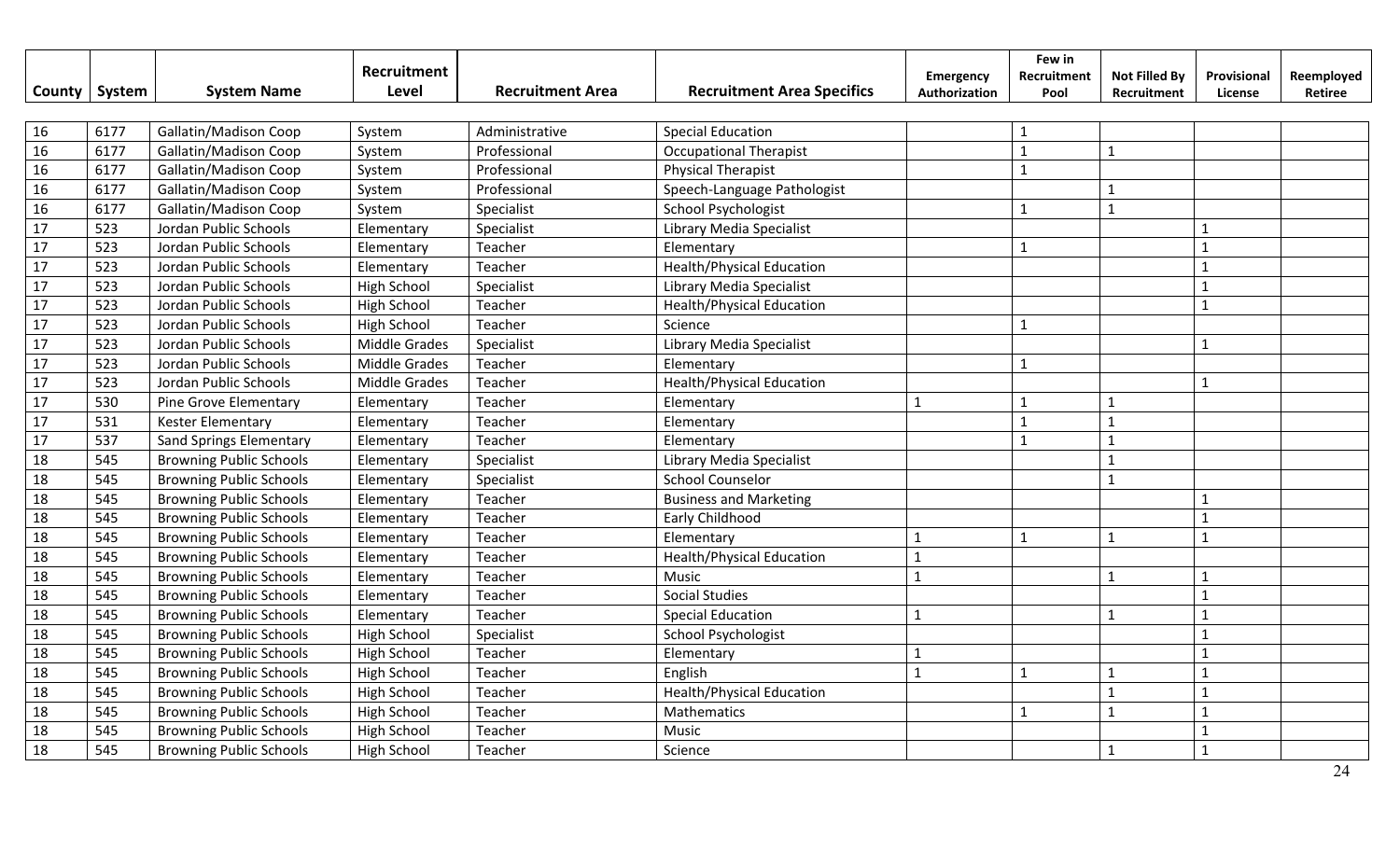| County          | System | <b>System Name</b>             | Recruitment<br>Level | <b>Recruitment Area</b> | <b>Recruitment Area Specifics</b>   | <b>Emergency</b><br>Authorization | Few in<br>Recruitment<br>Pool | <b>Not Filled By</b><br>Recruitment | Provisional<br>License | Reemployed<br>Retiree |
|-----------------|--------|--------------------------------|----------------------|-------------------------|-------------------------------------|-----------------------------------|-------------------------------|-------------------------------------|------------------------|-----------------------|
| 18              | 545    | <b>Browning Public Schools</b> | <b>High School</b>   | Teacher                 | <b>Social Studies</b>               | $\mathbf{1}$                      | -1                            | $\mathbf{1}$                        | $\mathbf{1}$           |                       |
| $\overline{18}$ | 545    | <b>Browning Public Schools</b> | <b>High School</b>   | Teacher                 | <b>Special Education</b>            |                                   |                               | $\overline{1}$                      | $\mathbf{1}$           |                       |
| 18              | 545    | <b>Browning Public Schools</b> | <b>Middle Grades</b> | Administrative          | Principal or Assistant Principal    |                                   |                               |                                     | $\mathbf{1}$           |                       |
| 18              | 545    | <b>Browning Public Schools</b> | Middle Grades        | Specialist              | Library Media Specialist            |                                   |                               | $\mathbf{1}$                        |                        |                       |
| 18              | 545    | <b>Browning Public Schools</b> | Middle Grades        | Teacher                 | <b>Business and Marketing</b>       |                                   |                               |                                     | $\mathbf{1}$           |                       |
| 18              | 545    | <b>Browning Public Schools</b> | Middle Grades        | Teacher                 | Elementary                          |                                   |                               | $\mathbf{1}$                        | $\mathbf{1}$           |                       |
| 18              | 545    | <b>Browning Public Schools</b> | Middle Grades        | Teacher                 | English                             |                                   |                               |                                     | $\mathbf{1}$           |                       |
| 18              | 545    | <b>Browning Public Schools</b> | Middle Grades        | Teacher                 | <b>Family and Consumer Sciences</b> |                                   |                               | $\mathbf{1}$                        |                        |                       |
| 18              | 545    | <b>Browning Public Schools</b> | Middle Grades        | Teacher                 | <b>Health/Physical Education</b>    | $\mathbf{1}$                      |                               |                                     |                        |                       |
| 18              | 545    | <b>Browning Public Schools</b> | Middle Grades        | Teacher                 | Music                               |                                   |                               |                                     | $\mathbf{1}$           |                       |
| 18              | 545    | <b>Browning Public Schools</b> | Middle Grades        | Teacher                 | <b>Music and Arts</b>               |                                   |                               |                                     |                        |                       |
| 18              | 545    | <b>Browning Public Schools</b> | Middle Grades        | Teacher                 | <b>Social Studies</b>               |                                   |                               |                                     |                        |                       |
| 18              | 545    | <b>Browning Public Schools</b> | <b>Middle Grades</b> | Teacher                 | <b>Special Education</b>            | $\mathbf{1}$                      |                               |                                     | $\mathbf{1}$           |                       |
| 18              | 545    | <b>Browning Public Schools</b> | System               | Administrative          | <b>Health/Physical Education</b>    |                                   |                               |                                     | $\mathbf{1}$           |                       |
| 18              | 545    | <b>Browning Public Schools</b> | System               | Administrative          | <b>Social Studies</b>               |                                   |                               |                                     | $\mathbf{1}$           |                       |
| 18              | 545    | <b>Browning Public Schools</b> | System               | Specialist              | <b>School Psychologist</b>          |                                   |                               | $\mathbf{1}$                        | $\mathbf{1}$           |                       |
| 18              | 546    | Cut Bank Public Schools        | Elementary           | Administrative          | Principal or Assistant Principal    |                                   | $\mathbf{1}$                  |                                     | $\mathbf{1}$           |                       |
| 18              | 546    | Cut Bank Public Schools        | Elementary           | Specialist              | <b>School Counselor</b>             | $\mathbf{1}$                      |                               |                                     |                        |                       |
| 18              | 546    | <b>Cut Bank Public Schools</b> | Elementary           | Teacher                 | Art                                 |                                   |                               |                                     | $\mathbf{1}$           |                       |
| 18              | 546    | <b>Cut Bank Public Schools</b> | Elementary           | Teacher                 | Elementary                          | $\mathbf{1}$                      | $\mathbf{1}$                  |                                     | $\mathbf{1}$           |                       |
| 18              | 546    | <b>Cut Bank Public Schools</b> | Elementary           | Teacher                 | English as a Second Language        |                                   |                               |                                     | $\mathbf{1}$           |                       |
| 18              | 546    | <b>Cut Bank Public Schools</b> | Elementary           | Teacher                 | <b>Health/Physical Education</b>    |                                   | 1                             |                                     |                        |                       |
| 18              | 546    | <b>Cut Bank Public Schools</b> | Elementary           | Teacher                 | Music and Arts                      |                                   | $\mathbf{1}$                  |                                     |                        |                       |
| 18              | 546    | <b>Cut Bank Public Schools</b> | Elementary           | Teacher                 | Reading                             |                                   |                               |                                     | $\mathbf{1}$           |                       |
| 18              | 546    | <b>Cut Bank Public Schools</b> | Elementary           | Teacher                 | Science                             |                                   |                               |                                     |                        |                       |
| 18              | 546    | <b>Cut Bank Public Schools</b> | Elementary           | Teacher                 | <b>Social Studies</b>               |                                   | $\mathbf{1}$                  |                                     |                        |                       |
| 18              | 546    | <b>Cut Bank Public Schools</b> | Elementary           | Teacher                 | <b>Special Education</b>            |                                   | $\mathbf{1}$                  |                                     |                        |                       |
| 18              | 546    | <b>Cut Bank Public Schools</b> | <b>High School</b>   | Administrative          | Principal or Assistant Principal    |                                   | $\mathbf{1}$                  |                                     |                        |                       |
| 18              | 546    | <b>Cut Bank Public Schools</b> | <b>High School</b>   | Teacher                 | <b>Business and Marketing</b>       |                                   |                               | $\overline{1}$                      | $\mathbf{1}$           |                       |
| 18              | 546    | <b>Cut Bank Public Schools</b> | <b>High School</b>   | Teacher                 | English                             |                                   |                               | $\overline{1}$                      |                        |                       |
| 18              | 546    | <b>Cut Bank Public Schools</b> | <b>High School</b>   | Teacher                 | <b>Health/Physical Education</b>    |                                   |                               |                                     |                        |                       |
| 18              | 546    | <b>Cut Bank Public Schools</b> | <b>High School</b>   | Teacher                 | Mathematics                         |                                   |                               |                                     |                        |                       |
| 18              | 546    | <b>Cut Bank Public Schools</b> | <b>High School</b>   | Teacher                 | Music and Arts                      |                                   | $\mathbf{1}$                  |                                     |                        |                       |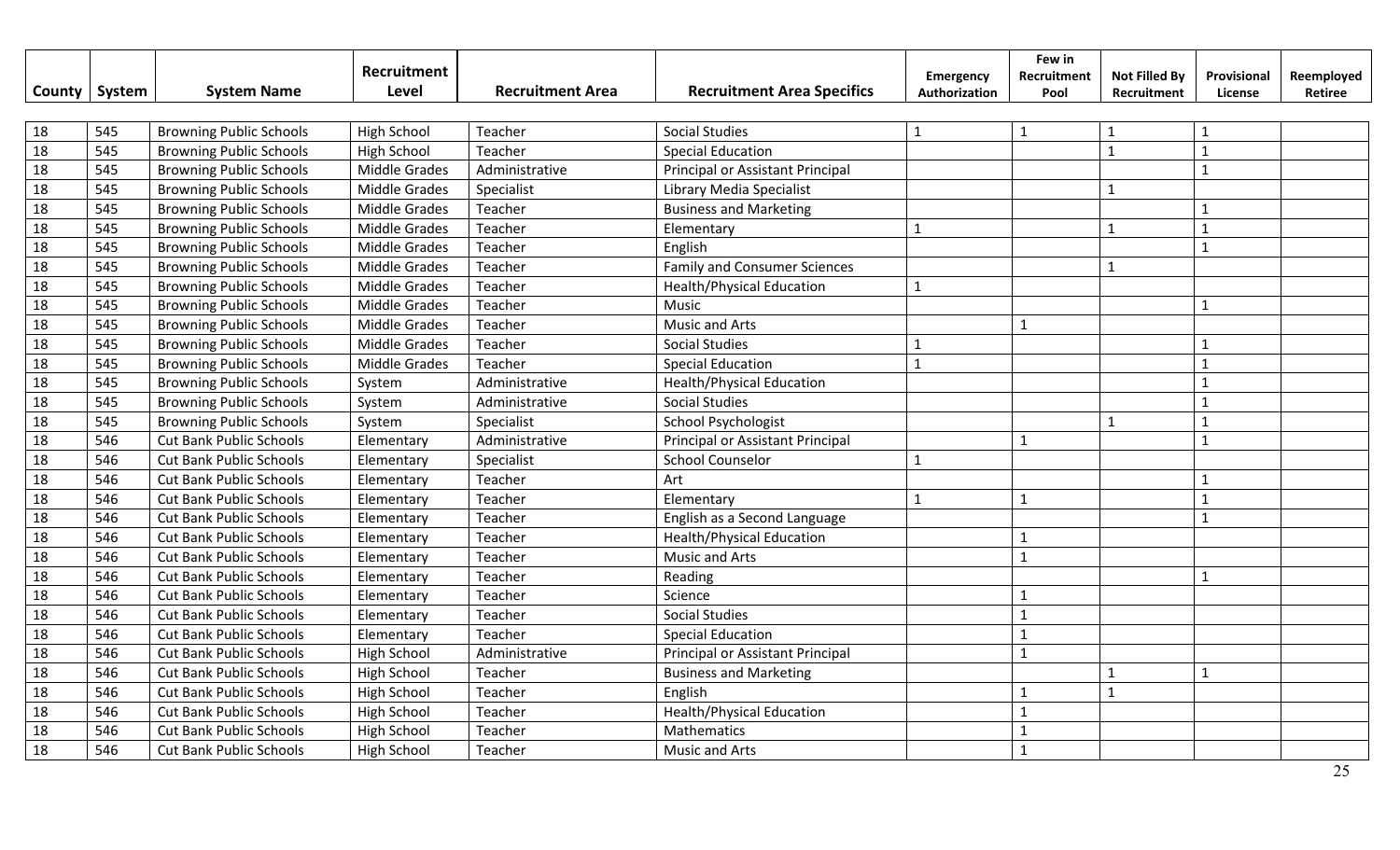| County | System | <b>System Name</b>             | Recruitment<br>Level | <b>Recruitment Area</b> | <b>Recruitment Area Specifics</b>   | Emergency<br>Authorization | Few in<br>Recruitment<br>Pool | <b>Not Filled By</b><br>Recruitment | Provisional<br>License | Reemployed<br>Retiree |
|--------|--------|--------------------------------|----------------------|-------------------------|-------------------------------------|----------------------------|-------------------------------|-------------------------------------|------------------------|-----------------------|
|        |        |                                |                      |                         |                                     |                            |                               |                                     |                        |                       |
| 18     | 546    | <b>Cut Bank Public Schools</b> | <b>High School</b>   | Teacher                 | <b>Social Studies</b>               |                            | 1                             |                                     |                        |                       |
| 18     | 546    | <b>Cut Bank Public Schools</b> | <b>High School</b>   | Teacher                 | <b>Special Education</b>            |                            | $\mathbf{1}$                  |                                     |                        |                       |
| 18     | 546    | <b>Cut Bank Public Schools</b> | <b>Middle Grades</b> | Teacher                 | <b>Business and Marketing</b>       |                            |                               |                                     | $\mathbf{1}$           |                       |
| 18     | 546    | <b>Cut Bank Public Schools</b> | <b>Middle Grades</b> | Teacher                 | Mathematics                         | $\mathbf{1}$               |                               |                                     |                        |                       |
| 18     | 546    | Cut Bank Public Schools        | <b>Middle Grades</b> | Teacher                 | <b>Social Studies</b>               |                            |                               |                                     |                        |                       |
| 18     | 546    | Cut Bank Public Schools        | <b>Middle Grades</b> | Teacher                 | <b>Special Education</b>            |                            |                               |                                     |                        |                       |
| 18     | 547    | East Glacier Park Elem         | Elementary           | Administrative          | Principal or Assistant Principal    |                            | $\mathbf{1}$                  |                                     |                        |                       |
| 18     | 547    | East Glacier Park Elem         | Elementary           | Professional            | Licensed Professional Counselor     |                            |                               | $\mathbf{1}$                        |                        |                       |
| 18     | 547    | East Glacier Park Elem         | Elementary           | Professional            | Speech-Language Pathologist         |                            | $\mathbf{1}$                  |                                     |                        |                       |
| 18     | 547    | East Glacier Park Elem         | Elementary           | Specialist              | Library Media Specialist            |                            |                               | $\mathbf 1$                         |                        |                       |
| 18     | 547    | East Glacier Park Elem         | Elementary           | Specialist              | <b>School Counselor</b>             |                            |                               | $\mathbf 1$                         | $\mathbf{1}$           |                       |
| 18     | 547    | East Glacier Park Elem         | Elementary           | Specialist              | School Psychologist                 |                            |                               | $\mathbf{1}$                        |                        |                       |
| 18     | 547    | East Glacier Park Elem         | Elementary           | Teacher                 | Elementary                          |                            |                               | $\mathbf{1}$                        |                        |                       |
| 18     | 547    | East Glacier Park Elem         | Elementary           | Teacher                 | <b>Special Education</b>            |                            |                               | $\mathbf{1}$                        |                        |                       |
| 18     | 1056   | Mountain View Elementary       | Elementary           | Specialist              | Library Media Specialist            |                            | -1                            |                                     |                        |                       |
| 18     | 1056   | Mountain View Elementary       | Elementary           | Teacher                 | Elementary                          |                            | $\mathbf{1}$                  |                                     |                        |                       |
| 19     | 549    | Ryegate K-12 Schools           | Elementary           | Teacher                 | Elementary                          |                            | $\mathbf{1}$                  |                                     |                        |                       |
| 19     | 549    | Ryegate K-12 Schools           | High School          | Teacher                 | <b>Social Studies</b>               |                            | $\mathbf{1}$                  |                                     |                        |                       |
| 19     | 549    | Ryegate K-12 Schools           | System               | Teacher                 | Music                               |                            |                               | $\mathbf{1}$                        |                        |                       |
| 19     | 549    | Ryegate K-12 Schools           | System               | Teacher                 | World Language                      |                            | 1                             | $\mathbf{1}$                        |                        |                       |
| 19     | 552    | Lavina K-12 Schools            | Elementary           | Teacher                 | Elementary                          |                            | $\mathbf{1}$                  |                                     |                        |                       |
| 19     | 552    | Lavina K-12 Schools            | High School          | Teacher                 | <b>Family and Consumer Sciences</b> |                            | $\mathbf{1}$                  |                                     |                        |                       |
| 19     | 552    | Lavina K-12 Schools            | High School          | Teacher                 | Mathematics                         |                            |                               |                                     |                        |                       |
| 19     | 552    | Lavina K-12 Schools            | High School          | Teacher                 | Science                             |                            |                               |                                     |                        |                       |
| 19     | 552    | Lavina K-12 Schools            | <b>Middle Grades</b> | Teacher                 | <b>Family and Consumer Sciences</b> |                            |                               |                                     |                        |                       |
| 19     | 552    | Lavina K-12 Schools            | <b>Middle Grades</b> | Teacher                 | Science                             |                            | $\mathbf{1}$                  |                                     |                        |                       |
| 20     | 556    | Philipsburg K-12 Schools       | High School          | Administrative          | Mathematics                         |                            |                               |                                     |                        |                       |
| 20     | 556    | Philipsburg K-12 Schools       | High School          | Administrative          | <b>Social Studies</b>               |                            |                               |                                     | $\mathbf 1$            |                       |
| 20     | 556    | Philipsburg K-12 Schools       | High School          | Teacher                 | Mathematics                         |                            |                               |                                     | $\mathbf 1$            |                       |
| 20     | 556    | Philipsburg K-12 Schools       | <b>High School</b>   | Teacher                 | Science                             | $\mathbf{1}$               | $\mathbf{1}$                  |                                     |                        |                       |
| 20     | 556    | Philipsburg K-12 Schools       | <b>High School</b>   | Teacher                 | <b>Social Studies</b>               |                            |                               |                                     |                        |                       |
| 20     | 556    | Philipsburg K-12 Schools       | <b>Middle Grades</b> | Teacher                 | Mathematics                         |                            | $\mathbf{1}$                  |                                     | $\mathbf{1}$           |                       |
| 20     | 556    | Philipsburg K-12 Schools       | <b>Middle Grades</b> | Teacher                 | Science                             | 1                          |                               |                                     |                        |                       |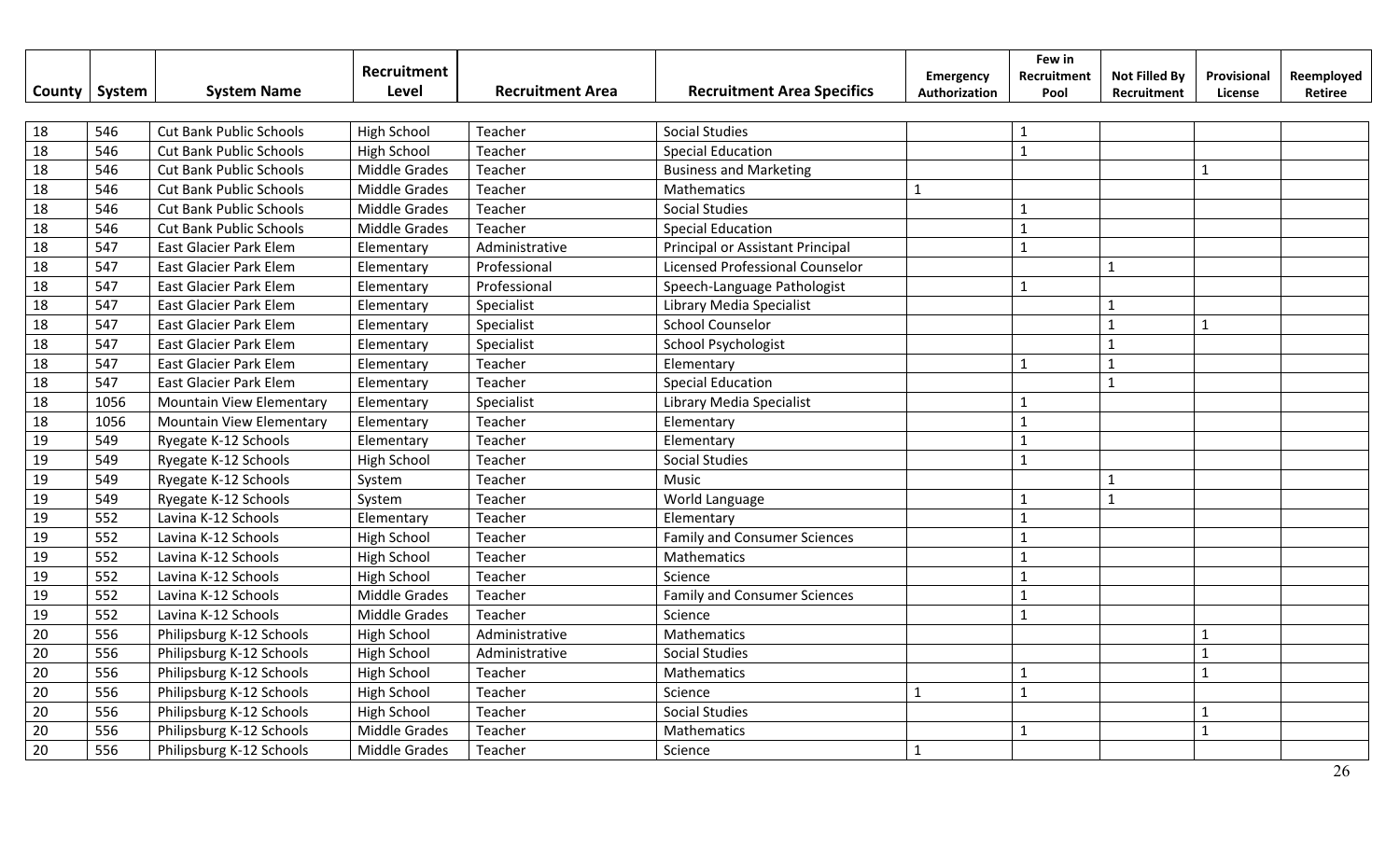|                 | County   System | <b>System Name</b>              | Recruitment<br>Level | <b>Recruitment Area</b> | <b>Recruitment Area Specifics</b> | Emergency<br>Authorization | Few in<br>Recruitment<br>Pool | <b>Not Filled By</b><br>Recruitment | Provisional<br>License | Reemployed<br>Retiree |
|-----------------|-----------------|---------------------------------|----------------------|-------------------------|-----------------------------------|----------------------------|-------------------------------|-------------------------------------|------------------------|-----------------------|
|                 |                 |                                 |                      |                         |                                   |                            |                               |                                     |                        |                       |
| 20              | 556             | Philipsburg K-12 Schools        | <b>Middle Grades</b> | Teacher                 | <b>Social Studies</b>             |                            |                               |                                     | $\mathbf{1}$           |                       |
|                 |                 |                                 |                      |                         | Superintendent or Assistant       |                            |                               |                                     |                        |                       |
| 20              | 558             | <b>Hall Elementary</b>          | Elementary           | Administrative          | Superintendent                    |                            | 1                             |                                     |                        |                       |
| 20              | 558             | <b>Hall Elementary</b>          | Elementary           | Teacher                 | Elementary                        |                            | $\mathbf{1}$                  |                                     | $\mathbf{1}$           |                       |
| 20              | 558             | <b>Hall Elementary</b>          | Elementary           | Teacher                 | <b>Social Studies</b>             |                            |                               |                                     | $\mathbf{1}$           |                       |
| 20              | 558             | <b>Hall Elementary</b>          | <b>Middle Grades</b> | Teacher                 | Elementary                        |                            |                               |                                     |                        |                       |
| 20              | 559             | <b>Drummond Public Schools</b>  | Elementary           | Teacher                 | Elementary                        |                            | $\mathbf{1}$                  |                                     |                        |                       |
| 20              | 559             | <b>Drummond Public Schools</b>  | <b>High School</b>   | Teacher                 | Career Tech                       |                            | $\overline{1}$                |                                     |                        |                       |
| 20              | 559             | <b>Drummond Public Schools</b>  | <b>High School</b>   | Teacher                 | English                           |                            | $\mathbf{1}$                  |                                     |                        |                       |
| 20              | 559             | <b>Drummond Public Schools</b>  | Middle Grades        | Teacher                 | <b>Health/Physical Education</b>  |                            | $\mathbf{1}$                  |                                     |                        |                       |
| 20              | 559             | <b>Drummond Public Schools</b>  | System               | Professional            | School Nurse - General Education  |                            | $\mathbf{1}$                  |                                     |                        |                       |
| 20              | 559             | <b>Drummond Public Schools</b>  | System               | Specialist              | <b>School Counselor</b>           |                            | $\mathbf{1}$                  |                                     |                        |                       |
| 20              | 559             | <b>Drummond Public Schools</b>  | System               | Teacher                 | <b>Business and Marketing</b>     |                            | $\mathbf{1}$                  |                                     |                        |                       |
| 20              | 559             | <b>Drummond Public Schools</b>  | System               | Teacher                 | <b>Health/Physical Education</b>  |                            | $\mathbf{1}$                  |                                     |                        |                       |
| 20              | 559             | <b>Drummond Public Schools</b>  | System               | Teacher                 | <b>Industrial Technology</b>      |                            |                               | $\mathbf{1}$                        |                        |                       |
| 20              | 559             | <b>Drummond Public Schools</b>  | System               | Teacher                 | Music                             |                            | $\mathbf{1}$                  |                                     |                        |                       |
| 20              | 559             | <b>Drummond Public Schools</b>  | System               | Teacher                 | <b>Music and Arts</b>             |                            | $\mathbf{1}$                  |                                     |                        |                       |
| 20              | 559             | <b>Drummond Public Schools</b>  | System               | Teacher                 | <b>Special Education</b>          |                            | $\mathbf{1}$                  |                                     |                        |                       |
| 21              | 563             | Davey Elementary                | Elementary           | Specialist              | <b>School Counselor</b>           |                            |                               | $\mathbf{1}$                        |                        |                       |
| 21              | 563             | Davey Elementary                | Elementary           | Teacher                 | Elementary                        |                            | $\mathbf{1}$                  |                                     |                        |                       |
| 21              | 564             | <b>Box Elder Public Schools</b> | Elementary           | Teacher                 | Early Childhood                   |                            |                               |                                     | $\mathbf{1}$           |                       |
| 21              | 564             | <b>Box Elder Public Schools</b> | Elementary           | Teacher                 | Elementary                        | $\mathbf{1}$               | $\mathbf{1}$                  |                                     |                        |                       |
| 21              | 564             | <b>Box Elder Public Schools</b> | Elementary           | Teacher                 | <b>Health/Physical Education</b>  |                            |                               |                                     | $\mathbf{1}$           |                       |
| 21              | 564             | <b>Box Elder Public Schools</b> | High School          | Teacher                 | <b>Business and Marketing</b>     | $\mathbf{1}$               | $\mathbf{1}$                  |                                     |                        |                       |
| $\overline{21}$ | 564             | <b>Box Elder Public Schools</b> | High School          | Teacher                 | <b>Career Tech</b>                |                            | $\mathbf{1}$                  | $\mathbf{1}$                        |                        |                       |
| $\overline{21}$ | 564             | <b>Box Elder Public Schools</b> | High School          | Teacher                 | English                           |                            |                               | $\mathbf{1}$                        |                        |                       |
| 21              | 564             | <b>Box Elder Public Schools</b> | <b>High School</b>   | Teacher                 | <b>Health/Physical Education</b>  |                            |                               |                                     | $\mathbf{1}$           |                       |
| 21              | 564             | <b>Box Elder Public Schools</b> | High School          | Teacher                 | Mathematics                       |                            | $\mathbf{1}$                  |                                     |                        |                       |
| 21              | 564             | <b>Box Elder Public Schools</b> | <b>Middle Grades</b> | Teacher                 | Elementary                        |                            |                               |                                     | $\mathbf{1}$           |                       |
| 21              | 564             | <b>Box Elder Public Schools</b> | <b>Middle Grades</b> | Teacher                 | <b>Health/Physical Education</b>  |                            |                               |                                     | $\mathbf{1}$           |                       |
| 21              | 564             | <b>Box Elder Public Schools</b> | System               | Teacher                 | <b>Health/Physical Education</b>  |                            | $\mathbf{1}$                  |                                     |                        |                       |
| 21              | 564             | <b>Box Elder Public Schools</b> | System               | Teacher                 | Music                             |                            |                               | $\mathbf{1}$                        |                        |                       |
| 21              | 564             | <b>Box Elder Public Schools</b> | System               | Teacher                 | <b>Social Studies</b>             |                            | $\mathbf{1}$                  |                                     |                        |                       |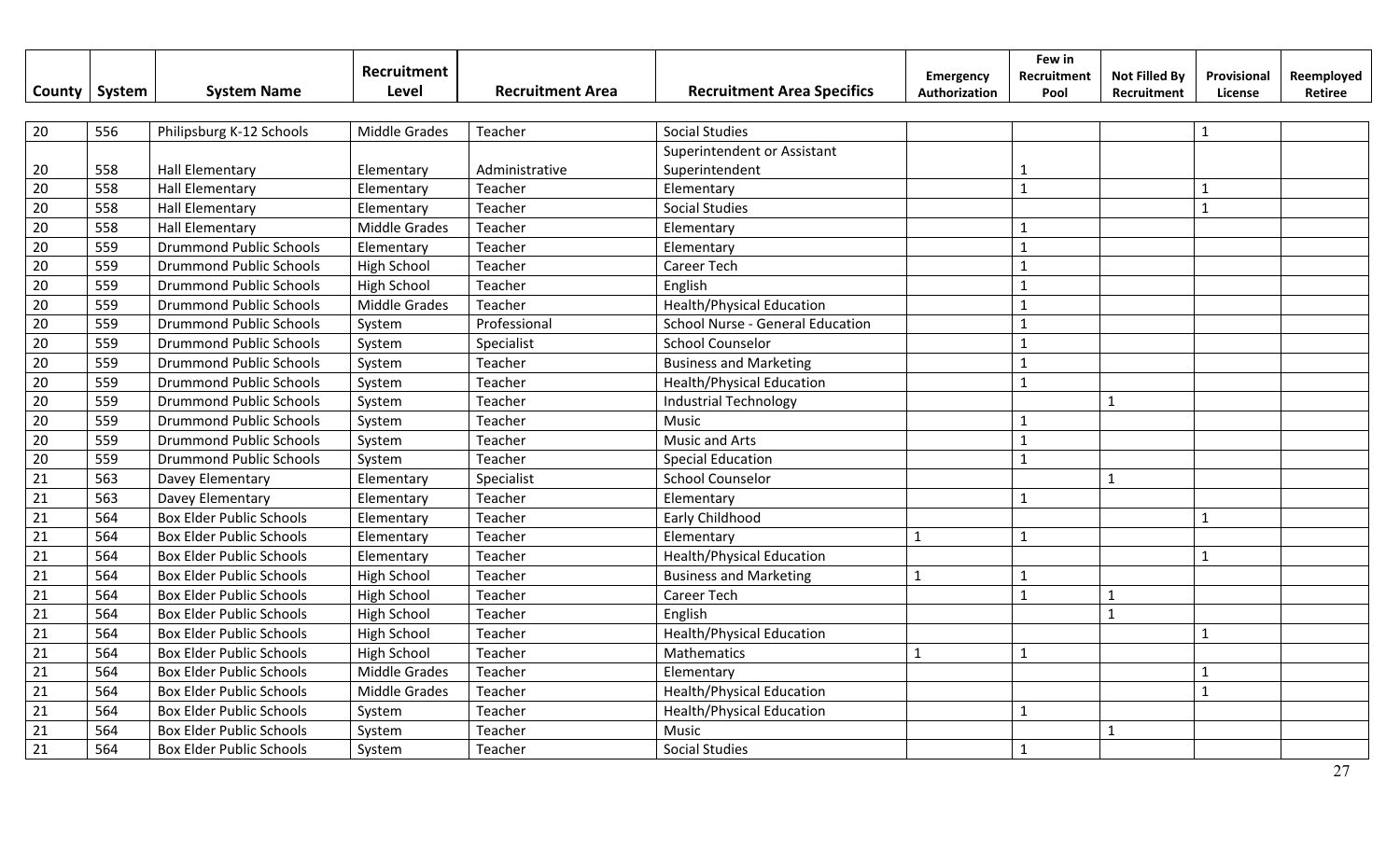|                 |        |                              | Recruitment          |                         | <b>Recruitment Area Specifics</b> | Emergency     | Few in<br>Recruitment | <b>Not Filled By</b> | Provisional    | Reemployed |
|-----------------|--------|------------------------------|----------------------|-------------------------|-----------------------------------|---------------|-----------------------|----------------------|----------------|------------|
| County          | System | <b>System Name</b>           | Level                | <b>Recruitment Area</b> |                                   | Authorization | Pool                  | Recruitment          | License        | Retiree    |
| 21              | 565    | <b>Havre Public Schools</b>  | Elementary           | Teacher                 | Elementary                        |               | $\mathbf{1}$          |                      | $\mathbf{1}$   |            |
| $\overline{21}$ | 565    | <b>Havre Public Schools</b>  | Elementary           | Teacher                 | Reading                           |               |                       |                      | $\overline{1}$ |            |
| 21              | 565    | <b>Havre Public Schools</b>  | High School          | Teacher                 | English                           |               |                       | $\mathbf{1}$         | $\mathbf{1}$   |            |
| 21              | 565    | <b>Havre Public Schools</b>  | High School          | Teacher                 | <b>Industrial Technology</b>      |               | 1                     |                      |                |            |
| 21              | 565    | Havre Public Schools         | High School          | Teacher                 | Mathematics                       |               |                       | $\mathbf{1}$         | $\mathbf{1}$   |            |
| 21              | 565    | Havre Public Schools         | <b>High School</b>   | Teacher                 | Science                           |               |                       | $\mathbf{1}$         |                |            |
| 21              | 565    | Havre Public Schools         | High School          | Teacher                 | <b>Traffic Education</b>          |               |                       | $\mathbf{1}$         |                |            |
| 21              | 565    | Havre Public Schools         | <b>Middle Grades</b> | Teacher                 | Music                             |               |                       | $\mathbf{1}$         |                |            |
| 21              | 565    | Havre Public Schools         | Middle Grades        | Teacher                 | <b>Special Education</b>          |               |                       |                      | $\mathbf{1}$   |            |
|                 |        |                              |                      |                         | Superintendent or Assistant       |               |                       |                      |                |            |
| 21              | 565    | Havre Public Schools         | System               | Administrative          | Superintendent                    |               |                       |                      |                |            |
| 21              | 565    | <b>Havre Public Schools</b>  | System               | Professional            | Speech-Language Pathologist       |               |                       | $\mathbf{1}$         |                |            |
| 21              | 577    | <b>Cottonwood Elementary</b> | Elementary           | Teacher                 | Elementary                        |               | 1                     |                      |                |            |
| 21              | 1043   | Rocky Boy Public Schools     | Elementary           | Administrative          | Supervisor                        |               |                       | $\mathbf{1}$         |                |            |
| 21              | 1043   | Rocky Boy Public Schools     | Elementary           | Specialist              | Library Media Specialist          |               | $\mathbf{1}$          |                      | $\mathbf{1}$   |            |
| 21              | 1043   | Rocky Boy Public Schools     | Elementary           | Teacher                 | Elementary                        |               | $\mathbf{1}$          | $\mathbf{1}$         |                |            |
| 21              | 1043   | Rocky Boy Public Schools     | Elementary           | Teacher                 | Music                             |               |                       | $\overline{1}$       |                |            |
| 21              | 1043   | Rocky Boy Public Schools     | Elementary           | Teacher                 | <b>Music and Arts</b>             |               |                       | $\mathbf{1}$         |                |            |
| 21              | 1043   | Rocky Boy Public Schools     | High School          | Administrative          | Principal or Assistant Principal  |               |                       |                      | $\mathbf{1}$   |            |
| 21              | 1043   | Rocky Boy Public Schools     | High School          | Specialist              | <b>Library Media Specialist</b>   |               |                       | $\overline{1}$       | 1              |            |
| 21              | 1043   | Rocky Boy Public Schools     | High School          | Teacher                 | <b>Industrial Technology</b>      |               |                       | $\overline{1}$       |                |            |
| 21              | 1043   | Rocky Boy Public Schools     | High School          | Teacher                 | Mathematics                       |               |                       | $\overline{1}$       |                |            |
| 21              | 1043   | Rocky Boy Public Schools     | <b>High School</b>   | Teacher                 | Music                             |               |                       | $\overline{1}$       |                |            |
| 21              | 1043   | Rocky Boy Public Schools     | High School          | Teacher                 | <b>Music and Arts</b>             |               |                       |                      |                |            |
| 21              | 1043   | Rocky Boy Public Schools     | High School          | Teacher                 | Science                           |               |                       |                      | $\mathbf{1}$   |            |
| 21              | 1043   | Rocky Boy Public Schools     | High School          | Teacher                 | World Language                    |               | 1                     |                      |                |            |
| 21              | 1043   | Rocky Boy Public Schools     | <b>Middle Grades</b> | Administrative          | Principal or Assistant Principal  |               |                       |                      | 1              |            |
| 21              | 1043   | Rocky Boy Public Schools     | Middle Grades        | Specialist              | Library Media Specialist          |               |                       | $\mathbf{1}$         | $\mathbf{1}$   |            |
| 21              | 1043   | Rocky Boy Public Schools     | Middle Grades        | Teacher                 | <b>Industrial Technology</b>      |               |                       | $\overline{1}$       |                |            |
| 21              | 1043   | Rocky Boy Public Schools     | Middle Grades        | Teacher                 | <b>Mathematics</b>                |               | $\mathbf 1$           |                      |                |            |
| 21              | 1043   | Rocky Boy Public Schools     | <b>Middle Grades</b> | Teacher                 | <b>Special Education</b>          |               |                       | $\mathbf{1}$         |                |            |
| 21              | 1043   | Rocky Boy Public Schools     | <b>Middle Grades</b> | Teacher                 | World Language                    |               | $\mathbf{1}$          |                      |                |            |
| 21              | 1043   | Rocky Boy Public Schools     | System               | Administrative          | Supervisor                        |               |                       | $\mathbf{1}$         |                |            |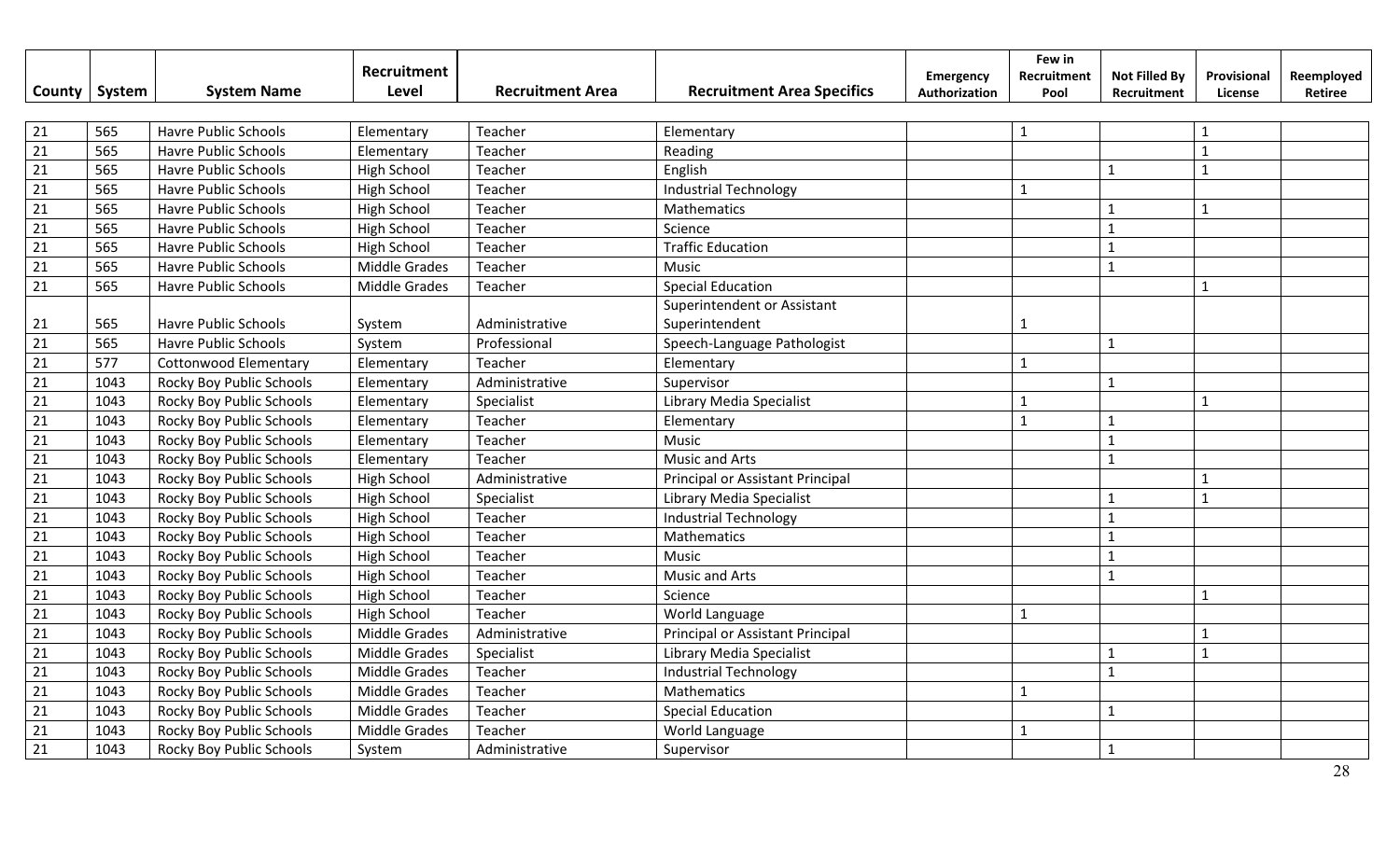|                 |        |                                 | Recruitment          |                         |                                         | Emergency     | Few in<br>Recruitment | <b>Not Filled By</b> | Provisional  | Reemployed |
|-----------------|--------|---------------------------------|----------------------|-------------------------|-----------------------------------------|---------------|-----------------------|----------------------|--------------|------------|
| County          | System | <b>System Name</b>              | Level                | <b>Recruitment Area</b> | <b>Recruitment Area Specifics</b>       | Authorization | Pool                  | Recruitment          | License      | Retiree    |
|                 |        |                                 |                      |                         |                                         |               |                       |                      |              |            |
| 21              | 1043   | Rocky Boy Public Schools        | System               | Teacher                 | Music                                   |               |                       | $\mathbf{1}$         |              |            |
| $\overline{21}$ | 1049   | Gildford Colony Elem            | Elementary           | Teacher                 | Elementary                              |               | $\mathbf{1}$          |                      |              |            |
| 21              | 1071   | North Star Public Schools       | Elementary           | Teacher                 | Elementary                              |               | $\mathbf{1}$          |                      |              |            |
| 21              | 1071   | North Star Public Schools       | <b>High School</b>   | Teacher                 | English                                 |               | 1                     |                      |              |            |
| 21              | 1071   | North Star Public Schools       | <b>High School</b>   | Teacher                 | <b>Family and Consumer Sciences</b>     |               | $\mathbf{1}$          |                      |              |            |
| 21              | 1071   | North Star Public Schools       | <b>High School</b>   | Teacher                 | <b>Special Education</b>                |               | $\mathbf{1}$          |                      |              |            |
| 21              | 1071   | North Star Public Schools       | Middle Grades        | Teacher                 | Elementary                              |               | $\mathbf{1}$          | $\mathbf 1$          |              |            |
| 21              | 1071   | North Star Public Schools       | System               | Teacher                 | Music and Arts                          |               |                       | $\mathbf{1}$         |              |            |
| 22              | 585    | <b>Whitehall Public Schools</b> | Elementary           | Specialist              | <b>School Counselor</b>                 | $\mathbf{1}$  | $\mathbf{1}$          | $\mathbf{1}$         |              |            |
| 22              | 585    | Whitehall Public Schools        | Elementary           | Teacher                 | Art                                     |               |                       |                      | $\mathbf{1}$ |            |
| 22              | 585    | Whitehall Public Schools        | Elementary           | Teacher                 | Elementary                              |               |                       |                      |              |            |
| 22              | 585    | <b>Whitehall Public Schools</b> | Elementary           | Teacher                 | <b>Health/Physical Education</b>        |               | 1                     |                      |              |            |
| 22              | 585    | <b>Whitehall Public Schools</b> | High School          | Administrative          | Principal or Assistant Principal        |               | $\mathbf{1}$          |                      |              |            |
| 22              | 585    | <b>Whitehall Public Schools</b> | <b>High School</b>   | Specialist              | <b>School Counselor</b>                 |               | $\mathbf{1}$          |                      | $\mathbf{1}$ |            |
| 22              | 585    | <b>Whitehall Public Schools</b> | High School          | Teacher                 | Art                                     |               |                       |                      | $\mathbf{1}$ |            |
| 22              | 585    | <b>Whitehall Public Schools</b> | High School          | Teacher                 | <b>Business and Marketing</b>           |               | $\mathbf{1}$          |                      |              |            |
| 22              | 585    | Whitehall Public Schools        | <b>High School</b>   | Teacher                 | English                                 |               | $\mathbf{1}$          |                      |              |            |
| 22              | 585    | <b>Whitehall Public Schools</b> | <b>High School</b>   | Teacher                 | <b>Industrial Technology</b>            |               | $\mathbf{1}$          |                      |              |            |
| 22              | 585    | <b>Whitehall Public Schools</b> | <b>High School</b>   | Teacher                 | Mathematics                             |               | $\mathbf{1}$          |                      |              |            |
| 22              | 585    | <b>Whitehall Public Schools</b> | High School          | Teacher                 | <b>Social Studies</b>                   |               | $\mathbf{1}$          |                      |              |            |
| 22              | 585    | <b>Whitehall Public Schools</b> | <b>Middle Grades</b> | Specialist              | <b>School Counselor</b>                 |               |                       |                      | $\mathbf{1}$ |            |
| 22              | 585    | <b>Whitehall Public Schools</b> | Middle Grades        | Teacher                 | Art                                     |               |                       |                      | $\mathbf{1}$ |            |
| 22              | 585    | <b>Whitehall Public Schools</b> | Middle Grades        | Teacher                 | English                                 |               | $\mathbf{1}$          |                      |              |            |
| $\overline{22}$ | 585    | Whitehall Public Schools        | Middle Grades        | Teacher                 | Mathematics                             |               | $\mathbf{1}$          |                      |              |            |
| 22              | 585    | <b>Whitehall Public Schools</b> | Middle Grades        | Teacher                 | <b>Special Education</b>                |               | $\mathbf{1}$          |                      |              |            |
| 22              | 585    | <b>Whitehall Public Schools</b> | System               | Professional            | <b>School Nurse - General Education</b> |               | $\mathbf{1}$          |                      |              |            |
| 22              | 586    | <b>Basin Elementary</b>         | Elementary           | Teacher                 | Elementary                              |               | $\mathbf{1}$          | $\mathbf{1}$         |              |            |
| 22              | 587    | <b>Boulder Elementary</b>       | Elementary           | Teacher                 | Elementary                              |               | $\mathbf{1}$          |                      | $\mathbf{1}$ |            |
| 22              | 587    | <b>Boulder Elementary</b>       | Middle Grades        | Administrative          | Elementary                              |               |                       |                      | $\mathbf{1}$ |            |
| 22              | 587    | <b>Boulder Elementary</b>       | Middle Grades        | Teacher                 | Elementary                              |               |                       |                      |              |            |
| 22              | 587    | <b>Boulder Elementary</b>       | Middle Grades        | Teacher                 | English                                 |               | $\mathbf{1}$          |                      |              |            |
| 22              | 1033   | Jefferson High School           | <b>High School</b>   | Specialist              | Library Media Specialist                |               |                       |                      | $\mathbf{1}$ |            |
| 22              | 1033   | Jefferson High School           | <b>High School</b>   | Teacher                 | <b>Computer Information Systems</b>     |               |                       |                      | $\mathbf{1}$ |            |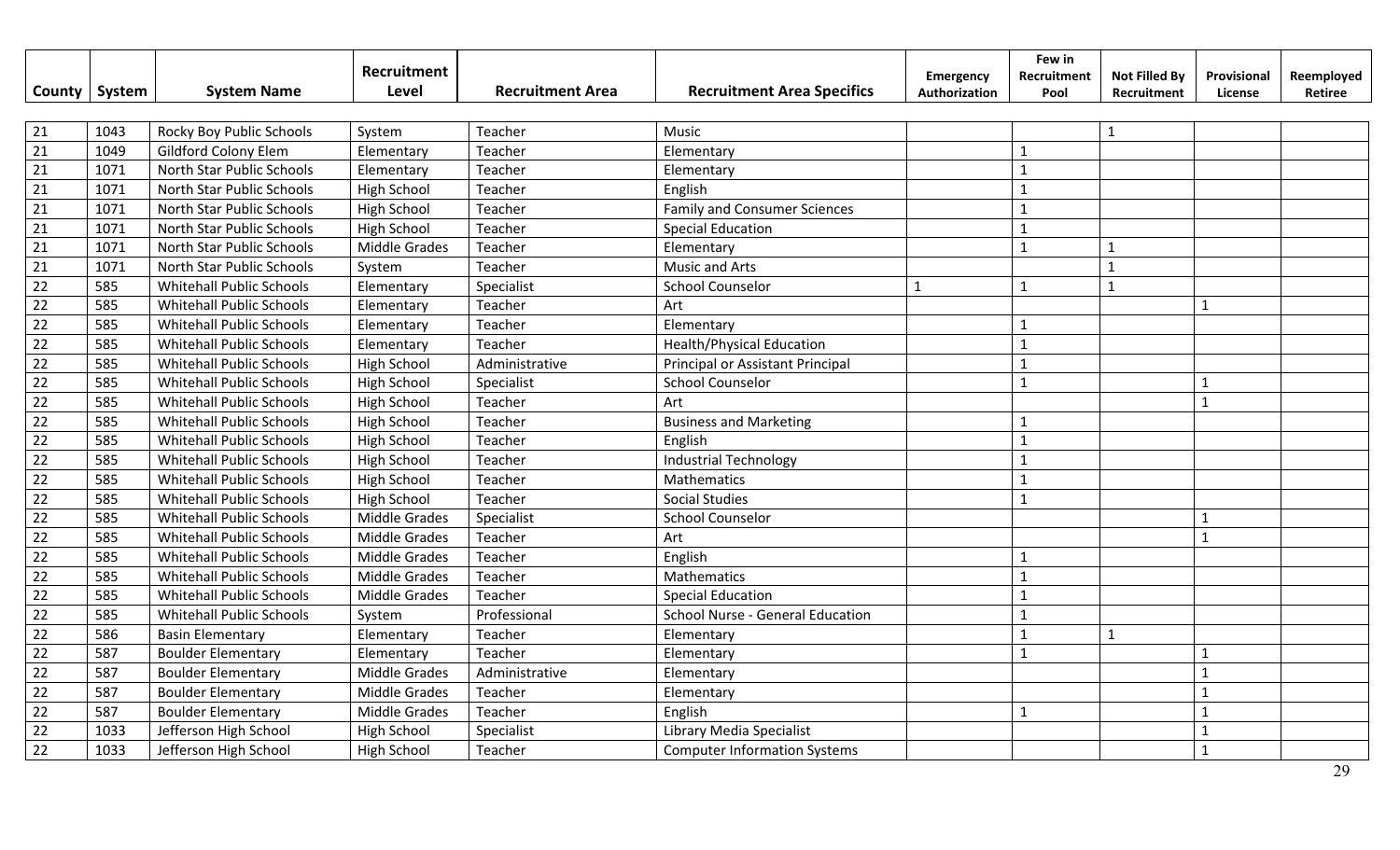|                 |        |                       | Recruitment          |                         |                                        | <b>Emergency</b> | Few in<br>Recruitment | <b>Not Filled By</b> | Provisional  | Reemployed |
|-----------------|--------|-----------------------|----------------------|-------------------------|----------------------------------------|------------------|-----------------------|----------------------|--------------|------------|
| County          | System | <b>System Name</b>    | Level                | <b>Recruitment Area</b> | <b>Recruitment Area Specifics</b>      | Authorization    | Pool                  | Recruitment          | License      | Retiree    |
|                 |        |                       |                      |                         |                                        |                  |                       |                      |              |            |
| 22              | 1033   | Jefferson High School | High School          | Teacher                 | English                                |                  |                       |                      | $\mathbf{1}$ |            |
| $\overline{22}$ | 1033   | Jefferson High School | <b>High School</b>   | Teacher                 | <b>Family and Consumer Sciences</b>    |                  |                       |                      | $\mathbf{1}$ |            |
| 22              | 1033   | Jefferson High School | <b>High School</b>   | Teacher                 | Mathematics                            |                  | $\mathbf{1}$          |                      |              |            |
| 22              | 1033   | Jefferson High School | <b>High School</b>   | Teacher                 | Science                                |                  | $\mathbf{1}$          |                      |              |            |
| 22              | 1033   | Jefferson High School | High School          | Teacher                 | World Language                         |                  | $\mathbf{1}$          |                      |              |            |
| 23              | 593    | Stanford K-12 Schools | <b>High School</b>   | Teacher                 | <b>Business and Marketing</b>          |                  |                       | $\mathbf{1}$         |              |            |
| 23              | 593    | Stanford K-12 Schools | High School          | Teacher                 | <b>Career Tech</b>                     |                  | $\mathbf{1}$          |                      |              |            |
| 23              | 593    | Stanford K-12 Schools | Middle Grades        | Teacher                 | Elementary                             |                  | $\mathbf{1}$          |                      |              |            |
|                 |        |                       |                      |                         | Superintendent or Assistant            |                  |                       |                      |              |            |
| 23              | 593    | Stanford K-12 Schools | System               | Administrative          | Superintendent                         |                  | $\mathbf{1}$          |                      |              |            |
| 23              | 593    | Stanford K-12 Schools | System               | Specialist              | Library Media Specialist               |                  | $\mathbf{1}$          |                      |              |            |
| 23              | 593    | Stanford K-12 Schools | System               | Specialist              | <b>School Counselor</b>                |                  | $\mathbf{1}$          |                      |              |            |
| 23              | 593    | Stanford K-12 Schools | System               | Teacher                 | Music                                  |                  | $\mathbf{1}$          |                      |              |            |
| 23              | 593    | Stanford K-12 Schools | System               | Teacher                 | <b>Special Education</b>               |                  | $\mathbf{1}$          |                      |              |            |
| 23              | 597    | Hobson K-12 Schools   | Elementary           | Specialist              | <b>School Counselor</b>                |                  |                       |                      | $\mathbf{1}$ |            |
| 23              | 597    | Hobson K-12 Schools   | Elementary           | Teacher                 | Music                                  | $\mathbf{1}$     |                       |                      | $\mathbf{1}$ |            |
| 23              | 597    | Hobson K-12 Schools   | High School          | Specialist              | <b>School Counselor</b>                |                  |                       |                      | $\mathbf{1}$ |            |
| 23              | 597    | Hobson K-12 Schools   | High School          | Teacher                 | <b>Career Tech</b>                     |                  | $\mathbf{1}$          |                      |              |            |
| 23              | 597    | Hobson K-12 Schools   | High School          | Teacher                 | <b>Health/Physical Education</b>       |                  | $\mathbf{1}$          |                      |              |            |
| 23              | 597    | Hobson K-12 Schools   | <b>High School</b>   | Teacher                 | Music                                  | $\mathbf{1}$     |                       |                      | $\mathbf{1}$ |            |
| 23              | 597    | Hobson K-12 Schools   | High School          | Teacher                 | <b>Social Studies</b>                  |                  | $\mathbf{1}$          |                      |              |            |
| 23              | 597    | Hobson K-12 Schools   | <b>Middle Grades</b> | Specialist              | <b>School Counselor</b>                |                  |                       |                      | $\mathbf{1}$ |            |
| 23              | 597    | Hobson K-12 Schools   | <b>Middle Grades</b> | Teacher                 | Music                                  | $\mathbf{1}$     |                       |                      | $\mathbf{1}$ |            |
| $\overline{23}$ | 597    | Hobson K-12 Schools   | System               | Teacher                 | <b>Health/Physical Education</b>       |                  | $\mathbf{1}$          |                      |              |            |
| $\overline{23}$ | 597    | Hobson K-12 Schools   | System               | Teacher                 | <b>Music</b>                           |                  | $\mathbf{1}$          |                      |              |            |
| $\overline{23}$ | 600    | Geyser K-12 Schools   | High School          | Professional            | <b>Licensed Professional Counselor</b> |                  | $\mathbf{1}$          |                      |              |            |
| 23              | 600    | Geyser K-12 Schools   | High School          | Teacher                 | English                                |                  | $\mathbf{1}$          |                      |              |            |
| 23              | 600    | Geyser K-12 Schools   | High School          | Teacher                 | <b>Industrial Technology</b>           |                  |                       |                      | $\mathbf{1}$ |            |
| 23              | 600    | Geyser K-12 Schools   | High School          | Teacher                 | Music and Arts                         |                  | $\mathbf{1}$          |                      |              |            |
| 23              | 600    | Geyser K-12 Schools   | <b>High School</b>   | Teacher                 | <b>Social Studies</b>                  |                  | $\mathbf{1}$          |                      |              |            |
| 23              | 600    | Geyser K-12 Schools   | High School          | Teacher                 | <b>Special Education</b>               |                  |                       |                      | $\mathbf{1}$ |            |
| 23              | 600    | Geyser K-12 Schools   | Middle Grades        | Teacher                 | English                                |                  | $\mathbf{1}$          |                      |              |            |
| 23              | 600    | Geyser K-12 Schools   | <b>Middle Grades</b> | Teacher                 | <b>Industrial Technology</b>           |                  |                       |                      | $\mathbf{1}$ |            |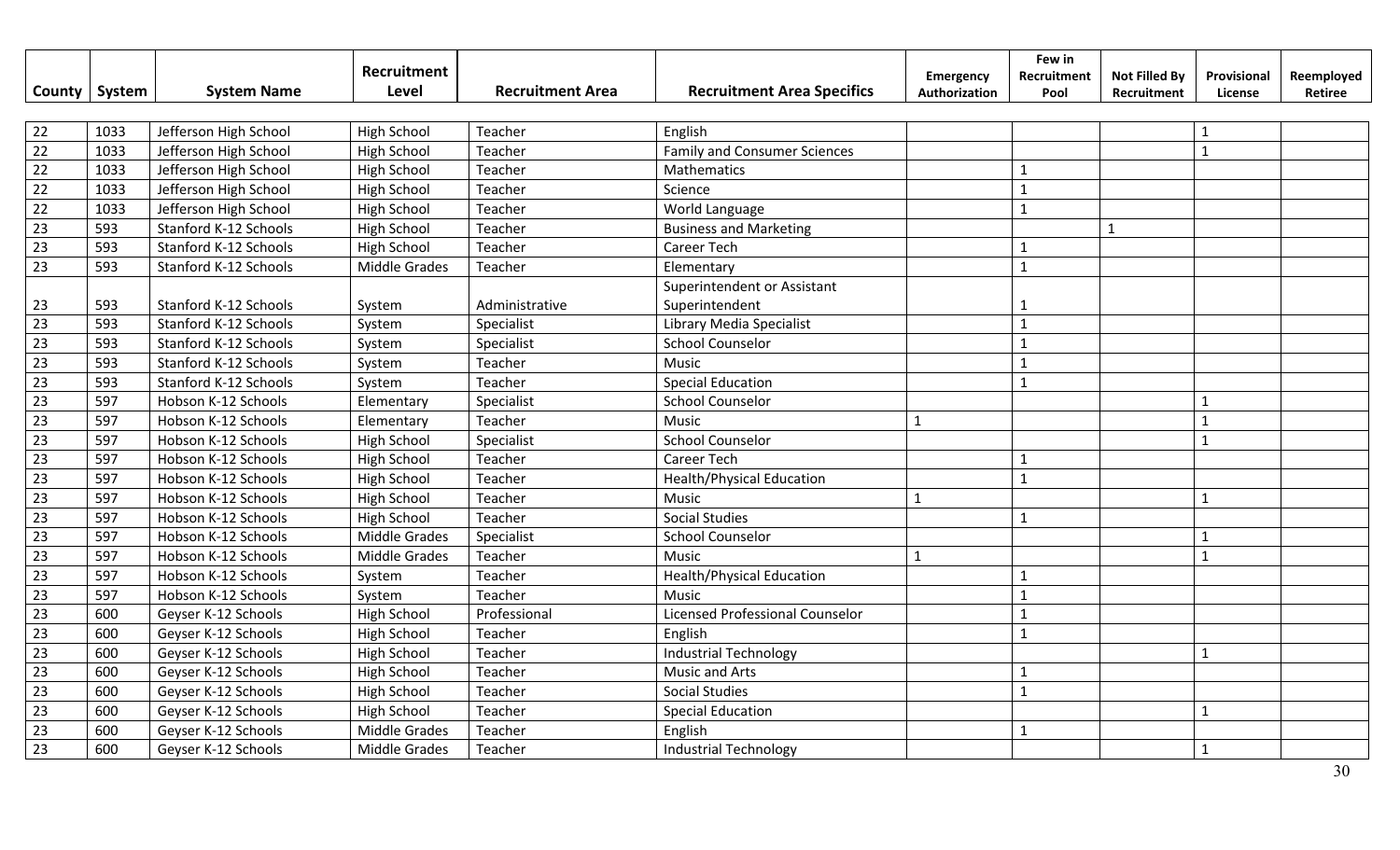|                 |        |                          | Recruitment          |                         |                                   | <b>Emergency</b> | Few in<br>Recruitment | <b>Not Filled By</b> | Provisional  | Reemployed |
|-----------------|--------|--------------------------|----------------------|-------------------------|-----------------------------------|------------------|-----------------------|----------------------|--------------|------------|
| County          | System | <b>System Name</b>       | Level                | <b>Recruitment Area</b> | <b>Recruitment Area Specifics</b> | Authorization    | Pool                  | Recruitment          | License      | Retiree    |
|                 |        |                          |                      |                         |                                   |                  |                       |                      |              |            |
| 23              | 600    | Geyser K-12 Schools      | <b>Middle Grades</b> | Teacher                 | <b>Social Studies</b>             |                  | 1                     |                      |              |            |
| $\overline{23}$ | 600    | Geyser K-12 Schools      | System               | Teacher                 | <b>Health/Physical Education</b>  |                  | $\mathbf{1}$          |                      |              |            |
| $\overline{24}$ | 601    | Arlee Public Schools     | Elementary           | Teacher                 | Elementary                        |                  | $\mathbf{1}$          |                      |              |            |
| 24              | 601    | Arlee Public Schools     | High School          | Administrative          | Principal or Assistant Principal  |                  |                       |                      | $\mathbf{1}$ |            |
| 24              | 601    | Arlee Public Schools     | <b>High School</b>   | Teacher                 | <b>Health/Physical Education</b>  |                  |                       |                      | $\mathbf{1}$ |            |
| 24              | 601    | Arlee Public Schools     | Middle Grades        | Administrative          | Principal or Assistant Principal  |                  |                       |                      | $\mathbf{1}$ |            |
| 24              | 601    | Arlee Public Schools     | Middle Grades        | Teacher                 | <b>Health/Physical Education</b>  |                  |                       |                      | $\mathbf{1}$ |            |
| 24              | 601    | Arlee Public Schools     | Middle Grades        | Teacher                 | <b>Special Education</b>          |                  | $\mathbf{1}$          |                      |              |            |
| $\overline{24}$ | 603    | Polson Public Schools    | Elementary           | Administrative          | Principal or Assistant Principal  |                  |                       |                      | $\mathbf{1}$ |            |
| 24              | 603    | Polson Public Schools    | Elementary           | Professional            | Speech-Language Pathologist       |                  | $\mathbf{1}$          |                      |              |            |
| 24              | 603    | Polson Public Schools    | Elementary           | Teacher                 | Early Childhood                   |                  | $\mathbf{1}$          |                      |              |            |
| 24              | 603    | Polson Public Schools    | Elementary           | Teacher                 | <b>Music and Arts</b>             |                  | $\mathbf{1}$          |                      |              |            |
| 24              | 603    | Polson Public Schools    | High School          | Specialist              | School Psychologist               |                  |                       |                      | $\mathbf{1}$ |            |
| 24              | 603    | Polson Public Schools    | High School          | Teacher                 | <b>Business and Marketing</b>     |                  | $\mathbf{1}$          |                      | $\mathbf{1}$ |            |
| 24              | 603    | Polson Public Schools    | <b>High School</b>   | Teacher                 | English                           |                  | $\mathbf{1}$          |                      |              |            |
| 24              | 603    | Polson Public Schools    | High School          | Teacher                 | <b>Health/Physical Education</b>  |                  |                       |                      | $\mathbf{1}$ |            |
| 24              | 603    | Polson Public Schools    | <b>High School</b>   | Teacher                 | Mathematics                       |                  | $\mathbf{1}$          |                      |              |            |
| 24              | 603    | Polson Public Schools    | <b>High School</b>   | Teacher                 | <b>Social Studies</b>             |                  | $\mathbf{1}$          |                      |              |            |
| 24              | 603    | Polson Public Schools    | <b>High School</b>   | Teacher                 | <b>Special Education</b>          |                  | $\mathbf{1}$          |                      |              |            |
| 24              | 603    | Polson Public Schools    | <b>High School</b>   | Teacher                 | World Language                    |                  | $\mathbf{1}$          |                      |              |            |
| 24              | 603    | Polson Public Schools    | <b>Middle Grades</b> | Administrative          | Principal or Assistant Principal  |                  | $\mathbf{1}$          |                      |              |            |
| $\overline{24}$ | 603    | Polson Public Schools    | <b>Middle Grades</b> | Teacher                 | Elementary                        |                  | $\mathbf{1}$          |                      |              |            |
| 24              | 603    | Polson Public Schools    | <b>Middle Grades</b> | Teacher                 | Mathematics                       |                  |                       |                      | $\mathbf{1}$ |            |
| 24              | 603    | Polson Public Schools    | <b>Middle Grades</b> | Teacher                 | Science                           |                  | $\mathbf{1}$          |                      |              |            |
| 24              | 603    | Polson Public Schools    | Middle Grades        | Teacher                 | <b>Special Education</b>          |                  |                       |                      | $\mathbf{1}$ |            |
| 24              | 603    | Polson Public Schools    | Middle Grades        | Teacher                 | World Language                    |                  | $\mathbf{1}$          |                      |              |            |
|                 |        |                          |                      |                         | Licensed Psychologist without     |                  |                       |                      |              |            |
| 24              | 603    | Polson Public Schools    | System               | Professional            | <b>Educator License</b>           |                  |                       | 1                    |              |            |
| 24              | 603    | Polson Public Schools    | System               | Professional            | Speech-Language Pathologist       |                  |                       | $\mathbf{1}$         |              |            |
| 24              | 603    | Polson Public Schools    | System               | Specialist              | <b>School Psychologist</b>        |                  |                       |                      | $\mathbf{1}$ |            |
| 24              | 605    | St Ignatius K-12 Schools | Elementary           | Professional            | Licensed Professional Counselor   |                  |                       | $\mathbf{1}$         |              |            |
| 24              | 605    | St Ignatius K-12 Schools | Elementary           | Specialist              | <b>School Counselor</b>           |                  |                       | $\mathbf{1}$         |              |            |
| 24              | 605    | St Ignatius K-12 Schools | Elementary           | Teacher                 | Elementary                        |                  | $\mathbf{1}$          | $\mathbf{1}$         |              |            |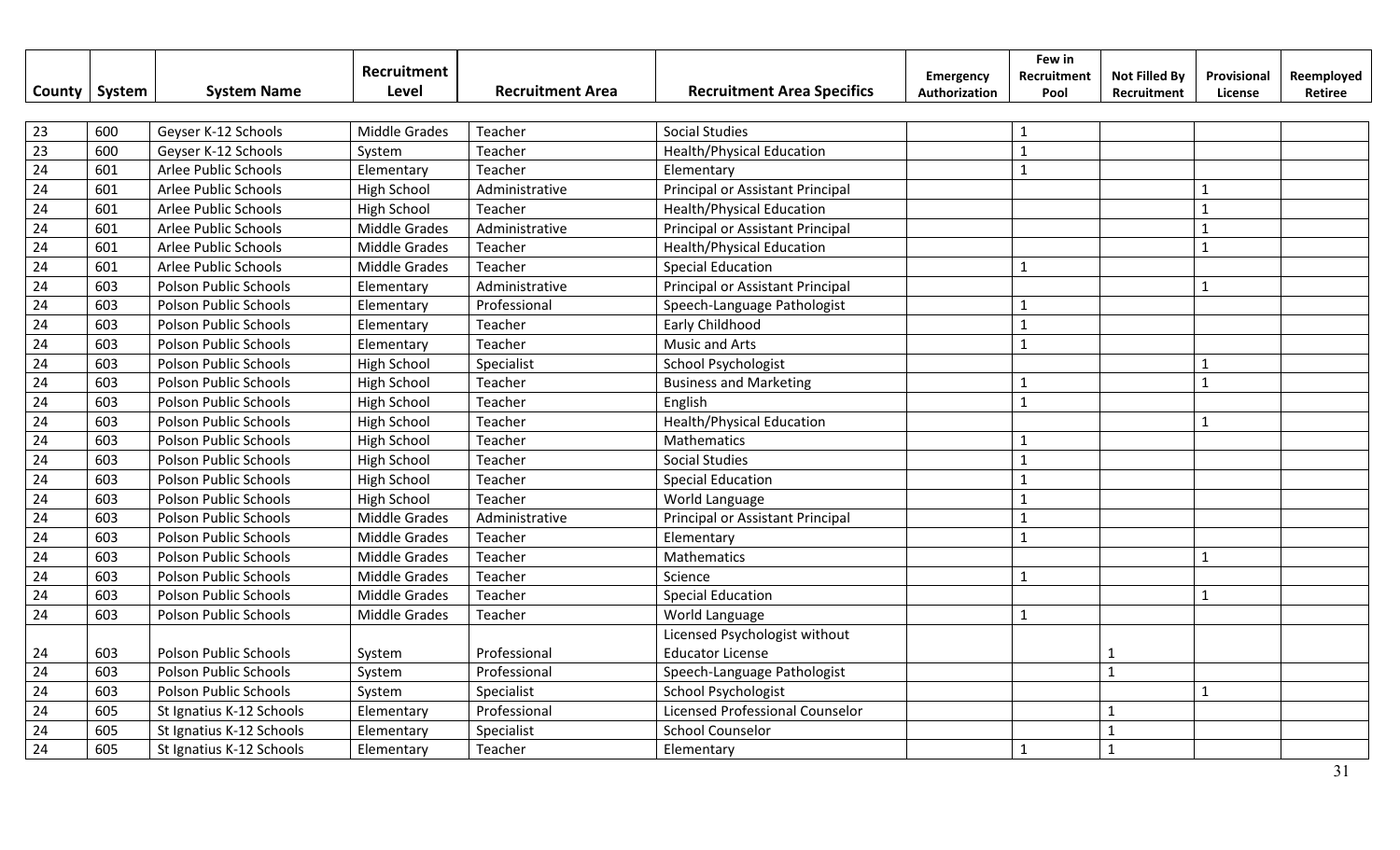|        |        |                               | Recruitment          |                         |                                         | Emergency     | Few in<br>Recruitment | <b>Not Filled By</b> | Provisional    | Reemployed |
|--------|--------|-------------------------------|----------------------|-------------------------|-----------------------------------------|---------------|-----------------------|----------------------|----------------|------------|
| County | System | <b>System Name</b>            | Level                | <b>Recruitment Area</b> | <b>Recruitment Area Specifics</b>       | Authorization | Pool                  | Recruitment          | License        | Retiree    |
|        |        |                               |                      |                         |                                         |               |                       |                      |                |            |
| 24     | 605    | St Ignatius K-12 Schools      | Elementary           | Teacher                 | <b>Special Education</b>                |               | $\mathbf{1}$          |                      | $\overline{1}$ |            |
| 24     | 605    | St Ignatius K-12 Schools      | High School          | Teacher                 | <b>Career Tech</b>                      |               |                       | $\mathbf{1}$         |                |            |
| 24     | 605    | St Ignatius K-12 Schools      | High School          | Teacher                 | English                                 |               | $\mathbf{1}$          |                      |                |            |
| 24     | 605    | St Ignatius K-12 Schools      | High School          | Teacher                 | <b>Health/Physical Education</b>        |               | $\mathbf{1}$          |                      |                |            |
| 24     | 605    | St Ignatius K-12 Schools      | High School          | Teacher                 | Mathematics                             |               | $\mathbf{1}$          | $\mathbf{1}$         | $\mathbf{1}$   |            |
| 24     | 605    | St Ignatius K-12 Schools      | High School          | Teacher                 | Science                                 |               |                       |                      |                |            |
| 24     | 605    | St Ignatius K-12 Schools      | High School          | Teacher                 | World Language                          |               | $\mathbf{1}$          |                      |                |            |
| 24     | 605    | St Ignatius K-12 Schools      | <b>Middle Grades</b> | Teacher                 | Mathematics                             |               |                       |                      | $\mathbf{1}$   |            |
| 24     | 605    | St Ignatius K-12 Schools      | <b>Middle Grades</b> | Teacher                 | <b>Special Education</b>                |               |                       |                      | $\mathbf{1}$   |            |
| 24     | 607    | Valley View Elementary        | Elementary           | Specialist              | Library Media Specialist                |               | 1                     |                      |                |            |
| 24     | 607    | <b>Valley View Elementary</b> | Elementary           | Teacher                 | Elementary                              |               |                       |                      |                |            |
| 24     | 607    | Valley View Elementary        | Elementary           | Teacher                 | <b>Special Education</b>                |               |                       | $\mathbf{1}$         |                |            |
| 24     | 1037   | Ronan Public Schools          | Elementary           | Professional            | Speech-Language Pathologist             |               |                       | $\mathbf{1}$         |                |            |
| 24     | 1037   | Ronan Public Schools          | Elementary           | Specialist              | <b>School Counselor</b>                 |               | $\mathbf{1}$          |                      |                |            |
| 24     | 1037   | Ronan Public Schools          | Elementary           | Teacher                 | Elementary                              |               |                       |                      |                |            |
| 24     | 1037   | Ronan Public Schools          | Elementary           | Teacher                 | <b>Health/Physical Education</b>        |               |                       |                      | $\overline{1}$ |            |
| 24     | 1037   | Ronan Public Schools          | Elementary           | Teacher                 | <b>Special Education</b>                |               |                       | $\mathbf{1}$         | $\mathbf{1}$   |            |
| 24     | 1037   | Ronan Public Schools          | High School          | Teacher                 | English                                 |               |                       |                      |                |            |
| 24     | 1037   | Ronan Public Schools          | High School          | Teacher                 | Mathematics                             |               | $\mathbf{1}$          |                      |                |            |
| 24     | 1037   | Ronan Public Schools          | High School          | Teacher                 | Science                                 |               | $\mathbf{1}$          | $\mathbf{1}$         | $\mathbf{1}$   |            |
| 24     | 1037   | Ronan Public Schools          | High School          | Teacher                 | <b>Traffic Education</b>                |               |                       | $\mathbf{1}$         |                |            |
| 24     | 1037   | Ronan Public Schools          | <b>Middle Grades</b> | Professional            | <b>School Nurse - General Education</b> |               | $\mathbf{1}$          |                      |                |            |
| 24     | 1037   | Ronan Public Schools          | <b>Middle Grades</b> | Teacher                 | Mathematics                             |               | $\mathbf{1}$          |                      |                |            |
| 24     | 1037   | Ronan Public Schools          | <b>Middle Grades</b> | Teacher                 | Science                                 |               |                       |                      |                |            |
| 24     | 1037   | Ronan Public Schools          | System               | Professional            | <b>School Nurse - General Education</b> |               |                       |                      |                |            |
| 24     | 1037   | Ronan Public Schools          | System               | Specialist              | <b>School Psychologist</b>              |               | $\mathbf{1}$          |                      |                |            |
| 24     | 1042   | <b>Charlo Public Schools</b>  | Elementary           | Specialist              | <b>School Counselor</b>                 |               |                       |                      |                |            |
| 24     | 1042   | <b>Charlo Public Schools</b>  | Elementary           | Teacher                 | Elementary                              |               | $\mathbf{1}$          |                      | $\mathbf 1$    |            |
| 24     | 1042   | <b>Charlo Public Schools</b>  | <b>High School</b>   | Specialist              | <b>School Counselor</b>                 |               |                       |                      | $\mathbf{1}$   |            |
| 24     | 1042   | <b>Charlo Public Schools</b>  | <b>Middle Grades</b> | Specialist              | <b>School Counselor</b>                 |               |                       |                      | $\mathbf{1}$   |            |
| 24     | 1042   | <b>Charlo Public Schools</b>  | System               | Specialist              | <b>School Counselor</b>                 |               |                       |                      |                |            |
| 24     | 1042   | Charlo Public Schools         | System               | Teacher                 | <b>Health/Physical Education</b>        |               |                       |                      |                |            |
| 24     | 1042   | <b>Charlo Public Schools</b>  | System               | Teacher                 | Mathematics                             |               |                       |                      |                |            |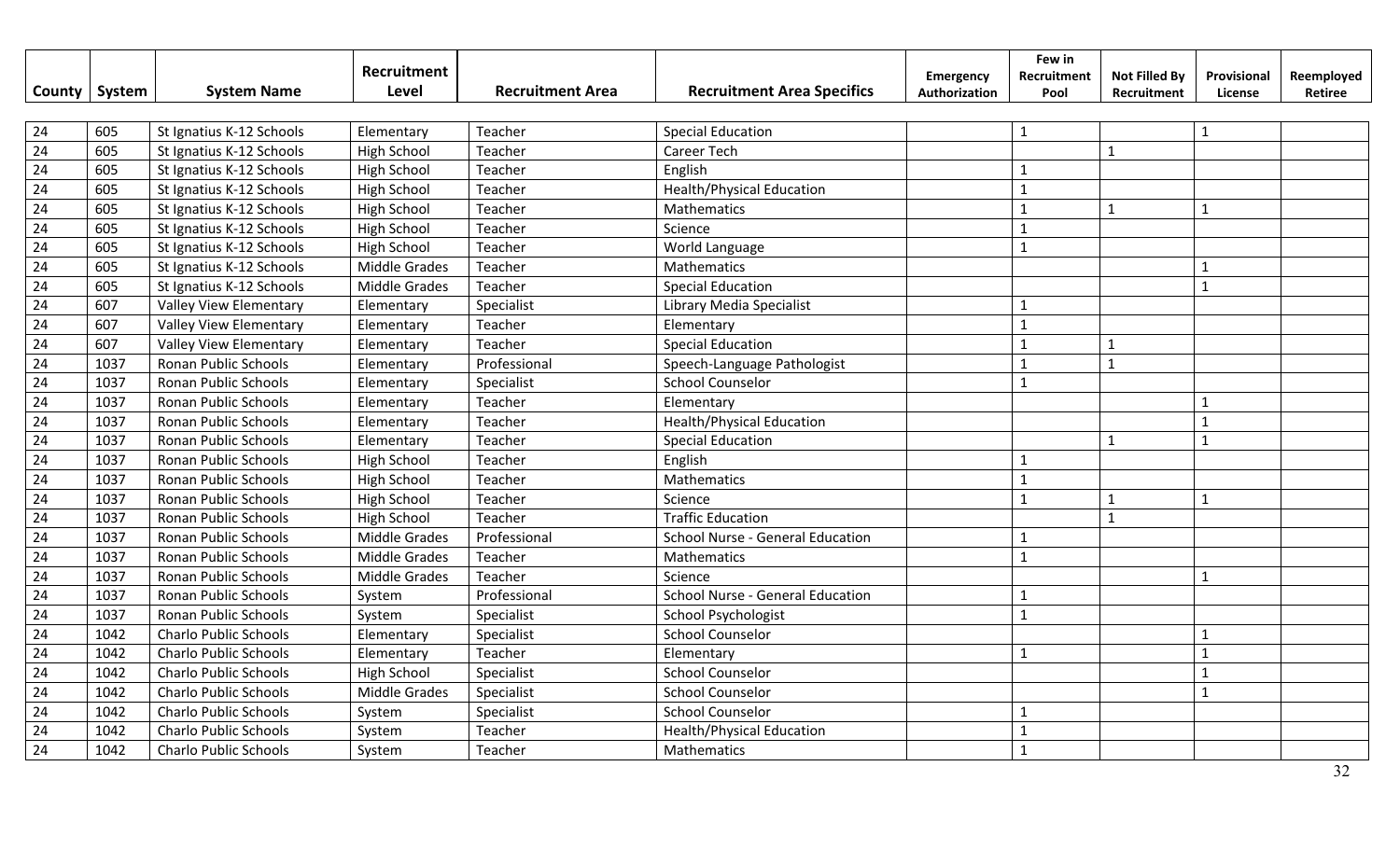|                 |        |                              | Recruitment          |                         |                                   | Emergency     | Few in<br>Recruitment | <b>Not Filled By</b> | Provisional  | Reemployed |
|-----------------|--------|------------------------------|----------------------|-------------------------|-----------------------------------|---------------|-----------------------|----------------------|--------------|------------|
| County          | System | <b>System Name</b>           | Level                | <b>Recruitment Area</b> | <b>Recruitment Area Specifics</b> | Authorization | Pool                  | Recruitment          | License      | Retiree    |
|                 |        |                              |                      |                         |                                   |               |                       |                      |              |            |
| 24              | 1046   | <b>Upper West Shore Elem</b> | Elementary           | Administrative          | Principal or Assistant Principal  |               |                       |                      | $\mathbf{1}$ |            |
| 24              | 1046   | <b>Upper West Shore Elem</b> | Elementary           | Teacher                 | Elementary                        | $\mathbf{1}$  | $\mathbf{1}$          | $\mathbf{1}$         | $\mathbf{1}$ |            |
| 24              | 1046   | <b>Upper West Shore Elem</b> | Elementary           | Teacher                 | Music and Arts                    |               | $\mathbf{1}$          |                      |              |            |
| 24              | 1046   | <b>Upper West Shore Elem</b> | Elementary           | Teacher                 | <b>Special Education</b>          |               |                       | $\mathbf{1}$         |              |            |
| 25              | 614    | <b>Trinity Elementary</b>    | Elementary           | Teacher                 | Elementary                        |               |                       |                      |              |            |
| 25              | 624    | Lincoln K-12 Schools         | Elementary           | Teacher                 | Early Childhood                   |               | $\mathbf{1}$          |                      |              |            |
| 25              | 624    | Lincoln K-12 Schools         | Elementary           | Teacher                 | Elementary                        |               | $\mathbf{1}$          |                      | $\mathbf{1}$ |            |
| 25              | 624    | Lincoln K-12 Schools         | Elementary           | Teacher                 | Science                           |               |                       |                      | $\mathbf{1}$ |            |
| 25              | 624    | Lincoln K-12 Schools         | Elementary           | Teacher                 | <b>Special Education</b>          |               | $\mathbf{1}$          |                      |              |            |
| 25              | 624    | Lincoln K-12 Schools         | High School          | Teacher                 | Elementary                        |               |                       |                      | $\mathbf 1$  |            |
| 25              | 624    | Lincoln K-12 Schools         | High School          | Teacher                 | English                           |               |                       |                      | $\mathbf{1}$ |            |
| 25              | 624    | Lincoln K-12 Schools         | High School          | Teacher                 | Science                           |               |                       |                      | $\mathbf{1}$ |            |
| 25              | 624    | Lincoln K-12 Schools         | High School          | Teacher                 | <b>Social Studies</b>             |               |                       |                      |              |            |
| 25              | 624    | Lincoln K-12 Schools         | Middle Grades        | Teacher                 | Elementary                        |               |                       |                      |              |            |
| 25              | 624    | Lincoln K-12 Schools         | <b>Middle Grades</b> | Teacher                 | English                           |               |                       |                      |              |            |
| 25              | 624    | Lincoln K-12 Schools         | <b>Middle Grades</b> | Teacher                 | Science                           |               |                       |                      | $\mathbf{1}$ |            |
| 25              | 624    | Lincoln K-12 Schools         | System               | Administrative          | Principal or Assistant Principal  |               | $\mathbf{1}$          |                      |              |            |
| 25              | 624    | Lincoln K-12 Schools         | System               | Teacher                 | <b>Health/Physical Education</b>  |               | $\mathbf{1}$          |                      |              |            |
| 25              | 624    | Lincoln K-12 Schools         | System               | Teacher                 | Music                             |               | $\mathbf{1}$          |                      |              |            |
| 25              | 624    | Lincoln K-12 Schools         | System               | Teacher                 | Music and Arts                    |               |                       | $\mathbf{1}$         |              |            |
| 25              | 625    | Augusta Public Schools       | Elementary           | Teacher                 | Elementary                        |               |                       | $\mathbf{1}$         | $\mathbf 1$  |            |
| $\overline{25}$ | 625    | Augusta Public Schools       | <b>High School</b>   | Teacher                 | Mathematics                       |               |                       |                      |              |            |
| $\overline{25}$ | 625    | Augusta Public Schools       | <b>High School</b>   | Teacher                 | Science                           |               | $\mathbf{1}$          |                      |              |            |
| 25              | 625    | Augusta Public Schools       | System               | Teacher                 | Music                             |               | 1                     |                      |              |            |
| 25              | 6178   | Prickly Pear Coop            | Elementary           | Professional            | Speech-Language Pathologist       |               | $\mathbf{1}$          |                      |              |            |
| 25              | 6178   | Prickly Pear Coop            | System               | Professional            | <b>Physical Therapist</b>         |               | $\mathbf{1}$          |                      |              |            |
| 25              | 6178   | Prickly Pear Coop            | System               | Professional            | Speech-Language Pathologist       |               |                       | $\mathbf{1}$         |              |            |
| 25              | 6178   | Prickly Pear Coop            | System               | Specialist              | <b>School Psychologist</b>        |               | $\mathbf{1}$          |                      |              |            |
| 25              | 9073   | Dept of Corrections-Youth    | Elementary           | Specialist              | <b>School Counselor</b>           |               |                       |                      | $\mathbf{1}$ |            |
| 25              | 9073   | Dept of Corrections-Youth    | High School          | Specialist              | <b>School Counselor</b>           |               |                       |                      | $\mathbf{1}$ |            |
| 25              | 9073   | Dept of Corrections-Youth    | <b>High School</b>   | Teacher                 | <b>Career Tech</b>                |               | $\mathbf{1}$          | $\mathbf{1}$         |              |            |
| 25              | 9073   | Dept of Corrections-Youth    | System               | Teacher                 | <b>Health/Physical Education</b>  |               |                       | $\mathbf{1}$         |              |            |
| 25              | 9073   | Dept of Corrections-Youth    | System               | Teacher                 | Science                           |               |                       | $\mathbf{1}$         |              |            |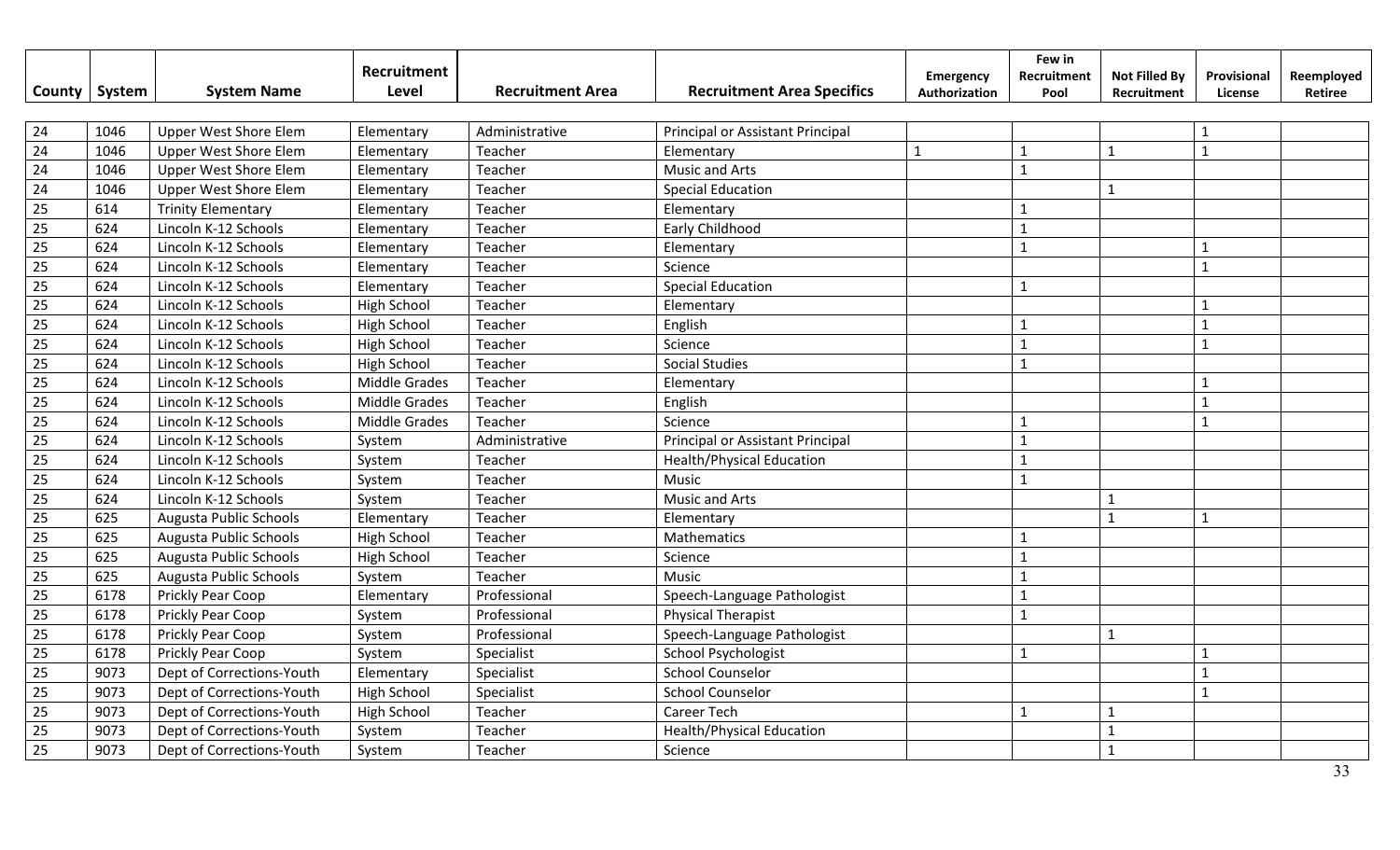|                 |        |                             | Recruitment<br>Level | <b>Recruitment Area</b> | <b>Recruitment Area Specifics</b>   | Emergency     | Few in<br>Recruitment | <b>Not Filled By</b> | Provisional  | Reemployed |
|-----------------|--------|-----------------------------|----------------------|-------------------------|-------------------------------------|---------------|-----------------------|----------------------|--------------|------------|
| County          | System | <b>System Name</b>          |                      |                         |                                     | Authorization | Pool                  | Recruitment          | License      | Retiree    |
| 26              | 1066   | Liberty Elementary          | Elementary           | Teacher                 | Elementary                          |               | $\mathbf{1}$          |                      |              |            |
| $\overline{26}$ | 1073   | Chester-Joplin-Inverness PS | Elementary           | Specialist              | <b>School Counselor</b>             |               |                       | $\mathbf{1}$         |              |            |
| $\overline{26}$ | 1073   | Chester-Joplin-Inverness PS | Elementary           | Teacher                 | Elementary                          | $\mathbf{1}$  |                       | $\mathbf{1}$         | $\mathbf{1}$ |            |
| $\overline{26}$ | 1073   | Chester-Joplin-Inverness PS | Elementary           | Teacher                 | <b>Health/Physical Education</b>    |               | $\mathbf{1}$          |                      |              |            |
| 26              | 1073   | Chester-Joplin-Inverness PS | Elementary           | Teacher                 | Music                               | $\mathbf{1}$  | $\mathbf{1}$          |                      |              |            |
| 26              | 1073   | Chester-Joplin-Inverness PS | Elementary           | Teacher                 | <b>Music and Arts</b>               |               | $\mathbf{1}$          |                      |              |            |
| 26              | 1073   | Chester-Joplin-Inverness PS | <b>High School</b>   | Specialist              | <b>School Counselor</b>             |               |                       | $\mathbf{1}$         |              |            |
| 26              | 1073   | Chester-Joplin-Inverness PS | <b>High School</b>   | Teacher                 | Agriculture                         |               | $\mathbf{1}$          | $\mathbf 1$          |              |            |
| 26              | 1073   | Chester-Joplin-Inverness PS | High School          | Teacher                 | <b>Business and Marketing</b>       |               |                       | $\mathbf{1}$         |              |            |
| 26              | 1073   | Chester-Joplin-Inverness PS | High School          | Teacher                 | Elementary                          |               |                       |                      | $\mathbf{1}$ |            |
| 26              | 1073   | Chester-Joplin-Inverness PS | High School          | Teacher                 | English                             |               | $\mathbf{1}$          |                      |              |            |
| 26              | 1073   | Chester-Joplin-Inverness PS | <b>High School</b>   | Teacher                 | <b>Family and Consumer Sciences</b> |               |                       | $\mathbf{1}$         |              |            |
| 26              | 1073   | Chester-Joplin-Inverness PS | <b>High School</b>   | Teacher                 | <b>Health/Physical Education</b>    |               | $\mathbf{1}$          |                      |              |            |
| 26              | 1073   | Chester-Joplin-Inverness PS | <b>High School</b>   | Teacher                 | <b>Industrial Technology</b>        |               |                       | $\mathbf{1}$         |              |            |
| 26              | 1073   | Chester-Joplin-Inverness PS | <b>High School</b>   | Teacher                 | Mathematics                         |               |                       | $\mathbf{1}$         | $\mathbf{1}$ |            |
| 26              | 1073   | Chester-Joplin-Inverness PS | <b>High School</b>   | Teacher                 | Music                               | $\mathbf{1}$  | $\mathbf{1}$          |                      |              |            |
| 26              | 1073   | Chester-Joplin-Inverness PS | <b>High School</b>   | Teacher                 | <b>Music and Arts</b>               |               |                       | $\mathbf{1}$         |              |            |
| 26              | 1073   | Chester-Joplin-Inverness PS | High School          | Teacher                 | Science                             |               |                       | $\mathbf{1}$         |              |            |
| 26              | 1073   | Chester-Joplin-Inverness PS | Middle Grades        | Specialist              | <b>School Counselor</b>             |               |                       | $\mathbf{1}$         |              |            |
| 26              | 1073   | Chester-Joplin-Inverness PS | Middle Grades        | Teacher                 | Agriculture                         |               |                       | $\mathbf{1}$         |              |            |
| $\overline{26}$ | 1073   | Chester-Joplin-Inverness PS | Middle Grades        | Teacher                 | <b>Business and Marketing</b>       |               |                       | $\mathbf{1}$         |              |            |
| $\overline{26}$ | 1073   | Chester-Joplin-Inverness PS | <b>Middle Grades</b> | Teacher                 | Elementary                          |               |                       |                      | $\mathbf{1}$ |            |
| $\overline{26}$ | 1073   | Chester-Joplin-Inverness PS | <b>Middle Grades</b> | Teacher                 | English                             |               | $\mathbf{1}$          |                      |              |            |
| $\overline{26}$ | 1073   | Chester-Joplin-Inverness PS | <b>Middle Grades</b> | Teacher                 | <b>Family and Consumer Sciences</b> |               |                       | $\mathbf{1}$         |              |            |
| $\overline{26}$ | 1073   | Chester-Joplin-Inverness PS | <b>Middle Grades</b> | Teacher                 | <b>Health/Physical Education</b>    |               | $\mathbf{1}$          |                      |              |            |
| 26              | 1073   | Chester-Joplin-Inverness PS | Middle Grades        | Teacher                 | <b>Industrial Technology</b>        |               |                       | $\mathbf{1}$         |              |            |
| 26              | 1073   | Chester-Joplin-Inverness PS | Middle Grades        | Teacher                 | Mathematics                         |               |                       |                      | $\mathbf{1}$ |            |
| 26              | 1073   | Chester-Joplin-Inverness PS | Middle Grades        | Teacher                 | Music                               | $\mathbf{1}$  | $\mathbf{1}$          |                      |              |            |
| 26              | 1073   | Chester-Joplin-Inverness PS | Middle Grades        | Teacher                 | <b>Music and Arts</b>               |               | $\mathbf{1}$          |                      |              |            |
| 26              | 1073   | Chester-Joplin-Inverness PS | Middle Grades        | Teacher                 | Science                             |               |                       | $\mathbf{1}$         |              |            |
| 26              | 1073   | Chester-Joplin-Inverness PS | System               | Administrative          | Supervisor                          |               |                       | $\mathbf{1}$         |              |            |
| 27              | 639    | <b>Troy Public Schools</b>  | Elementary           | Teacher                 | Elementary                          |               |                       |                      | $\mathbf{1}$ |            |
| 27              | 639    | <b>Troy Public Schools</b>  | <b>High School</b>   | Teacher                 | Elementary                          |               |                       |                      | $\mathbf{1}$ |            |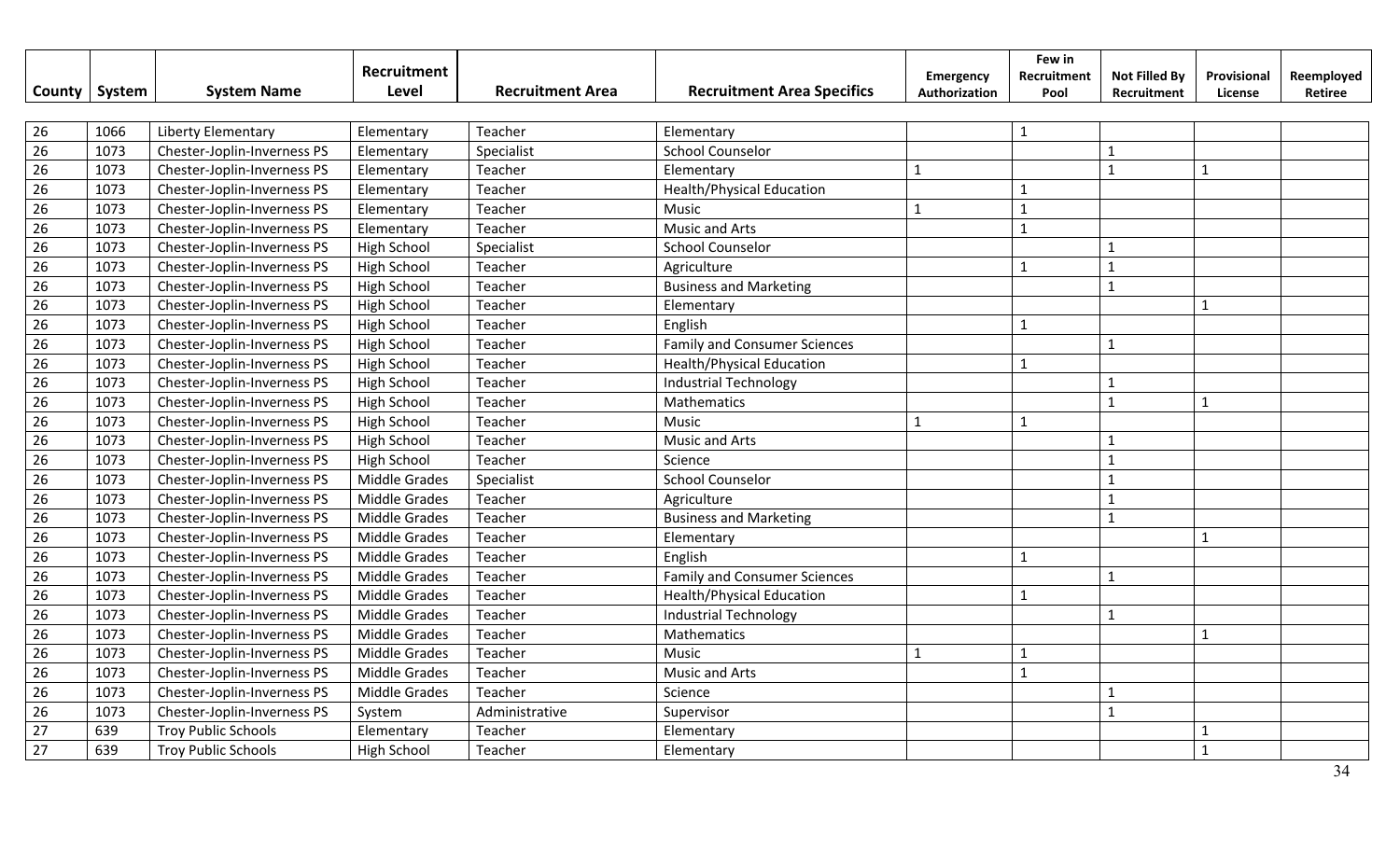|                 |        |                                                          | Recruitment          |                         |                                   | Emergency     | Few in<br>Recruitment | <b>Not Filled By</b> | Provisional    | Reemployed |
|-----------------|--------|----------------------------------------------------------|----------------------|-------------------------|-----------------------------------|---------------|-----------------------|----------------------|----------------|------------|
| County          | System | <b>System Name</b>                                       | Level                | <b>Recruitment Area</b> | <b>Recruitment Area Specifics</b> | Authorization | Pool                  | Recruitment          | License        | Retiree    |
| 27              | 639    |                                                          |                      | Teacher                 | English                           |               |                       |                      |                |            |
| 27              | 639    | <b>Troy Public Schools</b><br><b>Troy Public Schools</b> | <b>High School</b>   | Teacher                 |                                   |               |                       |                      | $\mathbf{1}$   |            |
| $\overline{27}$ |        |                                                          | High School          |                         | <b>Special Education</b>          |               |                       |                      |                |            |
|                 | 639    | <b>Troy Public Schools</b>                               | Middle Grades        | Teacher                 | Elementary                        |               |                       |                      |                |            |
| $\overline{27}$ | 639    | <b>Troy Public Schools</b>                               | <b>Middle Grades</b> | Teacher                 | <b>Special Education</b>          |               |                       |                      |                |            |
| $\overline{27}$ | 640    | Libby K-12 Schools                                       | Elementary           | Administrative          | Principal or Assistant Principal  |               | $\mathbf{1}$          |                      |                |            |
| 27              | 640    | Libby K-12 Schools                                       | Elementary           | Specialist              | <b>School Counselor</b>           |               | $\mathbf{1}$          |                      |                |            |
| 27              | 640    | Libby K-12 Schools                                       | Elementary           | Teacher                 | Elementary                        |               | $\mathbf{1}$          |                      | $\mathbf{1}$   |            |
| $\overline{27}$ | 640    | Libby K-12 Schools                                       | Elementary           | Teacher                 | English                           |               | $\mathbf{1}$          |                      |                |            |
| 27              | 640    | Libby K-12 Schools                                       | Elementary           | Teacher                 | Music                             |               | $\mathbf{1}$          |                      |                |            |
| 27              | 640    | Libby K-12 Schools                                       | Elementary           | Teacher                 | <b>Special Education</b>          |               |                       |                      | 1              |            |
| 27              | 640    | Libby K-12 Schools                                       | High School          | Teacher                 | Art                               |               |                       |                      | $\mathbf{1}$   |            |
| 27              | 640    | Libby K-12 Schools                                       | High School          | Teacher                 | English                           |               |                       |                      | $\mathbf{1}$   |            |
| 27              | 640    | Libby K-12 Schools                                       | High School          | Teacher                 | Mathematics                       |               |                       |                      |                |            |
| 27              | 640    | Libby K-12 Schools                                       | High School          | Teacher                 | <b>Music and Arts</b>             |               | $\mathbf{1}$          |                      |                |            |
| 27              | 640    | Libby K-12 Schools                                       | High School          | Teacher                 | <b>Social Studies</b>             |               | $\mathbf{1}$          |                      |                |            |
| 27              | 640    | Libby K-12 Schools                                       | High School          | Teacher                 | <b>Special Education</b>          |               |                       | $\mathbf{1}$         |                |            |
| 27              | 640    | Libby K-12 Schools                                       | Middle Grades        | Specialist              | <b>School Counselor</b>           |               |                       |                      |                |            |
| 27              | 640    | Libby K-12 Schools                                       | <b>Middle Grades</b> | Teacher                 | Art                               |               |                       |                      |                |            |
| 27              | 640    | Libby K-12 Schools                                       | <b>Middle Grades</b> | Teacher                 | English                           |               |                       |                      | $\overline{1}$ |            |
| 27              | 640    | Libby K-12 Schools                                       | <b>Middle Grades</b> | Teacher                 | Music                             |               | $\mathbf{1}$          |                      |                |            |
| 27              | 640    | Libby K-12 Schools                                       | <b>Middle Grades</b> | Teacher                 | <b>Music and Arts</b>             |               | $\mathbf{1}$          |                      |                |            |
| 27              | 640    | Libby K-12 Schools                                       | Middle Grades        | Teacher                 | <b>Special Education</b>          |               |                       | $\mathbf{1}$         |                |            |
| 27              | 645    | Eureka Public Schools                                    | Elementary           | Teacher                 | Elementary                        |               | $\mathbf{1}$          |                      |                |            |
| 27              | 645    | Eureka Public Schools                                    | Elementary           | Teacher                 | Music                             |               |                       |                      |                |            |
| 27              | 645    | Eureka Public Schools                                    | High School          | Specialist              | <b>School Counselor</b>           |               |                       |                      |                |            |
| 27              | 645    | Eureka Public Schools                                    | <b>High School</b>   | Teacher                 | Agriculture                       |               |                       |                      |                |            |
| 27              | 645    | Eureka Public Schools                                    | <b>High School</b>   | Teacher                 | Elementary                        |               |                       |                      | $\mathbf{1}$   |            |
| 27              | 645    | Eureka Public Schools                                    | High School          | Teacher                 | English                           |               | 1                     |                      |                |            |
| 27              | 645    | Eureka Public Schools                                    | High School          | Teacher                 | <b>Health/Physical Education</b>  |               | $\mathbf{1}$          |                      |                |            |
| 27              | 645    | Eureka Public Schools                                    | <b>High School</b>   | Teacher                 | <b>Industrial Technology</b>      |               | $\mathbf{1}$          |                      |                |            |
| 27              | 645    | Eureka Public Schools                                    | High School          | Teacher                 | Mathematics                       |               | $\mathbf{1}$          |                      |                |            |
| 27              | 645    | Eureka Public Schools                                    | High School          | Teacher                 | Music                             |               |                       |                      | 1              |            |
| 27              | 645    | Eureka Public Schools                                    | High School          | Teacher                 | Science                           |               |                       |                      | $\mathbf{1}$   |            |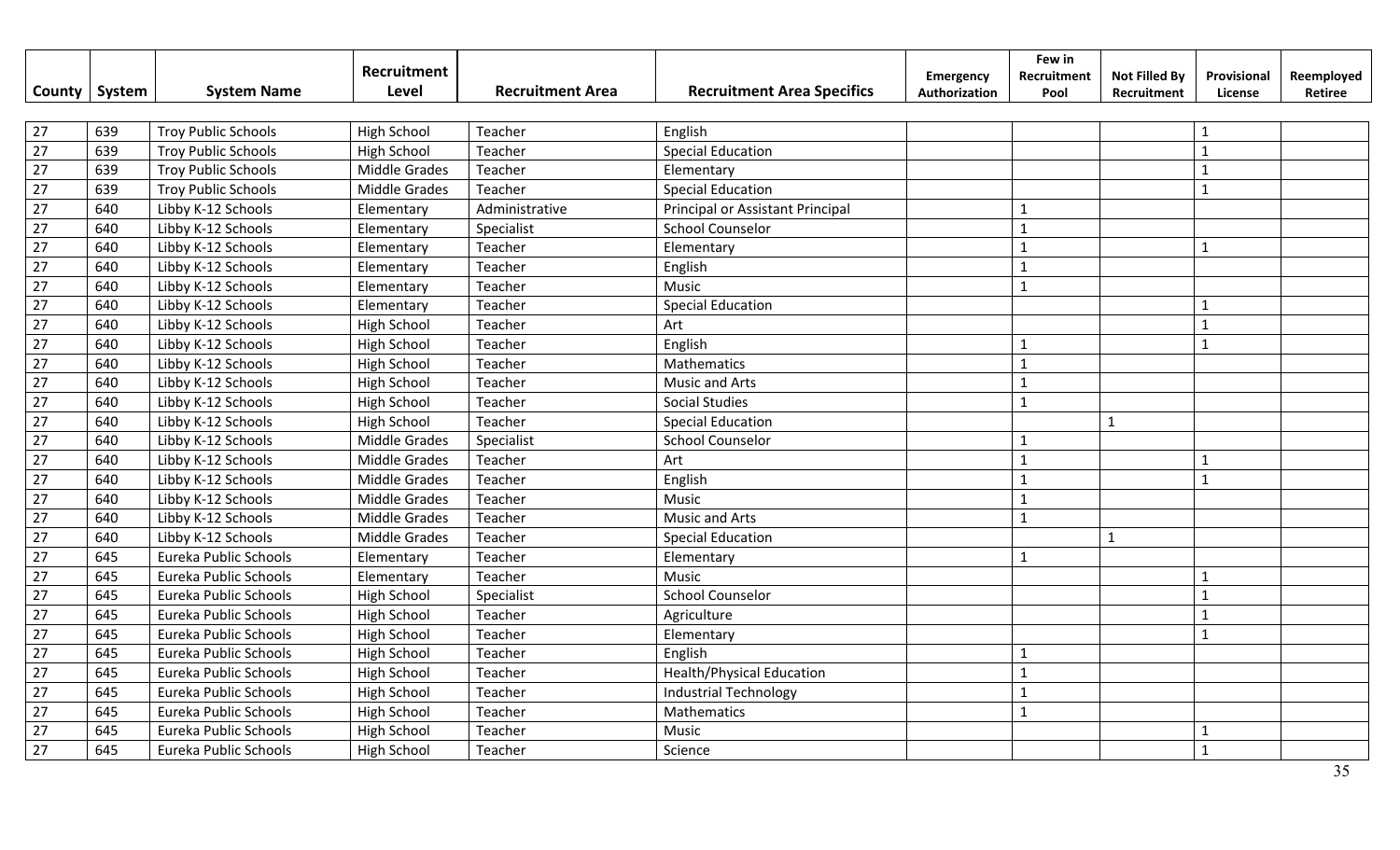|                 |        |                             | Recruitment          |                         |                                   | <b>Emergency</b> | Few in<br>Recruitment | <b>Not Filled By</b> | Provisional    | Reemployed |
|-----------------|--------|-----------------------------|----------------------|-------------------------|-----------------------------------|------------------|-----------------------|----------------------|----------------|------------|
| County          | System | <b>System Name</b>          | Level                | <b>Recruitment Area</b> | <b>Recruitment Area Specifics</b> | Authorization    | Pool                  | Recruitment          | License        | Retiree    |
|                 |        |                             |                      |                         |                                   |                  |                       |                      |                |            |
| 27              | 645    | Eureka Public Schools       | <b>Middle Grades</b> | Specialist              | <b>School Counselor</b>           |                  |                       |                      |                |            |
| $\overline{27}$ | 645    | Eureka Public Schools       | <b>Middle Grades</b> | Teacher                 | Agriculture                       |                  |                       |                      |                |            |
| $\overline{27}$ | 645    | Eureka Public Schools       | <b>Middle Grades</b> | Teacher                 | Elementary                        |                  |                       |                      |                |            |
| $\overline{27}$ | 645    | Eureka Public Schools       | <b>Middle Grades</b> | Teacher                 | Science                           |                  |                       |                      |                |            |
| 27              | 645    | Eureka Public Schools       | System               | Professional            | School Nurse - General Education  |                  | $\mathbf{1}$          |                      |                |            |
| 27              | 645    | Eureka Public Schools       | System               | Professional            | Speech-Language Pathologist       |                  | $\mathbf{1}$          |                      |                |            |
| 27              | 645    | Eureka Public Schools       | System               | Specialist              | <b>School Psychologist</b>        |                  |                       |                      | $\mathbf{1}$   |            |
| $\overline{27}$ | 646    | <b>Fortine Elementary</b>   | Elementary           | Teacher                 | Elementary                        |                  | $\mathbf{1}$          |                      |                |            |
| 27              | 646    | <b>Fortine Elementary</b>   | Elementary           | Teacher                 | <b>Special Education</b>          |                  |                       | $\mathbf{1}$         |                |            |
| 27              | 646    | <b>Fortine Elementary</b>   | <b>Middle Grades</b> | Teacher                 | Elementary                        |                  | 1                     |                      | $\mathbf{1}$   |            |
| 27              | 647    | <b>McCormick Elementary</b> | Elementary           | Teacher                 | Elementary                        |                  |                       | $\mathbf{1}$         |                |            |
| 27              | 650    | <b>Yaak Elementary</b>      | Elementary           | Teacher                 | Elementary                        |                  |                       |                      | $\mathbf{1}$   |            |
| 27              | 651    | <b>Trego Elementary</b>     | Elementary           | Teacher                 | Elementary                        |                  | $\mathbf{1}$          |                      | $\mathbf{1}$   |            |
| 27              | 651    | <b>Trego Elementary</b>     | Elementary           | Teacher                 | Science                           |                  |                       |                      | $\mathbf{1}$   |            |
| 27              | 651    | <b>Trego Elementary</b>     | Elementary           | Teacher                 | <b>Special Education</b>          |                  |                       | $\mathbf{1}$         |                |            |
| 28              | 654    | Sheridan Public Schools     | Elementary           | Teacher                 | Music                             |                  |                       |                      | $\mathbf{1}$   |            |
| 28              | 654    | Sheridan Public Schools     | <b>High School</b>   | Teacher                 | <b>Career Tech</b>                |                  |                       |                      |                |            |
| 28              | 654    | Sheridan Public Schools     | High School          | Teacher                 | Music                             |                  |                       |                      |                |            |
| 28              | 654    | Sheridan Public Schools     | <b>Middle Grades</b> | Teacher                 | Music                             |                  |                       |                      | $\overline{1}$ |            |
| 28              | 655    | Twin Bridges K-12 Schools   | Elementary           | Administrative          | Principal or Assistant Principal  |                  |                       |                      |                |            |
| 28              | 655    | Twin Bridges K-12 Schools   | Elementary           | Teacher                 | Elementary                        |                  | $\mathbf{1}$          |                      |                |            |
| $\overline{28}$ | 655    | Twin Bridges K-12 Schools   | System               | Administrative          | <b>Special Education</b>          |                  | $\mathbf{1}$          |                      |                |            |
| $\overline{28}$ | 657    | Harrison K-12 Schools       | Elementary           | Teacher                 | Elementary                        |                  |                       |                      | $\mathbf{1}$   |            |
| $\overline{28}$ | 657    | Harrison K-12 Schools       | High School          | Teacher                 | English                           |                  |                       |                      |                |            |
| 28              | 657    | Harrison K-12 Schools       | High School          | Teacher                 | Science                           |                  | $\mathbf{1}$          |                      |                |            |
| 28              | 657    | Harrison K-12 Schools       | System               | Teacher                 | Music                             |                  |                       | $\mathbf{1}$         |                |            |
| 28              | 659    | Ennis K-12 Schools          | <b>High School</b>   | Teacher                 | <b>Business and Marketing</b>     |                  |                       |                      |                |            |
| 28              | 659    | Ennis K-12 Schools          | High School          | Teacher                 | Science                           |                  | 1                     |                      | $\mathbf{1}$   |            |
| 28              | 659    | Ennis K-12 Schools          | High School          | Teacher                 | World Language                    | $\mathbf{1}$     |                       |                      |                |            |
| 28              | 659    | Ennis K-12 Schools          | <b>Middle Grades</b> | Teacher                 | <b>Business and Marketing</b>     |                  |                       |                      | $\mathbf{1}$   |            |
| 28              | 659    | Ennis K-12 Schools          | Middle Grades        | Teacher                 | World Language                    | $\mathbf{1}$     |                       |                      |                |            |
| 28              | 659    | Ennis K-12 Schools          | System               | Specialist              | <b>School Counselor</b>           |                  | 1                     |                      |                |            |
| 28              | 659    | Ennis K-12 Schools          | System               | Teacher                 | <b>Music and Arts</b>             |                  | $\mathbf{1}$          |                      |                |            |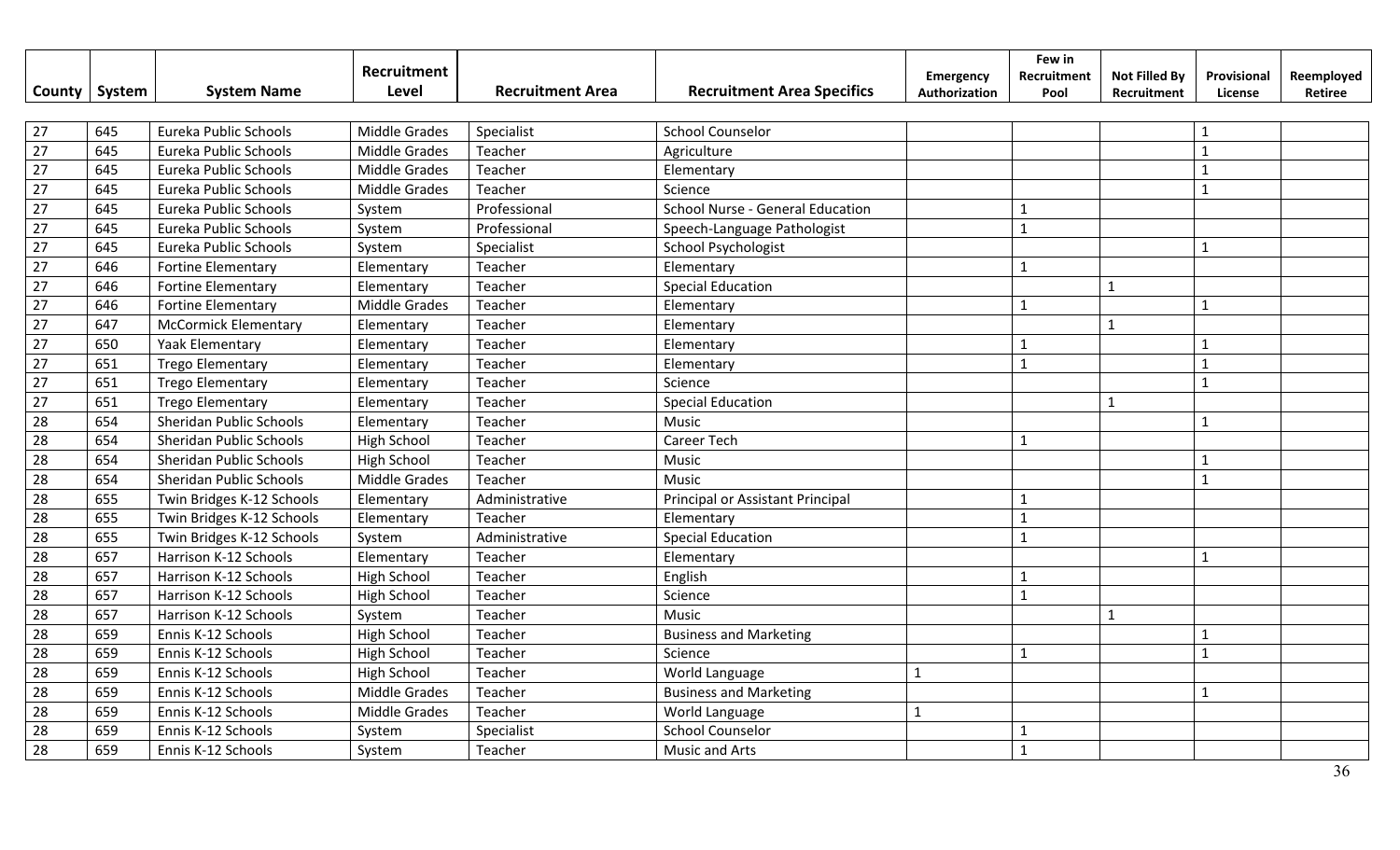|        |        |                              | Recruitment          |                         |                                   | <b>Emergency</b> | Few in<br>Recruitment | <b>Not Filled By</b> | Provisional  | Reemployed |
|--------|--------|------------------------------|----------------------|-------------------------|-----------------------------------|------------------|-----------------------|----------------------|--------------|------------|
| County | System | <b>System Name</b>           | Level                | <b>Recruitment Area</b> | <b>Recruitment Area Specifics</b> | Authorization    | Pool                  | Recruitment          | License      | Retiree    |
|        |        |                              |                      |                         |                                   |                  |                       |                      |              |            |
| 29     | 660    | <b>Circle Public Schools</b> | Elementary           | Administrative          | Principal or Assistant Principal  |                  | $\mathbf{1}$          |                      |              |            |
| 29     | 660    | <b>Circle Public Schools</b> | Elementary           | Teacher                 | <b>Business and Marketing</b>     |                  |                       |                      | $\mathbf{1}$ |            |
| 29     | 660    | <b>Circle Public Schools</b> | Elementary           | Teacher                 | Elementary                        |                  | $\mathbf{1}$          |                      |              |            |
| 29     | 660    | Circle Public Schools        | Elementary           | Teacher                 | English as a Second Language      |                  |                       |                      |              |            |
| 29     | 660    | <b>Circle Public Schools</b> | High School          | Administrative          | Principal or Assistant Principal  |                  |                       |                      |              |            |
| 29     | 660    | <b>Circle Public Schools</b> | High School          | Teacher                 | <b>Business and Marketing</b>     |                  |                       |                      | $\mathbf{1}$ |            |
| 29     | 660    | <b>Circle Public Schools</b> | High School          | Teacher                 | <b>Career Tech</b>                |                  | 1                     |                      |              |            |
| 29     | 660    | <b>Circle Public Schools</b> | High School          | Teacher                 | Elementary                        |                  |                       |                      | $\mathbf{1}$ |            |
| 29     | 660    | <b>Circle Public Schools</b> | High School          | Teacher                 | Mathematics                       |                  | 1                     |                      |              |            |
| 29     | 660    | <b>Circle Public Schools</b> | High School          | Teacher                 | <b>Social Studies</b>             |                  | $\mathbf{1}$          |                      |              |            |
| 29     | 660    | <b>Circle Public Schools</b> | <b>Middle Grades</b> | Administrative          | Principal or Assistant Principal  |                  |                       |                      |              |            |
| 29     | 660    | <b>Circle Public Schools</b> | <b>Middle Grades</b> | Teacher                 | <b>Business and Marketing</b>     |                  |                       |                      |              |            |
| 29     | 660    | <b>Circle Public Schools</b> | <b>Middle Grades</b> | Teacher                 | Elementary                        |                  |                       |                      |              |            |
|        |        |                              |                      |                         | Superintendent or Assistant       |                  |                       |                      |              |            |
| 29     | 660    | <b>Circle Public Schools</b> | System               | Administrative          | Superintendent                    |                  |                       |                      |              |            |
| 29     | 660    | <b>Circle Public Schools</b> | System               | Administrative          | Supervisor                        |                  |                       |                      | $\mathbf{1}$ |            |
| 29     | 660    | <b>Circle Public Schools</b> | System               | Teacher                 | Music                             |                  | $\mathbf{1}$          |                      |              |            |
| 29     | 660    | <b>Circle Public Schools</b> | System               | Teacher                 | <b>Music and Arts</b>             |                  | $\mathbf{1}$          |                      |              |            |
| 29     | 660    | Circle Public Schools        | System               | Teacher                 | Science                           |                  | $\mathbf{1}$          |                      |              |            |
| 29     | 660    | <b>Circle Public Schools</b> | System               | Teacher                 | <b>Special Education</b>          |                  | $\mathbf{1}$          |                      |              |            |
| 29     | 678    | Vida Elementary              | Elementary           | Teacher                 | Elementary                        |                  | $\mathbf{1}$          |                      | $\mathbf{1}$ |            |
| 29     | 6182   | Prairie View Coop            | System               | Specialist              | <b>School Psychologist</b>        |                  | $\mathbf{1}$          |                      |              |            |
| 30     | 681    | White Sul Spgs Pub Schls     | Elementary           | Specialist              | <b>School Counselor</b>           |                  |                       |                      | $\mathbf{1}$ |            |
| 30     | 681    | White Sul Spgs Pub Schls     | Elementary           | Teacher                 | Elementary                        |                  |                       |                      |              |            |
| 30     | 681    | White Sul Spgs Pub Schls     | Elementary           | Teacher                 | <b>Special Education</b>          |                  |                       | $\mathbf{1}$         |              |            |
| 30     | 681    | White Sul Spgs Pub Schls     | High School          | Specialist              | <b>School Counselor</b>           |                  | $\mathbf{1}$          |                      |              |            |
| 30     | 681    | White Sul Spgs Pub Schls     | High School          | Teacher                 | Mathematics                       |                  |                       | $\mathbf{1}$         |              |            |
| 30     | 681    | White Sul Spgs Pub Schls     | High School          | Teacher                 | <b>Social Studies</b>             |                  | $\mathbf{1}$          |                      |              |            |
| 30     | 681    | White Sul Spgs Pub Schls     | Middle Grades        | Specialist              | <b>School Counselor</b>           |                  |                       |                      | $\mathbf{1}$ |            |
| 30     | 681    | White Sul Spgs Pub Schls     | System               | Specialist              | Library Media Specialist          |                  |                       |                      |              |            |
| 30     | 681    | White Sul Spgs Pub Schls     | System               | Teacher                 | <b>Music and Arts</b>             |                  |                       |                      |              |            |
| 31     | 687    | Alberton K-12 Schools        | Elementary           | Teacher                 | Early Childhood                   |                  |                       |                      |              |            |
| 31     | 687    | Alberton K-12 Schools        | Elementary           | Teacher                 | <b>Special Education</b>          |                  |                       |                      | $\mathbf{1}$ |            |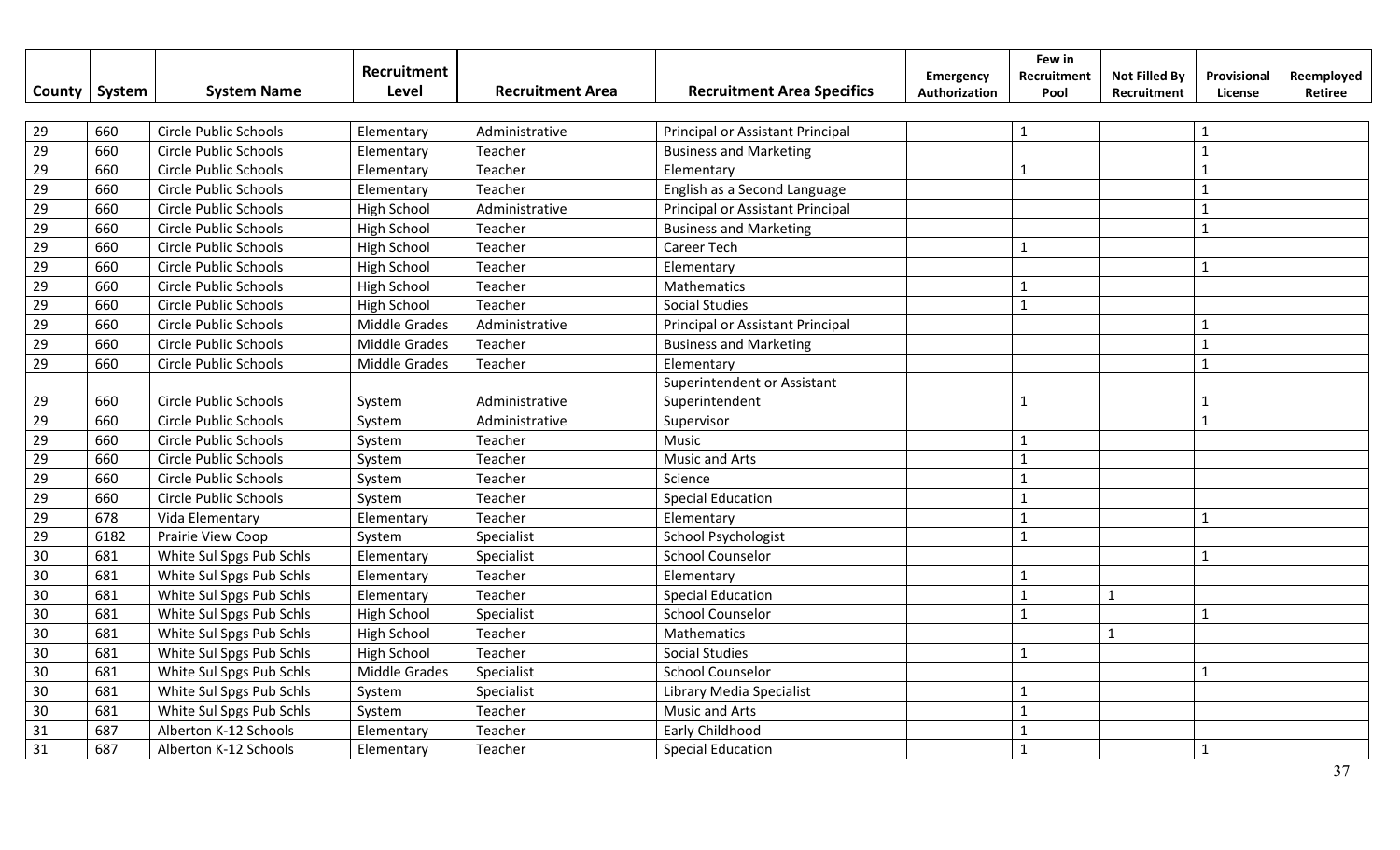| <b>County</b> | System | <b>System Name</b>    | Recruitment<br>Level | <b>Recruitment Area</b> | <b>Recruitment Area Specifics</b>   | <b>Emergency</b><br>Authorization | Few in<br>Recruitment<br>Pool | <b>Not Filled By</b><br>Recruitment | Provisional<br>License | Reemployed<br>Retiree |
|---------------|--------|-----------------------|----------------------|-------------------------|-------------------------------------|-----------------------------------|-------------------------------|-------------------------------------|------------------------|-----------------------|
|               |        |                       |                      |                         |                                     |                                   |                               |                                     |                        |                       |
| 31            | 687    | Alberton K-12 Schools | <b>High School</b>   | Teacher                 | Career Tech                         |                                   |                               | $\mathbf{1}$                        |                        |                       |
| 31            | 687    | Alberton K-12 Schools | <b>High School</b>   | Teacher                 | <b>Industrial Technology</b>        |                                   |                               |                                     | $\mathbf{1}$           |                       |
| 31            | 687    | Alberton K-12 Schools | <b>High School</b>   | Teacher                 | Science                             |                                   |                               |                                     |                        |                       |
| 31            | 687    | Alberton K-12 Schools | <b>High School</b>   | Teacher                 | <b>Special Education</b>            |                                   | $\mathbf{1}$                  |                                     | $\mathbf{1}$           |                       |
| 31            | 687    | Alberton K-12 Schools | Middle Grades        | Teacher                 | Career Tech                         |                                   |                               | $\mathbf{1}$                        |                        |                       |
| 31            | 687    | Alberton K-12 Schools | Middle Grades        | Teacher                 | <b>Industrial Technology</b>        |                                   |                               |                                     | $\mathbf{1}$           |                       |
| 31            | 687    | Alberton K-12 Schools | Middle Grades        | Teacher                 | <b>Special Education</b>            |                                   |                               |                                     | $\mathbf{1}$           |                       |
| 31            | 687    | Alberton K-12 Schools | System               | Specialist              | Library Media Specialist            |                                   | $\mathbf{1}$                  |                                     |                        |                       |
| 31            | 687    | Alberton K-12 Schools | System               | Teacher                 | Music                               |                                   | $\mathbf{1}$                  |                                     |                        |                       |
| 31            | 687    | Alberton K-12 Schools | System               | Teacher                 | <b>Special Education</b>            |                                   | $\mathbf{1}$                  |                                     |                        |                       |
| 31            | 688    | Superior K-12 Schools | Elementary           | Teacher                 | Music                               |                                   | $\mathbf 1$                   |                                     |                        |                       |
| 31            | 688    | Superior K-12 Schools | <b>High School</b>   | Teacher                 | <b>Business and Marketing</b>       |                                   | $\mathbf{1}$                  |                                     |                        |                       |
| 31            | 688    | Superior K-12 Schools | <b>High School</b>   | Teacher                 | <b>Computer Information Systems</b> |                                   | $\mathbf 1$                   |                                     |                        |                       |
| 31            | 688    | Superior K-12 Schools | <b>High School</b>   | Teacher                 | Mathematics                         |                                   | $\mathbf{1}$                  | $\mathbf{1}$                        | $\mathbf{1}$           |                       |
| 31            | 688    | Superior K-12 Schools | High School          | Teacher                 | Music                               |                                   | $\mathbf{1}$                  |                                     |                        |                       |
| 31            | 688    | Superior K-12 Schools | High School          | Teacher                 | Science                             |                                   | $\overline{1}$                |                                     |                        |                       |
| 31            | 688    | Superior K-12 Schools | High School          | Teacher                 | World Language                      |                                   | $\mathbf{1}$                  |                                     |                        |                       |
| 31            | 688    | Superior K-12 Schools | <b>Middle Grades</b> | Teacher                 | Music                               |                                   | $\mathbf{1}$                  |                                     |                        |                       |
| 31            | 688    | Superior K-12 Schools | <b>Middle Grades</b> | Teacher                 | World Language                      |                                   | $\mathbf 1$                   |                                     |                        |                       |
| 31            | 688    | Superior K-12 Schools | System               | Professional            | Licensed Professional Counselor     |                                   | $\mathbf{1}$                  |                                     |                        |                       |
| 31            | 688    | Superior K-12 Schools | System               | Specialist              | Library Media Specialist            |                                   | $\mathbf{1}$                  |                                     |                        |                       |
| 31            | 688    | Superior K-12 Schools | System               | Teacher                 | <b>Music and Arts</b>               |                                   | $\mathbf{1}$                  |                                     |                        |                       |
| 31            | 690    | St Regis K-12 Schools | Elementary           | Administrative          | Principal or Assistant Principal    |                                   |                               |                                     |                        |                       |
| 31            | 690    | St Regis K-12 Schools | Elementary           | Specialist              | <b>School Counselor</b>             |                                   |                               |                                     |                        |                       |
| 31            | 690    | St Regis K-12 Schools | Elementary           | Teacher                 | Elementary                          |                                   |                               |                                     | $\mathbf{1}$           |                       |
| 31            | 690    | St Regis K-12 Schools | Elementary           | Teacher                 | <b>Special Education</b>            |                                   |                               |                                     | $\mathbf{1}$           |                       |
| 31            | 690    | St Regis K-12 Schools | High School          | Administrative          | Principal or Assistant Principal    |                                   |                               |                                     | $\mathbf{1}$           |                       |
| 31            | 690    | St Regis K-12 Schools | <b>High School</b>   | Specialist              | <b>School Counselor</b>             |                                   |                               |                                     | $\mathbf{1}$           |                       |
| 31            | 690    | St Regis K-12 Schools | <b>High School</b>   | Teacher                 | <b>Business and Marketing</b>       |                                   |                               | $\mathbf{1}$                        |                        |                       |
| 31            | 690    | St Regis K-12 Schools | <b>High School</b>   | Teacher                 | English                             |                                   |                               |                                     |                        |                       |
| 31            | 690    | St Regis K-12 Schools | <b>High School</b>   | Teacher                 | Mathematics                         |                                   | $\mathbf{1}$                  |                                     |                        |                       |
| 31            | 690    | St Regis K-12 Schools | <b>High School</b>   | Teacher                 | Science                             |                                   |                               |                                     |                        |                       |
| 31            | 690    | St Regis K-12 Schools | <b>High School</b>   | Teacher                 | <b>Special Education</b>            |                                   |                               |                                     |                        |                       |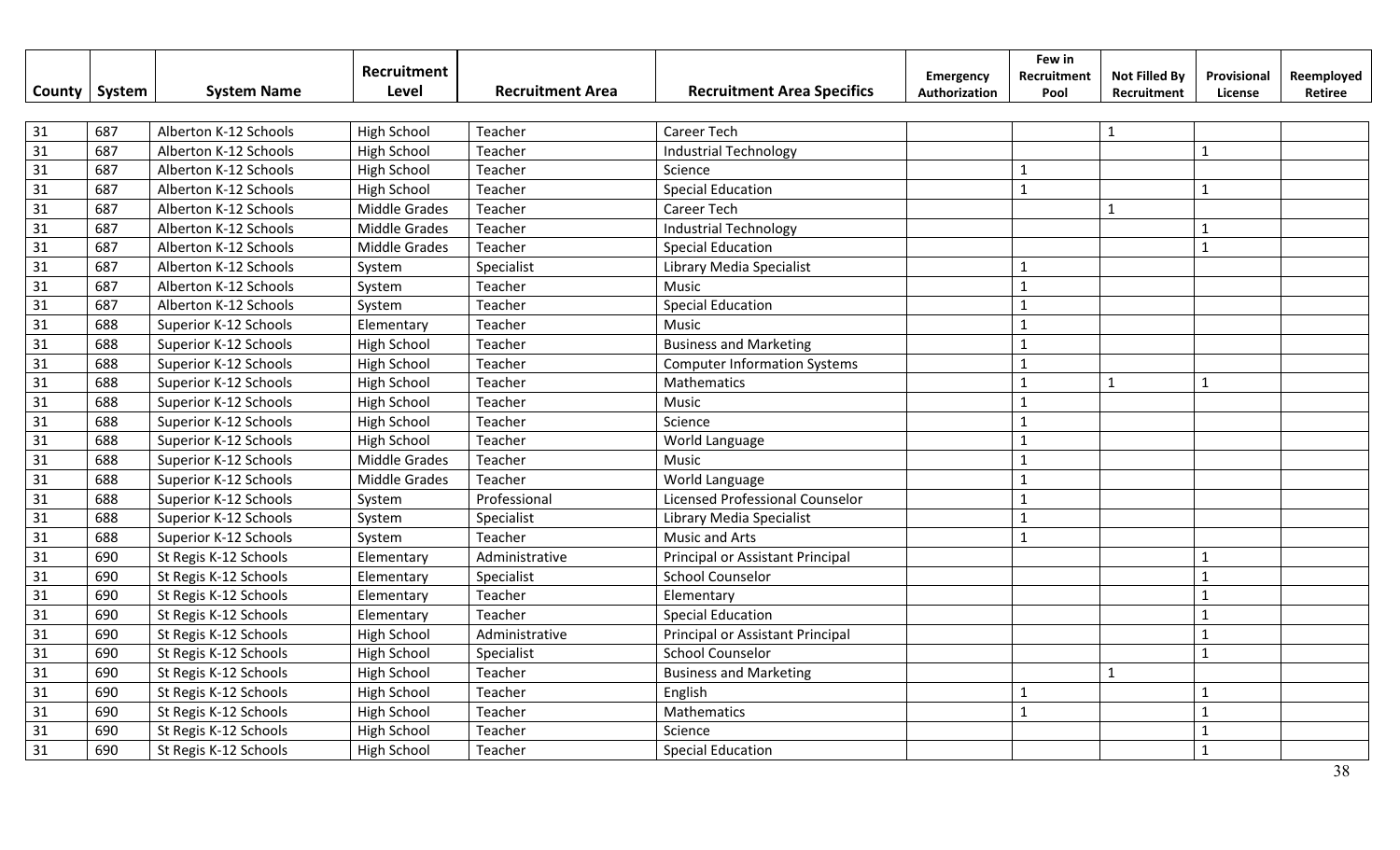|                 |        |                          | <b>Recruitment</b>   |                         |                                     | Emergency     | Few in<br>Recruitment | <b>Not Filled By</b> | Provisional    | Reemployed |
|-----------------|--------|--------------------------|----------------------|-------------------------|-------------------------------------|---------------|-----------------------|----------------------|----------------|------------|
| County          | System | <b>System Name</b>       | Level                | <b>Recruitment Area</b> | <b>Recruitment Area Specifics</b>   | Authorization | Pool                  | Recruitment          | License        | Retiree    |
|                 |        |                          |                      |                         |                                     |               |                       |                      |                |            |
| 31              | 690    | St Regis K-12 Schools    | <b>High School</b>   | Teacher                 | World Language                      |               | 1                     |                      |                |            |
| $\overline{31}$ | 690    | St Regis K-12 Schools    | <b>Middle Grades</b> | Administrative          | Principal or Assistant Principal    |               |                       |                      | $\mathbf{1}$   |            |
| 31              | 690    | St Regis K-12 Schools    | <b>Middle Grades</b> | Specialist              | <b>School Counselor</b>             |               |                       |                      | $\mathbf{1}$   |            |
| 31              | 690    | St Regis K-12 Schools    | Middle Grades        | Teacher                 | Career Tech                         |               |                       | $\mathbf{1}$         |                |            |
| 31              | 690    | St Regis K-12 Schools    | <b>Middle Grades</b> | Teacher                 | English                             |               |                       |                      | $\mathbf{1}$   |            |
| 31              | 690    | St Regis K-12 Schools    | Middle Grades        | Teacher                 | Mathematics                         |               |                       |                      | $\mathbf{1}$   |            |
| 31              | 690    | St Regis K-12 Schools    | Middle Grades        | Teacher                 | Science                             |               |                       |                      | $\mathbf{1}$   |            |
| 31              | 690    | St Regis K-12 Schools    | Middle Grades        | Teacher                 | <b>Special Education</b>            |               |                       |                      | $\mathbf{1}$   |            |
| 31              | 690    | St Regis K-12 Schools    | System               | Specialist              | Library Media Specialist            |               | 1                     | $\mathbf{1}$         |                |            |
| 32              | 692    | Missoula Co Public Schls | Elementary           | Administrative          | Principal or Assistant Principal    |               |                       |                      | $\mathbf{1}$   |            |
| 32              | 692    | Missoula Co Public Schls | Elementary           | Specialist              | <b>School Counselor</b>             |               |                       |                      | $\mathbf{1}$   |            |
| 32              | 692    | Missoula Co Public Schls | Elementary           | Specialist              | School Psychologist                 |               |                       |                      | $\mathbf{1}$   |            |
| 32              | 692    | Missoula Co Public Schls | Elementary           | Teacher                 | Art                                 |               |                       |                      | $\mathbf{1}$   |            |
| 32              | 692    | Missoula Co Public Schls | Elementary           | Teacher                 | Elementary                          |               |                       |                      | $\mathbf{1}$   |            |
| 32              | 692    | Missoula Co Public Schls | Elementary           | Teacher                 | <b>Health/Physical Education</b>    |               |                       |                      | $\mathbf{1}$   |            |
| 32              | 692    | Missoula Co Public Schls | Elementary           | Teacher                 | Reading                             |               |                       |                      | $\mathbf{1}$   |            |
| 32              | 692    | Missoula Co Public Schls | Elementary           | Teacher                 | <b>Special Education</b>            | $\mathbf{1}$  |                       |                      | $\mathbf{1}$   |            |
| 32              | 692    | Missoula Co Public Schls | <b>High School</b>   | Administrative          | English as a Second Language        |               |                       |                      | $\mathbf{1}$   |            |
| 32              | 692    | Missoula Co Public Schls | <b>High School</b>   | Administrative          | Principal or Assistant Principal    |               |                       |                      | $\mathbf{1}$   |            |
| 32              | 692    | Missoula Co Public Schls | High School          | Administrative          | <b>Social Studies</b>               |               |                       |                      | $\overline{1}$ |            |
| 32              | 692    | Missoula Co Public Schls | High School          | Teacher                 | Art                                 |               |                       |                      | $\mathbf{1}$   |            |
| 32              | 692    | Missoula Co Public Schls | <b>High School</b>   | Teacher                 | <b>Computer Information Systems</b> |               |                       |                      | $\mathbf{1}$   |            |
| 32              | 692    | Missoula Co Public Schls | <b>High School</b>   | Teacher                 | Elementary                          |               |                       |                      | $\mathbf{1}$   |            |
| $\overline{32}$ | 692    | Missoula Co Public Schls | <b>High School</b>   | Teacher                 | English                             |               |                       |                      | $\overline{1}$ |            |
| 32              | 692    | Missoula Co Public Schls | High School          | Teacher                 | English as a Second Language        |               |                       |                      |                |            |
| 32              | 692    | Missoula Co Public Schls | <b>High School</b>   | Teacher                 | <b>Health/Physical Education</b>    |               |                       |                      |                |            |
| 32              | 692    | Missoula Co Public Schls | <b>High School</b>   | Teacher                 | <b>Industrial Technology</b>        |               |                       |                      | $\mathbf{1}$   |            |
| 32              | 692    | Missoula Co Public Schls | <b>High School</b>   | Teacher                 | Mathematics                         |               |                       |                      | $\mathbf{1}$   |            |
| 32              | 692    | Missoula Co Public Schls | <b>High School</b>   | Teacher                 | Music                               | $\mathbf{1}$  |                       |                      | $\mathbf{1}$   |            |
| 32              | 692    | Missoula Co Public Schls | <b>High School</b>   | Teacher                 | <b>Social Studies</b>               |               |                       |                      | $\mathbf{1}$   |            |
| 32              | 692    | Missoula Co Public Schls | <b>High School</b>   | Teacher                 | <b>Special Education</b>            |               |                       |                      | $\overline{1}$ |            |
| 32              | 692    | Missoula Co Public Schls | <b>High School</b>   | Teacher                 | <b>Traffic Education</b>            |               |                       |                      |                |            |
| 32              | 692    | Missoula Co Public Schls | <b>High School</b>   | Teacher                 | World Language                      |               |                       |                      |                |            |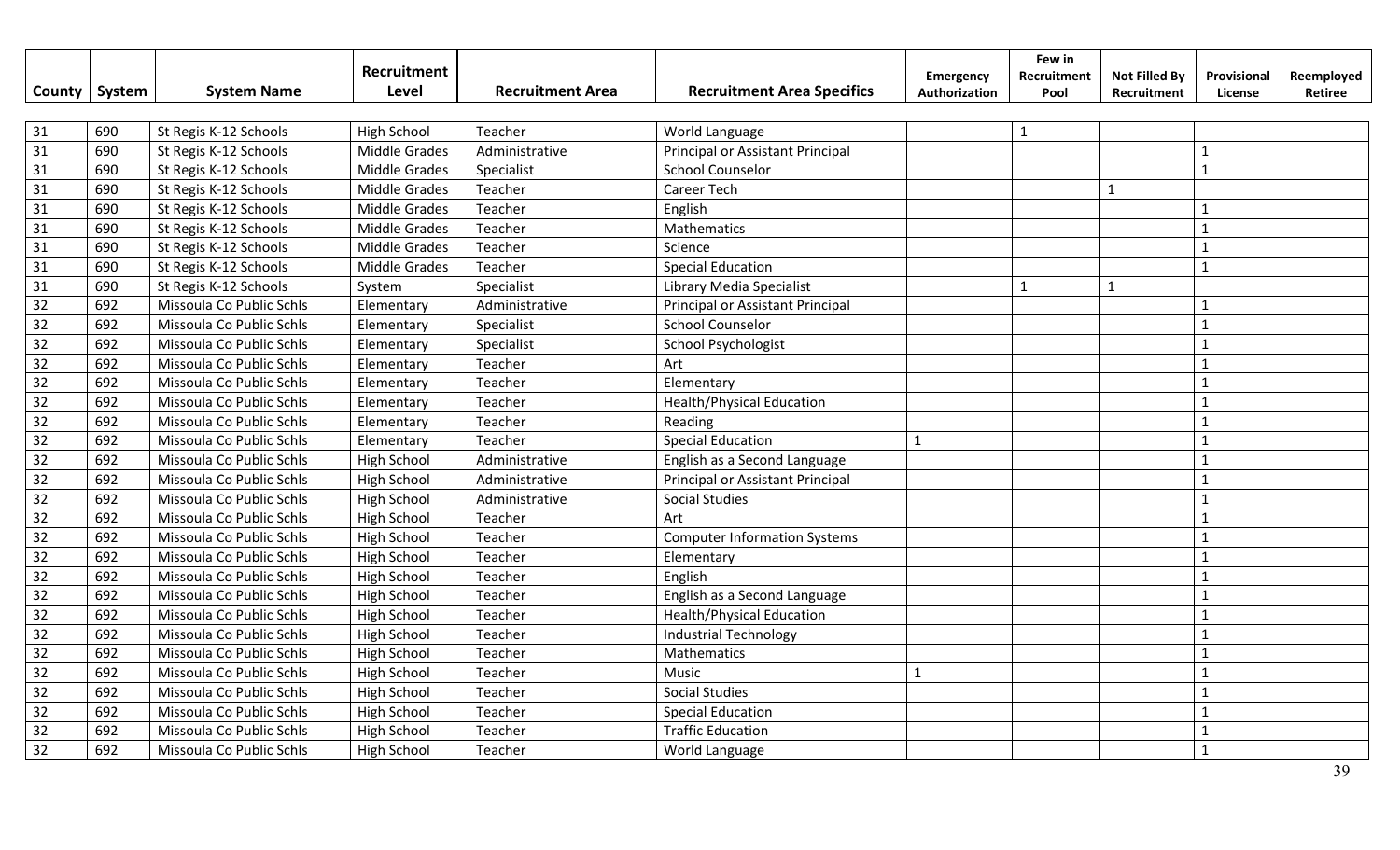|        |        |                           | Recruitment          |                         |                                   | <b>Emergency</b> | Few in<br>Recruitment | <b>Not Filled By</b> | Provisional  | Reemployed |
|--------|--------|---------------------------|----------------------|-------------------------|-----------------------------------|------------------|-----------------------|----------------------|--------------|------------|
| County | System | <b>System Name</b>        | Level                | <b>Recruitment Area</b> | <b>Recruitment Area Specifics</b> | Authorization    | Pool                  | Recruitment          | License      | Retiree    |
|        |        |                           |                      |                         |                                   |                  |                       |                      |              |            |
| 32     | 692    | Missoula Co Public Schls  | <b>Middle Grades</b> | Administrative          | Principal or Assistant Principal  |                  |                       |                      | $\mathbf{1}$ |            |
| 32     | 692    | Missoula Co Public Schls  | <b>Middle Grades</b> | Specialist              | <b>School Counselor</b>           |                  |                       |                      | $\mathbf{1}$ |            |
| 32     | 692    | Missoula Co Public Schls  | <b>Middle Grades</b> | Teacher                 | Elementary                        | $\mathbf{1}$     |                       |                      | $\mathbf{1}$ |            |
| 32     | 692    | Missoula Co Public Schls  | <b>Middle Grades</b> | Teacher                 | English                           | $\mathbf{1}$     |                       |                      |              |            |
| 32     | 692    | Missoula Co Public Schls  | <b>Middle Grades</b> | Teacher                 | Music                             |                  |                       |                      | $\mathbf{1}$ |            |
| 32     | 692    | Missoula Co Public Schls  | Middle Grades        | Teacher                 | Reading                           |                  |                       |                      | $\mathbf{1}$ |            |
| 32     | 692    | Missoula Co Public Schls  | Middle Grades        | Teacher                 | <b>Social Studies</b>             | $\mathbf{1}$     |                       |                      |              |            |
| 32     | 692    | Missoula Co Public Schls  | Middle Grades        | Teacher                 | <b>Special Education</b>          |                  |                       |                      | $\mathbf{1}$ |            |
| 32     | 692    | Missoula Co Public Schls  | System               | Administrative          | English as a Second Language      |                  |                       |                      | $\mathbf{1}$ |            |
| 32     | 692    | Missoula Co Public Schls  | System               | Administrative          | Supervisor                        |                  |                       |                      | $\mathbf{1}$ |            |
| 32     | 697    | <b>Potomac Elementary</b> | Elementary           | Teacher                 | Early Childhood                   |                  |                       |                      |              |            |
| 32     | 697    | <b>Potomac Elementary</b> | Elementary           | Teacher                 | Elementary                        |                  | $\mathbf{1}$          |                      |              |            |
| 32     | 697    | <b>Potomac Elementary</b> | <b>Middle Grades</b> | Teacher                 | <b>Social Studies</b>             |                  | $\mathbf{1}$          |                      |              |            |
| 32     | 697    | <b>Potomac Elementary</b> | System               | Specialist              | <b>School Counselor</b>           |                  |                       | $\mathbf{1}$         |              |            |
| 32     | 697    | Potomac Elementary        | System               | Teacher                 | <b>Health/Physical Education</b>  |                  |                       | $\mathbf{1}$         |              |            |
| 32     | 699    | <b>Woodman Elementary</b> | Elementary           | Teacher                 | Elementary                        |                  | $\mathbf{1}$          |                      |              |            |
| 32     | 699    | <b>Woodman Elementary</b> | System               | Teacher                 | Music                             |                  | $\mathbf{1}$          |                      |              |            |
| 32     | 702    | <b>Sunset Elementary</b>  | Elementary           | Teacher                 | Elementary                        |                  | $\mathbf{1}$          |                      |              |            |
| 32     | 703    | <b>Clinton Elementary</b> | Elementary           | Teacher                 | Elementary                        |                  | $\mathbf{1}$          | $\mathbf{1}$         | $\mathbf{1}$ |            |
| 32     | 703    | <b>Clinton Elementary</b> | Elementary           | Teacher                 | Reading                           |                  |                       |                      | $\mathbf{1}$ |            |
| 32     | 703    | <b>Clinton Elementary</b> | Elementary           | Teacher                 | <b>Special Education</b>          |                  |                       |                      | $\mathbf{1}$ |            |
| 32     | 703    | <b>Clinton Elementary</b> | <b>Middle Grades</b> | Teacher                 | Elementary                        |                  |                       |                      | $\mathbf{1}$ |            |
| 32     | 703    | <b>Clinton Elementary</b> | <b>Middle Grades</b> | Teacher                 | Reading                           |                  |                       |                      | $\mathbf{1}$ |            |
| 32     | 703    | <b>Clinton Elementary</b> | <b>Middle Grades</b> | Teacher                 | <b>Special Education</b>          |                  |                       |                      | $\mathbf{1}$ |            |
| 32     | 704    | Swan Valley Elementary    | Elementary           | Administrative          | Principal or Assistant Principal  |                  | $\mathbf{1}$          |                      |              |            |
| 32     | 704    | Swan Valley Elementary    | Elementary           | Teacher                 | Elementary                        |                  | $\mathbf{1}$          |                      | $\mathbf{1}$ |            |
| 32     | 704    | Swan Valley Elementary    | Elementary           | Teacher                 | <b>Special Education</b>          |                  |                       |                      | $\mathbf{1}$ |            |
| 32     | 704    | Swan Valley Elementary    | <b>Middle Grades</b> | Administrative          | Principal or Assistant Principal  |                  | $\mathbf{1}$          |                      |              |            |
| 32     | 705    | Seeley Lake Elementary    | Elementary           | Teacher                 | Elementary                        | $\mathbf{1}$     | $\mathbf{1}$          |                      |              |            |
| 32     | 705    | Seeley Lake Elementary    | Elementary           | Teacher                 | Music                             |                  |                       |                      | $\mathbf{1}$ |            |
| 32     | 705    | Seeley Lake Elementary    | Elementary           | Teacher                 | <b>Special Education</b>          |                  |                       | $\mathbf{1}$         |              |            |
| 32     | 705    | Seeley Lake Elementary    | <b>Middle Grades</b> | Teacher                 | English                           |                  | $\mathbf{1}$          |                      |              |            |
| 32     | 705    | Seeley Lake Elementary    | <b>Middle Grades</b> | Teacher                 | Music                             |                  |                       |                      | $\mathbf{1}$ |            |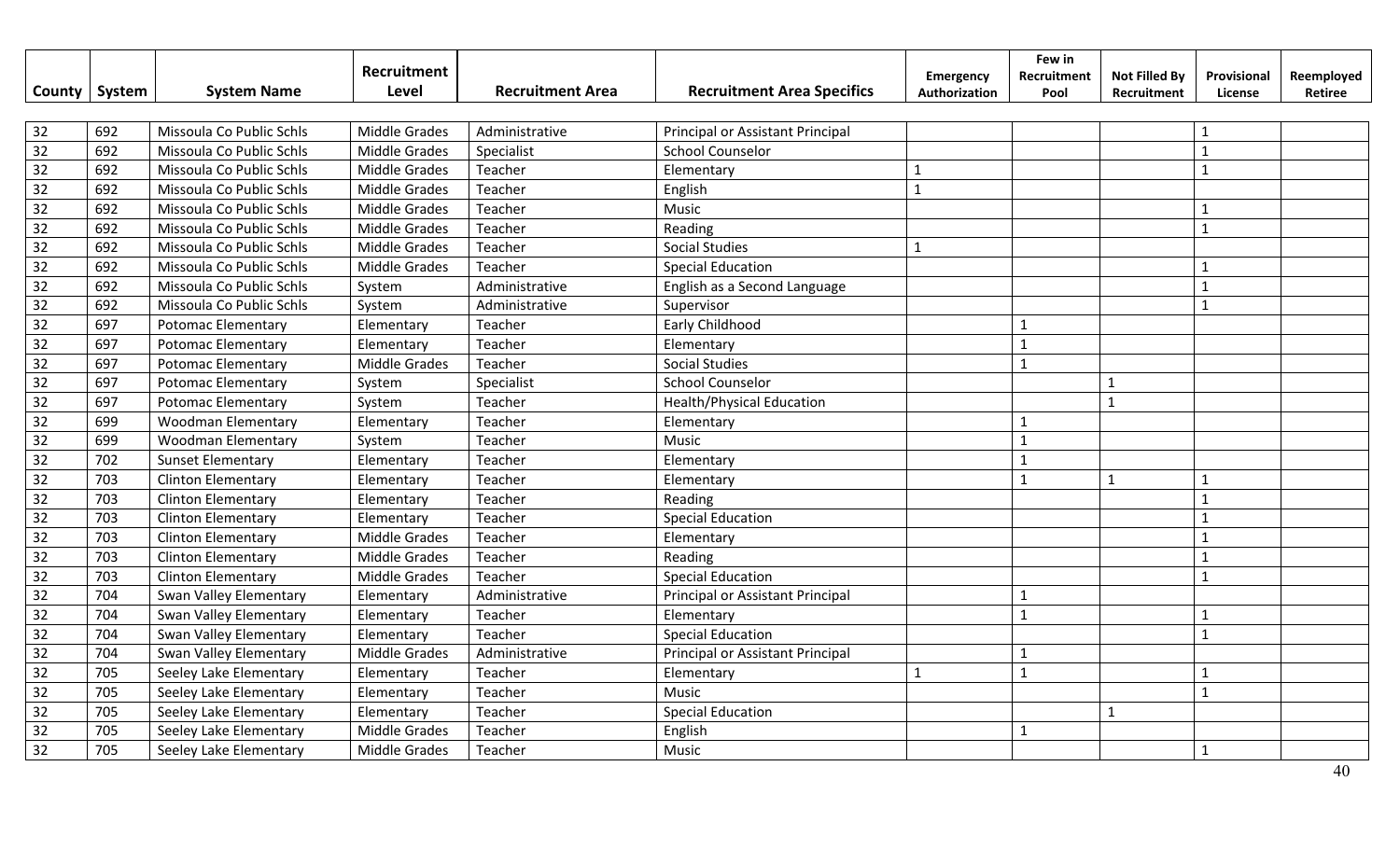|                 | County   System | <b>System Name</b>            | Recruitment<br>Level | <b>Recruitment Area</b> | <b>Recruitment Area Specifics</b>   | Emergency<br>Authorization | Few in<br>Recruitment<br>Pool | <b>Not Filled By</b><br>Recruitment | Provisional<br>License | Reemployed<br>Retiree |
|-----------------|-----------------|-------------------------------|----------------------|-------------------------|-------------------------------------|----------------------------|-------------------------------|-------------------------------------|------------------------|-----------------------|
| 32              | 705             | Seeley Lake Elementary        | <b>Middle Grades</b> | Teacher                 | <b>Social Studies</b>               |                            | $\mathbf{1}$                  |                                     |                        |                       |
| 32              | 705             | Seeley Lake Elementary        | <b>Middle Grades</b> | Teacher                 | <b>Special Education</b>            |                            |                               | $\mathbf{1}$                        |                        |                       |
|                 |                 |                               |                      |                         | Superintendent or Assistant         |                            |                               |                                     |                        |                       |
| 32              | 705             | Seeley Lake Elementary        | System               | Administrative          | Superintendent                      |                            | -1                            |                                     |                        |                       |
| 32              | 705             | Seeley Lake Elementary        | System               | Teacher                 | <b>Special Education</b>            |                            | $\mathbf{1}$                  |                                     |                        |                       |
| $\overline{32}$ | 706             | Frenchtown K-12 Schools       | Elementary           | Teacher                 | <b>Special Education</b>            |                            |                               |                                     |                        |                       |
| $\overline{32}$ | 706             | Frenchtown K-12 Schools       | <b>High School</b>   | Teacher                 | Art                                 |                            |                               |                                     |                        |                       |
| $\overline{32}$ | 706             | Frenchtown K-12 Schools       | <b>High School</b>   | Teacher                 | <b>Business and Marketing</b>       |                            |                               |                                     | $\mathbf{1}$           |                       |
| 32              | 706             | Frenchtown K-12 Schools       | <b>High School</b>   | Teacher                 | <b>Family and Consumer Sciences</b> |                            | $\mathbf{1}$                  |                                     | $\mathbf{1}$           |                       |
| 32              | 706             | Frenchtown K-12 Schools       | High School          | Teacher                 | <b>Industrial Technology</b>        |                            | $\mathbf{1}$                  |                                     |                        |                       |
| $\overline{32}$ | 706             | Frenchtown K-12 Schools       | <b>High School</b>   | Teacher                 | <b>Music and Arts</b>               |                            | $\mathbf{1}$                  |                                     |                        |                       |
| $\overline{32}$ | 706             | Frenchtown K-12 Schools       | <b>High School</b>   | Teacher                 | Science                             |                            |                               |                                     | $\mathbf{1}$           |                       |
| 32              | 706             | Frenchtown K-12 Schools       | High School          | Teacher                 | <b>Social Studies</b>               |                            |                               |                                     | $\mathbf{1}$           |                       |
| 32              | 706             | Frenchtown K-12 Schools       | Middle Grades        | Teacher                 | Art                                 |                            |                               |                                     | $\mathbf{1}$           |                       |
| 32              | 706             | Frenchtown K-12 Schools       | <b>Middle Grades</b> | Teacher                 | Elementary                          |                            |                               |                                     | $\mathbf{1}$           |                       |
| 32              | 706             | Frenchtown K-12 Schools       | Middle Grades        | Teacher                 | <b>Social Studies</b>               |                            |                               |                                     | $\mathbf{1}$           |                       |
| 32              | 706             | Frenchtown K-12 Schools       | Middle Grades        | Teacher                 | <b>Special Education</b>            |                            | $\mathbf{1}$                  |                                     |                        |                       |
| 32              | 6179            | Missoula Area Coop            | Elementary           | Professional            | Speech-Language Pathologist         |                            |                               | 1                                   |                        |                       |
| 32              | 6179            | Missoula Area Coop            | <b>Middle Grades</b> | Teacher                 | <b>Special Education</b>            |                            |                               |                                     | $\mathbf{1}$           |                       |
| 32              | 6179            | Missoula Area Coop            | System               | Professional            | Speech-Language Pathologist         |                            |                               |                                     |                        |                       |
| 32              | 6179            | Missoula Area Coop            | System               | Specialist              | School Psychologist                 |                            | $\mathbf{1}$                  |                                     | $\mathbf{1}$           |                       |
| 33              | 711             | Roundup Public Schools        | Elementary           | Teacher                 | Elementary                          |                            | $\mathbf{1}$                  |                                     |                        |                       |
| 33              | 711             | Roundup Public Schools        | Elementary           | Teacher                 | Music                               |                            |                               |                                     | $\mathbf{1}$           |                       |
| 33              | 711             | Roundup Public Schools        | High School          | Administrative          | Principal or Assistant Principal    |                            | $\mathbf{1}$                  |                                     |                        |                       |
| $\overline{33}$ | 711             | Roundup Public Schools        | High School          | Teacher                 | Agriculture                         |                            |                               | $\mathbf{1}$                        |                        |                       |
| 33              | 711             | Roundup Public Schools        | <b>High School</b>   | Teacher                 | English                             |                            |                               | $\mathbf{1}$                        |                        |                       |
| 33              | 711             | Roundup Public Schools        | <b>High School</b>   | Teacher                 | <b>Family and Consumer Sciences</b> |                            |                               |                                     | $\mathbf{1}$           |                       |
| 33              | 711             | Roundup Public Schools        | High School          | Teacher                 | <b>Health/Physical Education</b>    |                            |                               | $\mathbf{1}$                        |                        |                       |
| 33              | 711             | Roundup Public Schools        | <b>High School</b>   | Teacher                 | Mathematics                         |                            | $\mathbf{1}$                  |                                     |                        |                       |
| 33              | 711             | Roundup Public Schools        | <b>High School</b>   | Teacher                 | Music                               |                            |                               |                                     | $\mathbf{1}$           |                       |
| 33              | 711             | Roundup Public Schools        | <b>High School</b>   | Teacher                 | <b>Social Studies</b>               |                            |                               | $\mathbf{1}$                        | $\mathbf{1}$           |                       |
| 33              | 711             | Roundup Public Schools        | Middle Grades        | Teacher                 | <b>Family and Consumer Sciences</b> |                            |                               |                                     |                        |                       |
| 33              | 711             | <b>Roundup Public Schools</b> | <b>Middle Grades</b> | Teacher                 | Mathematics                         |                            | $\mathbf{1}$                  |                                     | $\mathbf{1}$           |                       |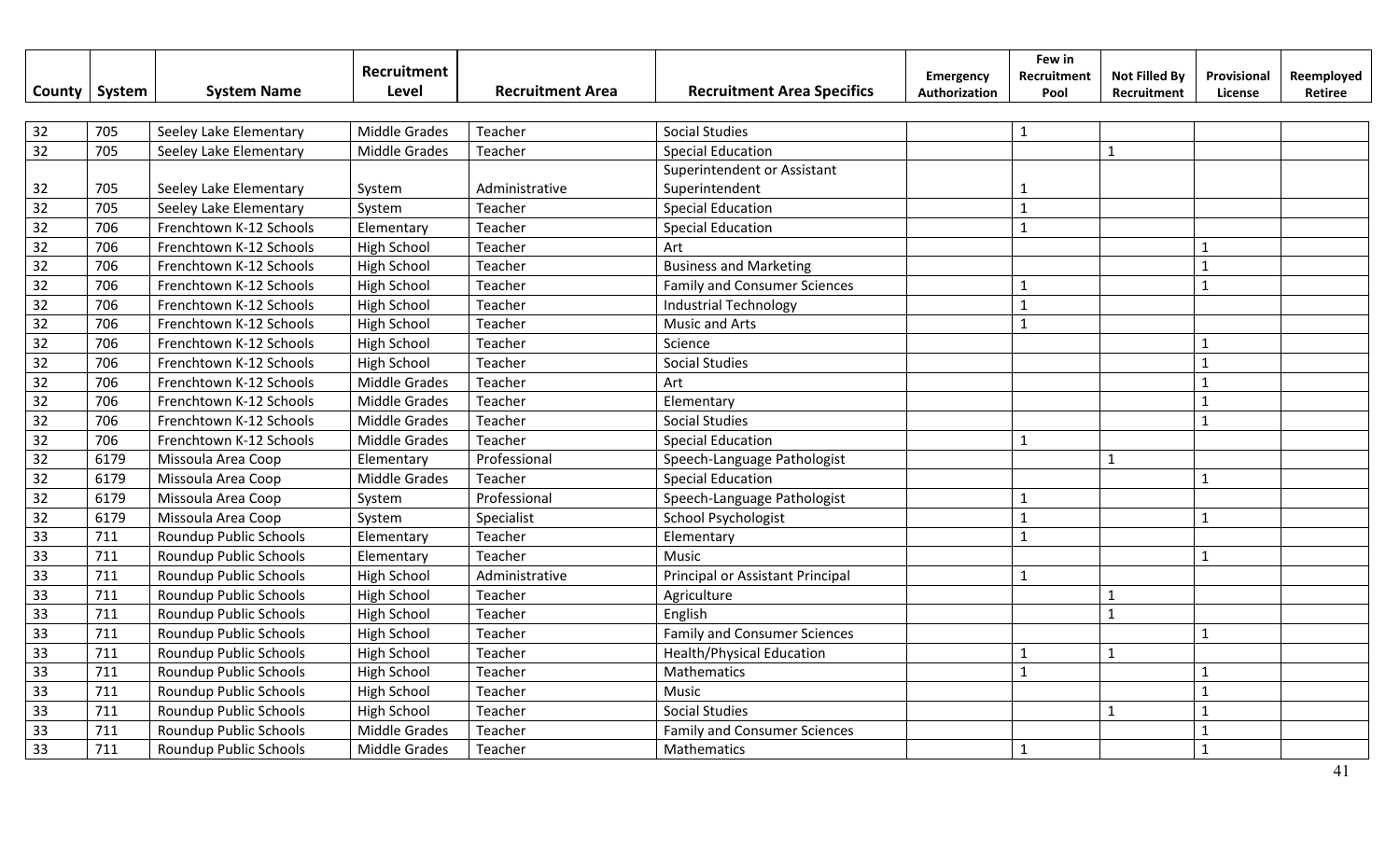|        |        |                                | Recruitment          |                         |                                   | Emergency     | Few in<br>Recruitment | <b>Not Filled By</b> | Provisional    | Reemployed |
|--------|--------|--------------------------------|----------------------|-------------------------|-----------------------------------|---------------|-----------------------|----------------------|----------------|------------|
| County | System | <b>System Name</b>             | Level                | <b>Recruitment Area</b> | <b>Recruitment Area Specifics</b> | Authorization | Pool                  | Recruitment          | License        | Retiree    |
|        |        |                                |                      |                         |                                   |               |                       |                      |                |            |
| 33     | 711    | Roundup Public Schools         | <b>Middle Grades</b> | Teacher                 | Music                             |               |                       |                      |                |            |
| 33     | 712    | Melstone Public Schools        | Elementary           | Teacher                 | Mathematics                       |               |                       |                      | $\overline{1}$ |            |
| 33     | 712    | Melstone Public Schools        | <b>High School</b>   | Teacher                 | Agriculture                       | $\mathbf{1}$  |                       |                      |                |            |
| 33     | 712    | Melstone Public Schools        | <b>High School</b>   | Teacher                 | <b>Career Tech</b>                |               |                       | 1                    |                |            |
| 33     | 712    | Melstone Public Schools        | <b>High School</b>   | Teacher                 | Mathematics                       |               |                       | $\mathbf{1}$         | $\mathbf{1}$   |            |
| 33     | 712    | Melstone Public Schools        | <b>High School</b>   | Teacher                 | Science                           |               |                       | $\mathbf{1}$         |                |            |
| 33     | 712    | Melstone Public Schools        | Middle Grades        | Teacher                 | Agriculture                       | 1             |                       |                      |                |            |
| 33     | 712    | Melstone Public Schools        | <b>Middle Grades</b> | Teacher                 | <b>Career Tech</b>                |               |                       | 1                    |                |            |
| 33     | 712    | Melstone Public Schools        | Middle Grades        | Teacher                 | Mathematics                       |               |                       |                      | $\mathbf{1}$   |            |
| 33     | 712    | Melstone Public Schools        | System               | Administrative          | Principal or Assistant Principal  |               | $\mathbf{1}$          |                      |                |            |
| 34     | 716    | Livingston Public Schools      | Elementary           | Administrative          | Principal or Assistant Principal  |               |                       |                      |                |            |
| 34     | 716    | Livingston Public Schools      | Elementary           | Specialist              | Library Media Specialist          |               |                       |                      | $\mathbf{1}$   |            |
| 34     | 716    | Livingston Public Schools      | Elementary           | Teacher                 | Elementary                        |               |                       |                      | $\mathbf{1}$   |            |
| 34     | 716    | Livingston Public Schools      | Elementary           | Teacher                 | Music and Arts                    |               | $\mathbf{1}$          |                      |                |            |
| 34     | 716    | Livingston Public Schools      | Elementary           | Teacher                 | <b>Special Education</b>          |               | $\mathbf{1}$          |                      | $\mathbf{1}$   |            |
| 34     | 716    | Livingston Public Schools      | <b>High School</b>   | Specialist              | <b>School Counselor</b>           |               | $\mathbf{1}$          |                      |                |            |
| 34     | 716    | Livingston Public Schools      | High School          | Teacher                 | Career Tech                       |               | $\mathbf{1}$          |                      |                |            |
| 34     | 716    | Livingston Public Schools      | High School          | Teacher                 | Music                             |               | $\mathbf{1}$          |                      |                |            |
| 34     | 716    | Livingston Public Schools      | High School          | Teacher                 | <b>Special Education</b>          |               | $\mathbf{1}$          | $\mathbf{1}$         |                |            |
| 34     | 716    | Livingston Public Schools      | <b>Middle Grades</b> | Administrative          | Principal or Assistant Principal  |               |                       |                      | $\mathbf{1}$   |            |
| 34     | 716    | Livingston Public Schools      | <b>Middle Grades</b> | Teacher                 | English                           |               | $\mathbf{1}$          |                      |                |            |
| 34     | 716    | Livingston Public Schools      | <b>Middle Grades</b> | Teacher                 | Mathematics                       |               | $\mathbf{1}$          |                      |                |            |
| 34     | 716    | Livingston Public Schools      | <b>Middle Grades</b> | Teacher                 | <b>Music and Arts</b>             |               |                       |                      |                |            |
| 34     | 716    | Livingston Public Schools      | Middle Grades        | Teacher                 | <b>Special Education</b>          |               |                       |                      |                |            |
| 34     | 716    | Livingston Public Schools      | System               | Specialist              | <b>School Psychologist</b>        |               | $\mathbf{1}$          |                      |                |            |
| 34     | 718    | <b>Gardiner Public Schools</b> | Elementary           | Teacher                 | Elementary                        |               | $\mathbf{1}$          |                      |                |            |
| 34     | 718    | <b>Gardiner Public Schools</b> | Elementary           | Teacher                 | Music                             |               |                       |                      | $\mathbf{1}$   |            |
| 34     | 718    | <b>Gardiner Public Schools</b> | <b>High School</b>   | Teacher                 | Music                             |               |                       |                      | $\mathbf 1$    |            |
| 34     | 718    | <b>Gardiner Public Schools</b> | <b>High School</b>   | Teacher                 | Science                           |               | $\mathbf{1}$          |                      |                |            |
| 34     | 718    | <b>Gardiner Public Schools</b> | <b>Middle Grades</b> | Teacher                 | Music                             |               |                       |                      | $\mathbf 1$    |            |
| 34     | 718    | <b>Gardiner Public Schools</b> | System               | Teacher                 | Music                             |               | $\mathbf{1}$          |                      |                |            |
| 34     | 718    | <b>Gardiner Public Schools</b> | System               | Teacher                 | <b>Music and Arts</b>             |               |                       | $\mathbf{1}$         |                |            |
| 34     | 724    | <b>Pine Creek Elementary</b>   | Elementary           | Teacher                 | Elementary                        |               | 1                     |                      |                |            |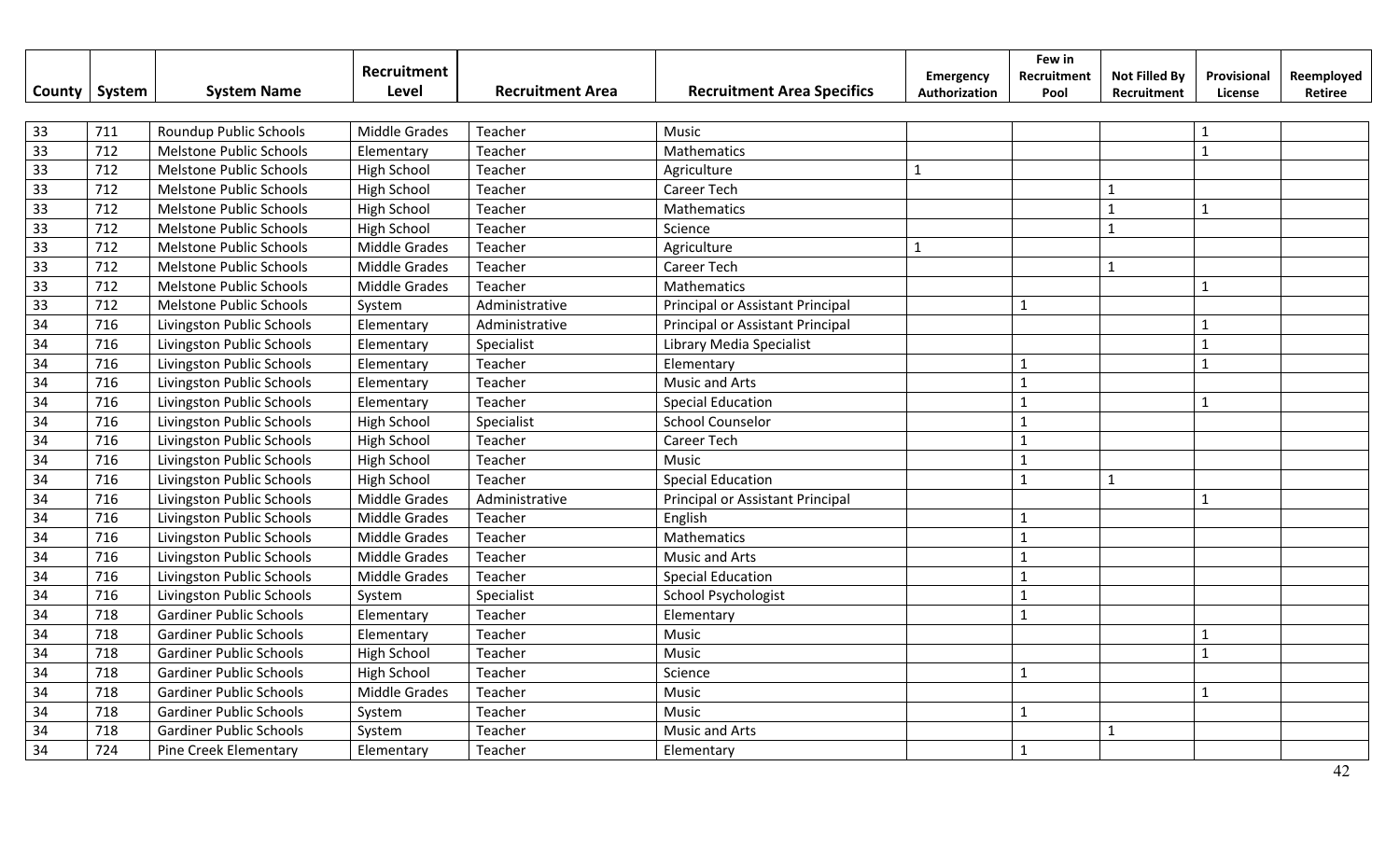|                 |        |                             | Recruitment          |                         | <b>Recruitment Area Specifics</b> | Emergency     | Few in<br>Recruitment | <b>Not Filled By</b> | Provisional    | Reemployed |
|-----------------|--------|-----------------------------|----------------------|-------------------------|-----------------------------------|---------------|-----------------------|----------------------|----------------|------------|
| County          | System | <b>System Name</b>          | Level                | <b>Recruitment Area</b> |                                   | Authorization | Pool                  | Recruitment          | License        | Retiree    |
| 34              | 1047   | <b>Arrowhead Elementary</b> | Elementary           | Teacher                 | Elementary                        |               |                       |                      |                |            |
| $\overline{34}$ | 1068   | Shields Valley Pub Schls    | Elementary           | Specialist              | <b>School Counselor</b>           |               |                       |                      | $\mathbf{1}$   |            |
| 34              | 1068   | Shields Valley Pub Schls    | Elementary           | Teacher                 | Elementary                        |               | $\mathbf{1}$          |                      | $\mathbf{1}$   |            |
| 34              | 1068   | Shields Valley Pub Schls    | Elementary           | Teacher                 | <b>Special Education</b>          |               |                       | $\mathbf{1}$         | $\mathbf{1}$   |            |
| 34              | 1068   | Shields Valley Pub Schls    | <b>High School</b>   | Specialist              | <b>School Counselor</b>           |               |                       |                      | $\overline{1}$ |            |
| 34              | 1068   | Shields Valley Pub Schls    | <b>High School</b>   | Teacher                 | Mathematics                       |               | $\mathbf{1}$          |                      |                |            |
| 34              | 1068   | Shields Valley Pub Schls    | <b>High School</b>   | Teacher                 | <b>Special Education</b>          |               | $\mathbf{1}$          |                      | $\mathbf{1}$   |            |
| 34              | 1068   | Shields Valley Pub Schls    | Middle Grades        | Specialist              | <b>School Counselor</b>           |               |                       |                      | $\mathbf{1}$   |            |
| 34              | 1068   | Shields Valley Pub Schls    | <b>Middle Grades</b> | Teacher                 | <b>Special Education</b>          |               |                       |                      | $\mathbf{1}$   |            |
| 34              | 1068   | Shields Valley Pub Schls    | System               | Specialist              | Library Media Specialist          |               |                       | $\mathbf{1}$         |                |            |
| 34              | 1068   | Shields Valley Pub Schls    | System               | Specialist              | <b>School Counselor</b>           |               | $\mathbf{1}$          |                      |                |            |
| 34              | 1068   | Shields Valley Pub Schls    | System               | Teacher                 | <b>Special Education</b>          |               | $\mathbf{1}$          |                      |                |            |
| 35              | 743    | Winnett K-12 Schools        | Elementary           | Specialist              | <b>School Counselor</b>           |               |                       | $\mathbf{1}$         |                |            |
| 35              | 743    | Winnett K-12 Schools        | Elementary           | Teacher                 | Elementary                        |               | $\mathbf{1}$          |                      |                |            |
| 35              | 743    | Winnett K-12 Schools        | Elementary           | Teacher                 | <b>Health/Physical Education</b>  |               |                       |                      | 1              |            |
| 35              | 743    | Winnett K-12 Schools        | Elementary           | Teacher                 | Music                             |               |                       | $\mathbf{1}$         |                |            |
| 35              | 743    | Winnett K-12 Schools        | High School          | Specialist              | <b>School Counselor</b>           |               |                       | $\mathbf{1}$         |                |            |
| 35              | 743    | Winnett K-12 Schools        | High School          | Teacher                 | English                           | $\mathbf{1}$  |                       | $\mathbf{1}$         |                |            |
| 35              | 743    | Winnett K-12 Schools        | High School          | Teacher                 | <b>Health/Physical Education</b>  |               |                       |                      | $\mathbf{1}$   |            |
| 35              | 743    | Winnett K-12 Schools        | High School          | Teacher                 | Mathematics                       |               |                       | $\mathbf{1}$         | $\mathbf{1}$   |            |
| $\overline{35}$ | 743    | Winnett K-12 Schools        | <b>High School</b>   | Teacher                 | Music                             |               |                       | $\mathbf{1}$         |                |            |
| $\overline{35}$ | 743    | Winnett K-12 Schools        | <b>High School</b>   | Teacher                 | <b>Social Studies</b>             |               | $\mathbf{1}$          |                      |                |            |
| 35              | 743    | Winnett K-12 Schools        | High School          | Teacher                 | World Language                    |               |                       | $\mathbf{1}$         |                |            |
| 35              | 743    | Winnett K-12 Schools        | <b>Middle Grades</b> | Specialist              | <b>School Counselor</b>           |               |                       | $\mathbf{1}$         |                |            |
| 35              | 743    | Winnett K-12 Schools        | Middle Grades        | Teacher                 | English                           |               |                       | $\mathbf{1}$         | $\mathbf{1}$   |            |
| 35              | 743    | Winnett K-12 Schools        | <b>Middle Grades</b> | Teacher                 | <b>Health/Physical Education</b>  |               |                       |                      | $\mathbf{1}$   |            |
| 35              | 743    | Winnett K-12 Schools        | <b>Middle Grades</b> | Teacher                 | Mathematics                       |               |                       |                      | $\mathbf{1}$   |            |
| 35              | 743    | Winnett K-12 Schools        | Middle Grades        | Teacher                 | Music                             |               |                       | $\mathbf{1}$         |                |            |
| 35              | 743    | Winnett K-12 Schools        | Middle Grades        | Teacher                 | World Language                    | $\mathbf{1}$  |                       | $\mathbf{1}$         |                |            |
|                 |        |                             |                      |                         | Superintendent or Assistant       |               |                       |                      |                |            |
| 35              | 743    | Winnett K-12 Schools        | System               | Administrative          | Superintendent                    |               |                       | -1                   |                |            |
| 35              | 743    | Winnett K-12 Schools        | System               | Teacher                 | Art                               |               | $\mathbf{1}$          |                      |                |            |
| 35              | 743    | Winnett K-12 Schools        | System               | Teacher                 | Music                             |               |                       | 1                    |                |            |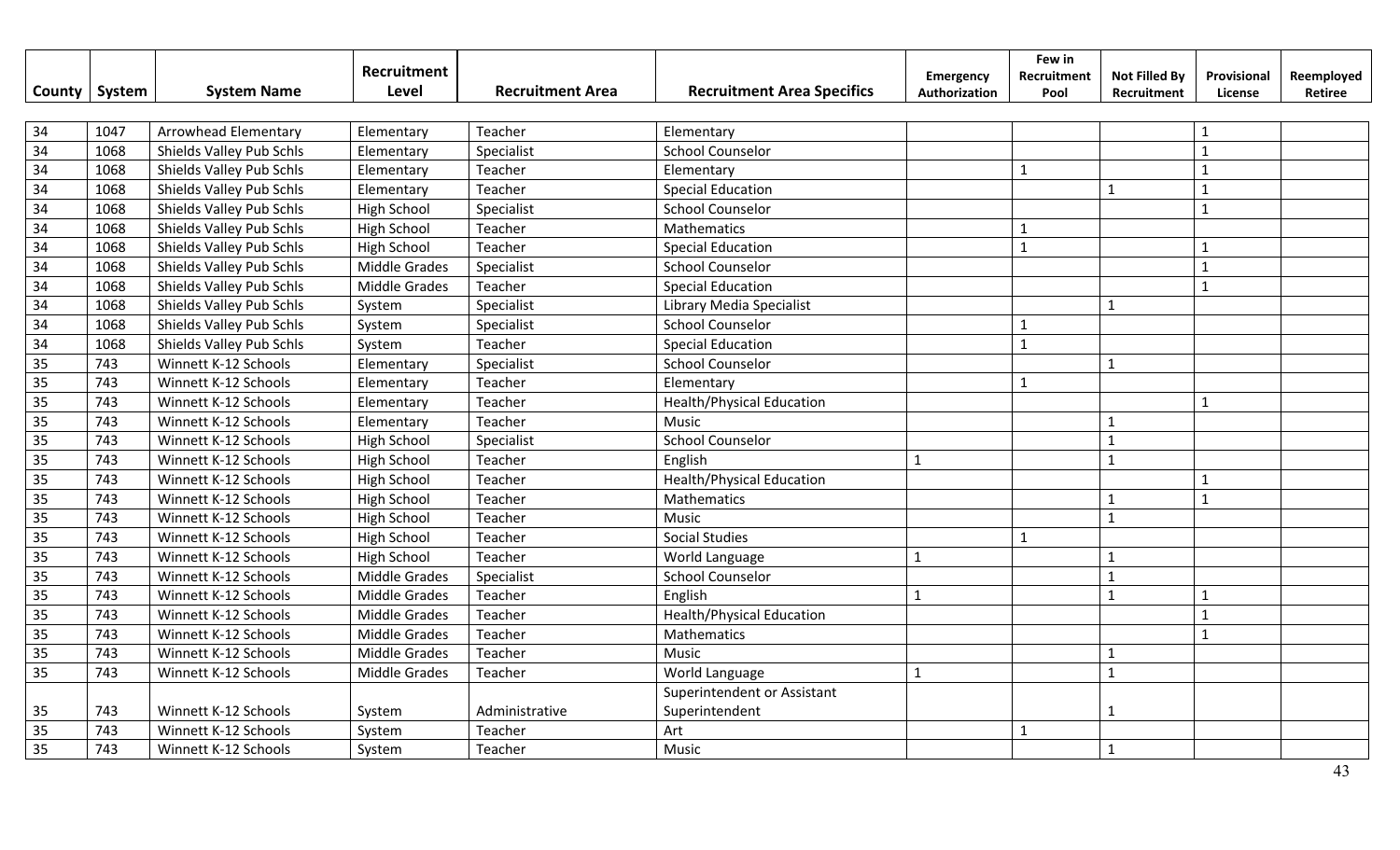|                 |        |                         | Recruitment<br>Level | <b>Recruitment Area</b> | <b>Recruitment Area Specifics</b>   | Emergency     | Few in<br>Recruitment | <b>Not Filled By</b> | Provisional    | Reemployed |
|-----------------|--------|-------------------------|----------------------|-------------------------|-------------------------------------|---------------|-----------------------|----------------------|----------------|------------|
| County          | System | <b>System Name</b>      |                      |                         |                                     | Authorization | Pool                  | Recruitment          | License        | Retiree    |
| 36              | 748    | Dodson K-12             | <b>High School</b>   | Teacher                 | English                             |               | 1                     |                      |                |            |
| 36              | 748    | Dodson K-12             | High School          | Teacher                 | Mathematics                         |               |                       |                      | $\mathbf{1}$   |            |
| 36              | 748    | Dodson K-12             | <b>Middle Grades</b> | Teacher                 | English                             |               | $\mathbf{1}$          |                      |                |            |
| 36              | 748    | Dodson K-12             | <b>Middle Grades</b> | Teacher                 | Mathematics                         |               |                       |                      | $\mathbf{1}$   |            |
| 36              | 756    | Saco Public Schools     | Elementary           | Teacher                 | Elementary                          |               | 1                     |                      |                |            |
| 36              | 756    | Saco Public Schools     | Elementary           | Teacher                 | Music                               |               |                       |                      | $\mathbf{1}$   |            |
| 36              | 756    | Saco Public Schools     | High School          | Teacher                 | <b>Industrial Technology</b>        |               |                       |                      | $\mathbf{1}$   |            |
| 36              | 756    | Saco Public Schools     | <b>High School</b>   | Teacher                 | Music                               | $\mathbf 1$   |                       |                      | $\mathbf{1}$   |            |
| 36              | 756    | Saco Public Schools     | Middle Grades        | Teacher                 | Music                               | $\mathbf{1}$  |                       |                      | $\mathbf{1}$   |            |
| 36              | 757    | Malta K-12 Schools      | Elementary           | Teacher                 | Elementary                          |               | 1                     | $\mathbf{1}$         |                |            |
| 36              | 757    | Malta K-12 Schools      | High School          | Administrative          | Principal or Assistant Principal    |               | $\mathbf{1}$          |                      |                |            |
| 36              | 757    | Malta K-12 Schools      | High School          | Teacher                 | Career Tech                         |               |                       | $\mathbf{1}$         |                |            |
| 36              | 757    | Malta K-12 Schools      | High School          | Teacher                 | Science                             |               |                       |                      | $\overline{1}$ |            |
| 36              | 757    | Malta K-12 Schools      | High School          | Teacher                 | World Language                      |               |                       | $\mathbf{1}$         |                |            |
| 36              | 757    | Malta K-12 Schools      | <b>Middle Grades</b> | Teacher                 | Elementary                          |               | $\mathbf{1}$          |                      |                |            |
| 36              | 757    | Malta K-12 Schools      | <b>Middle Grades</b> | Teacher                 | <b>Health/Physical Education</b>    |               | $\mathbf{1}$          |                      |                |            |
| 36              | 757    | Malta K-12 Schools      | <b>Middle Grades</b> | Teacher                 | Science                             |               |                       | $\mathbf{1}$         |                |            |
| 36              | 757    | Malta K-12 Schools      | <b>Middle Grades</b> | Teacher                 | <b>Social Studies</b>               |               |                       |                      |                |            |
| 36              | 757    | Malta K-12 Schools      | <b>Middle Grades</b> | Teacher                 | <b>Special Education</b>            |               | $\mathbf{1}$          |                      |                |            |
| 36              | 757    | Malta K-12 Schools      | System               | Teacher                 | Career Tech                         |               | $\mathbf{1}$          |                      |                |            |
| 36              | 757    | Malta K-12 Schools      | System               | Teacher                 | <b>Music and Arts</b>               |               |                       | $\mathbf{1}$         |                |            |
| 36              | 760    | Whitewater K-12 Schools | Elementary           | Teacher                 | Elementary                          | $\mathbf{1}$  | $\mathbf{1}$          | $\mathbf{1}$         |                |            |
| $\overline{36}$ | 760    | Whitewater K-12 Schools | High School          | Teacher                 | <b>Family and Consumer Sciences</b> | $\mathbf{1}$  |                       |                      |                |            |
| 36              | 760    | Whitewater K-12 Schools | <b>High School</b>   | Teacher                 | Music                               | $\mathbf 1$   |                       |                      |                |            |
| 36              | 760    | Whitewater K-12 Schools | <b>High School</b>   | Teacher                 | Science                             |               |                       | $\mathbf{1}$         |                |            |
| 36              | 760    | Whitewater K-12 Schools | <b>High School</b>   | Teacher                 | World Language                      |               |                       |                      |                |            |
| 36              | 760    | Whitewater K-12 Schools | Middle Grades        | Teacher                 | <b>Family and Consumer Sciences</b> | $\mathbf{1}$  |                       |                      |                |            |
| 36              | 760    | Whitewater K-12 Schools | <b>Middle Grades</b> | Teacher                 | Music                               | $\mathbf{1}$  |                       |                      |                |            |
| 36              | 760    | Whitewater K-12 Schools | <b>Middle Grades</b> | Teacher                 | World Language                      | $\mathbf{1}$  |                       |                      |                |            |
| 36              | 760    | Whitewater K-12 Schools | System               | Teacher                 | <b>Family and Consumer Sciences</b> |               |                       | $\mathbf{1}$         |                |            |
| 36              | 760    | Whitewater K-12 Schools | System               | Teacher                 | Music                               |               |                       | $\mathbf{1}$         |                |            |
| 36              | 760    | Whitewater K-12 Schools | System               | Teacher                 | <b>Special Education</b>            |               |                       | $\mathbf{1}$         |                |            |
| 36              | 760    | Whitewater K-12 Schools | System               | Teacher                 | World Language                      |               |                       | $\mathbf{1}$         |                |            |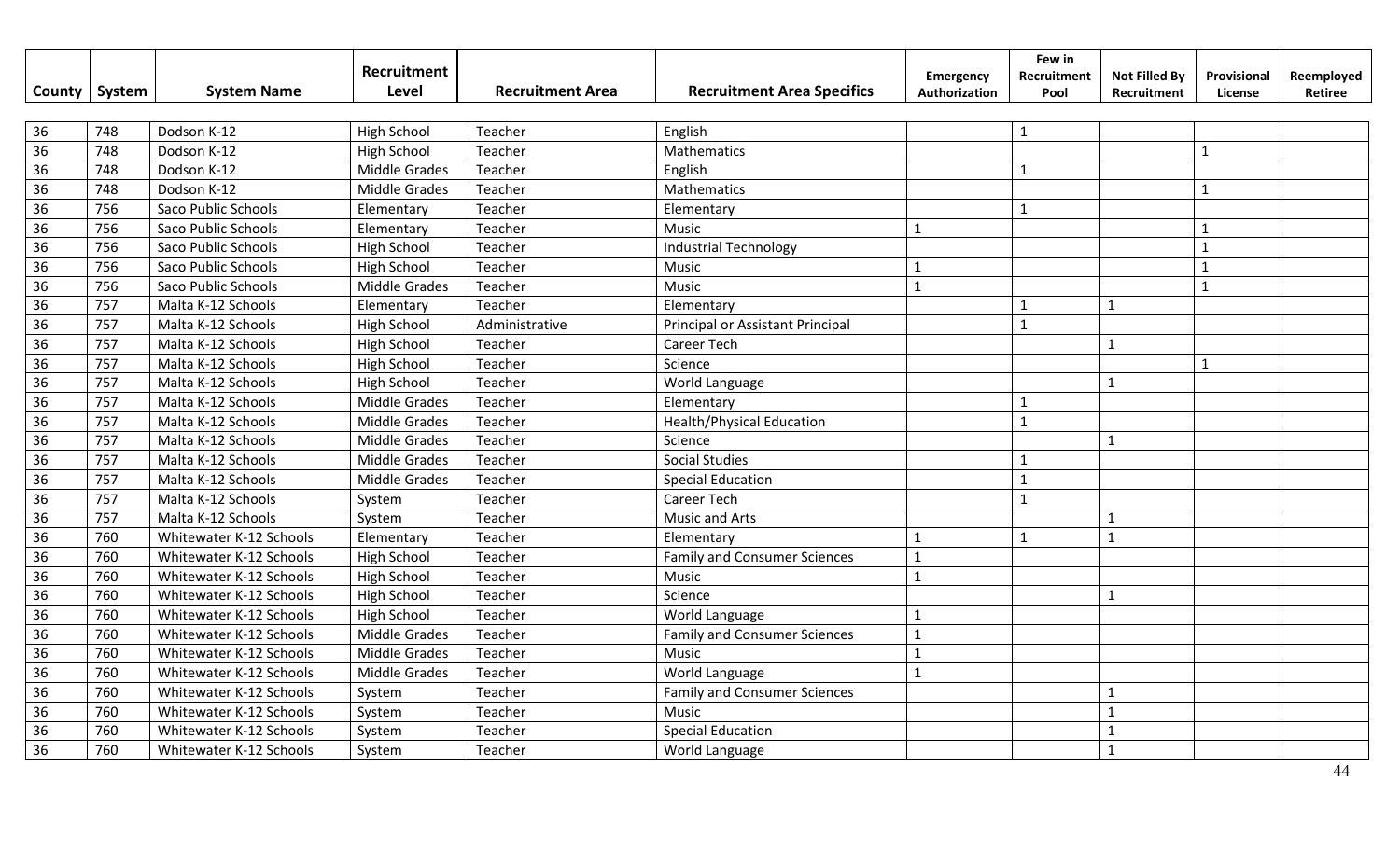|                 |        |                                 | Recruitment          |                         |                                   | Emergency     | Few in<br>Recruitment | <b>Not Filled By</b> | Provisional    | Reemployed |
|-----------------|--------|---------------------------------|----------------------|-------------------------|-----------------------------------|---------------|-----------------------|----------------------|----------------|------------|
| County          | System | <b>System Name</b>              | Level                | <b>Recruitment Area</b> | <b>Recruitment Area Specifics</b> | Authorization | Pool                  | Recruitment          | License        | Retiree    |
|                 |        |                                 |                      |                         |                                   |               |                       |                      |                |            |
| 37              | 767    | <b>Heart Butte K-12 Schools</b> | Elementary           | Teacher                 | Art                               |               |                       |                      |                |            |
| 37              | 767    | <b>Heart Butte K-12 Schools</b> | Elementary           | Teacher                 | Elementary                        | $\mathbf{1}$  | $\mathbf{1}$          |                      | $\mathbf{1}$   |            |
| $\overline{37}$ | 767    | Heart Butte K-12 Schools        | Elementary           | Teacher                 | <b>Health/Physical Education</b>  |               |                       |                      |                |            |
| 37              | 767    | Heart Butte K-12 Schools        | Elementary           | Teacher                 | <b>Social Studies</b>             |               |                       |                      |                |            |
| 37              | 767    | Heart Butte K-12 Schools        | Elementary           | Teacher                 | <b>Special Education</b>          |               |                       |                      |                |            |
| 37              | 767    | Heart Butte K-12 Schools        | <b>High School</b>   | Teacher                 | Art                               |               |                       |                      | $\mathbf{1}$   |            |
| 37              | 767    | Heart Butte K-12 Schools        | High School          | Teacher                 | <b>Career Tech</b>                |               |                       |                      |                |            |
| 37              | 767    | <b>Heart Butte K-12 Schools</b> | High School          | Teacher                 | English                           |               |                       |                      | $\mathbf{1}$   |            |
| 37              | 767    | <b>Heart Butte K-12 Schools</b> | High School          | Teacher                 | <b>Health/Physical Education</b>  |               |                       |                      | $\mathbf{1}$   |            |
| 37              | 767    | Heart Butte K-12 Schools        | High School          | Teacher                 | Mathematics                       |               | 1                     |                      |                |            |
| 37              | 767    | Heart Butte K-12 Schools        | High School          | Teacher                 | Science                           |               | $\mathbf{1}$          |                      | $\mathbf{1}$   |            |
| 37              | 767    | Heart Butte K-12 Schools        | High School          | Teacher                 | <b>Social Studies</b>             |               |                       |                      | $\mathbf{1}$   |            |
| 37              | 767    | Heart Butte K-12 Schools        | High School          | Teacher                 | <b>Special Education</b>          |               |                       |                      |                |            |
| 37              | 767    | Heart Butte K-12 Schools        | <b>Middle Grades</b> | Teacher                 | Art                               |               |                       |                      |                |            |
| 37              | 767    | <b>Heart Butte K-12 Schools</b> | Middle Grades        | Teacher                 | English                           |               |                       |                      | $\overline{1}$ |            |
| 37              | 767    | <b>Heart Butte K-12 Schools</b> | <b>Middle Grades</b> | Teacher                 | <b>Health/Physical Education</b>  |               |                       |                      | $\mathbf{1}$   |            |
| 37              | 767    | Heart Butte K-12 Schools        | <b>Middle Grades</b> | Teacher                 | Science                           |               |                       |                      | $\overline{1}$ |            |
| 37              | 767    | Heart Butte K-12 Schools        | Middle Grades        | Teacher                 | <b>Social Studies</b>             |               |                       |                      | $\mathbf{1}$   |            |
| 37              | 767    | Heart Butte K-12 Schools        | <b>Middle Grades</b> | Teacher                 | <b>Special Education</b>          |               |                       |                      | $\mathbf 1$    |            |
| 37              | 767    | <b>Heart Butte K-12 Schools</b> | System               | Teacher                 | Art                               |               |                       | $\mathbf{1}$         |                |            |
| 37              | 767    | <b>Heart Butte K-12 Schools</b> | System               | Teacher                 | <b>Health/Physical Education</b>  |               |                       | $\mathbf{1}$         |                |            |
| 37              | 767    | Heart Butte K-12 Schools        | System               | Teacher                 | Music                             |               |                       | $\mathbf{1}$         |                |            |
| 37              | 767    | <b>Heart Butte K-12 Schools</b> | System               | Teacher                 | <b>Music and Arts</b>             |               |                       |                      |                |            |
| 37              | 767    | Heart Butte K-12 Schools        | System               | Teacher                 | <b>Special Education</b>          |               |                       |                      |                |            |
| 37              | 767    | Heart Butte K-12 Schools        | System               | Teacher                 | World Language                    |               | $\mathbf{1}$          |                      |                |            |
| 37              | 768    | <b>Dupuyer Elementary</b>       | Elementary           | Teacher                 | Early Childhood                   |               |                       |                      | $\mathbf 1$    |            |
| 37              | 771    | <b>Conrad Public Schools</b>    | Elementary           | Specialist              | Library Media Specialist          |               |                       |                      | $\mathbf{1}$   |            |
| 37              | 771    | <b>Conrad Public Schools</b>    | Elementary           | Teacher                 | Early Childhood                   |               |                       |                      |                |            |
| 37              | 771    | <b>Conrad Public Schools</b>    | Elementary           | Teacher                 | Elementary                        | $\mathbf{1}$  | $\mathbf{1}$          |                      | $\mathbf{1}$   |            |
| 37              | 771    | <b>Conrad Public Schools</b>    | Elementary           | Teacher                 | <b>Health/Physical Education</b>  |               |                       |                      |                |            |
| 37              | 771    | <b>Conrad Public Schools</b>    | Elementary           | Teacher                 | Mathematics                       |               |                       |                      |                |            |
| 37              | 771    | <b>Conrad Public Schools</b>    | Elementary           | Teacher                 | Music                             | $\mathbf{1}$  |                       |                      |                |            |
| 37              | 771    | <b>Conrad Public Schools</b>    | Elementary           | Teacher                 | <b>Music and Arts</b>             |               |                       | $\mathbf{1}$         |                |            |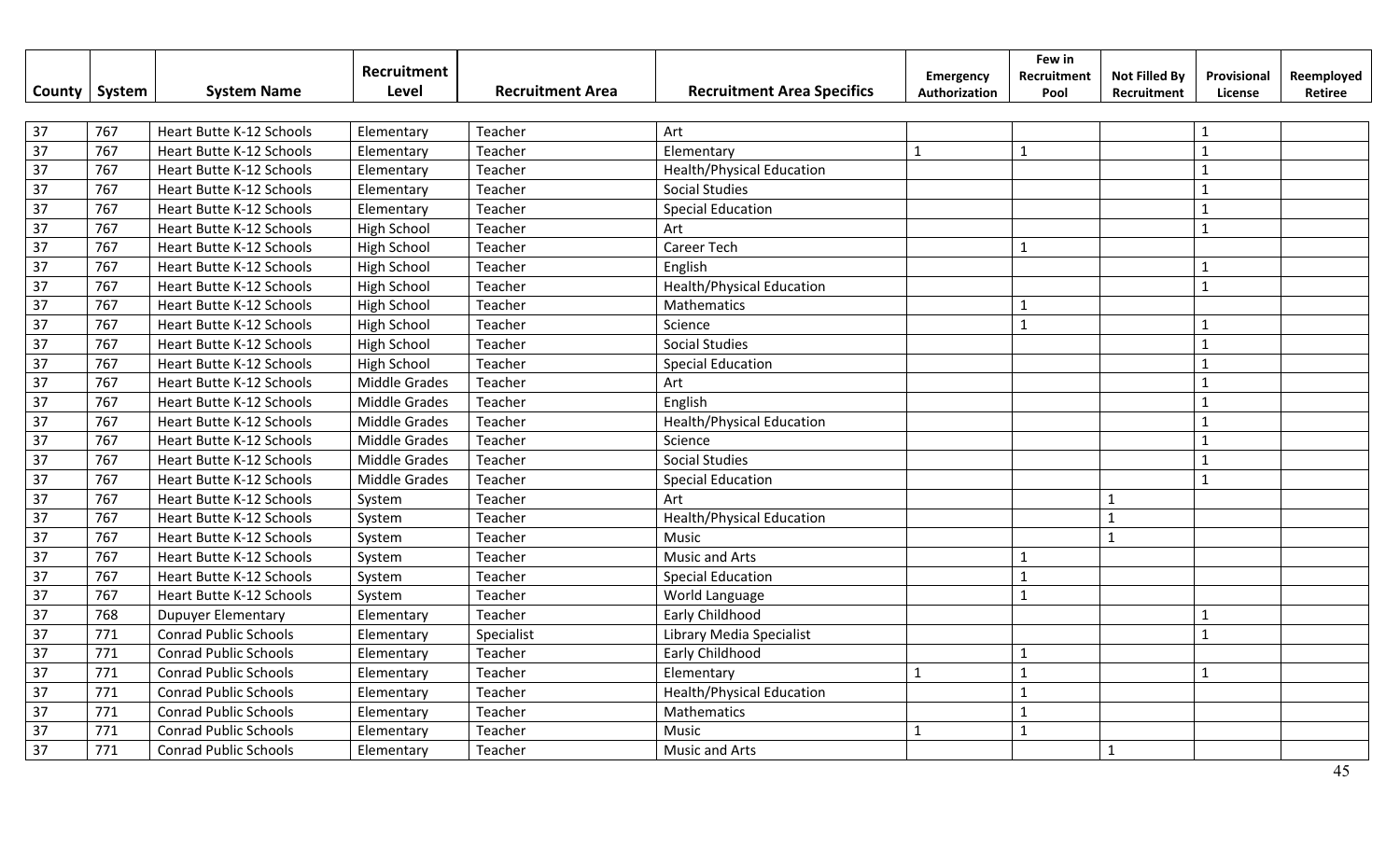| <b>County</b>   | System | <b>System Name</b>           | Recruitment<br>Level | <b>Recruitment Area</b> | <b>Recruitment Area Specifics</b>   | <b>Emergency</b><br>Authorization | Few in<br>Recruitment<br>Pool | <b>Not Filled By</b><br>Recruitment | Provisional<br>License | Reemployed<br>Retiree |
|-----------------|--------|------------------------------|----------------------|-------------------------|-------------------------------------|-----------------------------------|-------------------------------|-------------------------------------|------------------------|-----------------------|
|                 |        |                              |                      |                         |                                     |                                   |                               |                                     |                        |                       |
| 37              | 771    | <b>Conrad Public Schools</b> | Elementary           | Teacher                 | <b>Social Studies</b>               |                                   |                               |                                     |                        |                       |
| 37              | 771    | <b>Conrad Public Schools</b> | Elementary           | Teacher                 | <b>Special Education</b>            |                                   | $\overline{1}$                | $\mathbf{1}$                        | $\mathbf{1}$           |                       |
| $\overline{37}$ | 771    | <b>Conrad Public Schools</b> | <b>High School</b>   | Administrative          | Principal or Assistant Principal    |                                   | $\mathbf{1}$                  |                                     |                        |                       |
| 37              | 771    | <b>Conrad Public Schools</b> | <b>High School</b>   | Specialist              | <b>School Counselor</b>             |                                   |                               |                                     | $\mathbf{1}$           |                       |
| 37              | 771    | <b>Conrad Public Schools</b> | <b>High School</b>   | Teacher                 | Art                                 |                                   | $\mathbf{1}$                  |                                     |                        |                       |
| 37              | 771    | <b>Conrad Public Schools</b> | <b>High School</b>   | Teacher                 | <b>Business and Marketing</b>       |                                   |                               |                                     | $\mathbf{1}$           |                       |
| 37              | 771    | <b>Conrad Public Schools</b> | High School          | Teacher                 | Career Tech                         |                                   | $\mathbf{1}$                  |                                     |                        |                       |
| 37              | 771    | <b>Conrad Public Schools</b> | <b>High School</b>   | Teacher                 | Elementary                          |                                   |                               |                                     | $\mathbf{1}$           |                       |
| 37              | 771    | <b>Conrad Public Schools</b> | <b>High School</b>   | Teacher                 | English                             | $\mathbf{1}$                      | $\mathbf{1}$                  | $\mathbf{1}$                        |                        |                       |
| 37              | 771    | <b>Conrad Public Schools</b> | High School          | Teacher                 | <b>Health/Physical Education</b>    |                                   | $\mathbf{1}$                  |                                     |                        |                       |
| 37              | 771    | <b>Conrad Public Schools</b> | High School          | Teacher                 | Music                               | $\mathbf{1}$                      | $\mathbf{1}$                  |                                     |                        |                       |
| 37              | 771    | <b>Conrad Public Schools</b> | <b>High School</b>   | Teacher                 | Music and Arts                      |                                   |                               | $\mathbf{1}$                        |                        |                       |
| 37              | 771    | <b>Conrad Public Schools</b> | <b>High School</b>   | Teacher                 | Science                             |                                   |                               |                                     |                        |                       |
| 37              | 771    | <b>Conrad Public Schools</b> | <b>High School</b>   | Teacher                 | <b>Social Studies</b>               |                                   | $\mathbf{1}$                  |                                     |                        |                       |
| 37              | 771    | <b>Conrad Public Schools</b> | High School          | Teacher                 | <b>Special Education</b>            |                                   | $\mathbf{1}$                  |                                     |                        |                       |
| 37              | 771    | <b>Conrad Public Schools</b> | <b>Middle Grades</b> | Specialist              | <b>School Counselor</b>             |                                   |                               |                                     |                        |                       |
| 37              | 771    | <b>Conrad Public Schools</b> | <b>Middle Grades</b> | Teacher                 | <b>Business and Marketing</b>       |                                   |                               |                                     | $\mathbf{1}$           |                       |
| 37              | 771    | <b>Conrad Public Schools</b> | <b>Middle Grades</b> | Teacher                 | Career Tech                         |                                   | $\mathbf{1}$                  |                                     |                        |                       |
| 37              | 771    | <b>Conrad Public Schools</b> | <b>Middle Grades</b> | Teacher                 | Elementary                          |                                   |                               |                                     | $\mathbf{1}$           |                       |
| 37              | 771    | <b>Conrad Public Schools</b> | Middle Grades        | Teacher                 | Mathematics                         |                                   | $\mathbf{1}$                  |                                     |                        |                       |
| 37              | 771    | <b>Conrad Public Schools</b> | <b>Middle Grades</b> | Teacher                 | Music                               | $\mathbf{1}$                      |                               |                                     |                        |                       |
| 37              | 771    | <b>Conrad Public Schools</b> | <b>Middle Grades</b> | Teacher                 | <b>Special Education</b>            |                                   |                               | $\mathbf{1}$                        | $\mathbf{1}$           |                       |
| 37              | 771    | <b>Conrad Public Schools</b> | System               | Teacher                 | Music                               |                                   | $\mathbf{1}$                  |                                     |                        |                       |
| 37              | 775    | <b>Valier Public Schools</b> | Elementary           | Teacher                 | Drama/Theater                       | $\mathbf{1}$                      |                               |                                     |                        |                       |
| 37              | 775    | <b>Valier Public Schools</b> | Elementary           | Teacher                 | Elementary                          |                                   | $\mathbf{1}$                  |                                     |                        |                       |
| 37              | 775    | Valier Public Schools        | Elementary           | Teacher                 | Music                               |                                   |                               |                                     |                        |                       |
| 37              | 775    | Valier Public Schools        | <b>High School</b>   | Teacher                 | Drama/Theater                       | $\mathbf{1}$                      |                               |                                     |                        |                       |
| 37              | 775    | <b>Valier Public Schools</b> | High School          | Teacher                 | <b>Family and Consumer Sciences</b> |                                   | 1                             |                                     |                        |                       |
| 37              | 775    | Valier Public Schools        | <b>High School</b>   | Teacher                 | Music                               | $\mathbf{1}$                      |                               |                                     |                        |                       |
| 37              | 775    | <b>Valier Public Schools</b> | <b>High School</b>   | Teacher                 | Science                             |                                   | $\mathbf{1}$                  |                                     |                        |                       |
| 37              | 775    | Valier Public Schools        | Middle Grades        | Teacher                 | Drama/Theater                       | $\mathbf 1$                       |                               |                                     |                        |                       |
| 37              | 775    | <b>Valier Public Schools</b> | <b>Middle Grades</b> | Teacher                 | Music                               | $\mathbf{1}$                      |                               |                                     |                        |                       |
| 37              | 775    | <b>Valier Public Schools</b> | System               | Teacher                 | Elementary                          |                                   | $\mathbf{1}$                  |                                     |                        |                       |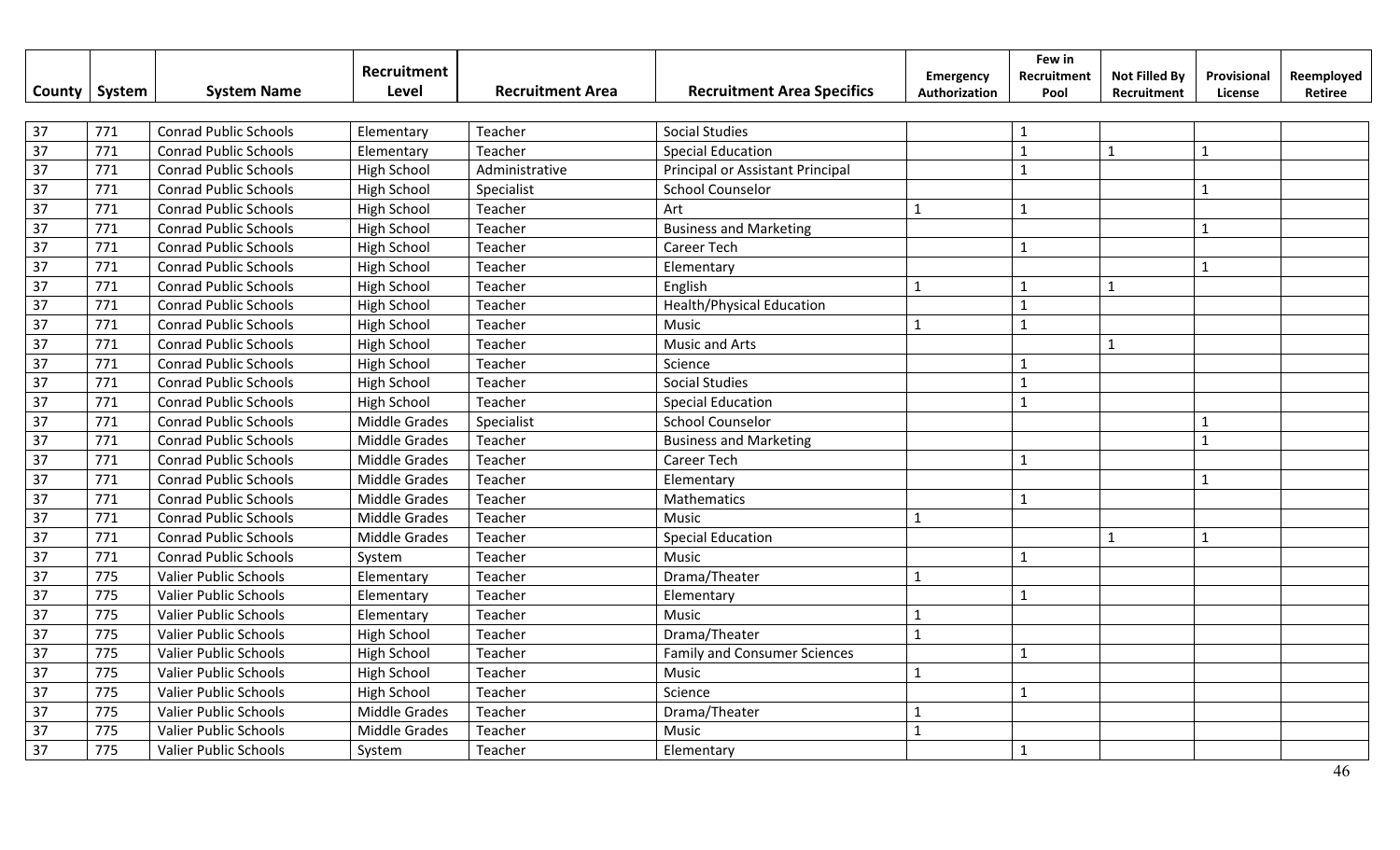| County          | System | <b>System Name</b>                | Recruitment<br>Level | <b>Recruitment Area</b> | <b>Recruitment Area Specifics</b>   | Emergency<br>Authorization | Few in<br>Recruitment<br>Pool | <b>Not Filled By</b><br>Recruitment | Provisional<br>License | Reemployed<br>Retiree |
|-----------------|--------|-----------------------------------|----------------------|-------------------------|-------------------------------------|----------------------------|-------------------------------|-------------------------------------|------------------------|-----------------------|
|                 |        |                                   |                      |                         |                                     |                            |                               |                                     |                        |                       |
| 37              | 775    | <b>Valier Public Schools</b>      | System               | Teacher                 | Music                               |                            |                               |                                     |                        |                       |
| $\overline{37}$ | 775    | <b>Valier Public Schools</b>      | System               | Teacher                 | <b>Music and Arts</b>               |                            | $\mathbf{1}$                  |                                     |                        |                       |
| $\overline{37}$ | 775    | Valier Public Schools             | System               | Teacher                 | <b>Special Education</b>            |                            | $\mathbf{1}$                  |                                     |                        |                       |
| 37              | 6194   | <b>Big Sky Special Needs Coop</b> | System               | Administrative          | Psychology                          |                            |                               | $\mathbf{1}$                        |                        |                       |
| 37              | 6194   | <b>Big Sky Special Needs Coop</b> | System               | Professional            | <b>Occupational Therapist</b>       |                            |                               | $\mathbf{1}$                        |                        |                       |
| 37              | 6194   | <b>Big Sky Special Needs Coop</b> | System               | Professional            | Speech-Language Pathologist         |                            | $\mathbf 1$                   |                                     |                        |                       |
| 37              | 6194   | <b>Big Sky Special Needs Coop</b> | System               | Specialist              | School Psychologist                 |                            |                               | $\mathbf{1}$                        |                        |                       |
| 38              | 786    | <b>Biddle Elementary</b>          | Elementary           | Teacher                 | Elementary                          |                            | 1                             |                                     |                        |                       |
| 38              | 799    | <b>Broadus Public Schools</b>     | Elementary           | Teacher                 | Elementary                          |                            | $\mathbf{1}$                  |                                     |                        |                       |
| 38              | 799    | <b>Broadus Public Schools</b>     | Elementary           | Teacher                 | <b>Special Education</b>            |                            | $\mathbf{1}$                  |                                     |                        |                       |
| 38              | 799    | <b>Broadus Public Schools</b>     | High School          | Teacher                 | Agriculture                         |                            |                               |                                     |                        |                       |
| 38              | 799    | <b>Broadus Public Schools</b>     | <b>High School</b>   | Teacher                 | Career Tech                         |                            |                               | $\mathbf{1}$                        |                        |                       |
| 38              | 799    | <b>Broadus Public Schools</b>     | <b>High School</b>   | Teacher                 | <b>Family and Consumer Sciences</b> | $\mathbf{1}$               | $\mathbf{1}$                  |                                     |                        |                       |
| 38              | 799    | <b>Broadus Public Schools</b>     | <b>High School</b>   | Teacher                 | Health/Physical Education           |                            | $\mathbf{1}$                  |                                     |                        |                       |
| 38              | 799    | <b>Broadus Public Schools</b>     | <b>High School</b>   | Teacher                 | Mathematics                         |                            | $\mathbf{1}$                  |                                     |                        |                       |
| 38              | 799    | <b>Broadus Public Schools</b>     | <b>Middle Grades</b> | Teacher                 | <b>Family and Consumer Sciences</b> | $\mathbf{1}$               |                               |                                     |                        |                       |
| 39              | 805    | Deer Lodge Elementary             | Elementary           | Specialist              | <b>School Psychologist</b>          |                            | $\mathbf{1}$                  |                                     |                        |                       |
| 39              | 805    | Deer Lodge Elementary             | Elementary           | Teacher                 | Elementary                          | 1                          |                               |                                     |                        |                       |
| 39              | 805    | Deer Lodge Elementary             | System               | Specialist              | <b>School Counselor</b>             |                            |                               | $\mathbf{1}$                        |                        |                       |
| 39              | 805    | Deer Lodge Elementary             | System               | Specialist              | <b>School Psychologist</b>          |                            |                               | $\mathbf{1}$                        |                        |                       |
| 39              | 805    | Deer Lodge Elementary             | System               | Teacher                 | Music and Arts                      |                            | $\mathbf{1}$                  |                                     |                        |                       |
| 39              | 806    | Powell County High School         | <b>High School</b>   | Specialist              | <b>School Counselor</b>             |                            |                               | $\mathbf{1}$                        |                        |                       |
| 39              | 806    | Powell County High School         | <b>High School</b>   | Teacher                 | English                             |                            |                               |                                     |                        |                       |
| 39              | 806    | Powell County High School         | <b>High School</b>   | Teacher                 | Mathematics                         |                            |                               | $\mathbf{1}$                        |                        |                       |
| 39              | 806    | Powell County High School         | <b>High School</b>   | Teacher                 | Science                             |                            |                               |                                     | $\mathbf{1}$           |                       |
| 39              | 808    | <b>Ovando Elementary</b>          | Elementary           | Teacher                 | Elementary                          |                            |                               | $\mathbf{1}$                        |                        |                       |
| 39              | 810    | <b>Helmville Elementary</b>       | Elementary           | Teacher                 | Elementary                          |                            | $\mathbf{1}$                  |                                     | $\mathbf{1}$           |                       |
| 39              | 811    | <b>Garrison Elementary</b>        | Elementary           | Teacher                 | Elementary                          |                            | $\mathbf{1}$                  |                                     |                        |                       |
| 39              | 812    | <b>Elliston Elementary</b>        | Elementary           | Teacher                 | Elementary                          |                            |                               | $\mathbf{1}$                        |                        |                       |
| 39              | 813    | Avon Elementary                   | Elementary           | Teacher                 | Elementary                          |                            |                               | $\mathbf{1}$                        |                        |                       |
| 39              | 814    | <b>Gold Creek Elementary</b>      | Elementary           | Teacher                 | Elementary                          |                            |                               |                                     |                        |                       |
| 39              | 6184   | Great Divide Educ Serv            | System               | Professional            | Speech-Language Pathologist         |                            |                               |                                     |                        |                       |
| 39              | 6184   | Great Divide Educ Serv            | System               | Specialist              | School Psychologist                 |                            | $\mathbf{1}$                  |                                     | $\mathbf{1}$           |                       |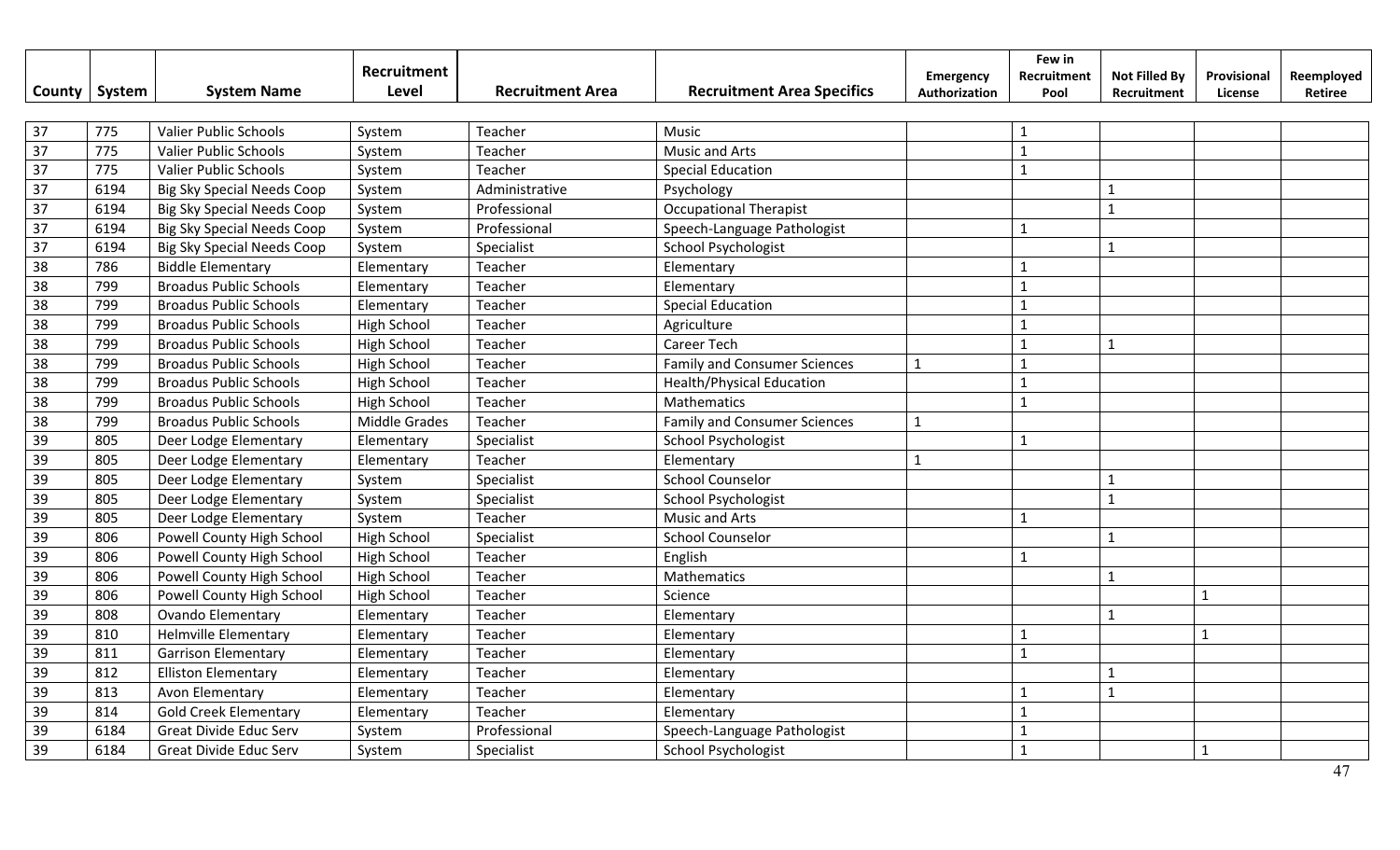|    | County   System | <b>System Name</b>               | Recruitment<br>Level | <b>Recruitment Area</b> | <b>Recruitment Area Specifics</b>   | <b>Emergency</b><br>Authorization | Few in<br>Recruitment<br>Pool | <b>Not Filled By</b><br>Recruitment | Provisional<br>License | Reemployed<br>Retiree |
|----|-----------------|----------------------------------|----------------------|-------------------------|-------------------------------------|-----------------------------------|-------------------------------|-------------------------------------|------------------------|-----------------------|
|    |                 |                                  |                      |                         |                                     |                                   |                               |                                     |                        |                       |
| 40 | 818             | Terry K-12 Schools               | Elementary           | Administrative          | Principal or Assistant Principal    |                                   |                               |                                     | $\mathbf{1}$           |                       |
| 40 | 818             | Terry K-12 Schools               | Elementary           | Specialist              | <b>School Counselor</b>             |                                   |                               |                                     | $\mathbf{1}$           |                       |
| 40 | 818             | Terry K-12 Schools               | Elementary           | Teacher                 | <b>Dual Credit</b>                  |                                   |                               | $\mathbf{1}$                        |                        |                       |
| 40 | 818             | Terry K-12 Schools               | Elementary           | Teacher                 | Elementary                          | $\mathbf 1$                       |                               | $\mathbf{1}$                        | $\mathbf{1}$           |                       |
| 40 | 818             | Terry K-12 Schools               | Elementary           | Teacher                 | <b>Special Education</b>            |                                   |                               |                                     | $\mathbf{1}$           |                       |
| 40 | 818             | Terry K-12 Schools               | <b>High School</b>   | Administrative          | Principal or Assistant Principal    |                                   |                               |                                     | $\mathbf{1}$           |                       |
| 40 | 818             | Terry K-12 Schools               | High School          | Specialist              | <b>School Counselor</b>             |                                   |                               |                                     | $\mathbf{1}$           |                       |
| 40 | 818             | Terry K-12 Schools               | High School          | Teacher                 | Art                                 | $\mathbf 1$                       |                               |                                     |                        |                       |
| 40 | 818             | Terry K-12 Schools               | <b>High School</b>   | Teacher                 | <b>Business and Marketing</b>       |                                   |                               |                                     | $\mathbf{1}$           |                       |
| 40 | 818             | Terry K-12 Schools               | <b>High School</b>   | Teacher                 | <b>Family and Consumer Sciences</b> | 1                                 |                               | $\mathbf{1}$                        |                        |                       |
| 40 | 818             | Terry K-12 Schools               | <b>High School</b>   | Teacher                 | <b>Health/Physical Education</b>    | $\mathbf{1}$                      |                               |                                     |                        |                       |
| 40 | 818             | Terry K-12 Schools               | <b>High School</b>   | Teacher                 | <b>Industrial Technology</b>        |                                   | $\mathbf{1}$                  |                                     |                        |                       |
| 40 | 818             | Terry K-12 Schools               | <b>High School</b>   | Teacher                 | Science                             |                                   |                               | $\mathbf{1}$                        |                        |                       |
| 40 | 818             | Terry K-12 Schools               | <b>High School</b>   | Teacher                 | <b>Social Studies</b>               |                                   | $\mathbf 1$                   | $\mathbf{1}$                        |                        |                       |
| 40 | 818             | Terry K-12 Schools               | <b>Middle Grades</b> | Administrative          | Principal or Assistant Principal    |                                   |                               |                                     | $\mathbf{1}$           |                       |
| 40 | 818             | Terry K-12 Schools               | <b>Middle Grades</b> | Specialist              | <b>School Counselor</b>             |                                   |                               |                                     | $\mathbf{1}$           |                       |
| 40 | 818             | Terry K-12 Schools               | <b>Middle Grades</b> | Teacher                 | Art                                 | $\mathbf{1}$                      |                               |                                     |                        |                       |
| 40 | 818             | Terry K-12 Schools               | Middle Grades        | Teacher                 | <b>Business and Marketing</b>       |                                   |                               |                                     | $\mathbf{1}$           |                       |
| 40 | 818             | Terry K-12 Schools               | Middle Grades        | Teacher                 | Elementary                          |                                   | $\mathbf{1}$                  |                                     |                        |                       |
| 40 | 818             | Terry K-12 Schools               | Middle Grades        | Teacher                 | <b>Family and Consumer Sciences</b> | $\mathbf{1}$                      |                               | $\mathbf{1}$                        |                        |                       |
| 40 | 818             | Terry K-12 Schools               | Middle Grades        | Teacher                 | <b>Health/Physical Education</b>    | $\mathbf{1}$                      |                               |                                     |                        |                       |
|    |                 |                                  |                      |                         | Superintendent or Assistant         |                                   |                               |                                     |                        |                       |
| 40 | 818             | Terry K-12 Schools               | System               | Administrative          | Superintendent                      |                                   | 1                             |                                     |                        |                       |
| 40 | 818             | Terry K-12 Schools               | System               | Administrative          | Supervisor                          |                                   |                               |                                     | $\mathbf{1}$           |                       |
| 40 | 818             | Terry K-12 Schools               | System               | Teacher                 | Art                                 |                                   |                               | $\mathbf{1}$                        |                        |                       |
| 40 | 818             | Terry K-12 Schools               | System               | Teacher                 | <b>Health/Physical Education</b>    |                                   | $\mathbf{1}$                  | $\mathbf{1}$                        |                        |                       |
| 40 | 818             | Terry K-12 Schools               | System               | Teacher                 | <b>Special Education</b>            |                                   |                               | $\mathbf{1}$                        |                        |                       |
| 41 | 822             | Corvallis K-12 Schools           | <b>High School</b>   | Teacher                 | <b>Health/Physical Education</b>    |                                   |                               |                                     | $\mathbf{1}$           |                       |
| 41 | 822             | Corvallis K-12 Schools           | <b>High School</b>   | Teacher                 | <b>Special Education</b>            |                                   |                               |                                     | $\mathbf{1}$           |                       |
| 41 | 822             | Corvallis K-12 Schools           | <b>Middle Grades</b> | Teacher                 | <b>Special Education</b>            |                                   |                               | $\mathbf{1}$                        | $\mathbf{1}$           |                       |
| 41 | 823             | <b>Stevensville Public Schls</b> | Elementary           | Teacher                 | Elementary                          |                                   | $\mathbf{1}$                  |                                     | $\mathbf{1}$           |                       |
| 41 | 823             | <b>Stevensville Public Schls</b> | Elementary           | Teacher                 | <b>Special Education</b>            |                                   |                               |                                     | $\mathbf{1}$           |                       |
| 41 | 823             | Stevensville Public Schls        | <b>High School</b>   | Specialist              | <b>School Counselor</b>             |                                   | $\mathbf{1}$                  |                                     |                        |                       |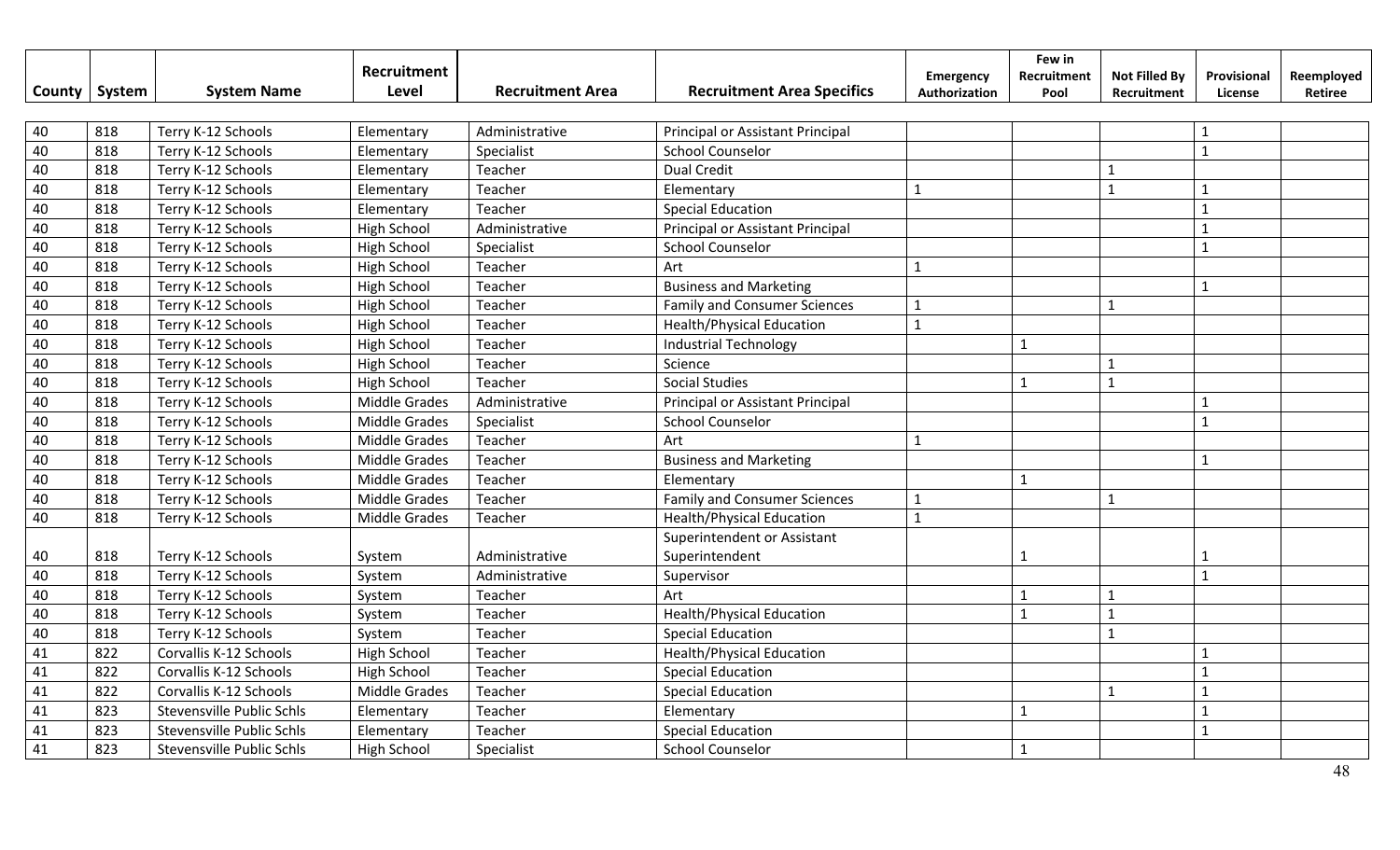|        |        |                                  | Recruitment          |                         |                                     | Emergency     | Few in<br>Recruitment | <b>Not Filled By</b> | Provisional    | Reemployed |
|--------|--------|----------------------------------|----------------------|-------------------------|-------------------------------------|---------------|-----------------------|----------------------|----------------|------------|
| County | System | <b>System Name</b>               | Level                | <b>Recruitment Area</b> | <b>Recruitment Area Specifics</b>   | Authorization | Pool                  | Recruitment          | License        | Retiree    |
|        |        |                                  |                      |                         |                                     |               |                       |                      |                |            |
| 41     | 823    | Stevensville Public Schls        | <b>High School</b>   | Teacher                 | Art                                 |               | $\mathbf{1}$          |                      |                |            |
| 41     | 823    | Stevensville Public Schls        | High School          | Teacher                 | English                             |               |                       |                      | $\mathbf{1}$   |            |
| 41     | 823    | Stevensville Public Schls        | High School          | Teacher                 | <b>Industrial Technology</b>        |               | $\mathbf{1}$          |                      |                |            |
| 41     | 823    | Stevensville Public Schls        | <b>High School</b>   | Teacher                 | Mathematics                         | $\mathbf{1}$  | $\mathbf{1}$          |                      |                |            |
| 41     | 823    | Stevensville Public Schls        | <b>Middle Grades</b> | Specialist              | Library Media Specialist            |               |                       | $\mathbf{1}$         |                |            |
| 41     | 823    | Stevensville Public Schls        | <b>Middle Grades</b> | Specialist              | <b>School Counselor</b>             |               | $\mathbf{1}$          | $\mathbf{1}$         |                |            |
| 41     | 823    | <b>Stevensville Public Schls</b> | <b>Middle Grades</b> | Teacher                 | Elementary                          |               |                       |                      | $\mathbf{1}$   |            |
| 41     | 823    | Stevensville Public Schls        | Middle Grades        | Teacher                 | English                             |               |                       |                      | $\mathbf{1}$   |            |
| 41     | 823    | Stevensville Public Schls        | <b>Middle Grades</b> | Teacher                 | Mathematics                         |               |                       |                      | $\mathbf{1}$   |            |
| 41     | 823    | <b>Stevensville Public Schls</b> | <b>Middle Grades</b> | Teacher                 | <b>Social Studies</b>               |               |                       |                      | $\mathbf{1}$   |            |
| 41     | 823    | <b>Stevensville Public Schls</b> | <b>Middle Grades</b> | Teacher                 | <b>Special Education</b>            |               |                       |                      | $\mathbf{1}$   |            |
| 41     | 823    | <b>Stevensville Public Schls</b> | System               | Professional            | School Nurse - General Education    |               |                       |                      |                |            |
| 41     | 824    | Hamilton K-12 Schools            | Elementary           | Specialist              | <b>School Counselor</b>             |               |                       |                      | $\mathbf{1}$   |            |
| 41     | 824    | Hamilton K-12 Schools            | Elementary           | Specialist              | School Psychologist                 |               |                       |                      | $\mathbf{1}$   |            |
| 41     | 824    | Hamilton K-12 Schools            | Elementary           | Teacher                 | Elementary                          |               |                       |                      |                |            |
| 41     | 824    | Hamilton K-12 Schools            | Elementary           | Teacher                 | English                             |               |                       |                      |                |            |
| 41     | 824    | Hamilton K-12 Schools            | Elementary           | Teacher                 | <b>Special Education</b>            |               |                       |                      |                |            |
| 41     | 824    | Hamilton K-12 Schools            | High School          | Administrative          | Principal or Assistant Principal    |               |                       |                      | $\overline{1}$ |            |
| 41     | 824    | Hamilton K-12 Schools            | High School          | Teacher                 | Art                                 |               |                       |                      | $\mathbf{1}$   |            |
| 41     | 824    | Hamilton K-12 Schools            | High School          | Teacher                 | <b>Business and Marketing</b>       |               |                       |                      | $\mathbf{1}$   |            |
| 41     | 824    | Hamilton K-12 Schools            | High School          | Teacher                 | <b>Career Tech</b>                  |               | $\mathbf{1}$          |                      |                |            |
| 41     | 824    | Hamilton K-12 Schools            | <b>High School</b>   | Teacher                 | <b>Family and Consumer Sciences</b> |               |                       |                      | $\mathbf 1$    |            |
| 41     | 824    | Hamilton K-12 Schools            | <b>High School</b>   | Teacher                 | <b>Health/Physical Education</b>    |               |                       |                      | $\mathbf{1}$   |            |
| 41     | 824    | Hamilton K-12 Schools            | <b>High School</b>   | Teacher                 | <b>Music and Arts</b>               |               | $\mathbf{1}$          |                      |                |            |
| 41     | 824    | Hamilton K-12 Schools            | High School          | Teacher                 | <b>Special Education</b>            |               |                       |                      |                |            |
| 41     | 824    | Hamilton K-12 Schools            | <b>Middle Grades</b> | Administrative          | Elementary                          |               |                       |                      |                |            |
| 41     | 824    | Hamilton K-12 Schools            | Middle Grades        | Specialist              | <b>School Counselor</b>             |               |                       |                      |                |            |
| 41     | 824    | Hamilton K-12 Schools            | Middle Grades        | Teacher                 | English                             |               |                       |                      | $\mathbf{1}$   |            |
| 41     | 824    | Hamilton K-12 Schools            | <b>Middle Grades</b> | Teacher                 | Music                               |               |                       |                      | $\mathbf{1}$   |            |
| 41     | 824    | Hamilton K-12 Schools            | <b>Middle Grades</b> | Teacher                 | <b>Special Education</b>            |               |                       |                      | $\mathbf{1}$   |            |
| 41     | 824    | Hamilton K-12 Schools            | System               | Specialist              | <b>School Psychologist</b>          |               |                       |                      | $\mathbf{1}$   |            |
| 41     | 826    | Victor K-12 Schools              | Elementary           | Teacher                 | Elementary                          |               | $\mathbf{1}$          |                      |                |            |
| 41     | 826    | Victor K-12 Schools              | Elementary           | Teacher                 | English                             |               |                       |                      | $\mathbf 1$    |            |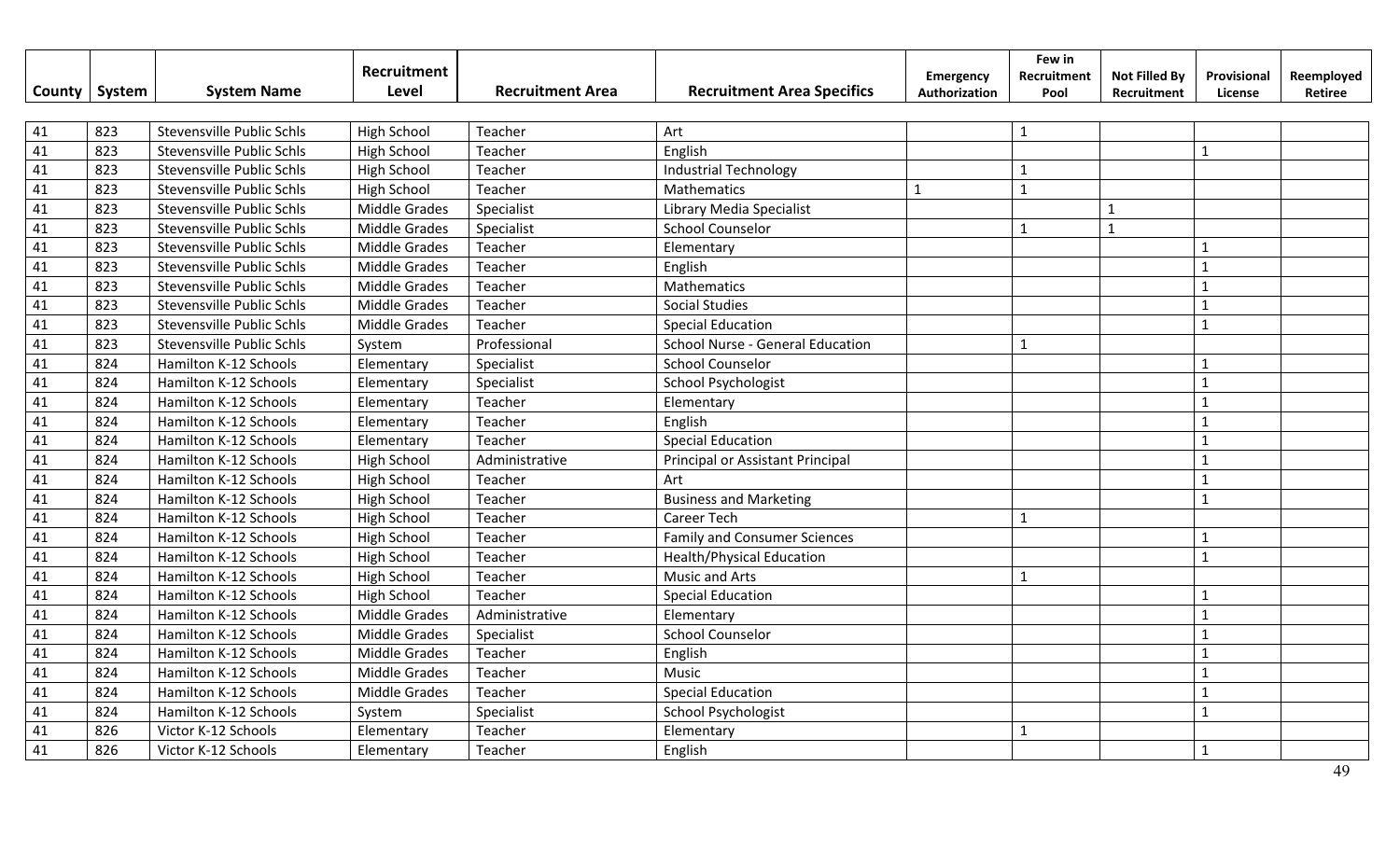|        |        |                      | Recruitment          |                         |                                         | Emergency     | Few in<br>Recruitment | <b>Not Filled By</b> | Provisional    | Reemployed |
|--------|--------|----------------------|----------------------|-------------------------|-----------------------------------------|---------------|-----------------------|----------------------|----------------|------------|
| County | System | <b>System Name</b>   | Level                | <b>Recruitment Area</b> | <b>Recruitment Area Specifics</b>       | Authorization | Pool                  | Recruitment          | License        | Retiree    |
|        |        |                      |                      |                         |                                         |               |                       |                      |                |            |
| 41     | 826    | Victor K-12 Schools  | Elementary           | Teacher                 | <b>Health/Physical Education</b>        |               |                       |                      | $\mathbf{1}$   |            |
| 41     | 826    | Victor K-12 Schools  | Elementary           | Teacher                 | <b>Special Education</b>                |               |                       | $\mathbf{1}$         |                |            |
| 41     | 826    | Victor K-12 Schools  | Elementary           | Teacher                 | World Language                          |               |                       |                      |                |            |
| 41     | 826    | Victor K-12 Schools  | High School          | Teacher                 | English                                 |               |                       |                      | $\mathbf{1}$   |            |
| 41     | 826    | Victor K-12 Schools  | High School          | Teacher                 | <b>Health/Physical Education</b>        |               |                       |                      | $\mathbf{1}$   |            |
| 41     | 826    | Victor K-12 Schools  | High School          | Teacher                 | <b>Special Education</b>                |               |                       | $\mathbf{1}$         |                |            |
| 41     | 826    | Victor K-12 Schools  | High School          | Teacher                 | World Language                          |               |                       |                      | $\mathbf{1}$   |            |
| 41     | 826    | Victor K-12 Schools  | <b>Middle Grades</b> | Teacher                 | Elementary                              |               | $\mathbf{1}$          |                      |                |            |
| 41     | 826    | Victor K-12 Schools  | <b>Middle Grades</b> | Teacher                 | <b>Health/Physical Education</b>        |               |                       |                      | $\mathbf{1}$   |            |
| 41     | 826    | Victor K-12 Schools  | System               | Teacher                 | <b>Career Tech</b>                      |               |                       | $\mathbf{1}$         |                |            |
| 41     | 826    | Victor K-12 Schools  | System               | Teacher                 | <b>Health/Physical Education</b>        |               |                       | $\mathbf{1}$         |                |            |
| 41     | 826    | Victor K-12 Schools  | System               | Teacher                 | <b>Music</b>                            |               |                       |                      |                |            |
| 41     | 826    | Victor K-12 Schools  | System               | Teacher                 | <b>Special Education</b>                |               | $\mathbf{1}$          |                      |                |            |
| 41     | 827    | Darby K-12 Schools   | Elementary           | Specialist              | Library Media Specialist                |               |                       | $\mathbf{1}$         |                |            |
| 41     | 827    | Darby K-12 Schools   | Elementary           | Specialist              | <b>School Counselor</b>                 |               | $\mathbf{1}$          |                      |                |            |
| 41     | 827    | Darby K-12 Schools   | Elementary           | Teacher                 | Elementary                              |               | $\mathbf{1}$          |                      |                |            |
| 41     | 827    | Darby K-12 Schools   | Elementary           | Teacher                 | <b>Health/Physical Education</b>        |               |                       | $\mathbf{1}$         |                |            |
| 41     | 827    | Darby K-12 Schools   | <b>High School</b>   | Administrative          | Principal or Assistant Principal        |               |                       |                      | $\mathbf{1}$   |            |
| 41     | 827    | Darby K-12 Schools   | <b>High School</b>   | Teacher                 | <b>Health/Physical Education</b>        |               |                       |                      |                |            |
| 41     | 827    | Darby K-12 Schools   | <b>High School</b>   | Teacher                 | Mathematics                             |               | $\mathbf{1}$          |                      |                |            |
| 41     | 827    | Darby K-12 Schools   | <b>High School</b>   | Teacher                 | Science                                 |               | $\mathbf{1}$          |                      |                |            |
| 41     | 827    | Darby K-12 Schools   | <b>High School</b>   | Teacher                 | <b>Special Education</b>                |               |                       |                      |                |            |
| 41     | 827    | Darby K-12 Schools   | <b>High School</b>   | Teacher                 | World Language                          |               |                       |                      |                |            |
| 41     | 827    | Darby K-12 Schools   | <b>Middle Grades</b> | Administrative          | Principal or Assistant Principal        |               |                       |                      |                |            |
| 41     | 827    | Darby K-12 Schools   | Middle Grades        | Specialist              | <b>School Counselor</b>                 |               | $\mathbf{1}$          |                      |                |            |
| 41     | 827    | Darby K-12 Schools   | <b>Middle Grades</b> | Teacher                 | Elementary                              |               | $\mathbf{1}$          |                      |                |            |
| 41     | 827    | Darby K-12 Schools   | <b>Middle Grades</b> | Teacher                 | Mathematics                             |               | $\mathbf{1}$          |                      |                |            |
| 41     | 827    | Darby K-12 Schools   | Middle Grades        | Teacher                 | <b>Special Education</b>                |               | $\mathbf{1}$          |                      |                |            |
| 41     | 827    | Darby K-12 Schools   | System               | Administrative          | Supervisor                              |               |                       |                      | $\mathbf{1}$   |            |
| 41     | 828    | Lone Rock Elementary | Elementary           | Teacher                 | Elementary                              | 1             |                       | $\mathbf{1}$         | $\overline{1}$ |            |
| 41     | 828    | Lone Rock Elementary | Elementary           | Teacher                 | <b>Special Education</b>                |               |                       | $\mathbf{1}$         |                |            |
| 41     | 828    | Lone Rock Elementary | Middle Grades        | Teacher                 | English                                 |               | $\mathbf{1}$          |                      |                |            |
| 41     | 828    | Lone Rock Elementary | System               | Professional            | <b>School Nurse - General Education</b> |               |                       | $\mathbf{1}$         |                |            |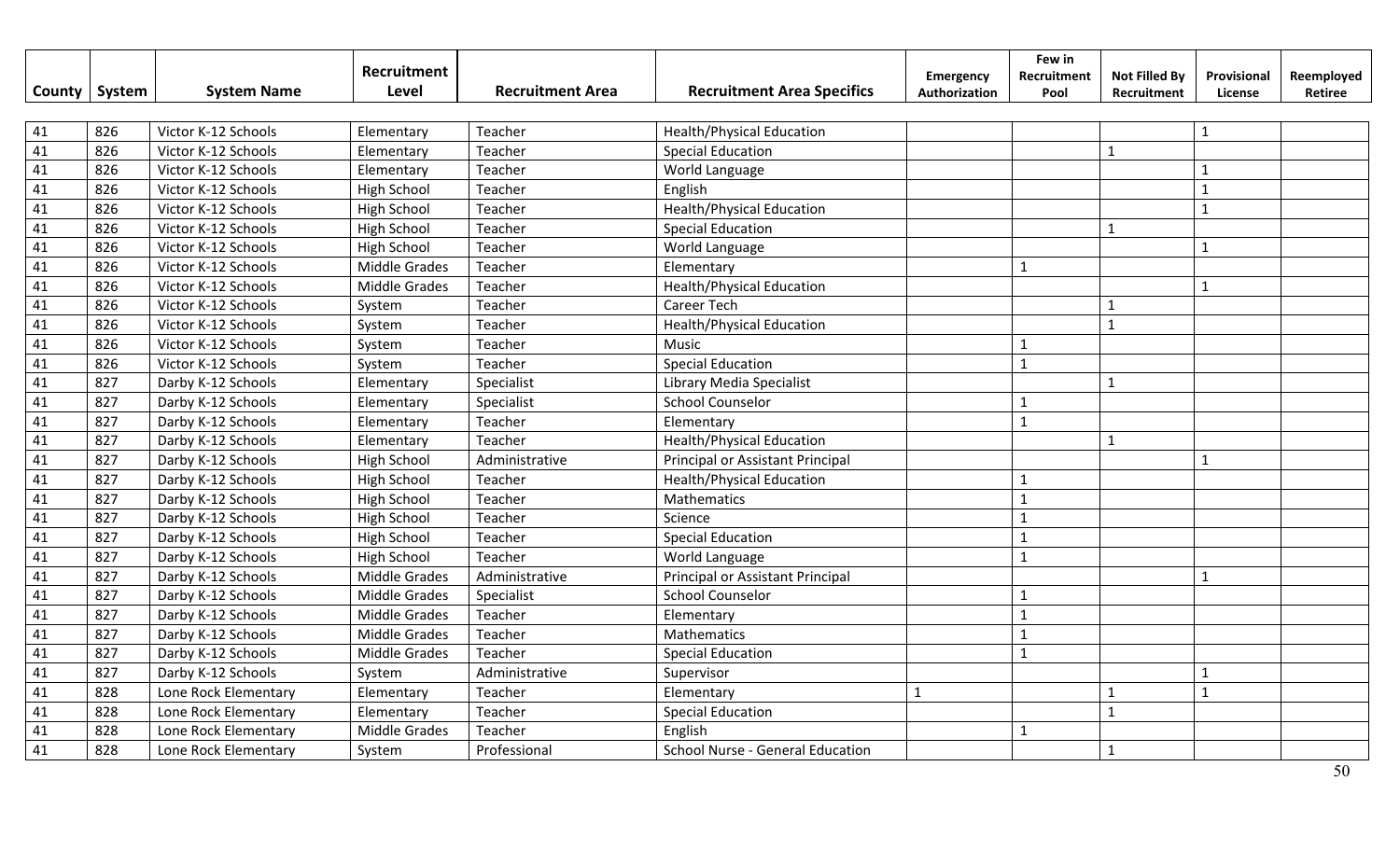|        |        | <b>System Name</b>            | Recruitment<br>Level | <b>Recruitment Area</b> | <b>Recruitment Area Specifics</b> | Emergency     | Few in<br>Recruitment | <b>Not Filled By</b> | Provisional  | Reemployed |
|--------|--------|-------------------------------|----------------------|-------------------------|-----------------------------------|---------------|-----------------------|----------------------|--------------|------------|
| County | System |                               |                      |                         |                                   | Authorization | Pool                  | Recruitment          | License      | Retiree    |
| 41     | 829    | Florence-Carlton K-12 Schls   | Elementary           | Teacher                 | <b>Health/Physical Education</b>  |               |                       |                      |              |            |
| 41     | 829    | Florence-Carlton K-12 Schls   | Elementary           | Teacher                 | Mathematics                       |               |                       |                      | $\mathbf{1}$ |            |
| 41     | 829    | Florence-Carlton K-12 Schls   | Elementary           | Teacher                 | Music                             |               |                       |                      | $\mathbf{1}$ |            |
| 41     | 829    | Florence-Carlton K-12 Schls   | Elementary           | Teacher                 | <b>Special Education</b>          |               | $\mathbf{1}$          |                      |              |            |
| 41     | 829    | Florence-Carlton K-12 Schls   | <b>High School</b>   | Administrative          | Principal or Assistant Principal  |               | $\mathbf{1}$          |                      |              |            |
| 41     | 829    | Florence-Carlton K-12 Schls   | <b>High School</b>   | Specialist              | <b>School Counselor</b>           |               | $\mathbf{1}$          |                      |              |            |
| 41     | 829    | Florence-Carlton K-12 Schls   | <b>High School</b>   | Teacher                 | <b>Business and Marketing</b>     |               | $\mathbf{1}$          |                      |              |            |
| 41     | 829    | Florence-Carlton K-12 Schls   | High School          | Teacher                 | Elementary                        |               |                       |                      | $\mathbf{1}$ |            |
| 41     | 829    | Florence-Carlton K-12 Schls   | High School          | Teacher                 | English                           |               |                       | $\mathbf{1}$         |              |            |
| 41     | 829    | Florence-Carlton K-12 Schls   | <b>High School</b>   | Teacher                 | <b>Health/Physical Education</b>  |               |                       |                      | $\mathbf{1}$ |            |
| 41     | 829    | Florence-Carlton K-12 Schls   | <b>High School</b>   | Teacher                 | <b>Industrial Technology</b>      |               |                       |                      |              |            |
| 41     | 829    | Florence-Carlton K-12 Schls   | <b>High School</b>   | Teacher                 | Mathematics                       |               |                       |                      | $\mathbf{1}$ |            |
| 41     | 829    | Florence-Carlton K-12 Schls   | <b>High School</b>   | Teacher                 | Music                             |               |                       |                      | $\mathbf{1}$ |            |
| 41     | 829    | Florence-Carlton K-12 Schls   | <b>High School</b>   | Teacher                 | Science                           |               |                       |                      |              |            |
| 41     | 829    | Florence-Carlton K-12 Schls   | <b>High School</b>   | Teacher                 | <b>Traffic Education</b>          |               | $\mathbf{1}$          |                      | $\mathbf{1}$ |            |
| 41     | 829    | Florence-Carlton K-12 Schls   | Middle Grades        | Specialist              | Library Media Specialist          |               | $\mathbf{1}$          |                      |              |            |
| 41     | 829    | Florence-Carlton K-12 Schls   | <b>Middle Grades</b> | Teacher                 | Elementary                        |               |                       |                      | $\mathbf{1}$ |            |
| 41     | 829    | Florence-Carlton K-12 Schls   | <b>Middle Grades</b> | Teacher                 | <b>Health/Physical Education</b>  |               |                       |                      | $\mathbf{1}$ |            |
| 41     | 829    | Florence-Carlton K-12 Schls   | <b>Middle Grades</b> | Teacher                 | Mathematics                       |               |                       |                      | $\mathbf{1}$ |            |
| 41     | 829    | Florence-Carlton K-12 Schls   | <b>Middle Grades</b> | Teacher                 | Music                             |               |                       |                      | $\mathbf{1}$ |            |
| 41     | 829    | Florence-Carlton K-12 Schls   | System               | Administrative          | Principal or Assistant Principal  |               | $\mathbf{1}$          |                      |              |            |
| 41     | 829    | Florence-Carlton K-12 Schls   | System               | Professional            | Licensed Professional Counselor   |               | $\mathbf{1}$          |                      |              |            |
| 41     | 6171   | <b>Bitterroot Valley Coop</b> | Elementary           | Professional            | <b>Occupational Therapist</b>     |               |                       |                      |              |            |
| 41     | 6171   | <b>Bitterroot Valley Coop</b> | Elementary           | Professional            | Speech-Language Pathologist       |               |                       |                      |              |            |
| 41     | 6171   | <b>Bitterroot Valley Coop</b> | Elementary           | Teacher                 | <b>Special Education</b>          |               | $\mathbf{1}$          |                      |              |            |
| 41     | 6171   | <b>Bitterroot Valley Coop</b> | System               | Professional            | Social Worker, Special Education  |               | $\mathbf{1}$          |                      |              |            |
| 41     | 6171   | <b>Bitterroot Valley Coop</b> | System               | Professional            | Speech-Language Pathologist       |               | $\mathbf{1}$          |                      |              |            |
| 42     | 831    | <b>Sidney Public Schools</b>  | Elementary           | Specialist              | Library Media Specialist          | 1             | $\mathbf{1}$          | $\mathbf{1}$         |              |            |
| 42     | 831    | Sidney Public Schools         | Elementary           | Teacher                 | Elementary                        | $\mathbf{1}$  | $\mathbf{1}$          |                      | $\mathbf{1}$ |            |
| 42     | 831    | <b>Sidney Public Schools</b>  | Elementary           | Teacher                 | Music                             |               | $\mathbf{1}$          |                      |              |            |
| 42     | 831    | <b>Sidney Public Schools</b>  | Elementary           | Teacher                 | <b>Special Education</b>          | 1             |                       |                      | $\mathbf 1$  |            |
| 42     | 831    | <b>Sidney Public Schools</b>  | <b>High School</b>   | Teacher                 | Agriculture                       |               |                       | $\mathbf{1}$         |              |            |
| 42     | 831    | <b>Sidney Public Schools</b>  | <b>High School</b>   | Teacher                 | Art                               |               |                       |                      |              |            |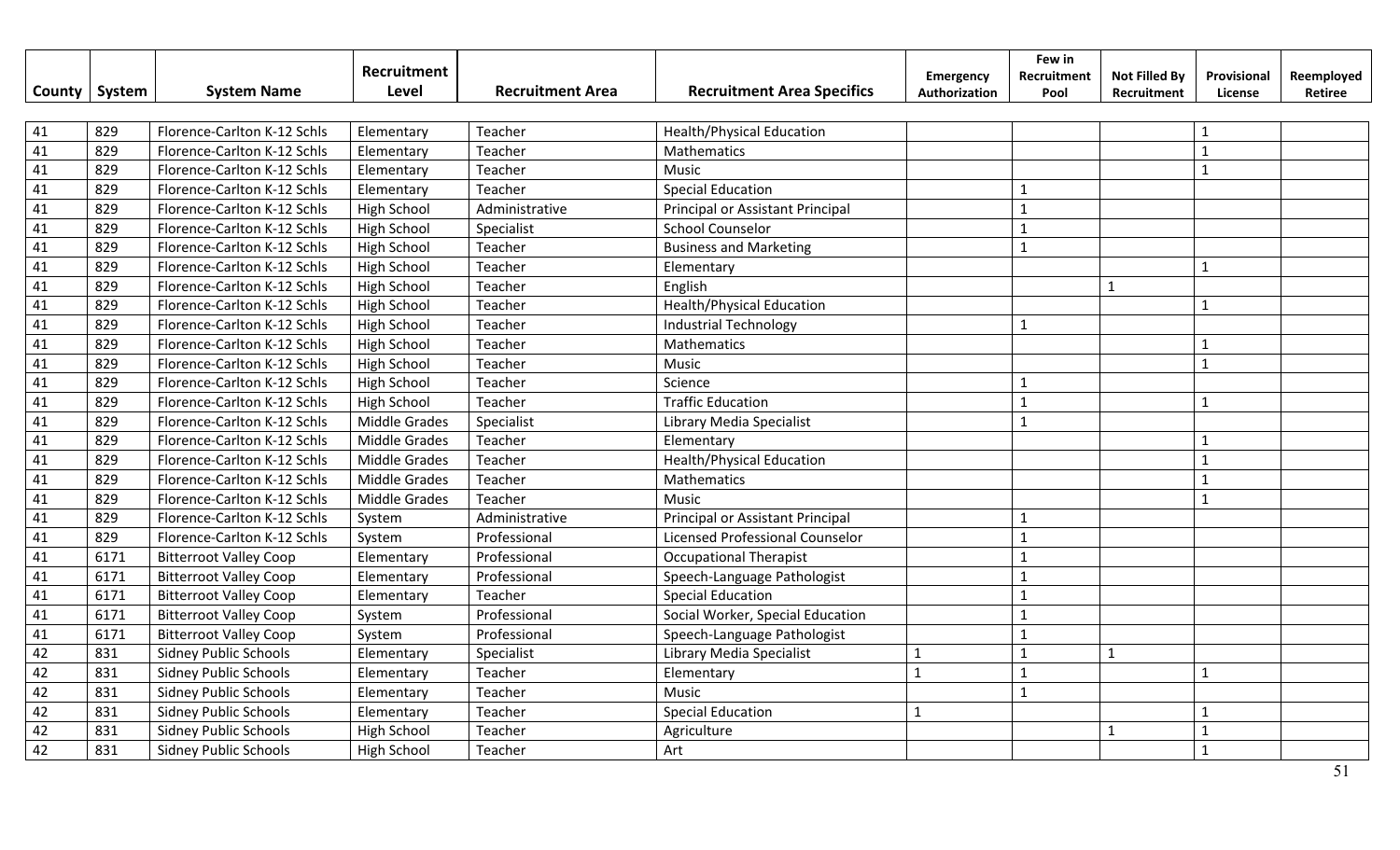|        |        |                                | Recruitment          |                         |                                     |               | Few in       |                      |              |            |
|--------|--------|--------------------------------|----------------------|-------------------------|-------------------------------------|---------------|--------------|----------------------|--------------|------------|
| County | System | <b>System Name</b>             | Level                | <b>Recruitment Area</b> | <b>Recruitment Area Specifics</b>   | Emergency     | Recruitment  | <b>Not Filled By</b> | Provisional  | Reemployed |
|        |        |                                |                      |                         |                                     | Authorization | Pool         | Recruitment          | License      | Retiree    |
| 42     | 831    | <b>Sidney Public Schools</b>   | <b>High School</b>   | Teacher                 | <b>Business and Marketing</b>       |               |              |                      | $\mathbf{1}$ |            |
| 42     | 831    | <b>Sidney Public Schools</b>   | High School          | Teacher                 | <b>Career Tech</b>                  |               | $\mathbf{1}$ | $\mathbf{1}$         |              |            |
| 42     | 831    | <b>Sidney Public Schools</b>   | High School          | Teacher                 | English                             |               | $\mathbf{1}$ |                      |              |            |
| 42     | 831    | <b>Sidney Public Schools</b>   | <b>High School</b>   | Teacher                 | <b>Family and Consumer Sciences</b> |               | $\mathbf{1}$ |                      | $\mathbf{1}$ |            |
| 42     | 831    | <b>Sidney Public Schools</b>   | High School          | Teacher                 | <b>Health/Physical Education</b>    |               | $\mathbf{1}$ |                      |              |            |
| 42     | 831    | <b>Sidney Public Schools</b>   | High School          | Teacher                 | Mathematics                         |               | $\mathbf{1}$ |                      | $\mathbf{1}$ |            |
| 42     | 831    | <b>Sidney Public Schools</b>   | High School          | Teacher                 | Music                               | 1             |              |                      |              |            |
| 42     | 831    | <b>Sidney Public Schools</b>   | High School          | Teacher                 | Science                             |               | $\mathbf{1}$ |                      | $\mathbf{1}$ |            |
| 42     | 831    | <b>Sidney Public Schools</b>   | High School          | Teacher                 | <b>Social Studies</b>               |               |              |                      | $\mathbf{1}$ |            |
| 42     | 831    | <b>Sidney Public Schools</b>   | High School          | Teacher                 | <b>Special Education</b>            |               |              |                      | 1            |            |
| 42     | 831    | <b>Sidney Public Schools</b>   | Middle Grades        | Teacher                 | Mathematics                         |               |              |                      | $\mathbf{1}$ |            |
| 42     | 831    | <b>Sidney Public Schools</b>   | <b>Middle Grades</b> | Teacher                 | Music                               | $\mathbf{1}$  |              |                      |              |            |
| 42     | 831    | <b>Sidney Public Schools</b>   | <b>Middle Grades</b> | Teacher                 | Science                             |               |              |                      |              |            |
| 42     | 831    | <b>Sidney Public Schools</b>   | <b>Middle Grades</b> | Teacher                 | <b>Special Education</b>            |               |              |                      | $\mathbf{1}$ |            |
| 42     | 831    | <b>Sidney Public Schools</b>   | System               | Professional            | Speech-Language Pathologist         |               | $\mathbf{1}$ |                      |              |            |
| 42     | 831    | <b>Sidney Public Schools</b>   | System               | Teacher                 | <b>Special Education</b>            |               | $\mathbf{1}$ |                      |              |            |
| 42     | 832    | Savage Public Schools          | Elementary           | Specialist              | <b>School Counselor</b>             |               |              | $\mathbf{1}$         |              |            |
| 42     | 832    | Savage Public Schools          | Elementary           | Teacher                 | Elementary                          |               | $\mathbf{1}$ |                      | $\mathbf{1}$ |            |
| 42     | 832    | Savage Public Schools          | High School          | Specialist              | <b>School Counselor</b>             |               |              | $\mathbf{1}$         |              |            |
| 42     | 832    | Savage Public Schools          | <b>High School</b>   | Teacher                 | <b>Industrial Technology</b>        | $\mathbf{1}$  |              |                      |              |            |
| 42     | 832    | Savage Public Schools          | High School          | Teacher                 | <b>Social Studies</b>               | $\mathbf{1}$  |              |                      |              |            |
| 42     | 832    | Savage Public Schools          | <b>Middle Grades</b> | Specialist              | <b>School Counselor</b>             |               |              | $\mathbf{1}$         |              |            |
| 42     | 832    | Savage Public Schools          | Middle Grades        | Teacher                 | <b>Industrial Technology</b>        | $\mathbf{1}$  |              |                      |              |            |
| 42     | 832    | Savage Public Schools          | <b>Middle Grades</b> | Teacher                 | <b>Social Studies</b>               | $\mathbf{1}$  |              |                      |              |            |
| 42     | 832    | Savage Public Schools          | System               | Specialist              | <b>School Counselor</b>             |               |              | $\mathbf{1}$         |              |            |
| 42     | 832    | Savage Public Schools          | System               | Teacher                 | <b>Health/Physical Education</b>    |               | 1            | $\mathbf{1}$         |              |            |
| 42     | 832    | Savage Public Schools          | System               | Teacher                 | <b>Industrial Technology</b>        |               | $\mathbf{1}$ |                      |              |            |
| 42     | 832    | Savage Public Schools          | System               | Teacher                 | Music                               |               |              |                      |              |            |
| 42     | 832    | Savage Public Schools          | System               | Teacher                 | Science                             |               |              |                      |              |            |
| 42     | 832    | Savage Public Schools          | System               | Teacher                 | <b>Social Studies</b>               |               |              |                      |              |            |
| 42     | 834    | <b>Fairview Public Schools</b> | Elementary           | Teacher                 | Early Childhood                     |               |              |                      |              |            |
| 42     | 834    | <b>Fairview Public Schools</b> | Elementary           | Teacher                 | Elementary                          |               |              |                      | $\mathbf{1}$ |            |
| 42     | 834    | <b>Fairview Public Schools</b> | Elementary           | Teacher                 | <b>Special Education</b>            |               |              | $\mathbf{1}$         |              |            |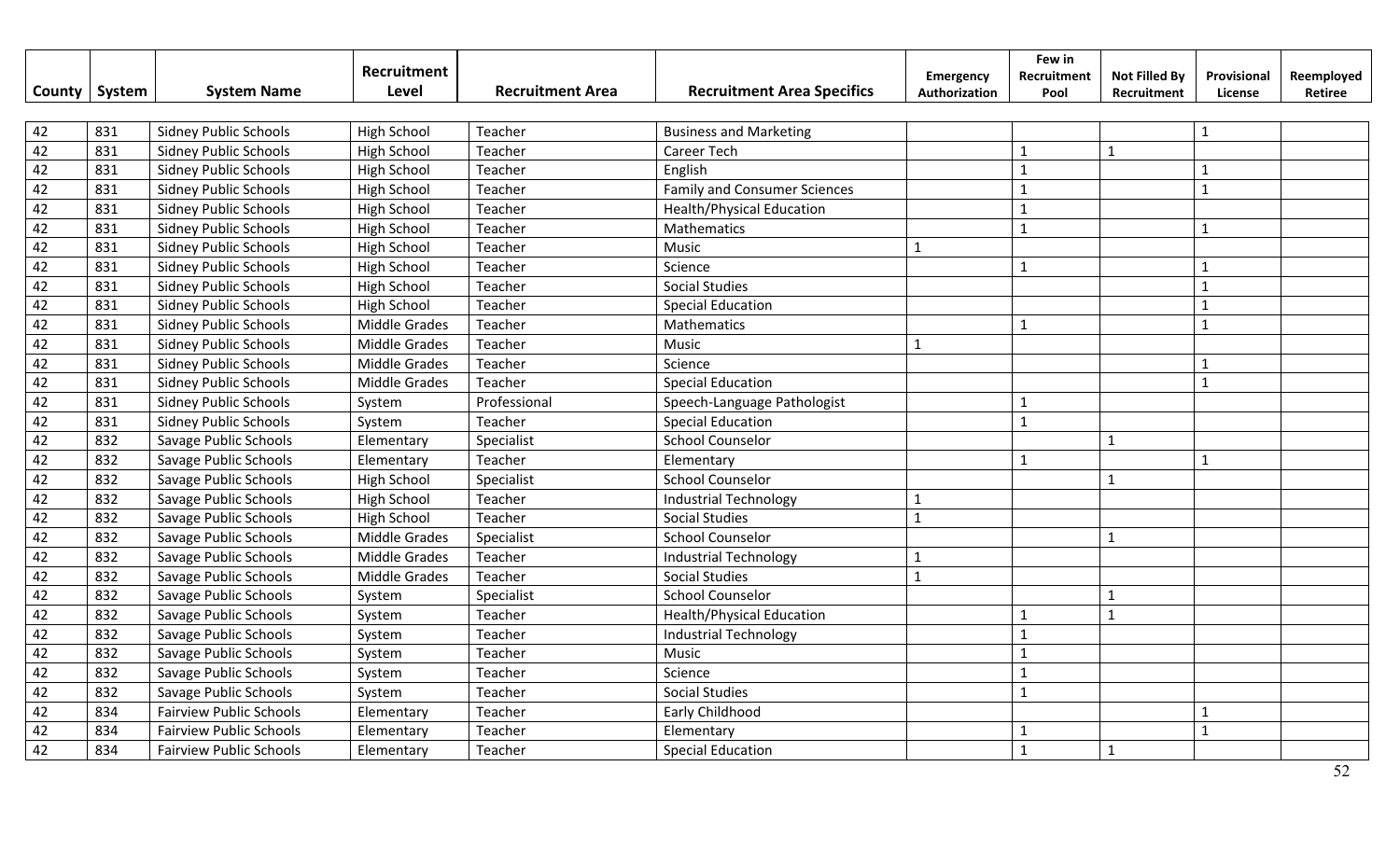|        |        |                                | Recruitment          |                         |                                     | <b>Emergency</b> | Few in<br>Recruitment | <b>Not Filled By</b> | Provisional  | Reemployed |
|--------|--------|--------------------------------|----------------------|-------------------------|-------------------------------------|------------------|-----------------------|----------------------|--------------|------------|
| County | System | <b>System Name</b>             | Level                | <b>Recruitment Area</b> | <b>Recruitment Area Specifics</b>   | Authorization    | Pool                  | Recruitment          | License      | Retiree    |
|        |        |                                |                      |                         |                                     |                  |                       |                      |              |            |
| 42     | 834    | <b>Fairview Public Schools</b> | <b>High School</b>   | Teacher                 | <b>Business and Marketing</b>       |                  |                       |                      | $\mathbf{1}$ |            |
| 42     | 834    | <b>Fairview Public Schools</b> | High School          | Teacher                 | <b>Social Studies</b>               |                  |                       |                      |              |            |
| 42     | 834    | <b>Fairview Public Schools</b> | <b>Middle Grades</b> | Teacher                 | Mathematics                         |                  | $\mathbf{1}$          |                      |              |            |
| 42     | 834    | <b>Fairview Public Schools</b> | System               | Teacher                 | Art                                 |                  | 1                     | $\mathbf{1}$         |              |            |
| 42     | 834    | <b>Fairview Public Schools</b> | System               | Teacher                 | <b>Computer Information Systems</b> |                  |                       | $\mathbf{1}$         |              |            |
| 42     | 834    | <b>Fairview Public Schools</b> | System               | Teacher                 | <b>Music and Arts</b>               |                  |                       |                      |              |            |
| 42     | 837    | Rau Elementary                 | Elementary           | Teacher                 | Elementary                          | $\mathbf{1}$     |                       | $\mathbf{1}$         | $\mathbf{1}$ |            |
| 42     | 851    | Lambert Public Schools         | Elementary           | Teacher                 | Elementary                          | $\mathbf{1}$     | 1                     | $\mathbf{1}$         |              |            |
| 42     | 851    | Lambert Public Schools         | Elementary           | Teacher                 | Music                               | $\mathbf{1}$     |                       |                      | $\mathbf{1}$ |            |
| 42     | 851    | Lambert Public Schools         | High School          | Teacher                 | Music                               | $\mathbf{1}$     |                       |                      | $\mathbf{1}$ |            |
| 42     | 851    | Lambert Public Schools         | <b>Middle Grades</b> | Teacher                 | Music                               | $\mathbf{1}$     |                       |                      | $\mathbf{1}$ |            |
| 42     | 851    | Lambert Public Schools         | System               | Administrative          | Principal or Assistant Principal    |                  |                       |                      |              |            |
| 42     | 851    | Lambert Public Schools         | System               | Teacher                 | Music and Arts                      |                  |                       |                      |              |            |
| 43     | 856    | <b>Frontier Elementary</b>     | Elementary           | Administrative          | Principal or Assistant Principal    | $\mathbf{1}$     |                       | $\mathbf{1}$         | $\mathbf{1}$ |            |
| 43     | 856    | <b>Frontier Elementary</b>     | Elementary           | Specialist              | Library Media Specialist            |                  |                       | $\mathbf{1}$         |              |            |
| 43     | 856    | <b>Frontier Elementary</b>     | Elementary           | Teacher                 | Elementary                          | $\mathbf{1}$     | $\mathbf{1}$          | $\mathbf{1}$         | $\mathbf{1}$ |            |
| 43     | 856    | <b>Frontier Elementary</b>     | Elementary           | Teacher                 | Music                               |                  |                       | $\mathbf{1}$         | $\mathbf{1}$ |            |
| 43     | 856    | <b>Frontier Elementary</b>     | Elementary           | Teacher                 | Reading                             |                  |                       | $\mathbf{1}$         |              |            |
| 43     | 856    | <b>Frontier Elementary</b>     | Middle Grades        | Administrative          | Principal or Assistant Principal    | $\mathbf{1}$     |                       |                      | 1            |            |
| 43     | 856    | <b>Frontier Elementary</b>     | <b>Middle Grades</b> | Specialist              | Library Media Specialist            |                  |                       | $\mathbf{1}$         |              |            |
| 43     | 856    | <b>Frontier Elementary</b>     | <b>Middle Grades</b> | Teacher                 | Elementary                          |                  |                       |                      | $\mathbf{1}$ |            |
| 43     | 856    | <b>Frontier Elementary</b>     | Middle Grades        | Teacher                 | English                             |                  |                       | $\mathbf{1}$         |              |            |
| 43     | 856    | <b>Frontier Elementary</b>     | <b>Middle Grades</b> | Teacher                 | Music                               |                  |                       | $\mathbf{1}$         |              |            |
| 43     | 857    | <b>Poplar Public Schools</b>   | Elementary           | Administrative          | <b>Special Education</b>            |                  |                       | $\mathbf{1}$         |              |            |
| 43     | 857    | <b>Poplar Public Schools</b>   | Elementary           | Professional            | <b>Physical Therapist</b>           |                  |                       | $\mathbf{1}$         |              |            |
| 43     | 857    | <b>Poplar Public Schools</b>   | Elementary           | Teacher                 | Administrative                      |                  |                       | $\mathbf{1}$         |              |            |
| 43     | 857    | <b>Poplar Public Schools</b>   | Elementary           | Teacher                 | Elementary                          | $\mathbf{1}$     |                       |                      | $\mathbf{1}$ |            |
| 43     | 857    | <b>Poplar Public Schools</b>   | Elementary           | Teacher                 | <b>Health/Physical Education</b>    | 1                |                       |                      |              |            |
| 43     | 857    | <b>Poplar Public Schools</b>   | Elementary           | Teacher                 | <b>Music and Arts</b>               |                  |                       | $\mathbf{1}$         |              |            |
| 43     | 857    | <b>Poplar Public Schools</b>   | High School          | Teacher                 | <b>Business and Marketing</b>       | $\mathbf{1}$     |                       |                      |              |            |
| 43     | 857    | <b>Poplar Public Schools</b>   | <b>High School</b>   | Teacher                 | English                             |                  |                       |                      | $\mathbf 1$  |            |
| 43     | 857    | <b>Poplar Public Schools</b>   | <b>High School</b>   | Teacher                 | <b>Social Studies</b>               | $\mathbf{1}$     |                       |                      |              |            |
| 43     | 857    | <b>Poplar Public Schools</b>   | <b>Middle Grades</b> | Teacher                 | Elementary                          |                  |                       |                      |              |            |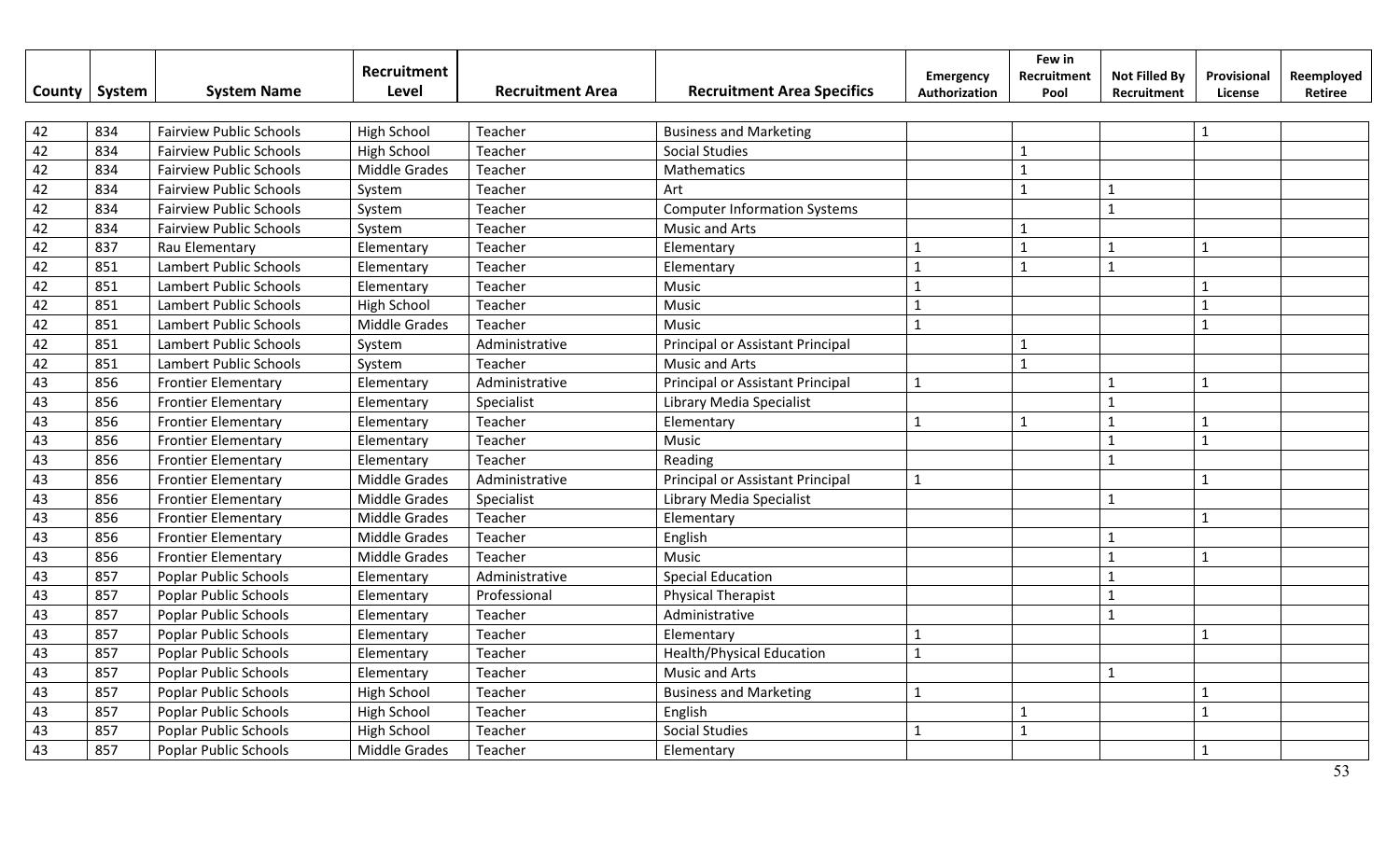|               |        |                                  | Recruitment          |                         |                                   | Emergency     | Few in<br>Recruitment | <b>Not Filled By</b> | Provisional  | Reemployed |
|---------------|--------|----------------------------------|----------------------|-------------------------|-----------------------------------|---------------|-----------------------|----------------------|--------------|------------|
| <b>County</b> | System | <b>System Name</b>               | Level                | <b>Recruitment Area</b> | <b>Recruitment Area Specifics</b> | Authorization | Pool                  | Recruitment          | License      | Retiree    |
|               |        |                                  |                      |                         |                                   |               |                       |                      |              |            |
| 43            | 857    | <b>Poplar Public Schools</b>     | Middle Grades        | Teacher                 | Mathematics                       |               |                       |                      | $\mathbf{1}$ |            |
| 43            | 857    | <b>Poplar Public Schools</b>     | <b>Middle Grades</b> | Teacher                 | Science                           |               |                       |                      | $\mathbf{1}$ |            |
| 43            | 857    | <b>Poplar Public Schools</b>     | System               | Teacher                 | <b>Special Education</b>          |               |                       | $\mathbf{1}$         |              |            |
| 43            | 858    | <b>Culbertson Public Schools</b> | Elementary           | Specialist              | <b>School Counselor</b>           |               |                       |                      | $\mathbf{1}$ |            |
| 43            | 858    | <b>Culbertson Public Schools</b> | Elementary           | Teacher                 | Art                               |               |                       |                      |              |            |
| 43            | 858    | <b>Culbertson Public Schools</b> | Elementary           | Teacher                 | Elementary                        | $\mathbf{1}$  | $\mathbf{1}$          | $\mathbf{1}$         | $\mathbf{1}$ |            |
| 43            | 858    | <b>Culbertson Public Schools</b> | Elementary           | Teacher                 | <b>Special Education</b>          |               |                       |                      | $\mathbf{1}$ |            |
| 43            | 858    | <b>Culbertson Public Schools</b> | High School          | Specialist              | <b>School Counselor</b>           |               |                       |                      | $\mathbf{1}$ |            |
| 43            | 858    | <b>Culbertson Public Schools</b> | High School          | Teacher                 | Agriculture                       |               | $\mathbf{1}$          |                      |              |            |
| 43            | 858    | <b>Culbertson Public Schools</b> | <b>High School</b>   | Teacher                 | Art                               | $\mathbf{1}$  |                       |                      |              |            |
| 43            | 858    | <b>Culbertson Public Schools</b> | High School          | Teacher                 | <b>Special Education</b>          |               |                       |                      | $\mathbf{1}$ |            |
| 43            | 858    | <b>Culbertson Public Schools</b> | <b>Middle Grades</b> | Specialist              | <b>School Counselor</b>           |               |                       |                      | $\mathbf{1}$ |            |
| 43            | 858    | <b>Culbertson Public Schools</b> | <b>Middle Grades</b> | Teacher                 | Art                               | $\mathbf{1}$  |                       |                      |              |            |
| 43            | 858    | <b>Culbertson Public Schools</b> | <b>Middle Grades</b> | Teacher                 | Science                           |               |                       | $\mathbf{1}$         |              |            |
| 43            | 858    | <b>Culbertson Public Schools</b> | <b>Middle Grades</b> | Teacher                 | <b>Special Education</b>          |               |                       |                      | $\mathbf{1}$ |            |
| 43            | 858    | <b>Culbertson Public Schools</b> | System               | Teacher                 | <b>Music and Arts</b>             |               | $\mathbf{1}$          |                      |              |            |
| 43            | 860    | Wolf Point Public Schools        | Elementary           | Administrative          | Principal or Assistant Principal  |               | $\mathbf{1}$          |                      |              |            |
| 43            | 860    | <b>Wolf Point Public Schools</b> | Elementary           | Specialist              | <b>Library Media Specialist</b>   | $\mathbf{1}$  |                       | $\mathbf{1}$         |              |            |
| 43            | 860    | <b>Wolf Point Public Schools</b> | Elementary           | Specialist              | <b>School Counselor</b>           | $\mathbf{1}$  |                       | $\mathbf{1}$         |              |            |
| 43            | 860    | Wolf Point Public Schools        | Elementary           | Teacher                 | Early Childhood                   |               |                       | $\mathbf{1}$         |              |            |
| 43            | 860    | Wolf Point Public Schools        | Elementary           | Teacher                 | Elementary                        | $\mathbf{1}$  | 1                     | $\mathbf{1}$         | 1            |            |
| 43            | 860    | Wolf Point Public Schools        | Elementary           | Teacher                 | English                           |               |                       | $\mathbf{1}$         |              |            |
| 43            | 860    | Wolf Point Public Schools        | Elementary           | Teacher                 | <b>Health/Physical Education</b>  | $\mathbf{1}$  |                       |                      |              |            |
| 43            | 860    | Wolf Point Public Schools        | Elementary           | Teacher                 | Science                           | $\mathbf{1}$  |                       | $\mathbf{1}$         |              |            |
| 43            | 860    | Wolf Point Public Schools        | Elementary           | Teacher                 | <b>Social Studies</b>             | $\mathbf{1}$  |                       |                      |              |            |
| 43            | 860    | Wolf Point Public Schools        | Elementary           | Teacher                 | <b>Special Education</b>          |               |                       | $\mathbf{1}$         | $\mathbf{1}$ |            |
| 43            | 860    | Wolf Point Public Schools        | Elementary           | Teacher                 | World Language                    | $\mathbf{1}$  |                       |                      |              |            |
| 43            | 860    | Wolf Point Public Schools        | <b>High School</b>   | Specialist              | Library Media Specialist          | $\mathbf{1}$  |                       | $\mathbf{1}$         |              |            |
| 43            | 860    | Wolf Point Public Schools        | <b>High School</b>   | Specialist              | <b>School Counselor</b>           |               |                       |                      | $\mathbf{1}$ |            |
| 43            | 860    | Wolf Point Public Schools        | <b>High School</b>   | Teacher                 | <b>Social Studies</b>             |               | $\mathbf{1}$          |                      |              |            |
| 43            | 860    | Wolf Point Public Schools        | <b>High School</b>   | Teacher                 | World Language                    |               |                       |                      | $\mathbf{1}$ |            |
| 43            | 860    | Wolf Point Public Schools        | Middle Grades        | Specialist              | Library Media Specialist          | 1             |                       | $\mathbf{1}$         |              |            |
| 43            | 860    | Wolf Point Public Schools        | <b>Middle Grades</b> | Teacher                 | Elementary                        | $\mathbf{1}$  |                       |                      |              |            |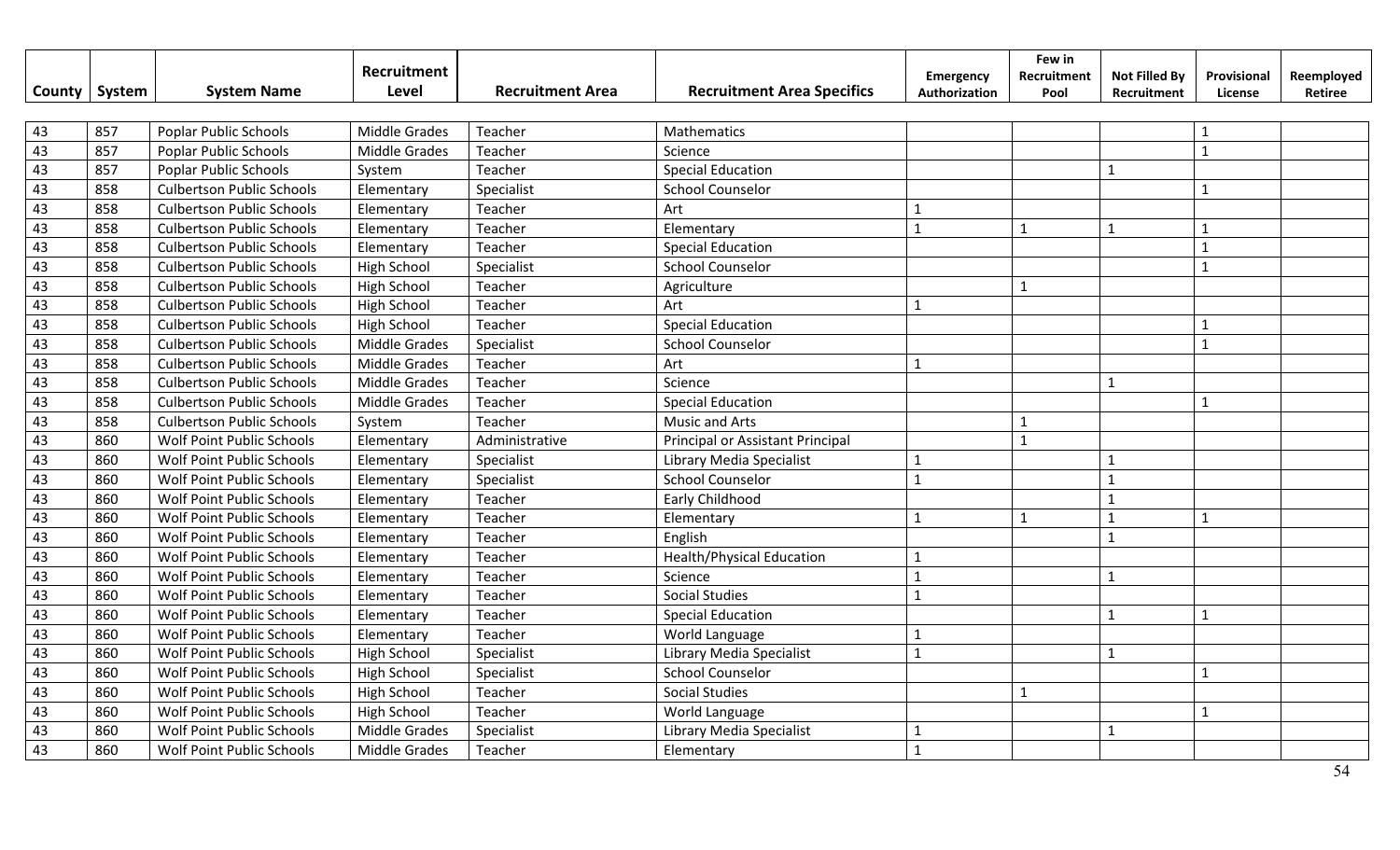|        |        |                                | Recruitment          |                         |                                   | <b>Emergency</b> | Few in<br>Recruitment | <b>Not Filled By</b> | Provisional  | Reemployed |
|--------|--------|--------------------------------|----------------------|-------------------------|-----------------------------------|------------------|-----------------------|----------------------|--------------|------------|
| County | System | <b>System Name</b>             | Level                | <b>Recruitment Area</b> | <b>Recruitment Area Specifics</b> | Authorization    | Pool                  | Recruitment          | License      | Retiree    |
|        |        |                                |                      |                         |                                   |                  |                       |                      |              |            |
| 43     | 860    | Wolf Point Public Schools      | <b>Middle Grades</b> | Teacher                 | English                           |                  |                       | $\mathbf{1}$         |              |            |
| 43     | 860    | Wolf Point Public Schools      | <b>Middle Grades</b> | Teacher                 | Mathematics                       |                  |                       | $\mathbf{1}$         |              |            |
| 43     | 860    | Wolf Point Public Schools      | <b>Middle Grades</b> | Teacher                 | Science                           | $\mathbf{1}$     |                       | $\mathbf{1}$         |              |            |
| 43     | 860    | Wolf Point Public Schools      | <b>Middle Grades</b> | Teacher                 | <b>Social Studies</b>             |                  | $\mathbf{1}$          |                      |              |            |
| 43     | 860    | Wolf Point Public Schools      | <b>Middle Grades</b> | Teacher                 | <b>Special Education</b>          |                  |                       | $\mathbf{1}$         |              |            |
| 43     | 860    | Wolf Point Public Schools      | <b>Middle Grades</b> | Teacher                 | World Language                    |                  |                       |                      | $\mathbf{1}$ |            |
| 43     | 860    | Wolf Point Public Schools      | System               | Specialist              | School Psychologist               |                  |                       | $\mathbf{1}$         |              |            |
| 43     | 861    | <b>Brockton Public Schools</b> | Elementary           | Administrative          | Principal or Assistant Principal  |                  | $\mathbf{1}$          | $\mathbf{1}$         | $\mathbf{1}$ |            |
| 43     | 861    | <b>Brockton Public Schools</b> | Elementary           | Specialist              | Library Media Specialist          |                  |                       | $\mathbf{1}$         |              |            |
| 43     | 861    | <b>Brockton Public Schools</b> | Elementary           | Teacher                 | Elementary                        | $\mathbf{1}$     | $\mathbf{1}$          | $\mathbf{1}$         | $\mathbf{1}$ |            |
| 43     | 861    | <b>Brockton Public Schools</b> | Elementary           | Teacher                 | Reading                           | $\mathbf{1}$     |                       |                      |              |            |
| 43     | 861    | <b>Brockton Public Schools</b> | <b>High School</b>   | Administrative          | Principal or Assistant Principal  |                  | $\mathbf{1}$          |                      | $\mathbf{1}$ |            |
| 43     | 861    | <b>Brockton Public Schools</b> | High School          | Teacher                 | English                           | $\mathbf{1}$     |                       |                      |              |            |
| 43     | 861    | <b>Brockton Public Schools</b> | High School          | Teacher                 | Reading                           | $\mathbf{1}$     |                       |                      |              |            |
| 43     | 861    | <b>Brockton Public Schools</b> | <b>High School</b>   | Teacher                 | Science                           | $\mathbf{1}$     |                       |                      |              |            |
| 43     | 861    | <b>Brockton Public Schools</b> | <b>High School</b>   | Teacher                 | <b>Social Studies</b>             |                  |                       |                      | $\mathbf{1}$ |            |
| 43     | 861    | <b>Brockton Public Schools</b> | Middle Grades        | Administrative          | Principal or Assistant Principal  |                  |                       |                      | $\mathbf{1}$ |            |
| 43     | 861    | <b>Brockton Public Schools</b> | <b>Middle Grades</b> | Teacher                 | Elementary                        |                  |                       |                      | $\mathbf{1}$ |            |
| 43     | 861    | <b>Brockton Public Schools</b> | <b>Middle Grades</b> | Teacher                 | Science                           | $\mathbf{1}$     |                       |                      |              |            |
| 43     | 861    | <b>Brockton Public Schools</b> | Middle Grades        | Teacher                 | <b>Social Studies</b>             |                  |                       |                      | $\mathbf{1}$ |            |
| 43     | 861    | <b>Brockton Public Schools</b> | System               | Specialist              | <b>School Counselor</b>           |                  | $\mathbf{1}$          |                      |              |            |
| 43     | 861    | <b>Brockton Public Schools</b> | System               | Teacher                 | <b>Music and Arts</b>             |                  |                       | $\mathbf{1}$         |              |            |
| 43     | 862    | Bainville K-12 Schools         | Elementary           | Specialist              | <b>School Counselor</b>           | $\mathbf{1}$     |                       |                      |              |            |
| 43     | 862    | Bainville K-12 Schools         | Elementary           | Teacher                 | <b>Business and Marketing</b>     |                  |                       |                      | $\mathbf{1}$ |            |
| 43     | 862    | <b>Bainville K-12 Schools</b>  | Elementary           | Teacher                 | Elementary                        | $\mathbf{1}$     | $\mathbf{1}$          | $\mathbf{1}$         | $\mathbf{1}$ |            |
| 43     | 862    | Bainville K-12 Schools         | Elementary           | Teacher                 | <b>Health/Physical Education</b>  |                  |                       |                      | $\mathbf{1}$ |            |
| 43     | 862    | Bainville K-12 Schools         | <b>High School</b>   | Specialist              | <b>School Counselor</b>           | $\mathbf{1}$     |                       |                      |              |            |
| 43     | 862    | Bainville K-12 Schools         | High School          | Teacher                 | <b>Business and Marketing</b>     |                  |                       |                      | $\mathbf{1}$ |            |
| 43     | 862    | Bainville K-12 Schools         | High School          | Teacher                 | English                           | $\mathbf{1}$     | $\mathbf{1}$          | $\mathbf{1}$         |              |            |
| 43     | 862    | Bainville K-12 Schools         | High School          | Teacher                 | <b>Health/Physical Education</b>  |                  |                       |                      | $\mathbf{1}$ |            |
| 43     | 862    | Bainville K-12 Schools         | <b>High School</b>   | Teacher                 | Mathematics                       |                  | $\mathbf{1}$          |                      | $\mathbf{1}$ |            |
| 43     | 862    | Bainville K-12 Schools         | <b>Middle Grades</b> | Specialist              | <b>School Counselor</b>           | $\mathbf{1}$     |                       |                      |              |            |
| 43     | 862    | Bainville K-12 Schools         | Middle Grades        | Teacher                 | <b>Business and Marketing</b>     |                  |                       |                      | $\mathbf{1}$ |            |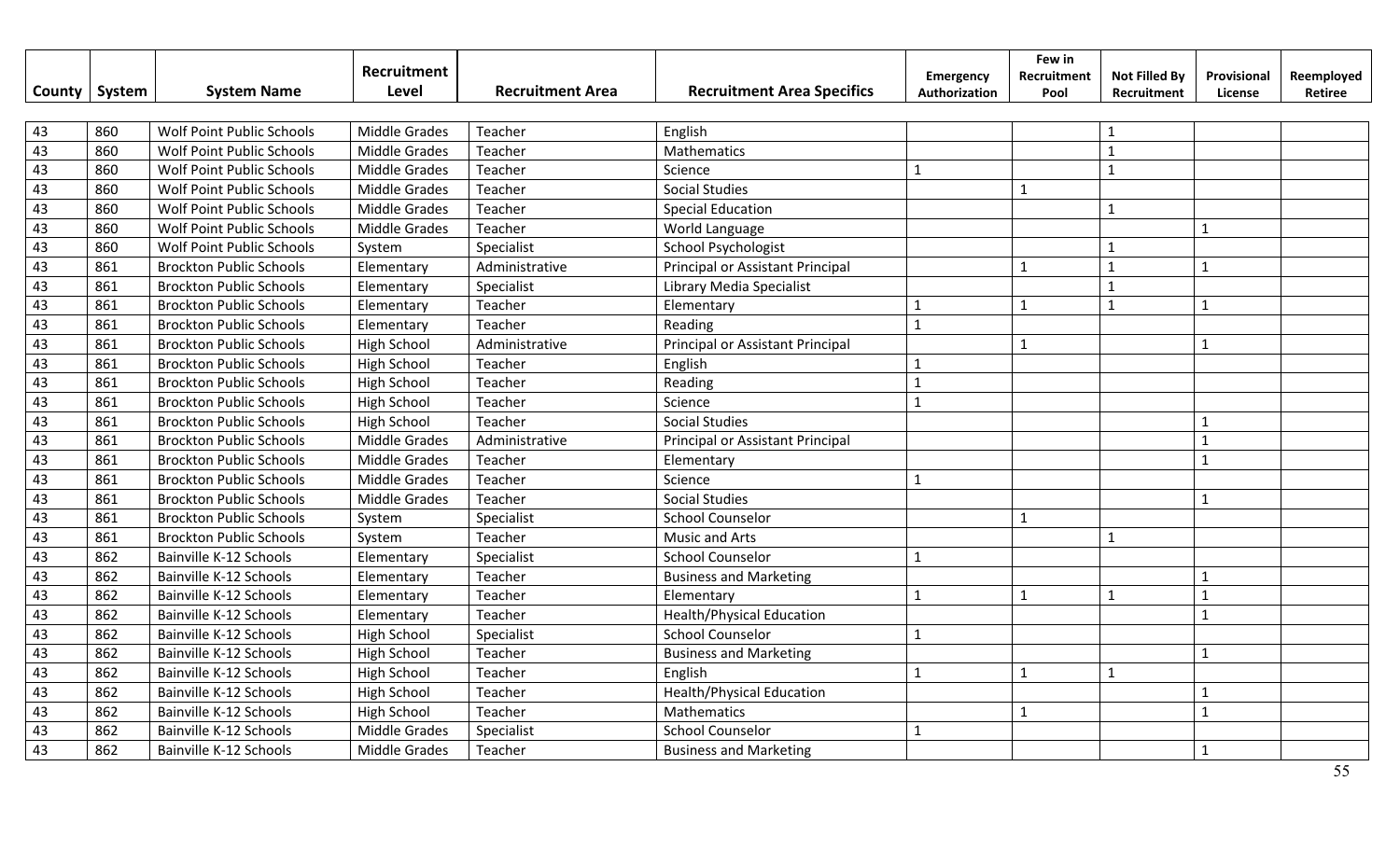|        |        |                             | Recruitment          |                         |                                   | Emergency     | Few in<br>Recruitment | <b>Not Filled By</b> | Provisional    | Reemployed |
|--------|--------|-----------------------------|----------------------|-------------------------|-----------------------------------|---------------|-----------------------|----------------------|----------------|------------|
| County | System | <b>System Name</b>          | Level                | <b>Recruitment Area</b> | <b>Recruitment Area Specifics</b> | Authorization | Pool                  | Recruitment          | License        | Retiree    |
|        |        |                             |                      |                         |                                   |               |                       |                      |                |            |
| 43     | 862    | Bainville K-12 Schools      | <b>Middle Grades</b> | Teacher                 | English                           | $\mathbf{1}$  |                       |                      |                |            |
| 43     | 862    | Bainville K-12 Schools      | <b>Middle Grades</b> | Teacher                 | <b>Health/Physical Education</b>  |               |                       |                      | $\mathbf{1}$   |            |
| 43     | 862    | Bainville K-12 Schools      | System               | Specialist              | <b>School Counselor</b>           |               | 1                     | $\mathbf{1}$         |                |            |
| 43     | 862    | Bainville K-12 Schools      | System               | Teacher                 | <b>Health/Physical Education</b>  |               | $\mathbf{1}$          | $\mathbf{1}$         |                |            |
| 43     | 862    | Bainville K-12 Schools      | System               | Teacher                 | <b>Music and Arts</b>             |               |                       | $\mathbf{1}$         |                |            |
| 43     | 862    | Bainville K-12 Schools      | System               | Teacher                 | <b>Social Studies</b>             |               |                       | $\mathbf{1}$         |                |            |
| 43     | 862    | Bainville K-12 Schools      | System               | Teacher                 | <b>Special Education</b>          |               |                       | $\mathbf{1}$         |                |            |
| 43     | 862    | Bainville K-12 Schools      | System               | Teacher                 | World Language                    |               |                       | $\mathbf{1}$         |                |            |
| 43     | 863    | Froid Public Schools        | Elementary           | Teacher                 | Elementary                        |               |                       |                      | $\mathbf{1}$   |            |
| 43     | 863    | <b>Froid Public Schools</b> | Elementary           | Teacher                 | <b>Special Education</b>          |               |                       |                      | $\mathbf{1}$   |            |
| 43     | 863    | Froid Public Schools        | System               | Specialist              | <b>School Counselor</b>           |               |                       | $\mathbf{1}$         |                |            |
| 43     | 863    | Froid Public Schools        | System               | Teacher                 | <b>Career Tech</b>                |               |                       | $\mathbf{1}$         |                |            |
| 43     | 6202   | Roose-Valley Sp Ed Coop     | System               | Professional            | Speech-Language Pathologist       |               | $\mathbf{1}$          |                      |                |            |
| 43     | 6202   | Roose-Valley Sp Ed Coop     | System               | Specialist              | School Psychologist               |               | $\mathbf{1}$          |                      |                |            |
| 44     | 866    | Forsyth Public Schools      | Elementary           | Specialist              | <b>School Counselor</b>           |               |                       |                      | $\mathbf{1}$   |            |
| 44     | 866    | Forsyth Public Schools      | Elementary           | Teacher                 | Elementary                        |               | $\mathbf{1}$          | $\mathbf{1}$         |                |            |
| 44     | 866    | Forsyth Public Schools      | Elementary           | Teacher                 | <b>Special Education</b>          |               |                       | $\mathbf{1}$         |                |            |
| 44     | 866    | Forsyth Public Schools      | <b>High School</b>   | Specialist              | <b>School Counselor</b>           |               |                       |                      |                |            |
| 44     | 866    | Forsyth Public Schools      | <b>High School</b>   | Teacher                 | Art                               |               |                       |                      | $\mathbf{1}$   |            |
| 44     | 866    | Forsyth Public Schools      | <b>High School</b>   | Teacher                 | <b>Business and Marketing</b>     |               |                       | $\mathbf{1}$         |                |            |
| 44     | 866    | Forsyth Public Schools      | <b>High School</b>   | Teacher                 | Elementary                        |               |                       |                      |                |            |
| 44     | 866    | Forsyth Public Schools      | <b>High School</b>   | Teacher                 | English                           | $\mathbf{1}$  | $\mathbf{1}$          | $\mathbf{1}$         | $\mathbf{1}$   |            |
| 44     | 866    | Forsyth Public Schools      | <b>High School</b>   | Teacher                 | Reading                           |               |                       |                      | $\mathbf{1}$   |            |
| 44     | 866    | Forsyth Public Schools      | <b>High School</b>   | Teacher                 | <b>Special Education</b>          | $\mathbf{1}$  | $\mathbf{1}$          | $\mathbf{1}$         |                |            |
| 44     | 866    | Forsyth Public Schools      | <b>High School</b>   | Teacher                 | World Language                    |               | $\mathbf{1}$          | $\mathbf{1}$         |                |            |
| 44     | 866    | Forsyth Public Schools      | <b>Middle Grades</b> | Specialist              | <b>School Counselor</b>           |               |                       |                      | $\mathbf{1}$   |            |
| 44     | 866    | Forsyth Public Schools      | Middle Grades        | Teacher                 | Art                               |               |                       |                      | $\mathbf{1}$   |            |
| 44     | 866    | Forsyth Public Schools      | Middle Grades        | Teacher                 | Elementary                        |               | $\mathbf{1}$          |                      |                |            |
| 44     | 866    | Forsyth Public Schools      | <b>Middle Grades</b> | Teacher                 | English                           | $\mathbf{1}$  |                       | $\mathbf{1}$         | $\mathbf{1}$   |            |
| 44     | 866    | Forsyth Public Schools      | Middle Grades        | Teacher                 | Reading                           |               |                       |                      | $\overline{1}$ |            |
| 44     | 866    | Forsyth Public Schools      | Middle Grades        | Teacher                 | <b>Special Education</b>          | $\mathbf{1}$  | $\mathbf{1}$          | $\mathbf{1}$         |                |            |
| 44     | 866    | Forsyth Public Schools      | <b>Middle Grades</b> | Teacher                 | World Language                    |               |                       | $\mathbf{1}$         |                |            |
| 44     | 867    | Lame Deer Public Schools    | Elementary           | Teacher                 | Elementary                        |               | $\mathbf{1}$          | $\overline{1}$       | $\mathbf{1}$   |            |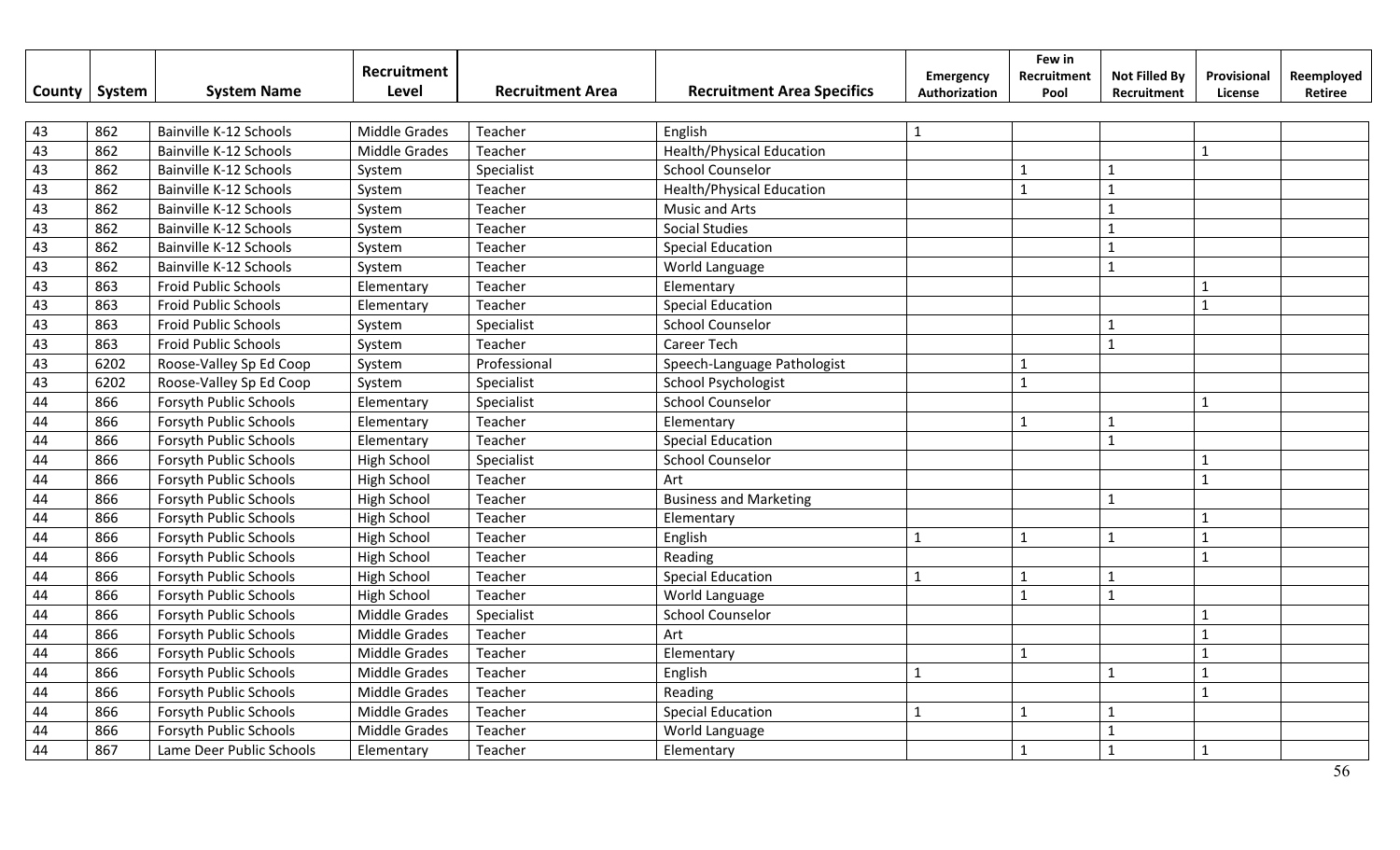|               |        |                                | Recruitment          |                         |                                   | Emergency     | Few in<br>Recruitment | <b>Not Filled By</b> | Provisional  | Reemployed |
|---------------|--------|--------------------------------|----------------------|-------------------------|-----------------------------------|---------------|-----------------------|----------------------|--------------|------------|
| <b>County</b> | System | <b>System Name</b>             | Level                | <b>Recruitment Area</b> | <b>Recruitment Area Specifics</b> | Authorization | Pool                  | Recruitment          | License      | Retiree    |
|               |        |                                |                      |                         |                                   |               |                       |                      |              |            |
| 44            | 867    | Lame Deer Public Schools       | Elementary           | Teacher                 | Reading                           |               |                       |                      | $\mathbf{1}$ |            |
| 44            | 867    | Lame Deer Public Schools       | Elementary           | Teacher                 | <b>Special Education</b>          |               | $\mathbf{1}$          |                      |              |            |
| 44            | 867    | Lame Deer Public Schools       | High School          | Administrative          | Principal or Assistant Principal  |               | $\mathbf{1}$          | $\mathbf 1$          |              |            |
| 44            | 867    | Lame Deer Public Schools       | High School          | Specialist              | Library Media Specialist          |               | $\mathbf{1}$          |                      |              |            |
| 44            | 867    | Lame Deer Public Schools       | High School          | Teacher                 | <b>Business and Marketing</b>     |               |                       |                      | $\mathbf{1}$ |            |
| 44            | 867    | Lame Deer Public Schools       | <b>High School</b>   | Teacher                 | English                           |               | $\mathbf{1}$          | $\mathbf{1}$         |              |            |
| 44            | 867    | Lame Deer Public Schools       | High School          | Teacher                 | Science                           |               | $\mathbf{1}$          | $\mathbf{1}$         | $\mathbf{1}$ |            |
| 44            | 867    | Lame Deer Public Schools       | High School          | Teacher                 | <b>Special Education</b>          |               | 1                     |                      |              |            |
| 44            | 867    | Lame Deer Public Schools       | <b>Middle Grades</b> | Teacher                 | Science                           |               | $\mathbf{1}$          |                      | $\mathbf{1}$ |            |
| 44            | 867    | Lame Deer Public Schools       | <b>Middle Grades</b> | Teacher                 | <b>Social Studies</b>             |               | $\mathbf{1}$          |                      |              |            |
| 44            | 867    | Lame Deer Public Schools       | <b>Middle Grades</b> | Teacher                 | <b>Special Education</b>          |               | $\mathbf{1}$          |                      |              |            |
| 44            | 867    | Lame Deer Public Schools       | System               | Administrative          | Supervisor                        |               | 1                     |                      |              |            |
| 44            | 869    | <b>Rosebud Public Schools</b>  | Elementary           | Teacher                 | Elementary                        |               | $\mathbf{1}$          |                      |              |            |
| 44            | 869    | <b>Rosebud Public Schools</b>  | Elementary           | Teacher                 | <b>Health/Physical Education</b>  |               |                       |                      | $\mathbf{1}$ |            |
| 44            | 869    | <b>Rosebud Public Schools</b>  | Elementary           | Teacher                 | Music                             | $\mathbf{1}$  |                       |                      |              |            |
| 44            | 869    | <b>Rosebud Public Schools</b>  | High School          | Teacher                 | Agriculture                       |               |                       | $\mathbf{1}$         |              |            |
| 44            | 869    | Rosebud Public Schools         | High School          | Teacher                 | <b>Health/Physical Education</b>  |               |                       |                      | $\mathbf{1}$ |            |
| 44            | 869    | <b>Rosebud Public Schools</b>  | High School          | Teacher                 | Mathematics                       |               |                       | $\mathbf{1}$         |              |            |
| 44            | 869    | <b>Rosebud Public Schools</b>  | High School          | Teacher                 | Music                             | $\mathbf{1}$  |                       |                      |              |            |
| 44            | 869    | <b>Rosebud Public Schools</b>  | <b>High School</b>   | Teacher                 | <b>Social Studies</b>             |               |                       | $\mathbf{1}$         |              |            |
| 44            | 869    | <b>Rosebud Public Schools</b>  | <b>Middle Grades</b> | Teacher                 | <b>Health/Physical Education</b>  |               |                       |                      | $\mathbf{1}$ |            |
| 44            | 869    | <b>Rosebud Public Schools</b>  | <b>Middle Grades</b> | Teacher                 | Mathematics                       |               |                       | $\mathbf{1}$         |              |            |
| 44            | 869    | <b>Rosebud Public Schools</b>  | <b>Middle Grades</b> | Teacher                 | Music                             | $\mathbf{1}$  |                       |                      |              |            |
| 44            | 869    | Rosebud Public Schools         | <b>Middle Grades</b> | Teacher                 | <b>Social Studies</b>             |               |                       | $\mathbf{1}$         |              |            |
|               |        |                                |                      |                         | Superintendent or Assistant       |               |                       |                      |              |            |
| 44            | 869    | <b>Rosebud Public Schools</b>  | System               | Administrative          | Superintendent                    |               | 1                     |                      |              |            |
| 44            | 869    | <b>Rosebud Public Schools</b>  | System               | Teacher                 | <b>Career Tech</b>                |               |                       | $\mathbf 1$          |              |            |
| 44            | 869    | Rosebud Public Schools         | System               | Teacher                 | <b>Health/Physical Education</b>  |               | $\mathbf{1}$          |                      |              |            |
| 44            | 869    | <b>Rosebud Public Schools</b>  | System               | Teacher                 | Mathematics                       |               |                       | $\mathbf{1}$         |              |            |
| 44            | 869    | <b>Rosebud Public Schools</b>  | System               | Teacher                 | Music                             |               |                       | $\mathbf{1}$         |              |            |
| 44            | 869    | Rosebud Public Schools         | System               | Teacher                 | <b>Music and Arts</b>             |               | $\mathbf{1}$          |                      |              |            |
| 44            | 870    | <b>Colstrip Public Schools</b> | Elementary           | Professional            | School Nurse - General Education  |               | $\mathbf{1}$          |                      |              |            |
| 44            | 870    | <b>Colstrip Public Schools</b> | Elementary           | Specialist              | Library Media Specialist          |               | $\mathbf{1}$          |                      | $\mathbf{1}$ |            |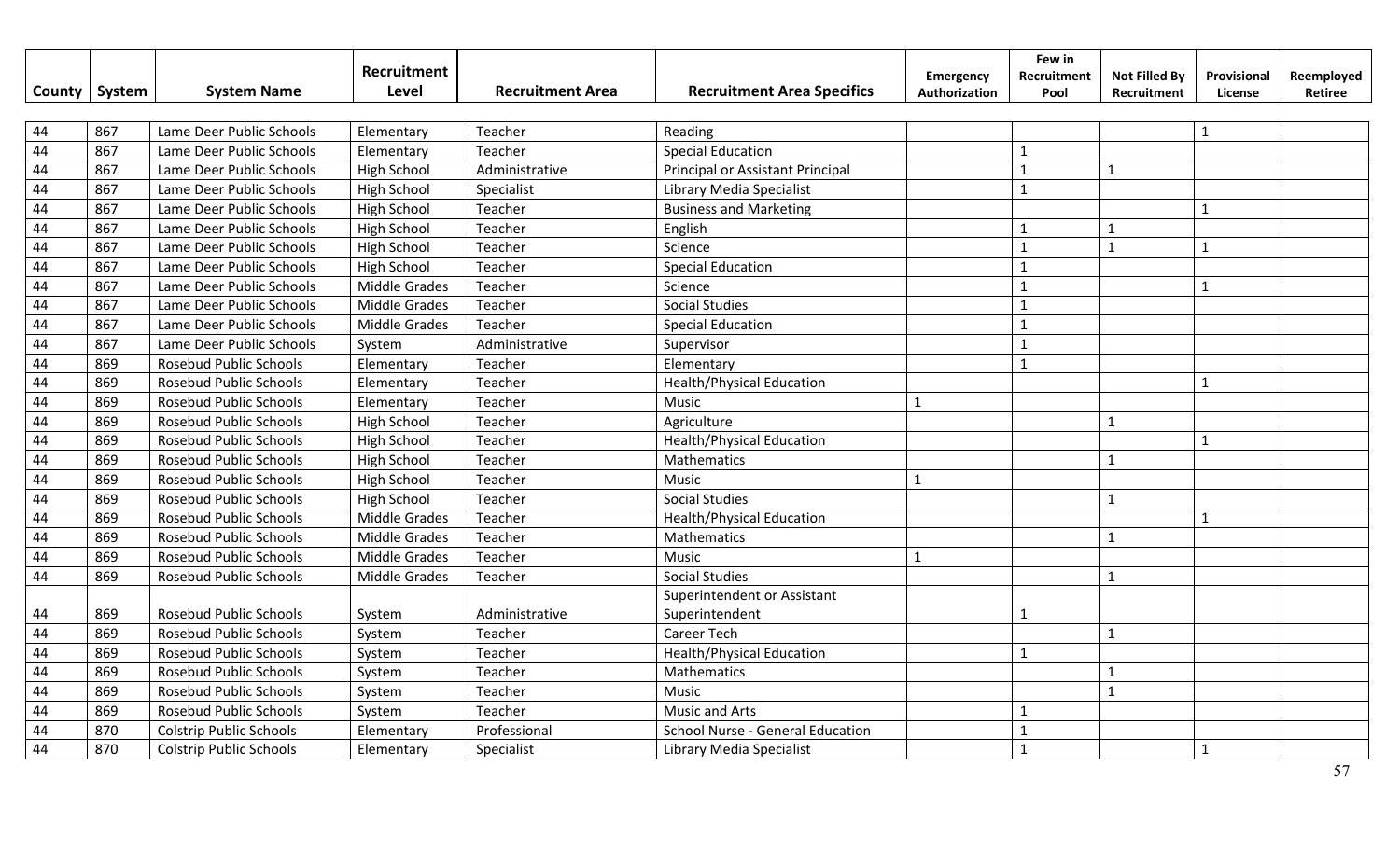|        |        |                                | Recruitment          |                         |                                         | <b>Emergency</b> | Few in<br>Recruitment | <b>Not Filled By</b> | Provisional  | Reemployed |
|--------|--------|--------------------------------|----------------------|-------------------------|-----------------------------------------|------------------|-----------------------|----------------------|--------------|------------|
| County | System | <b>System Name</b>             | Level                | <b>Recruitment Area</b> | <b>Recruitment Area Specifics</b>       | Authorization    | Pool                  | Recruitment          | License      | Retiree    |
|        |        |                                |                      |                         |                                         |                  |                       |                      |              |            |
| 44     | 870    | <b>Colstrip Public Schools</b> | Elementary           | Teacher                 | Elementary                              |                  | 1                     |                      |              |            |
| 44     | 870    | <b>Colstrip Public Schools</b> | Elementary           | Teacher                 | <b>Special Education</b>                |                  | $\mathbf{1}$          | $\mathbf{1}$         |              |            |
| 44     | 870    | <b>Colstrip Public Schools</b> | High School          | Specialist              | Library Media Specialist                | $\mathbf{1}$     | $\mathbf{1}$          |                      |              |            |
| 44     | 870    | <b>Colstrip Public Schools</b> | High School          | Teacher                 | Agriculture                             |                  | $\mathbf{1}$          |                      |              |            |
| 44     | 870    | <b>Colstrip Public Schools</b> | High School          | Teacher                 | <b>Business and Marketing</b>           |                  |                       | $\mathbf{1}$         | $\mathbf{1}$ |            |
| 44     | 870    | <b>Colstrip Public Schools</b> | <b>High School</b>   | Teacher                 | <b>Career Tech</b>                      |                  | $\mathbf{1}$          |                      |              |            |
| 44     | 870    | <b>Colstrip Public Schools</b> | High School          | Teacher                 | English                                 |                  | $\mathbf{1}$          |                      |              |            |
| 44     | 870    | <b>Colstrip Public Schools</b> | High School          | Teacher                 | <b>Family and Consumer Sciences</b>     | $\mathbf{1}$     | $\mathbf{1}$          |                      | $\mathbf{1}$ |            |
| 44     | 870    | <b>Colstrip Public Schools</b> | High School          | Teacher                 | <b>Industrial Technology</b>            |                  | 1                     |                      |              |            |
| 44     | 870    | <b>Colstrip Public Schools</b> | High School          | Teacher                 | Mathematics                             |                  | 1                     |                      |              |            |
| 44     | 870    | <b>Colstrip Public Schools</b> | High School          | Teacher                 | Music                                   |                  | $\mathbf{1}$          |                      |              |            |
| 44     | 870    | <b>Colstrip Public Schools</b> | <b>High School</b>   | Teacher                 | Science                                 |                  | $\mathbf{1}$          |                      |              |            |
| 44     | 870    | <b>Colstrip Public Schools</b> | <b>High School</b>   | Teacher                 | <b>Social Studies</b>                   |                  | 1                     |                      |              |            |
| 44     | 870    | <b>Colstrip Public Schools</b> | <b>Middle Grades</b> | Professional            | Licensed Professional Counselor         |                  | $\mathbf{1}$          |                      |              |            |
| 44     | 870    | <b>Colstrip Public Schools</b> | <b>Middle Grades</b> | Specialist              | Library Media Specialist                | $\mathbf{1}$     |                       |                      |              |            |
| 44     | 870    | <b>Colstrip Public Schools</b> | <b>Middle Grades</b> | Teacher                 | Agriculture                             |                  | $\mathbf{1}$          |                      |              |            |
| 44     | 870    | <b>Colstrip Public Schools</b> | <b>Middle Grades</b> | Teacher                 | Art                                     |                  | $\mathbf{1}$          |                      |              |            |
| 44     | 870    | <b>Colstrip Public Schools</b> | <b>Middle Grades</b> | Teacher                 | Elementary                              |                  | $\mathbf{1}$          |                      |              |            |
| 44     | 870    | <b>Colstrip Public Schools</b> | <b>Middle Grades</b> | Teacher                 | English                                 |                  | $\mathbf{1}$          |                      |              |            |
| 44     | 870    | <b>Colstrip Public Schools</b> | <b>Middle Grades</b> | Teacher                 | <b>Family and Consumer Sciences</b>     |                  | $\mathbf{1}$          |                      |              |            |
| 44     | 870    | <b>Colstrip Public Schools</b> | <b>Middle Grades</b> | Teacher                 | Mathematics                             |                  | $\mathbf{1}$          |                      | $\mathbf{1}$ |            |
| 44     | 870    | <b>Colstrip Public Schools</b> | Middle Grades        | Teacher                 | <b>Music and Arts</b>                   |                  | $\mathbf{1}$          |                      |              |            |
| 44     | 870    | <b>Colstrip Public Schools</b> | Middle Grades        | Teacher                 | Science                                 |                  | $\mathbf{1}$          |                      | $\mathbf{1}$ |            |
| 44     | 870    | <b>Colstrip Public Schools</b> | <b>Middle Grades</b> | Teacher                 | <b>Social Studies</b>                   |                  | $\mathbf{1}$          |                      |              |            |
| 44     | 870    | <b>Colstrip Public Schools</b> | System               | Administrative          | <b>Special Education</b>                |                  | $\mathbf{1}$          |                      |              |            |
| 44     | 870    | <b>Colstrip Public Schools</b> | System               | Professional            | <b>School Nurse - General Education</b> |                  | $\mathbf{1}$          |                      |              |            |
| 44     | 872    | <b>Ashland Elementary</b>      | Elementary           | Administrative          | Principal or Assistant Principal        |                  |                       |                      | $\mathbf{1}$ |            |
| 44     | 872    | <b>Ashland Elementary</b>      | Elementary           | Teacher                 | Elementary                              |                  | $\mathbf{1}$          | $\mathbf{1}$         |              |            |
| 44     | 872    | <b>Ashland Elementary</b>      | Middle Grades        | Administrative          | Principal or Assistant Principal        |                  |                       |                      |              |            |
| 44     | 872    | <b>Ashland Elementary</b>      | <b>Middle Grades</b> | Teacher                 | Elementary                              |                  |                       | $\mathbf{1}$         | $\mathbf{1}$ |            |
| 44     | 872    | <b>Ashland Elementary</b>      | <b>Middle Grades</b> | Teacher                 | English                                 |                  |                       | $\mathbf{1}$         |              |            |
| 44     | 872    | <b>Ashland Elementary</b>      | Middle Grades        | Teacher                 | Science                                 |                  | $\mathbf{1}$          |                      |              |            |
| 44     | 872    | <b>Ashland Elementary</b>      | System               | Administrative          | Principal or Assistant Principal        |                  |                       | $\mathbf{1}$         |              |            |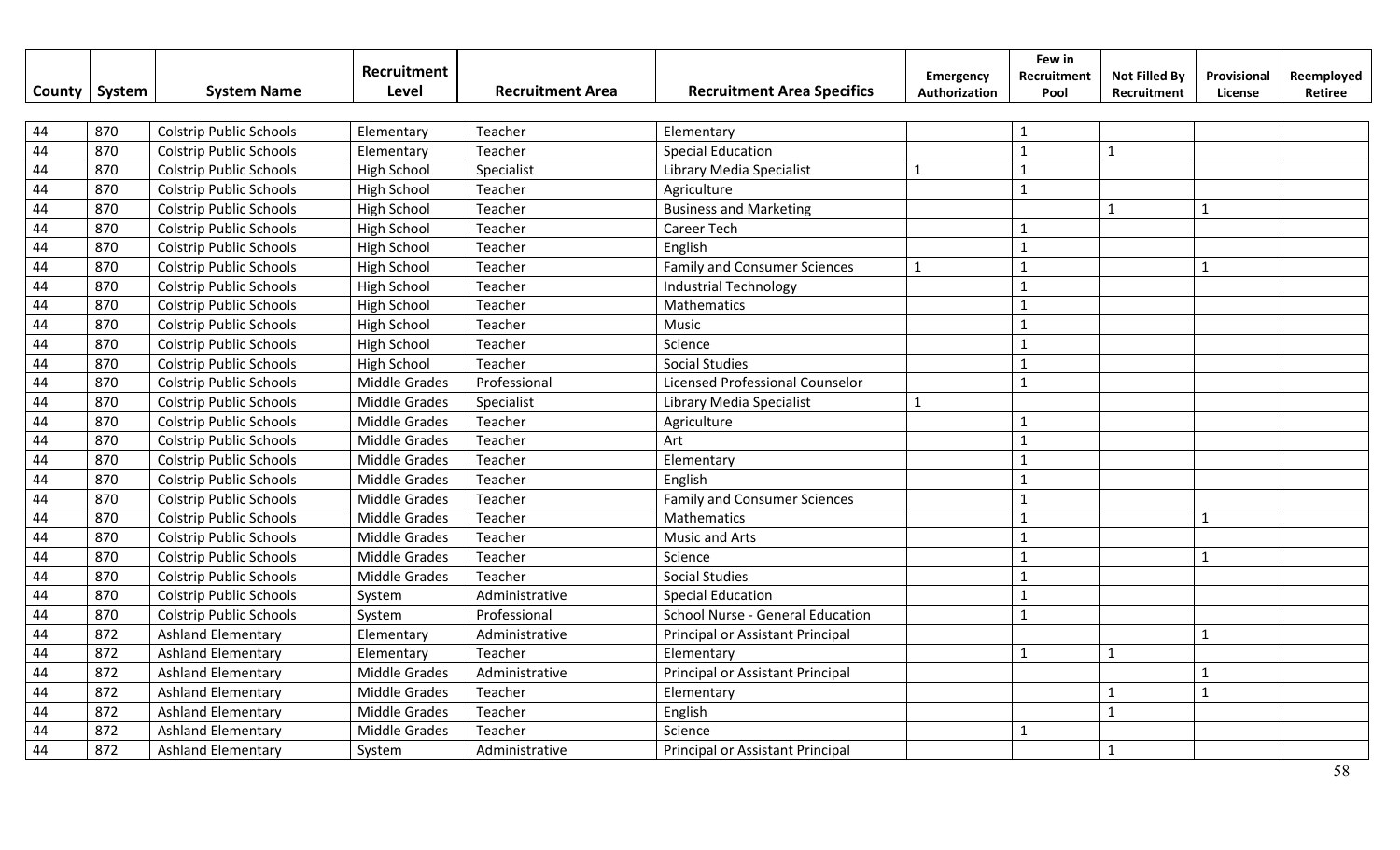|        |        |                              | Recruitment          |                         |                                   | Emergency     | Few in<br>Recruitment | <b>Not Filled By</b> | Provisional    | Reemployed |
|--------|--------|------------------------------|----------------------|-------------------------|-----------------------------------|---------------|-----------------------|----------------------|----------------|------------|
| County | System | <b>System Name</b>           | Level                | <b>Recruitment Area</b> | <b>Recruitment Area Specifics</b> | Authorization | Pool                  | Recruitment          | License        | Retiree    |
|        |        |                              |                      |                         |                                   |               |                       |                      |                |            |
|        |        |                              |                      |                         | Superintendent or Assistant       |               |                       |                      |                |            |
| 44     | 872    | <b>Ashland Elementary</b>    | System               | Administrative          | Superintendent                    |               |                       | 1                    |                |            |
| 44     | 872    | <b>Ashland Elementary</b>    | System               | Administrative          | Supervisor                        |               |                       |                      | $\mathbf{1}$   |            |
| 44     | 872    | Ashland Elementary           | System               | Specialist              | Library Media Specialist          |               |                       | $\mathbf{1}$         |                |            |
| 45     | 874    | <b>Plains Public Schools</b> | Elementary           | Specialist              | Library Media Specialist          |               |                       |                      | $\mathbf{1}$   |            |
| 45     | 874    | <b>Plains Public Schools</b> | Elementary           | Teacher                 | Elementary                        |               | $\mathbf{1}$          |                      |                |            |
| 45     | 874    | <b>Plains Public Schools</b> | Elementary           | Teacher                 | <b>Health/Physical Education</b>  |               |                       |                      | $\mathbf{1}$   |            |
| 45     | 874    | <b>Plains Public Schools</b> | High School          | Administrative          | Principal or Assistant Principal  |               |                       |                      |                |            |
| 45     | 874    | <b>Plains Public Schools</b> | High School          | Administrative          | Traffic                           |               | $\mathbf{1}$          |                      |                |            |
| 45     | 874    | Plains Public Schools        | High School          | Specialist              | Library Media Specialist          |               |                       |                      | $\mathbf{1}$   |            |
| 45     | 874    | <b>Plains Public Schools</b> | High School          | Teacher                 | <b>Business and Marketing</b>     |               |                       |                      | $\mathbf{1}$   |            |
| 45     | 874    | <b>Plains Public Schools</b> | High School          | Teacher                 | <b>Health/Physical Education</b>  |               |                       |                      |                |            |
| 45     | 874    | <b>Plains Public Schools</b> | <b>High School</b>   | Teacher                 | Mathematics                       |               |                       |                      |                |            |
| 45     | 874    | <b>Plains Public Schools</b> | <b>Middle Grades</b> | Administrative          | <b>Health/Physical Education</b>  |               |                       |                      |                |            |
| 45     | 874    | <b>Plains Public Schools</b> | <b>Middle Grades</b> | Specialist              | Library Media Specialist          |               |                       |                      | $\mathbf{1}$   |            |
| 45     | 874    | Plains Public Schools        | <b>Middle Grades</b> | Teacher                 | <b>Business and Marketing</b>     |               |                       |                      | $\overline{1}$ |            |
| 45     | 874    | <b>Plains Public Schools</b> | <b>Middle Grades</b> | Teacher                 | <b>Health/Physical Education</b>  |               | $\mathbf{1}$          |                      | $\mathbf{1}$   |            |
| 45     | 874    | <b>Plains Public Schools</b> | <b>Middle Grades</b> | Teacher                 | Science                           |               | $\mathbf{1}$          |                      |                |            |
| 45     | 874    | <b>Plains Public Schools</b> | System               | Professional            | School Nurse - General Education  |               | $\mathbf{1}$          |                      |                |            |
| 45     | 874    | <b>Plains Public Schools</b> | System               | Teacher                 | <b>Health/Physical Education</b>  |               |                       | $\mathbf{1}$         |                |            |
| 45     | 875    | Thompson Falls Pub Schls     | Elementary           | Teacher                 | Elementary                        |               | $\mathbf{1}$          |                      |                |            |
| 45     | 875    | Thompson Falls Pub Schls     | Elementary           | Teacher                 | English                           |               |                       |                      |                |            |
| 45     | 875    | Thompson Falls Pub Schls     | Elementary           | Teacher                 | Music                             |               |                       |                      | $\mathbf{1}$   |            |
| 45     | 875    | Thompson Falls Pub Schls     | Elementary           | Teacher                 | <b>Special Education</b>          |               |                       |                      |                |            |
| 45     | 875    | Thompson Falls Pub Schls     | High School          | Administrative          | Principal or Assistant Principal  |               | $\mathbf{1}$          |                      |                |            |
| 45     | 875    | Thompson Falls Pub Schls     | High School          | Specialist              | <b>School Counselor</b>           |               | $\mathbf{1}$          |                      |                |            |
| 45     | 875    | Thompson Falls Pub Schls     | High School          | Teacher                 | Career Tech                       |               | $\mathbf{1}$          |                      |                |            |
| 45     | 875    | Thompson Falls Pub Schls     | High School          | Teacher                 | English                           |               | $\mathbf{1}$          |                      | 1              |            |
| 45     | 875    | Thompson Falls Pub Schls     | High School          | Teacher                 | Music                             |               |                       |                      | $\mathbf 1$    |            |
| 45     | 875    | Thompson Falls Pub Schls     | <b>High School</b>   | Teacher                 | Music and Arts                    |               |                       |                      |                |            |
| 45     | 875    | Thompson Falls Pub Schls     | Middle Grades        | Teacher                 | English                           |               |                       |                      |                |            |
| 45     | 875    | Thompson Falls Pub Schls     | Middle Grades        | Teacher                 | Music                             |               |                       |                      | $\mathbf{1}$   |            |
| 45     | 875    | Thompson Falls Pub Schls     | <b>Middle Grades</b> | Teacher                 | <b>Special Education</b>          |               | $\mathbf{1}$          |                      |                |            |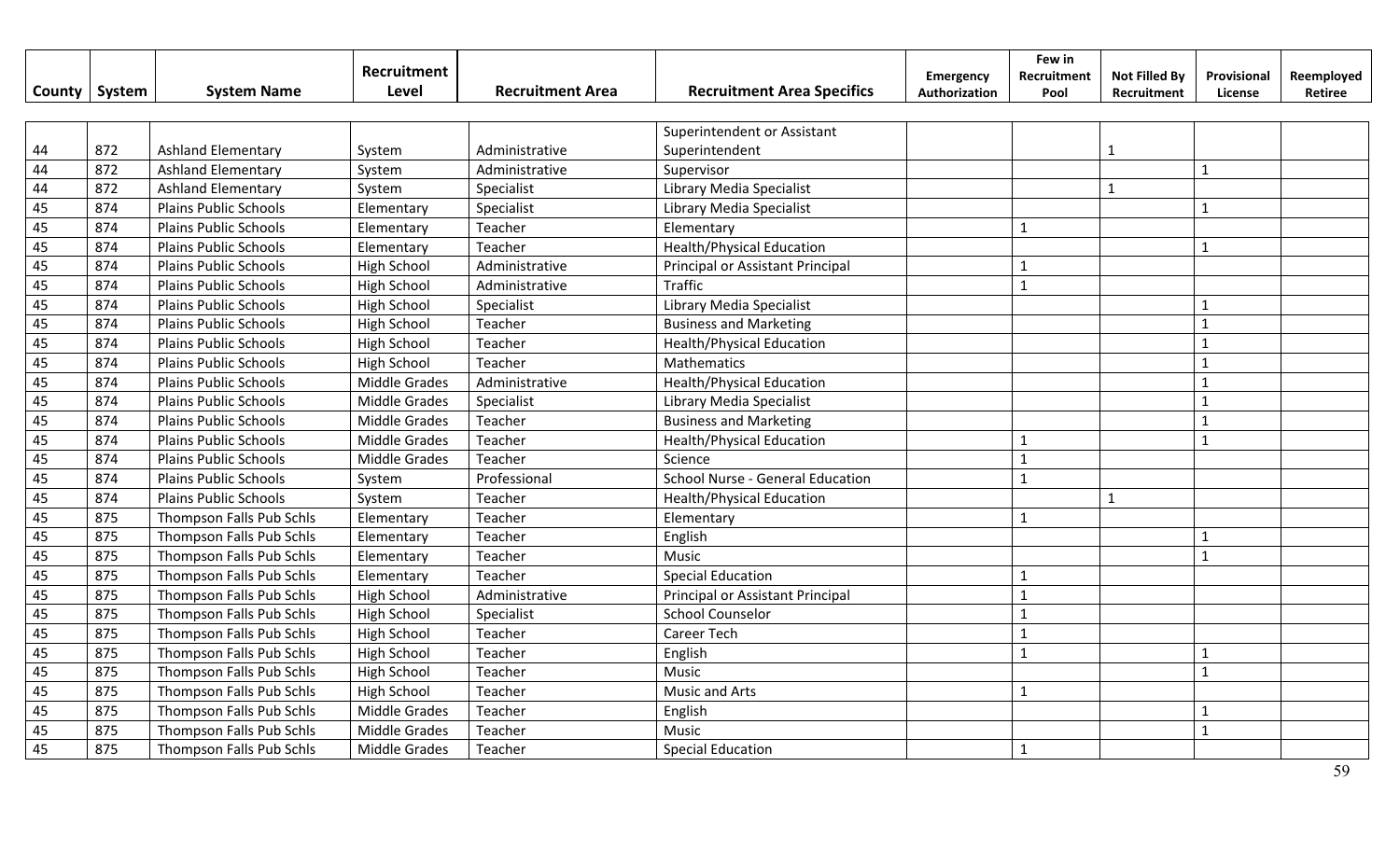|        |        |                               | Recruitment          |                         |                                   |                            | Few in              |                                     |                        |                       |
|--------|--------|-------------------------------|----------------------|-------------------------|-----------------------------------|----------------------------|---------------------|-------------------------------------|------------------------|-----------------------|
| County | System | <b>System Name</b>            | Level                | <b>Recruitment Area</b> | <b>Recruitment Area Specifics</b> | Emergency<br>Authorization | Recruitment<br>Pool | <b>Not Filled By</b><br>Recruitment | Provisional<br>License | Reemployed<br>Retiree |
|        |        |                               |                      |                         |                                   |                            |                     |                                     |                        |                       |
|        |        |                               |                      |                         | Superintendent or Assistant       |                            |                     |                                     |                        |                       |
| 45     | 875    | Thompson Falls Pub Schls      | System               | Administrative          | Superintendent                    |                            | 1                   |                                     |                        |                       |
| 45     | 877    | <b>Trout Creek Elementary</b> | Elementary           | Administrative          | Principal or Assistant Principal  |                            |                     |                                     |                        |                       |
| 45     | 877    | <b>Trout Creek Elementary</b> | Elementary           | Teacher                 | Elementary                        |                            | $\mathbf{1}$        | $\mathbf{1}$                        | $\mathbf{1}$           |                       |
| 45     | 877    | <b>Trout Creek Elementary</b> | Elementary           | Teacher                 | <b>Special Education</b>          |                            |                     |                                     | $\mathbf{1}$           |                       |
| 45     | 877    | <b>Trout Creek Elementary</b> | Middle Grades        | Administrative          | Principal or Assistant Principal  |                            |                     |                                     | $\mathbf{1}$           |                       |
| 45     | 877    | <b>Trout Creek Elementary</b> | System               | Administrative          | Principal or Assistant Principal  |                            | $\mathbf{1}$        | $\mathbf{1}$                        |                        |                       |
| 45     | 877    | <b>Trout Creek Elementary</b> | System               | Teacher                 | <b>Special Education</b>          |                            | $\mathbf{1}$        | $\mathbf{1}$                        |                        |                       |
| 45     | 879    | Dixon Elementary              | Elementary           | Specialist              | <b>School Counselor</b>           |                            |                     |                                     |                        |                       |
| 45     | 879    | Dixon Elementary              | <b>Middle Grades</b> | Specialist              | <b>School Counselor</b>           |                            |                     |                                     | $\mathbf{1}$           |                       |
| 45     | 880    | Noxon Public Schools          | Elementary           | Specialist              | <b>School Counselor</b>           |                            |                     |                                     | $\mathbf{1}$           |                       |
| 45     | 880    | Noxon Public Schools          | Elementary           | Teacher                 | Art                               | $\mathbf{1}$               |                     |                                     |                        |                       |
| 45     | 880    | Noxon Public Schools          | Elementary           | Teacher                 | Elementary                        |                            |                     |                                     |                        |                       |
| 45     | 880    | Noxon Public Schools          | High School          | Specialist              | <b>School Counselor</b>           |                            |                     |                                     | $\mathbf{1}$           |                       |
| 45     | 880    | Noxon Public Schools          | High School          | Teacher                 | Art                               | $\mathbf{1}$               |                     |                                     |                        |                       |
| 45     | 880    | Noxon Public Schools          | High School          | Teacher                 | Elementary                        | $\mathbf{1}$               |                     |                                     |                        |                       |
| 45     | 880    | Noxon Public Schools          | <b>High School</b>   | Teacher                 | English                           |                            |                     | $\mathbf{1}$                        | $\mathbf{1}$           |                       |
| 45     | 880    | Noxon Public Schools          | High School          | Teacher                 | <b>Industrial Technology</b>      |                            |                     | $\mathbf{1}$                        |                        |                       |
| 45     | 880    | Noxon Public Schools          | Middle Grades        | Specialist              | <b>School Counselor</b>           |                            |                     |                                     | $\mathbf{1}$           |                       |
| 45     | 880    | Noxon Public Schools          | Middle Grades        | Teacher                 | Art                               | 1                          |                     |                                     |                        |                       |
| 45     | 880    | Noxon Public Schools          | <b>Middle Grades</b> | Teacher                 | Elementary                        | 1                          |                     |                                     |                        |                       |
| 45     | 880    | Noxon Public Schools          | Middle Grades        | Teacher                 | English                           |                            |                     |                                     |                        |                       |
| 45     | 880    | Noxon Public Schools          | System               | Specialist              | <b>School Counselor</b>           |                            |                     | $\mathbf{1}$                        |                        |                       |
| 45     | 880    | Noxon Public Schools          | System               | Teacher                 | Art                               |                            |                     |                                     |                        |                       |
| 45     | 880    | Noxon Public Schools          | System               | Teacher                 | <b>Health/Physical Education</b>  |                            | $\mathbf{1}$        |                                     |                        |                       |
| 45     | 880    | Noxon Public Schools          | System               | Teacher                 | <b>Industrial Technology</b>      |                            | $\mathbf{1}$        |                                     |                        |                       |
| 45     | 880    | Noxon Public Schools          | System               | Teacher                 | Science                           |                            |                     | $\mathbf{1}$                        |                        |                       |
| 45     | 880    | Noxon Public Schools          | System               | Teacher                 | <b>Special Education</b>          |                            |                     | $\mathbf{1}$                        |                        |                       |
| 45     | 882    | Hot Springs K-12              | Elementary           | Teacher                 | Elementary                        |                            | $\mathbf{1}$        |                                     |                        |                       |
| 45     | 882    | Hot Springs K-12              | <b>High School</b>   | Teacher                 | Science                           |                            |                     |                                     |                        |                       |
| 45     | 882    | Hot Springs K-12              | System               | Teacher                 | <b>Health/Physical Education</b>  |                            |                     |                                     |                        |                       |
| 45     | 882    | Hot Springs K-12              | System               | Teacher                 | Science                           |                            |                     |                                     |                        |                       |
| 45     | 6183   | <b>Sanders County Coop</b>    | System               | Professional            | <b>Occupational Therapist</b>     |                            |                     |                                     |                        |                       |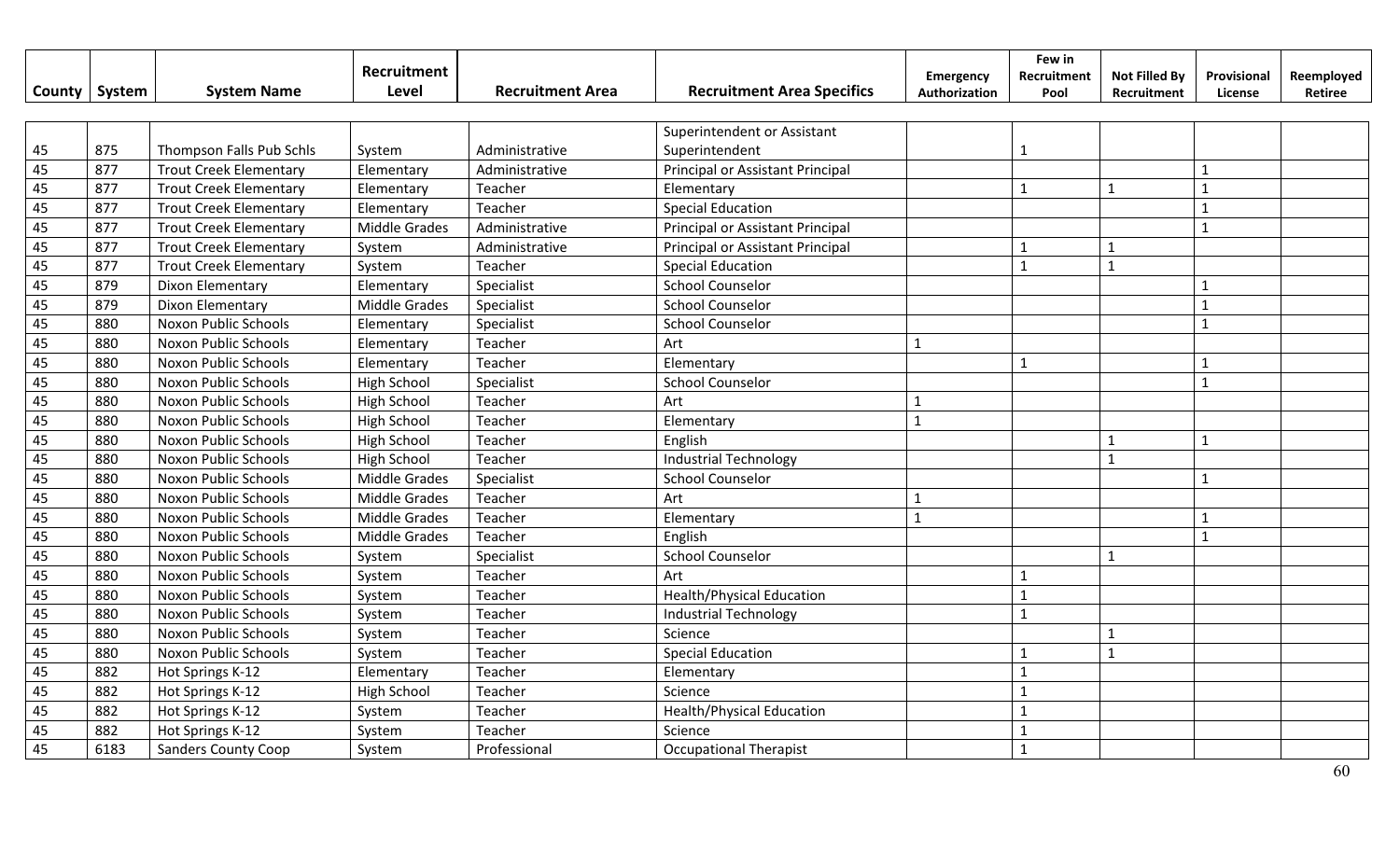| County | System | <b>System Name</b>         | Recruitment<br>Level | <b>Recruitment Area</b> | <b>Recruitment Area Specifics</b>   | <b>Emergency</b><br>Authorization | Few in<br>Recruitment<br>Pool | <b>Not Filled By</b><br>Recruitment | Provisional<br>License | Reemployed<br>Retiree |
|--------|--------|----------------------------|----------------------|-------------------------|-------------------------------------|-----------------------------------|-------------------------------|-------------------------------------|------------------------|-----------------------|
|        |        |                            |                      |                         |                                     |                                   |                               |                                     |                        |                       |
| 45     | 6183   | <b>Sanders County Coop</b> | System               | Professional            | Speech-Language Pathologist         |                                   |                               | 1                                   |                        |                       |
| 45     | 6183   | <b>Sanders County Coop</b> | System               | Specialist              | <b>School Psychologist</b>          |                                   | $\mathbf{1}$                  |                                     |                        |                       |
| 46     | 885    | Westby K-12 Schools        | Elementary           | Teacher                 | <b>Business and Marketing</b>       |                                   |                               |                                     | $\mathbf{1}$           |                       |
| 46     | 885    | Westby K-12 Schools        | Elementary           | Teacher                 | Elementary                          |                                   | $\mathbf{1}$                  |                                     |                        |                       |
| 46     | 885    | Westby K-12 Schools        | Elementary           | Teacher                 | Music                               | $\mathbf{1}$                      |                               |                                     |                        |                       |
| 46     | 885    | Westby K-12 Schools        | Elementary           | Teacher                 | Science                             |                                   |                               |                                     | 1                      |                       |
| 46     | 885    | Westby K-12 Schools        | <b>High School</b>   | Teacher                 | <b>Business and Marketing</b>       |                                   |                               |                                     | $\mathbf{1}$           |                       |
| 46     | 885    | Westby K-12 Schools        | High School          | Teacher                 | English                             |                                   |                               |                                     | $\mathbf{1}$           |                       |
| 46     | 885    | Westby K-12 Schools        | <b>High School</b>   | Teacher                 | Music                               | $\mathbf{1}$                      |                               |                                     |                        |                       |
| 46     | 885    | Westby K-12 Schools        | High School          | Teacher                 | Science                             |                                   |                               | $\mathbf{1}$                        | $\mathbf{1}$           |                       |
| 46     | 885    | Westby K-12 Schools        | <b>High School</b>   | Teacher                 | <b>Social Studies</b>               |                                   |                               |                                     |                        |                       |
| 46     | 885    | Westby K-12 Schools        | <b>Middle Grades</b> | Teacher                 | <b>Business and Marketing</b>       |                                   |                               |                                     | $\mathbf{1}$           |                       |
| 46     | 885    | Westby K-12 Schools        | <b>Middle Grades</b> | Teacher                 | Elementary                          |                                   |                               | $\mathbf{1}$                        |                        |                       |
| 46     | 885    | Westby K-12 Schools        | <b>Middle Grades</b> | Teacher                 | Music                               | $\mathbf{1}$                      |                               |                                     |                        |                       |
| 46     | 885    | Westby K-12 Schools        | <b>Middle Grades</b> | Teacher                 | Science                             |                                   |                               |                                     | $\mathbf{1}$           |                       |
| 46     | 887    | Medicine Lake K-12 Schools | Elementary           | Administrative          | Principal or Assistant Principal    |                                   | $\mathbf{1}$                  |                                     | $\mathbf{1}$           |                       |
|        |        |                            |                      |                         | Superintendent or Assistant         |                                   |                               |                                     |                        |                       |
| 46     | 887    | Medicine Lake K-12 Schools | Elementary           | Administrative          | Superintendent                      |                                   | $\mathbf 1$                   |                                     |                        |                       |
| 46     | 887    | Medicine Lake K-12 Schools | Elementary           | Specialist              | <b>School Counselor</b>             |                                   |                               | $\mathbf{1}$                        |                        |                       |
| 46     | 887    | Medicine Lake K-12 Schools | Elementary           | Teacher                 | Elementary                          |                                   | $\mathbf 1$                   | $\mathbf{1}$                        | 1                      |                       |
| 46     | 887    | Medicine Lake K-12 Schools | Elementary           | Teacher                 | <b>Health/Physical Education</b>    |                                   | $\mathbf{1}$                  |                                     |                        |                       |
| 46     | 887    | Medicine Lake K-12 Schools | Elementary           | Teacher                 | Music                               |                                   | $\mathbf{1}$                  |                                     | $\mathbf{1}$           |                       |
| 46     | 887    | Medicine Lake K-12 Schools | Elementary           | Teacher                 | <b>Special Education</b>            |                                   | $\mathbf{1}$                  |                                     |                        |                       |
| 46     | 887    | Medicine Lake K-12 Schools | <b>High School</b>   | Administrative          | Principal or Assistant Principal    |                                   | $\mathbf{1}$                  |                                     | $\mathbf{1}$           |                       |
|        |        |                            |                      |                         | Superintendent or Assistant         |                                   |                               |                                     |                        |                       |
| 46     | 887    | Medicine Lake K-12 Schools | <b>High School</b>   | Administrative          | Superintendent                      |                                   | 1                             |                                     |                        |                       |
| 46     | 887    | Medicine Lake K-12 Schools | High School          | Specialist              | <b>School Counselor</b>             |                                   |                               | $\mathbf{1}$                        |                        |                       |
| 46     | 887    | Medicine Lake K-12 Schools | <b>High School</b>   | Teacher                 | <b>Business and Marketing</b>       |                                   |                               |                                     | $\mathbf{1}$           |                       |
| 46     | 887    | Medicine Lake K-12 Schools | <b>High School</b>   | Teacher                 | Career Tech                         |                                   | $\mathbf{1}$                  |                                     |                        |                       |
| 46     | 887    | Medicine Lake K-12 Schools | <b>High School</b>   | Teacher                 | Elementary                          |                                   |                               |                                     | $\mathbf 1$            |                       |
| 46     | 887    | Medicine Lake K-12 Schools | <b>High School</b>   | Teacher                 | English                             |                                   |                               | $\mathbf{1}$                        | $\mathbf{1}$           |                       |
| 46     | 887    | Medicine Lake K-12 Schools | High School          | Teacher                 | <b>Family and Consumer Sciences</b> |                                   |                               | $\mathbf{1}$                        |                        |                       |
| 46     | 887    | Medicine Lake K-12 Schools | High School          | Teacher                 | <b>Health/Physical Education</b>    |                                   | $\mathbf{1}$                  |                                     |                        |                       |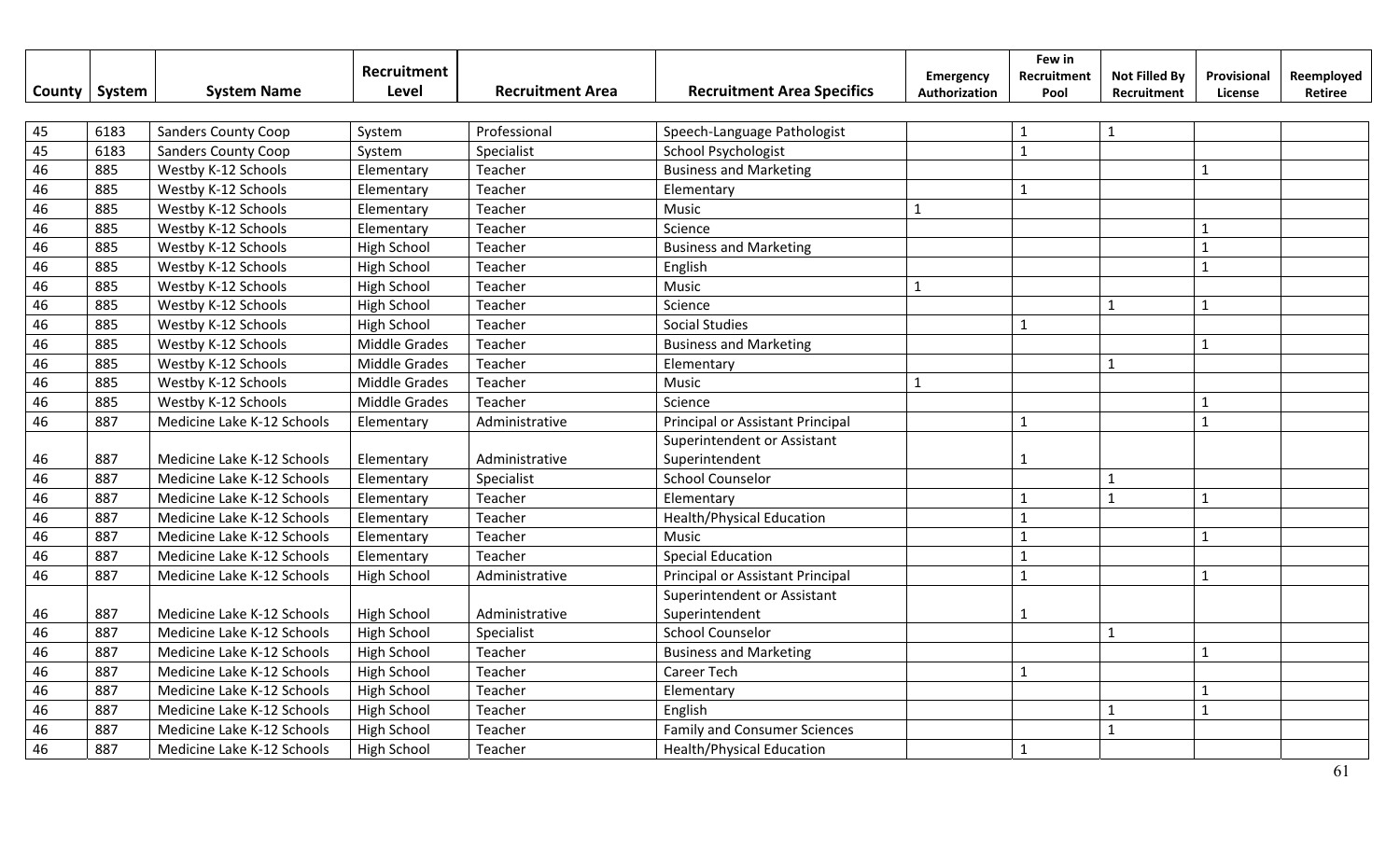|               |        |                            | Recruitment          |                         |                                     | Emergency     | Few in<br>Recruitment | <b>Not Filled By</b> | Provisional  | Reemployed |
|---------------|--------|----------------------------|----------------------|-------------------------|-------------------------------------|---------------|-----------------------|----------------------|--------------|------------|
| <b>County</b> | System | <b>System Name</b>         | Level                | <b>Recruitment Area</b> | <b>Recruitment Area Specifics</b>   | Authorization | Pool                  | Recruitment          | License      | Retiree    |
|               |        |                            |                      |                         |                                     |               |                       |                      |              |            |
| 46            | 887    | Medicine Lake K-12 Schools | <b>High School</b>   | Teacher                 | Mathematics                         | $\mathbf{1}$  | $\mathbf{1}$          |                      | $\mathbf{1}$ |            |
| 46            | 887    | Medicine Lake K-12 Schools | High School          | Teacher                 | Music                               |               | $\mathbf{1}$          |                      | $\mathbf{1}$ |            |
| 46            | 887    | Medicine Lake K-12 Schools | <b>High School</b>   | Teacher                 | <b>Music and Arts</b>               |               |                       | $\mathbf{1}$         |              |            |
| 46            | 887    | Medicine Lake K-12 Schools | <b>High School</b>   | Teacher                 | <b>Social Studies</b>               |               |                       | $\mathbf{1}$         |              |            |
| 46            | 887    | Medicine Lake K-12 Schools | High School          | Teacher                 | <b>Special Education</b>            |               | 1                     |                      |              |            |
| 46            | 887    | Medicine Lake K-12 Schools | Middle Grades        | Administrative          | Principal or Assistant Principal    |               | $\mathbf{1}$          |                      | $\mathbf{1}$ |            |
|               |        |                            |                      |                         | Superintendent or Assistant         |               |                       |                      |              |            |
| 46            | 887    | Medicine Lake K-12 Schools | <b>Middle Grades</b> | Administrative          | Superintendent                      |               | $\mathbf{1}$          |                      |              |            |
| 46            | 887    | Medicine Lake K-12 Schools | Middle Grades        | Specialist              | <b>School Counselor</b>             |               |                       | $\mathbf{1}$         |              |            |
| 46            | 887    | Medicine Lake K-12 Schools | <b>Middle Grades</b> | Teacher                 | Elementary                          |               |                       |                      | $\mathbf{1}$ |            |
| 46            | 887    | Medicine Lake K-12 Schools | <b>Middle Grades</b> | Teacher                 | English                             |               | $\mathbf{1}$          | $\mathbf{1}$         | $\mathbf{1}$ |            |
| 46            | 887    | Medicine Lake K-12 Schools | <b>Middle Grades</b> | Teacher                 | <b>Family and Consumer Sciences</b> |               |                       | $\mathbf{1}$         |              |            |
| 46            | 887    | Medicine Lake K-12 Schools | <b>Middle Grades</b> | Teacher                 | <b>Health/Physical Education</b>    |               | $\mathbf{1}$          |                      |              |            |
| 46            | 887    | Medicine Lake K-12 Schools | <b>Middle Grades</b> | Teacher                 | Mathematics                         | $\mathbf{1}$  | $\mathbf{1}$          |                      | $\mathbf{1}$ |            |
| 46            | 887    | Medicine Lake K-12 Schools | <b>Middle Grades</b> | Teacher                 | Music                               |               | $\mathbf{1}$          |                      | $\mathbf{1}$ |            |
| 46            | 887    | Medicine Lake K-12 Schools | <b>Middle Grades</b> | Teacher                 | <b>Music and Arts</b>               |               |                       | $\mathbf{1}$         |              |            |
| 46            | 887    | Medicine Lake K-12 Schools | <b>Middle Grades</b> | Teacher                 | <b>Social Studies</b>               |               |                       | $\mathbf{1}$         |              |            |
| 46            | 887    | Medicine Lake K-12 Schools | <b>Middle Grades</b> | Teacher                 | <b>Special Education</b>            |               | $\mathbf{1}$          |                      |              |            |
|               |        |                            |                      |                         | Superintendent or Assistant         |               |                       |                      |              |            |
| 46            | 887    | Medicine Lake K-12 Schools | System               | Administrative          | Superintendent                      |               |                       |                      | 1            |            |
| 46            | 891    | Plentywood K-12 Schools    | Elementary           | Administrative          | Principal or Assistant Principal    |               |                       |                      | $\mathbf{1}$ |            |
| 46            | 891    | Plentywood K-12 Schools    | Elementary           | Teacher                 | Elementary                          |               | $\mathbf{1}$          |                      | $\mathbf{1}$ |            |
| 46            | 891    | Plentywood K-12 Schools    | Elementary           | Teacher                 | <b>Industrial Technology</b>        |               |                       |                      | $\mathbf{1}$ |            |
| 46            | 891    | Plentywood K-12 Schools    | Elementary           | Teacher                 | Music                               |               |                       |                      | $\mathbf{1}$ |            |
| 46            | 891    | Plentywood K-12 Schools    | Elementary           | Teacher                 | <b>Social Studies</b>               |               |                       |                      | $\mathbf{1}$ |            |
| 46            | 891    | Plentywood K-12 Schools    | Elementary           | Teacher                 | <b>Traffic Education</b>            |               |                       |                      | $\mathbf{1}$ |            |
| 46            | 891    | Plentywood K-12 Schools    | High School          | Administrative          | Principal or Assistant Principal    |               |                       |                      | $\mathbf{1}$ |            |
| 46            | 891    | Plentywood K-12 Schools    | <b>High School</b>   | Teacher                 | Agriculture                         |               | $\mathbf{1}$          | $\mathbf{1}$         |              |            |
| 46            | 891    | Plentywood K-12 Schools    | <b>High School</b>   | Teacher                 | English                             |               | $\mathbf{1}$          |                      |              |            |
| 46            | 891    | Plentywood K-12 Schools    | High School          | Teacher                 | <b>Family and Consumer Sciences</b> |               |                       |                      | $\mathbf{1}$ |            |
| 46            | 891    | Plentywood K-12 Schools    | High School          | Teacher                 | <b>Health/Physical Education</b>    |               | $\mathbf{1}$          |                      |              |            |
| 46            | 891    | Plentywood K-12 Schools    | <b>High School</b>   | Teacher                 | <b>Industrial Technology</b>        | 1             |                       |                      |              |            |
| 46            | 891    | Plentywood K-12 Schools    | <b>High School</b>   | Teacher                 | Science                             | $\mathbf{1}$  |                       | $\mathbf{1}$         |              |            |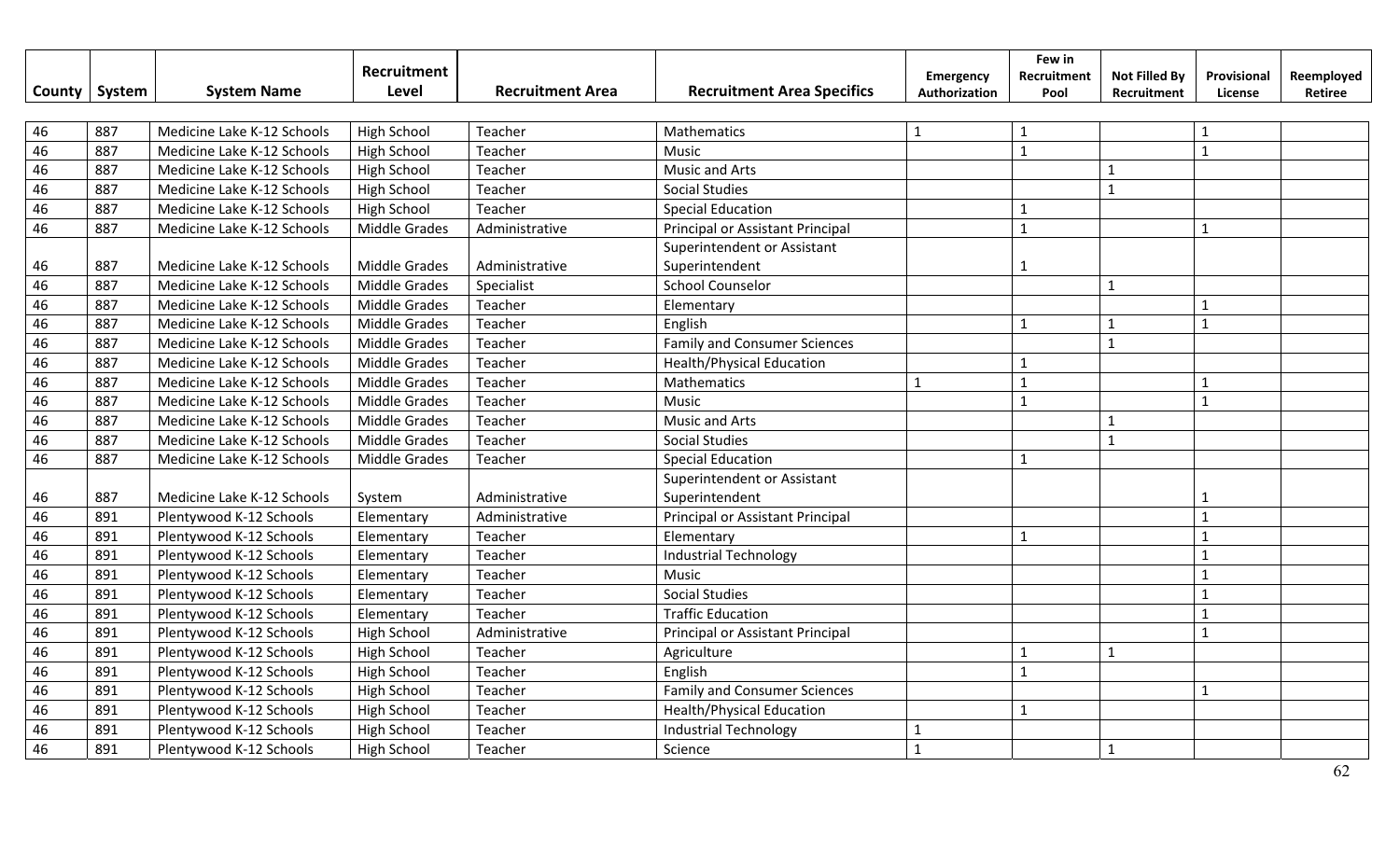| <b>County</b> | System | <b>System Name</b>               | Recruitment<br>Level | <b>Recruitment Area</b> | <b>Recruitment Area Specifics</b>             | <b>Emergency</b><br>Authorization | Few in<br>Recruitment<br>Pool | <b>Not Filled By</b><br>Recruitment | Provisional<br>License | Reemployed<br>Retiree |
|---------------|--------|----------------------------------|----------------------|-------------------------|-----------------------------------------------|-----------------------------------|-------------------------------|-------------------------------------|------------------------|-----------------------|
| 46            | 891    |                                  | <b>High School</b>   | Teacher                 | <b>Social Studies</b>                         |                                   |                               |                                     | $\mathbf{1}$           |                       |
| 46            | 891    | Plentywood K-12 Schools          | <b>Middle Grades</b> |                         |                                               |                                   | -1                            |                                     | $\mathbf{1}$           |                       |
|               |        | Plentywood K-12 Schools          |                      | Administrative          | Principal or Assistant Principal              |                                   |                               |                                     |                        |                       |
| 46            | 891    | Plentywood K-12 Schools          | <b>Middle Grades</b> | Teacher                 | <b>Industrial Technology</b>                  |                                   |                               |                                     |                        |                       |
| 46            | 891    | Plentywood K-12 Schools          | System               | Administrative          | Principal or Assistant Principal              |                                   | 1                             |                                     |                        |                       |
| 46            | 891    | Plentywood K-12 Schools          | System               | Administrative          | Superintendent or Assistant<br>Superintendent |                                   |                               |                                     |                        |                       |
| 47            | 905    | Divide Elementary                | Elementary           | Teacher                 | Elementary                                    |                                   | $\mathbf{1}$                  |                                     |                        |                       |
| 47            | 906    | <b>Melrose Elementary</b>        | Elementary           | Teacher                 | Elementary                                    |                                   |                               | $\mathbf{1}$                        |                        |                       |
| 48            | 908    | Park City Public Schools         | Elementary           | Specialist              | <b>School Counselor</b>                       |                                   |                               |                                     | $\mathbf{1}$           |                       |
| 48            | 908    | Park City Public Schools         | Elementary           | Teacher                 | Early Childhood                               |                                   |                               |                                     | 1                      |                       |
| 48            | 908    | Park City Public Schools         | Elementary           | Teacher                 | Elementary                                    |                                   | 1                             | $\mathbf{1}$                        | $\mathbf{1}$           |                       |
| 48            | 908    | Park City Public Schools         | Elementary           | Teacher                 | Reading                                       |                                   |                               |                                     | $\mathbf{1}$           |                       |
| 48            | 908    | Park City Public Schools         | <b>High School</b>   | Specialist              | <b>School Counselor</b>                       |                                   |                               |                                     | $\mathbf{1}$           |                       |
| 48            | 908    | Park City Public Schools         | <b>High School</b>   | Teacher                 | <b>Business and Marketing</b>                 |                                   |                               | $\mathbf{1}$                        |                        |                       |
| 48            | 908    | Park City Public Schools         | <b>High School</b>   | Teacher                 | English                                       |                                   |                               |                                     |                        |                       |
| 48            | 908    | Park City Public Schools         | <b>High School</b>   | Teacher                 | Mathematics                                   |                                   | $\mathbf 1$                   |                                     |                        |                       |
| 48            | 908    | Park City Public Schools         | <b>High School</b>   | Teacher                 | <b>Social Studies</b>                         |                                   | $\mathbf{1}$                  |                                     |                        |                       |
| 48            | 908    | Park City Public Schools         | <b>Middle Grades</b> | Specialist              | <b>School Counselor</b>                       |                                   |                               |                                     | $\mathbf{1}$           |                       |
| 48            | 908    | Park City Public Schools         | <b>Middle Grades</b> | Teacher                 | English                                       |                                   | $\mathbf{1}$                  |                                     |                        |                       |
| 48            | 908    | Park City Public Schools         | System               | Teacher                 | Art                                           |                                   | $\mathbf{1}$                  |                                     |                        |                       |
| 48            | 908    | Park City Public Schools         | System               | Teacher                 | <b>Family and Consumer Sciences</b>           |                                   |                               | $\mathbf 1$                         |                        |                       |
| 48            | 908    | Park City Public Schools         | System               | Teacher                 | Music                                         |                                   |                               | $\mathbf 1$                         |                        |                       |
| 48            | 909    | <b>Columbus Public Schools</b>   | Elementary           | Teacher                 | Elementary                                    |                                   |                               |                                     |                        |                       |
| 48            | 909    | <b>Columbus Public Schools</b>   | <b>High School</b>   | Teacher                 | Career Tech                                   |                                   | $\overline{1}$                |                                     |                        |                       |
| 48            | 909    | <b>Columbus Public Schools</b>   | <b>High School</b>   | Teacher                 | English                                       |                                   | $\mathbf{1}$                  | $\mathbf{1}$                        |                        |                       |
| 48            | 909    | <b>Columbus Public Schools</b>   | <b>High School</b>   | Teacher                 | Mathematics                                   |                                   | $\mathbf{1}$                  |                                     |                        |                       |
| 48            | 909    | <b>Columbus Public Schools</b>   | <b>High School</b>   | Teacher                 | Science                                       |                                   |                               |                                     |                        |                       |
| 48            | 909    | <b>Columbus Public Schools</b>   | <b>High School</b>   | Teacher                 | World Language                                |                                   | $\mathbf{1}$                  |                                     |                        |                       |
| 48            | 909    | <b>Columbus Public Schools</b>   | Middle Grades        | Administrative          | Principal or Assistant Principal              |                                   | $\mathbf{1}$                  |                                     | $\mathbf{1}$           |                       |
| 48            | 909    | <b>Columbus Public Schools</b>   | <b>Middle Grades</b> | Teacher                 | <b>Social Studies</b>                         |                                   | $\mathbf{1}$                  |                                     |                        |                       |
| 48            | 909    | <b>Columbus Public Schools</b>   | System               | Teacher                 | Art                                           |                                   |                               |                                     |                        |                       |
| 48            | 910    | Reed Point Public Schools        | Elementary           | Teacher                 | Elementary                                    |                                   | $\mathbf{1}$                  |                                     |                        |                       |
| 48            | 910    | <b>Reed Point Public Schools</b> | <b>High School</b>   | Teacher                 | Mathematics                                   |                                   |                               |                                     | $\mathbf{1}$           |                       |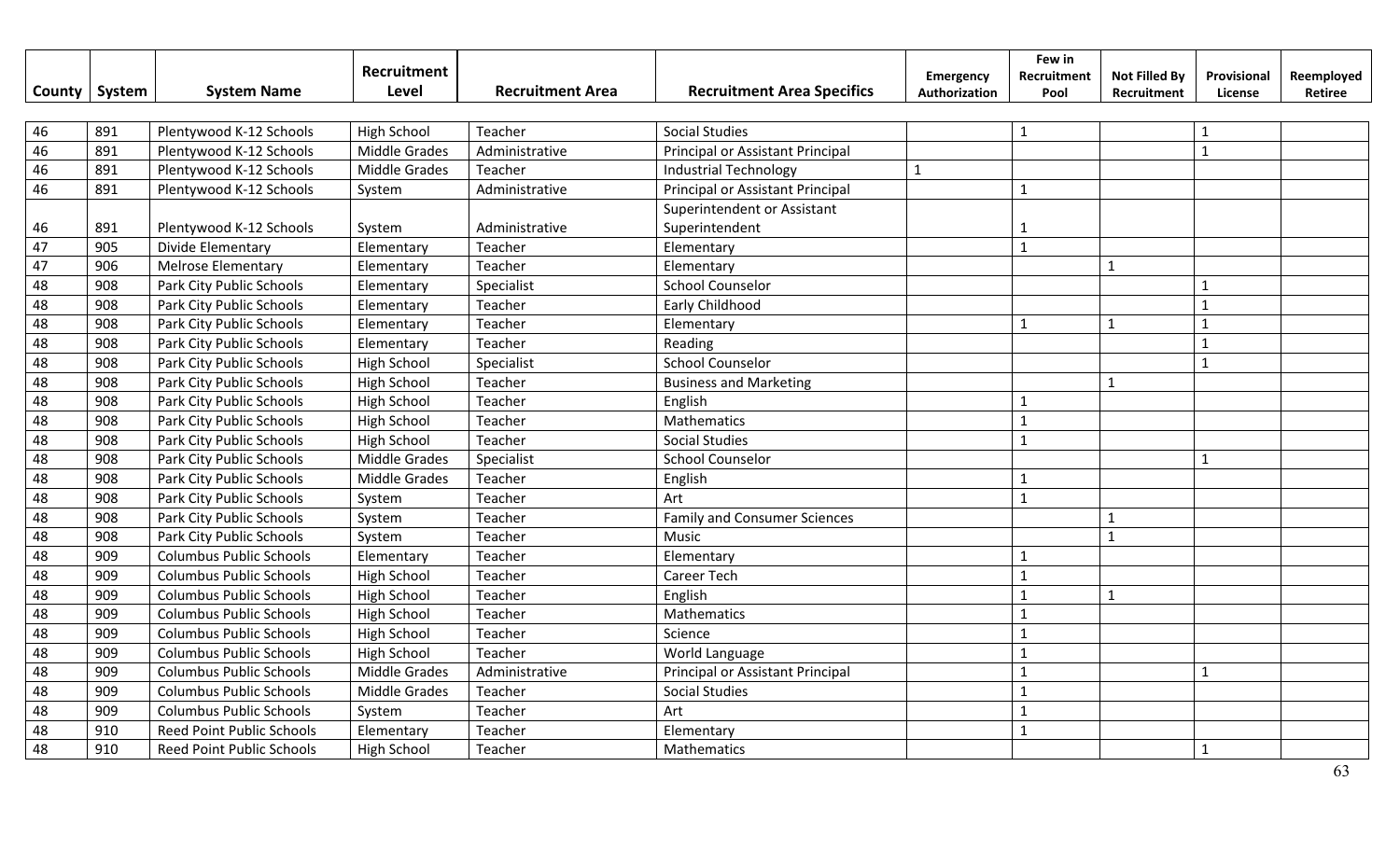|        |        |                                  | <b>Recruitment</b>   |                         |                                     | Emergency     | Few in<br>Recruitment | <b>Not Filled By</b> | Provisional  | Reemployed |
|--------|--------|----------------------------------|----------------------|-------------------------|-------------------------------------|---------------|-----------------------|----------------------|--------------|------------|
| County | System | <b>System Name</b>               | Level                | <b>Recruitment Area</b> | <b>Recruitment Area Specifics</b>   | Authorization | Pool                  | Recruitment          | License      | Retiree    |
|        |        |                                  |                      |                         |                                     |               |                       |                      |              |            |
| 48     | 910    | <b>Reed Point Public Schools</b> | Middle Grades        | Teacher                 | Mathematics                         |               |                       |                      | $\mathbf{1}$ |            |
| 48     | 910    | <b>Reed Point Public Schools</b> | System               | Specialist              | <b>School Counselor</b>             |               | $\mathbf{1}$          |                      |              |            |
| 48     | 910    | Reed Point Public Schools        | System               | Teacher                 | <b>Career Tech</b>                  |               |                       | $\mathbf{1}$         |              |            |
| 48     | 910    | Reed Point Public Schools        | System               | Teacher                 | <b>Computer Information Systems</b> |               |                       | $\overline{1}$       |              |            |
| 48     | 910    | <b>Reed Point Public Schools</b> | System               | Teacher                 | <b>Family and Consumer Sciences</b> |               |                       | $\mathbf{1}$         |              |            |
| 48     | 910    | <b>Reed Point Public Schools</b> | System               | Teacher                 | Mathematics                         |               |                       | $\mathbf{1}$         |              |            |
| 48     | 910    | <b>Reed Point Public Schools</b> | System               | Teacher                 | <b>Social Studies</b>               |               |                       | $\mathbf{1}$         |              |            |
| 48     | 910    | Reed Point Public Schools        | System               | Teacher                 | <b>Special Education</b>            |               |                       | $\mathbf{1}$         |              |            |
| 48     | 912    | <b>Fishtail Elementary</b>       | Elementary           | Teacher                 | <b>Health/Physical Education</b>    |               | $\mathbf{1}$          |                      |              |            |
| 48     | 912    | <b>Fishtail Elementary</b>       | Elementary           | Teacher                 | Music and Arts                      |               | $\mathbf{1}$          |                      |              |            |
| 48     | 917    | Rapelje Public Schools           | Elementary           | Specialist              | Library Media Specialist            |               |                       |                      | $\mathbf{1}$ |            |
| 48     | 917    | Rapelje Public Schools           | Elementary           | Teacher                 | <b>Music</b>                        | $\mathbf{1}$  |                       |                      |              |            |
| 48     | 917    | Rapelje Public Schools           | Elementary           | Teacher                 | <b>Music and Arts</b>               |               |                       | 1                    |              |            |
| 48     | 917    | Rapelje Public Schools           | <b>High School</b>   | Specialist              | Library Media Specialist            |               |                       |                      | $\mathbf{1}$ |            |
| 48     | 917    | Rapelje Public Schools           | <b>High School</b>   | Teacher                 | English                             | $\mathbf{1}$  | $\mathbf{1}$          | $\mathbf{1}$         |              |            |
| 48     | 917    | Rapelje Public Schools           | <b>High School</b>   | Teacher                 | Music                               | $\mathbf{1}$  |                       |                      |              |            |
| 48     | 917    | Rapelje Public Schools           | <b>High School</b>   | Teacher                 | Music and Arts                      |               |                       | 1                    |              |            |
| 48     | 917    | Rapelje Public Schools           | Middle Grades        | Specialist              | Library Media Specialist            |               |                       |                      | 1            |            |
| 48     | 917    | Rapelje Public Schools           | Middle Grades        | Teacher                 | English                             | 1             |                       | $\mathbf{1}$         |              |            |
| 48     | 917    | Rapelje Public Schools           | <b>Middle Grades</b> | Teacher                 | <b>Music</b>                        | $\mathbf{1}$  |                       |                      |              |            |
| 48     | 917    | Rapelje Public Schools           | <b>Middle Grades</b> | Teacher                 | <b>Music and Arts</b>               |               |                       | $\mathbf{1}$         |              |            |
| 48     | 917    | Rapelje Public Schools           | System               | Teacher                 | <b>Special Education</b>            |               | $\mathbf{1}$          | $\mathbf{1}$         |              |            |
| 48     | 919    | Absarokee Public Schools         | <b>High School</b>   | Administrative          | Principal or Assistant Principal    |               | $\mathbf{1}$          |                      |              |            |
| 48     | 919    | Absarokee Public Schools         | <b>High School</b>   | Specialist              | <b>School Counselor</b>             |               |                       | $\mathbf{1}$         |              |            |
| 48     | 919    | Absarokee Public Schools         | <b>High School</b>   | Teacher                 | <b>Business and Marketing</b>       | $\mathbf{1}$  |                       | $\mathbf{1}$         |              |            |
| 48     | 919    | Absarokee Public Schools         | <b>High School</b>   | Teacher                 | <b>Career Tech</b>                  |               |                       | $\mathbf{1}$         |              |            |
| 48     | 919    | Absarokee Public Schools         | <b>High School</b>   | Teacher                 | Health/Physical Education           |               |                       | $\mathbf{1}$         |              |            |
| 48     | 919    | Absarokee Public Schools         | Middle Grades        | Teacher                 | <b>Business and Marketing</b>       | $\mathbf{1}$  |                       | $\mathbf{1}$         |              |            |
| 48     | 919    | Absarokee Public Schools         | Middle Grades        | Teacher                 | Elementary                          |               |                       | $\mathbf{1}$         |              |            |
| 48     | 919    | Absarokee Public Schools         | Middle Grades        | Teacher                 | English                             |               |                       | $\mathbf{1}$         |              |            |
| 48     | 919    | Absarokee Public Schools         | Middle Grades        | Teacher                 | <b>Health/Physical Education</b>    |               |                       | $\mathbf{1}$         |              |            |
| 48     | 919    | Absarokee Public Schools         | System               | Teacher                 | <b>Business and Marketing</b>       |               | $\mathbf{1}$          |                      |              |            |
| 48     | 6185   | <b>Stillwater/Swt Grass Coop</b> | System               | Professional            | <b>Occupational Therapist</b>       |               | $\mathbf{1}$          |                      |              |            |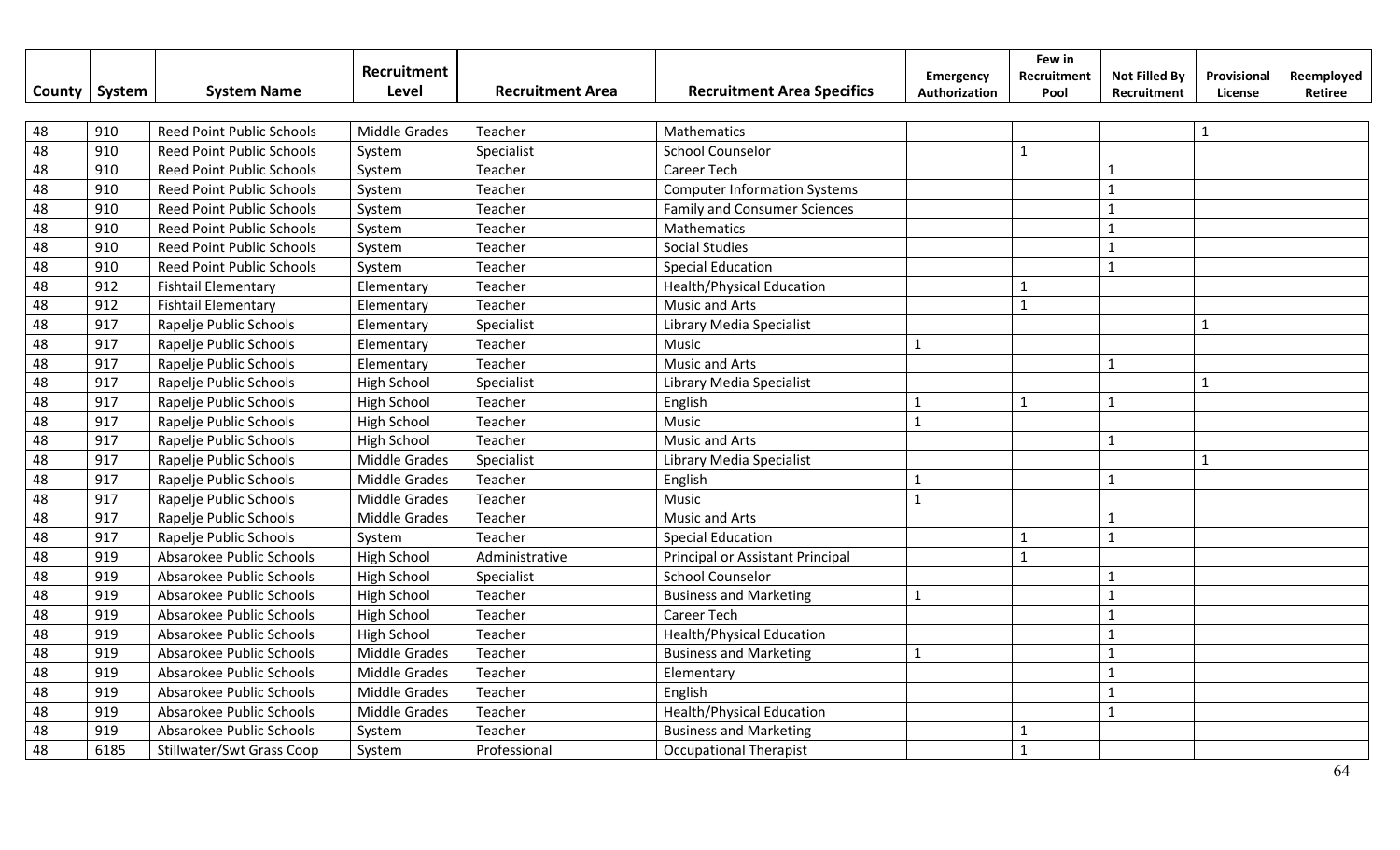|        |        |                                 | Recruitment          |                         |                                     | Emergency     | Few in<br>Recruitment | <b>Not Filled By</b> | Provisional  | Reemployed |
|--------|--------|---------------------------------|----------------------|-------------------------|-------------------------------------|---------------|-----------------------|----------------------|--------------|------------|
| County | System | <b>System Name</b>              | Level                | <b>Recruitment Area</b> | <b>Recruitment Area Specifics</b>   | Authorization | Pool                  | Recruitment          | License      | Retiree    |
|        |        |                                 |                      |                         |                                     |               |                       |                      |              |            |
| 49     | 922    | <b>Big Timber Elementary</b>    | Elementary           | Specialist              | Library Media Specialist            |               |                       | $\mathbf{1}$         |              |            |
| 49     | 922    | <b>Big Timber Elementary</b>    | Elementary           | Specialist              | <b>School Counselor</b>             |               | 1                     |                      |              |            |
| 49     | 922    | <b>Big Timber Elementary</b>    | Elementary           | Teacher                 | Elementary                          |               | $\mathbf{1}$          |                      |              |            |
|        |        |                                 |                      |                         | Superintendent or Assistant         |               |                       |                      |              |            |
| 49     | 939    | <b>Sweet Grass County HS</b>    | High School          | Administrative          | Superintendent                      |               | 1                     |                      |              |            |
| 49     | 939    | <b>Sweet Grass County HS</b>    | <b>High School</b>   | Teacher                 | <b>Health/Physical Education</b>    |               |                       |                      | $\mathbf{1}$ |            |
| 49     | 939    | <b>Sweet Grass County HS</b>    | High School          | Teacher                 | Mathematics                         |               |                       |                      |              |            |
| 49     | 939    | <b>Sweet Grass County HS</b>    | High School          | Teacher                 | Science                             |               |                       |                      |              |            |
| 49     | 939    | <b>Sweet Grass County HS</b>    | High School          | Teacher                 | <b>Special Education</b>            |               | $\mathbf{1}$          |                      |              |            |
| 50     | 940    | Choteau Public Schools          | Elementary           | Administrative          | Principal or Assistant Principal    |               |                       |                      | $\mathbf{1}$ |            |
| 50     | 940    | Choteau Public Schools          | Elementary           | Teacher                 | Elementary                          |               | $\mathbf{1}$          |                      | $\mathbf{1}$ |            |
| 50     | 940    | Choteau Public Schools          | Elementary           | Teacher                 | <b>Special Education</b>            |               |                       |                      | $\mathbf{1}$ |            |
| 50     | 940    | Choteau Public Schools          | High School          | Administrative          | Principal or Assistant Principal    |               |                       |                      | 1            |            |
| 50     | 940    | Choteau Public Schools          | High School          | Teacher                 | English                             |               | $\mathbf{1}$          |                      | $\mathbf{1}$ |            |
| 50     | 940    | Choteau Public Schools          | High School          | Teacher                 | Mathematics                         |               | $\mathbf{1}$          |                      |              |            |
| 50     | 940    | Choteau Public Schools          | High School          | Teacher                 | Science                             |               | 1                     |                      |              |            |
| 50     | 940    | Choteau Public Schools          | <b>Middle Grades</b> | Administrative          | Principal or Assistant Principal    |               |                       |                      |              |            |
| 50     | 940    | Choteau Public Schools          | <b>Middle Grades</b> | Teacher                 | English                             |               |                       |                      | $\mathbf{1}$ |            |
| 50     | 940    | Choteau Public Schools          | System               | Specialist              | <b>School Counselor</b>             |               |                       |                      |              |            |
| 50     | 945    | <b>Bynum Elementary</b>         | Elementary           | Teacher                 | Elementary                          |               |                       | $\mathbf{1}$         |              |            |
| 50     | 946    | <b>Fairfield Public Schools</b> | Elementary           | Teacher                 | Music and Arts                      |               |                       |                      |              |            |
| 50     | 946    | <b>Fairfield Public Schools</b> | High School          | Specialist              | <b>School Counselor</b>             |               | $\mathbf{1}$          |                      |              |            |
| 50     | 946    | <b>Fairfield Public Schools</b> | High School          | Teacher                 | <b>Career Tech</b>                  |               | $\mathbf{1}$          |                      |              |            |
| 50     | 946    | <b>Fairfield Public Schools</b> | High School          | Teacher                 | <b>Family and Consumer Sciences</b> |               | $\mathbf{1}$          |                      |              |            |
| 50     | 946    | <b>Fairfield Public Schools</b> | <b>High School</b>   | Teacher                 | <b>Music and Arts</b>               |               | $\mathbf{1}$          |                      |              |            |
| 50     | 946    | <b>Fairfield Public Schools</b> | High School          | Teacher                 | Science                             |               | $\mathbf{1}$          |                      |              |            |
| 50     | 946    | <b>Fairfield Public Schools</b> | Middle Grades        | Specialist              | <b>School Counselor</b>             |               |                       |                      |              |            |
| 50     | 946    | <b>Fairfield Public Schools</b> | <b>Middle Grades</b> | Teacher                 | <b>Career Tech</b>                  |               |                       |                      |              |            |
| 50     | 946    | <b>Fairfield Public Schools</b> | <b>Middle Grades</b> | Teacher                 | <b>Family and Consumer Sciences</b> |               |                       |                      |              |            |
| 50     | 946    | <b>Fairfield Public Schools</b> | Middle Grades        | Teacher                 | <b>Music and Arts</b>               |               | $\mathbf{1}$          |                      |              |            |
| 50     | 946    | <b>Fairfield Public Schools</b> | Middle Grades        | Teacher                 | Science                             |               | $\mathbf{1}$          |                      |              |            |
| 50     | 946    | <b>Fairfield Public Schools</b> | System               | Teacher                 | <b>Health/Physical Education</b>    |               | $\mathbf{1}$          |                      |              |            |
| 50     | 946    | <b>Fairfield Public Schools</b> | System               | Teacher                 | Science                             |               |                       | $\mathbf{1}$         |              |            |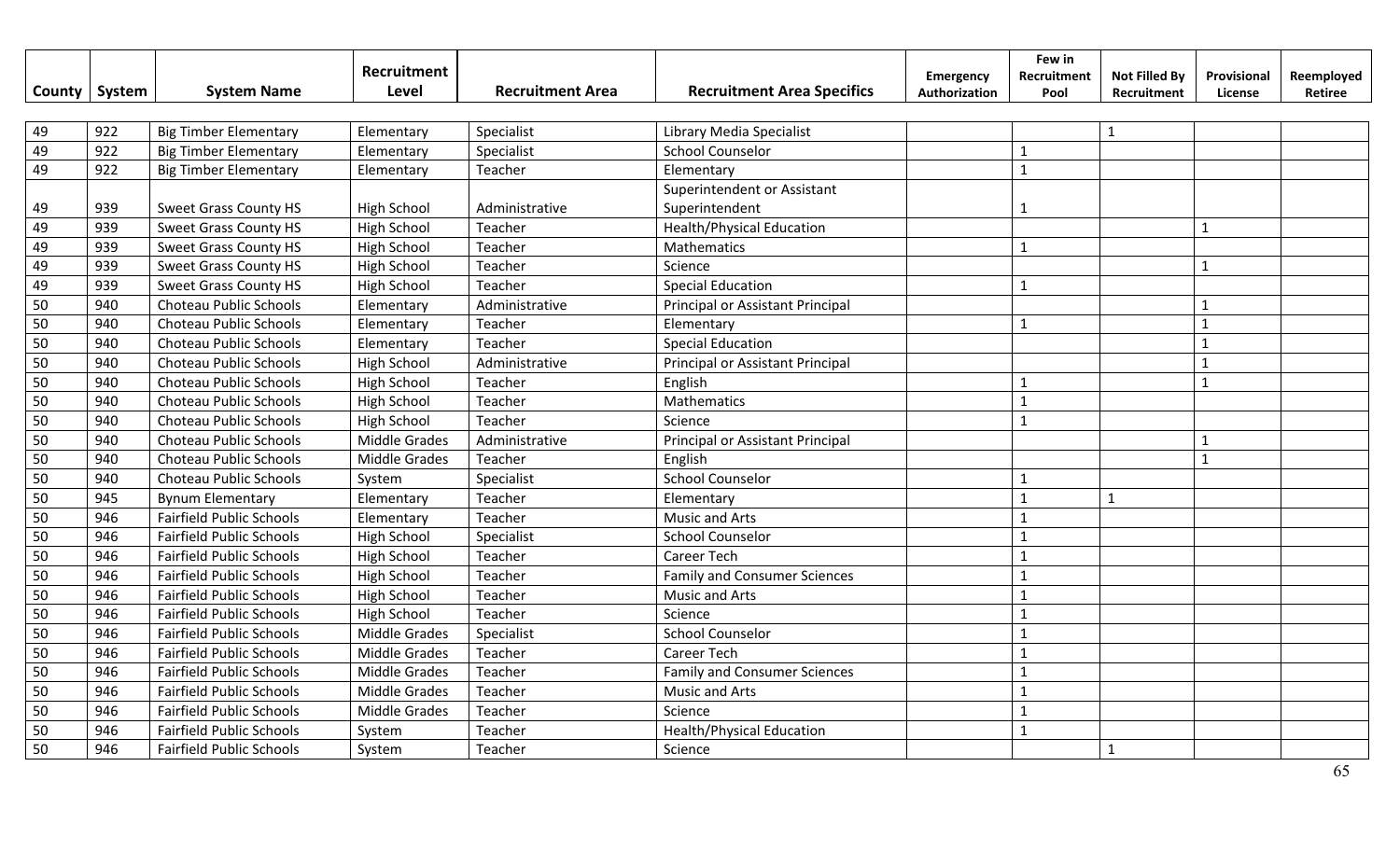|        |        |                                 | Recruitment          |                         |                                     | Emergency     | Few in<br>Recruitment | <b>Not Filled By</b> | Provisional  | Reemployed |
|--------|--------|---------------------------------|----------------------|-------------------------|-------------------------------------|---------------|-----------------------|----------------------|--------------|------------|
| County | System | <b>System Name</b>              | Level                | <b>Recruitment Area</b> | <b>Recruitment Area Specifics</b>   | Authorization | Pool                  | Recruitment          | License      | Retiree    |
|        |        |                                 |                      |                         |                                     |               |                       |                      |              |            |
| 50     | 946    | <b>Fairfield Public Schools</b> | System               | Teacher                 | <b>Special Education</b>            |               |                       | $\mathbf{1}$         |              |            |
| 50     | 948    | <b>Power Public Schools</b>     | Elementary           | Specialist              | <b>School Counselor</b>             |               |                       |                      | $\mathbf{1}$ |            |
| 50     | 948    | <b>Power Public Schools</b>     | Elementary           | Teacher                 | Elementary                          |               | $\mathbf{1}$          | $\mathbf{1}$         |              |            |
| 50     | 948    | <b>Power Public Schools</b>     | Elementary           | Teacher                 | Music and Arts                      |               | $\mathbf{1}$          |                      |              |            |
| 50     | 948    | <b>Power Public Schools</b>     | High School          | Specialist              | <b>School Counselor</b>             |               |                       |                      |              |            |
| 50     | 948    | <b>Power Public Schools</b>     | <b>High School</b>   | Teacher                 | <b>Family and Consumer Sciences</b> |               |                       |                      | $\mathbf{1}$ |            |
| 50     | 948    | <b>Power Public Schools</b>     | High School          | Teacher                 | <b>Music and Arts</b>               |               | $\mathbf{1}$          |                      |              |            |
| 50     | 948    | <b>Power Public Schools</b>     | High School          | Teacher                 | Science                             |               | 1                     |                      |              |            |
| 50     | 948    | <b>Power Public Schools</b>     | High School          | Teacher                 | <b>Social Studies</b>               |               | $\mathbf{1}$          |                      |              |            |
| 50     | 948    | <b>Power Public Schools</b>     | Middle Grades        | Specialist              | <b>School Counselor</b>             |               |                       |                      | $\mathbf{1}$ |            |
| 50     | 948    | <b>Power Public Schools</b>     | <b>Middle Grades</b> | Teacher                 | <b>Family and Consumer Sciences</b> |               |                       |                      | $\mathbf{1}$ |            |
| 50     | 948    | <b>Power Public Schools</b>     | <b>Middle Grades</b> | Teacher                 | <b>Music and Arts</b>               |               |                       |                      |              |            |
| 50     | 948    | <b>Power Public Schools</b>     | <b>Middle Grades</b> | Teacher                 | <b>Social Studies</b>               |               |                       | $\mathbf{1}$         |              |            |
| 50     | 949    | <b>Golden Ridge Elementary</b>  | Elementary           | Teacher                 | Elementary                          |               |                       | $\mathbf{1}$         |              |            |
| 50     | 953    | <b>Greenfield Elementary</b>    | Elementary           | Teacher                 | Elementary                          |               | $\mathbf{1}$          |                      | $\mathbf{1}$ |            |
| 50     | 953    | <b>Greenfield Elementary</b>    | Elementary           | Teacher                 | Music                               |               |                       |                      | $\mathbf{1}$ |            |
| 50     | 953    | <b>Greenfield Elementary</b>    | <b>Middle Grades</b> | Teacher                 | Elementary                          |               |                       |                      | $\mathbf{1}$ |            |
| 50     | 953    | <b>Greenfield Elementary</b>    | Middle Grades        | Teacher                 | Music                               |               |                       |                      | $\mathbf{1}$ |            |
| 50     | 1072   | Dutton/Brady K-12 Schools       | Elementary           | Administrative          | Principal or Assistant Principal    |               | 1                     |                      |              |            |
| 50     | 1072   | Dutton/Brady K-12 Schools       | Elementary           | Teacher                 | Elementary                          |               | $\mathbf{1}$          |                      |              |            |
| 50     | 1072   | Dutton/Brady K-12 Schools       | Elementary           | Teacher                 | <b>Family and Consumer Sciences</b> |               |                       |                      | $\mathbf{1}$ |            |
| 50     | 1072   | Dutton/Brady K-12 Schools       | Elementary           | Teacher                 | <b>Health/Physical Education</b>    |               |                       |                      | $\mathbf{1}$ |            |
| 50     | 1072   | Dutton/Brady K-12 Schools       | Elementary           | Teacher                 | <b>Special Education</b>            |               | $\mathbf{1}$          |                      | $\mathbf{1}$ |            |
| 50     | 1072   | Dutton/Brady K-12 Schools       | High School          | Teacher                 | Agriculture                         | $\mathbf{1}$  |                       | $\mathbf{1}$         |              |            |
| 50     | 1072   | Dutton/Brady K-12 Schools       | High School          | Teacher                 | <b>Family and Consumer Sciences</b> |               |                       |                      |              |            |
| 50     | 1072   | Dutton/Brady K-12 Schools       | <b>Middle Grades</b> | Teacher                 | Agriculture                         | $\mathbf{1}$  |                       |                      |              |            |
| 50     | 1072   | Dutton/Brady K-12 Schools       | <b>Middle Grades</b> | Teacher                 | <b>Family and Consumer Sciences</b> |               |                       |                      | $\mathbf{1}$ |            |
| 50     | 1072   | Dutton/Brady K-12 Schools       | Middle Grades        | Teacher                 | Mathematics                         |               |                       |                      |              |            |
| 50     | 1072   | Dutton/Brady K-12 Schools       | System               | Specialist              | <b>School Counselor</b>             |               | $\mathbf{1}$          |                      |              |            |
| 50     | 1072   | Dutton/Brady K-12 Schools       | System               | Teacher                 | Agriculture                         |               | $\mathbf{1}$          |                      |              |            |
| 51     | 955    | Sunburst K-12 Schools           | Elementary           | Specialist              | Library Media Specialist            |               |                       |                      | $\mathbf 1$  |            |
| 51     | 955    | Sunburst K-12 Schools           | Elementary           | Teacher                 | Elementary                          | $\mathbf{1}$  |                       |                      |              |            |
| 51     | 955    | Sunburst K-12 Schools           | <b>High School</b>   | Specialist              | Library Media Specialist            |               |                       |                      |              |            |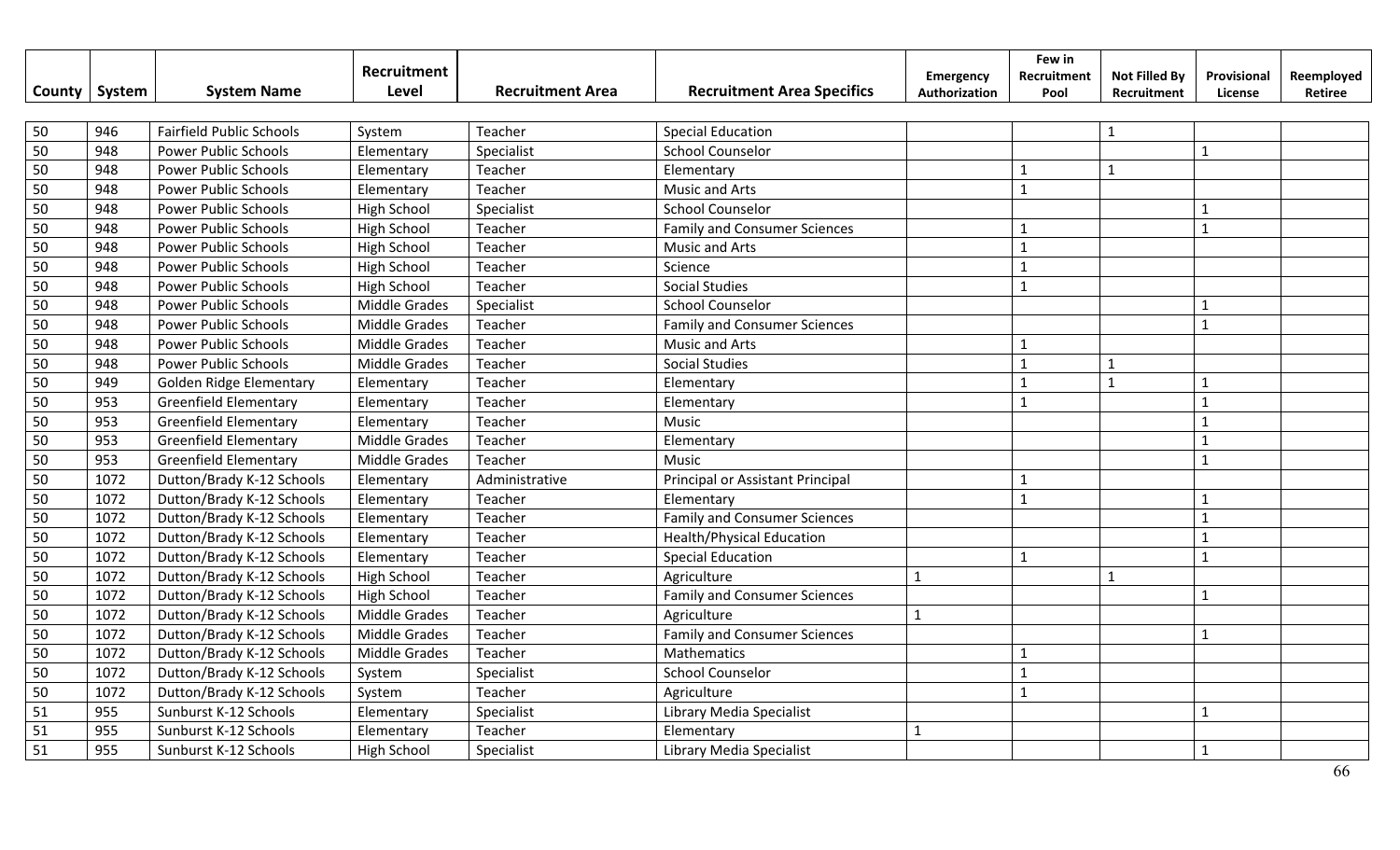|                 |        |                              | Recruitment          |                         |                                     | Emergency     | Few in<br>Recruitment | <b>Not Filled By</b> | Provisional  | Reemployed |
|-----------------|--------|------------------------------|----------------------|-------------------------|-------------------------------------|---------------|-----------------------|----------------------|--------------|------------|
| County          | System | <b>System Name</b>           | Level                | <b>Recruitment Area</b> | <b>Recruitment Area Specifics</b>   | Authorization | Pool                  | Recruitment          | License      | Retiree    |
|                 |        |                              |                      |                         |                                     |               |                       |                      |              |            |
| 51              | 955    | Sunburst K-12 Schools        | <b>Middle Grades</b> | Specialist              | Library Media Specialist            |               |                       |                      | $\mathbf{1}$ |            |
| $\overline{51}$ | 955    | Sunburst K-12 Schools        | <b>Middle Grades</b> | Teacher                 | Elementary                          | $\mathbf{1}$  |                       | $\mathbf{1}$         |              |            |
| 51              | 955    | Sunburst K-12 Schools        | System               | Specialist              | <b>School Counselor</b>             |               |                       | $\mathbf 1$          |              |            |
| 51              | 962    | <b>Shelby Public Schools</b> | Elementary           | Teacher                 | Elementary                          | $\mathbf{1}$  | 1                     |                      | $\mathbf{1}$ |            |
| 51              | 962    | Shelby Public Schools        | Elementary           | Teacher                 | <b>Special Education</b>            |               | $\mathbf{1}$          |                      |              |            |
| 51              | 962    | Shelby Public Schools        | <b>High School</b>   | Specialist              | <b>School Counselor</b>             |               |                       | $\mathbf 1$          | $\mathbf{1}$ |            |
| 51              | 962    | <b>Shelby Public Schools</b> | High School          | Teacher                 | Art                                 |               | 1                     |                      | $\mathbf{1}$ |            |
| 51              | 962    | <b>Shelby Public Schools</b> | High School          | Teacher                 | <b>Business and Marketing</b>       |               | $\mathbf{1}$          |                      | $\mathbf{1}$ |            |
| 51              | 962    | <b>Shelby Public Schools</b> | High School          | Teacher                 | English                             |               |                       | $\mathbf{1}$         |              |            |
| 51              | 962    | <b>Shelby Public Schools</b> | High School          | Teacher                 | <b>Family and Consumer Sciences</b> |               |                       | $\mathbf{1}$         |              |            |
| 51              | 962    | <b>Shelby Public Schools</b> | <b>High School</b>   | Teacher                 | Mathematics                         |               | $\mathbf{1}$          | $\mathbf{1}$         | $\mathbf{1}$ |            |
| 51              | 962    | <b>Shelby Public Schools</b> | <b>High School</b>   | Teacher                 | Science                             |               | 1                     |                      |              |            |
| 51              | 962    | <b>Shelby Public Schools</b> | <b>Middle Grades</b> | Specialist              | <b>School Counselor</b>             |               |                       |                      | $\mathbf{1}$ |            |
| 51              | 962    | <b>Shelby Public Schools</b> | <b>Middle Grades</b> | Teacher                 | Art                                 |               |                       |                      | $\mathbf{1}$ |            |
| 51              | 962    | <b>Shelby Public Schools</b> | Middle Grades        | Teacher                 | <b>Business and Marketing</b>       |               |                       |                      | $\mathbf{1}$ |            |
| 51              | 962    | Shelby Public Schools        | <b>Middle Grades</b> | Teacher                 | Mathematics                         |               |                       |                      | $\mathbf{1}$ |            |
| 51              | 962    | <b>Shelby Public Schools</b> | <b>Middle Grades</b> | Teacher                 | <b>Special Education</b>            |               | $\mathbf{1}$          |                      |              |            |
| 51              | 966    | <b>Galata Elementary</b>     | Elementary           | Teacher                 | Elementary                          |               | $\mathbf{1}$          |                      |              |            |
| 52              | 973    | Hysham K-12 Schools          | Elementary           | Administrative          | Principal or Assistant Principal    |               | $\mathbf{1}$          |                      |              |            |
| 52              | 973    | Hysham K-12 Schools          | Elementary           | Teacher                 | Elementary                          |               | $\mathbf{1}$          | $\mathbf{1}$         |              |            |
| 52              | 973    | Hysham K-12 Schools          | Elementary           | Teacher                 | Mathematics                         | $\mathbf 1$   | $\mathbf{1}$          |                      |              |            |
| 52              | 973    | Hysham K-12 Schools          | Elementary           | Teacher                 | Science                             | $\mathbf{1}$  |                       |                      |              |            |
| 52              | 973    | Hysham K-12 Schools          | Elementary           | Teacher                 | <b>Special Education</b>            |               | $\mathbf{1}$          |                      |              |            |
| 52              | 973    | Hysham K-12 Schools          | High School          | Administrative          | Principal or Assistant Principal    |               | $\mathbf{1}$          |                      |              |            |
| 52              | 973    | Hysham K-12 Schools          | <b>High School</b>   | Teacher                 | <b>Business and Marketing</b>       |               |                       |                      | $\mathbf{1}$ |            |
| 52              | 973    | Hysham K-12 Schools          | <b>High School</b>   | Teacher                 | Career Tech                         |               | 1                     |                      |              |            |
| 52              | 973    | Hysham K-12 Schools          | <b>High School</b>   | Teacher                 | Mathematics                         | $\mathbf{1}$  | $\mathbf{1}$          | $\mathbf{1}$         | 1            |            |
| 52              | 973    | Hysham K-12 Schools          | High School          | Teacher                 | Science                             | $\mathbf{1}$  | $\mathbf{1}$          | $\mathbf{1}$         | $\mathbf{1}$ |            |
| 52              | 973    | Hysham K-12 Schools          | High School          | Teacher                 | <b>Special Education</b>            |               | $\mathbf{1}$          |                      |              |            |
| 52              | 973    | Hysham K-12 Schools          | <b>Middle Grades</b> | Administrative          | Principal or Assistant Principal    |               | $\mathbf{1}$          |                      |              |            |
| 52              | 973    | Hysham K-12 Schools          | Middle Grades        | Teacher                 | Career Tech                         |               | 1                     |                      |              |            |
| 52              | 973    | Hysham K-12 Schools          | Middle Grades        | Teacher                 | Mathematics                         | 1             | $\mathbf{1}$          |                      |              |            |
| 52              | 973    | Hysham K-12 Schools          | <b>Middle Grades</b> | Teacher                 | Science                             | $\mathbf{1}$  | $\mathbf{1}$          |                      | $\mathbf{1}$ |            |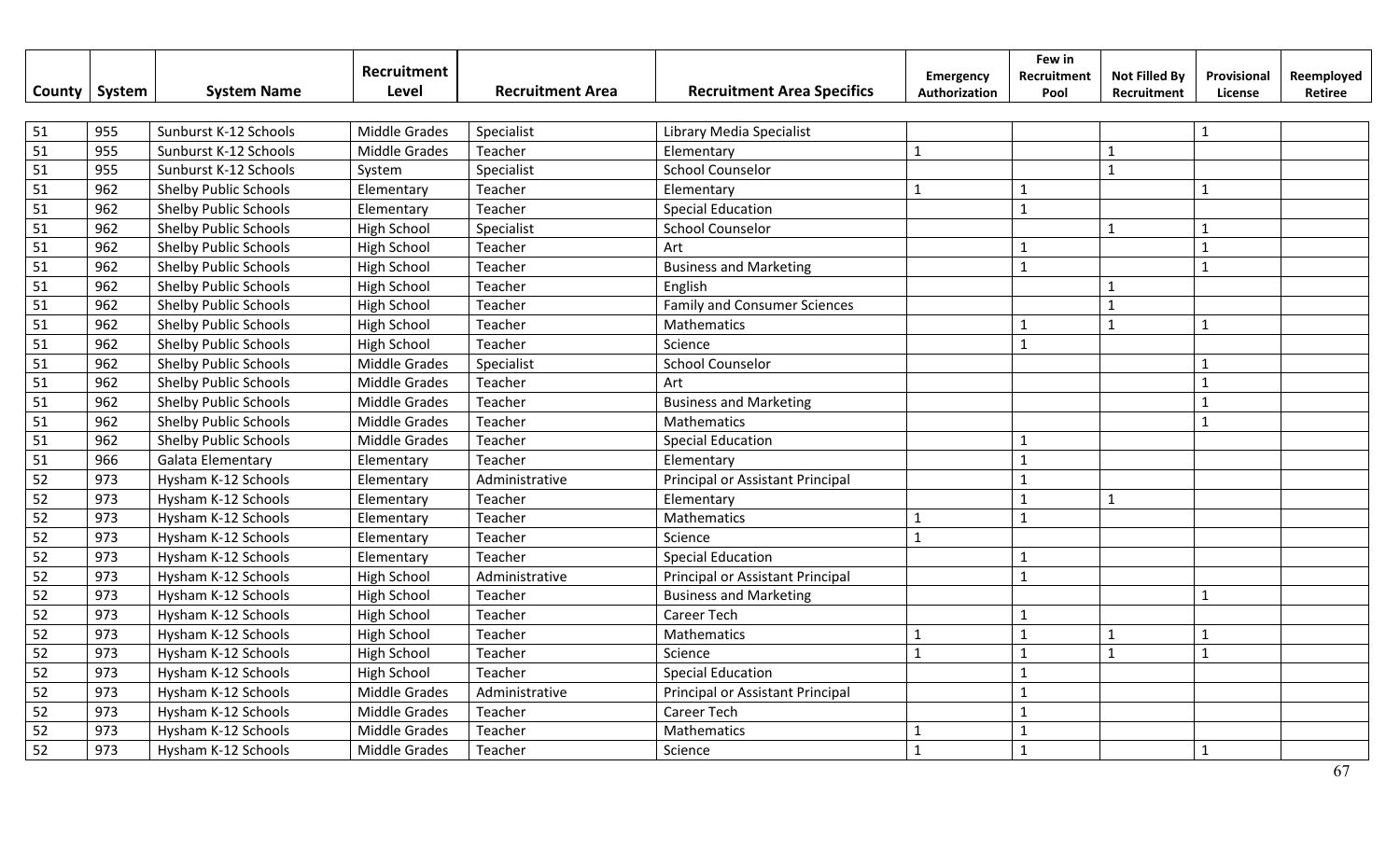|        |        |                              | Recruitment          |                         |                                   | Emergency     | Few in<br>Recruitment | <b>Not Filled By</b>    | Provisional    | Reemployed |
|--------|--------|------------------------------|----------------------|-------------------------|-----------------------------------|---------------|-----------------------|-------------------------|----------------|------------|
| County | System | <b>System Name</b>           | <b>Level</b>         | <b>Recruitment Area</b> | <b>Recruitment Area Specifics</b> | Authorization | Pool                  | Recruitment             | License        | Retiree    |
|        |        |                              |                      |                         |                                   |               |                       |                         |                |            |
| 52     | 973    | Hysham K-12 Schools          | <b>Middle Grades</b> | Teacher                 | <b>Special Education</b>          |               | $\mathbf{1}$          |                         |                |            |
|        |        |                              |                      |                         | Superintendent or Assistant       |               |                       |                         |                |            |
| 52     | 973    | Hysham K-12 Schools          | System               | Administrative          | Superintendent                    |               | 1                     |                         |                |            |
| 53     | 975    | Glasgow K-12 Schools         | Elementary           | Administrative          | Principal or Assistant Principal  |               | $\mathbf{1}$          |                         |                |            |
| 53     | 975    | Glasgow K-12 Schools         | Elementary           | Teacher                 | Elementary                        | $\mathbf{1}$  | $\mathbf{1}$          |                         |                |            |
| 53     | 975    | Glasgow K-12 Schools         | Elementary           | Teacher                 | <b>Special Education</b>          |               | $\mathbf{1}$          | $\mathbf{1}$            |                |            |
| 53     | 975    | Glasgow K-12 Schools         | <b>High School</b>   | Specialist              | <b>School Counselor</b>           |               | $\mathbf{1}$          |                         |                |            |
| 53     | 975    | Glasgow K-12 Schools         | <b>High School</b>   | Teacher                 | Art                               |               |                       |                         | $\mathbf{1}$   |            |
| 53     | 975    | Glasgow K-12 Schools         | <b>High School</b>   | Teacher                 | English                           |               | $\mathbf{1}$          |                         |                |            |
| 53     | 975    | Glasgow K-12 Schools         | High School          | Teacher                 | Mathematics                       |               | $\mathbf{1}$          |                         |                |            |
| 53     | 975    | Glasgow K-12 Schools         | <b>High School</b>   | Teacher                 | Music and Arts                    |               | $\mathbf{1}$          |                         |                |            |
| 53     | 975    | Glasgow K-12 Schools         | Middle Grades        | Professional            | Licensed Professional Counselor   |               |                       | $\mathbf{1}$            |                |            |
| 53     | 975    | Glasgow K-12 Schools         | <b>Middle Grades</b> | Specialist              | <b>School Counselor</b>           | $\mathbf{1}$  | $\mathbf{1}$          |                         |                |            |
| 53     | 976    | <b>Frazer Public Schools</b> | Elementary           | Administrative          | Principal or Assistant Principal  |               |                       | $\mathbf{1}$            |                |            |
| 53     | 976    | <b>Frazer Public Schools</b> | Elementary           | Specialist              | <b>School Counselor</b>           |               |                       | $\mathbf{1}$            |                |            |
| 53     | 976    | <b>Frazer Public Schools</b> | Elementary           | Teacher                 | Elementary                        | $\mathbf{1}$  | 1                     |                         | $\mathbf{1}$   |            |
| 53     | 976    | <b>Frazer Public Schools</b> | Elementary           | Teacher                 | <b>Health/Physical Education</b>  |               | $\mathbf{1}$          | $\mathbf{1}$            | $\mathbf{1}$   |            |
| 53     | 976    | <b>Frazer Public Schools</b> | Elementary           | Teacher                 | <b>Special Education</b>          |               |                       | $\overline{1}$          | $\overline{1}$ |            |
| 53     | 976    | <b>Frazer Public Schools</b> | <b>High School</b>   | Administrative          | Principal or Assistant Principal  |               |                       | $\mathbf{1}$            |                |            |
| 53     | 976    | <b>Frazer Public Schools</b> | <b>High School</b>   | Specialist              | <b>School Counselor</b>           |               |                       | $\mathbf{1}$            |                |            |
| 53     | 976    | <b>Frazer Public Schools</b> | <b>High School</b>   | Teacher                 | <b>Business and Marketing</b>     | $\mathbf{1}$  |                       |                         | $\mathbf{1}$   |            |
| 53     | 976    | <b>Frazer Public Schools</b> | <b>High School</b>   | Teacher                 | Career Tech                       |               | $\mathbf{1}$          |                         |                |            |
| 53     | 976    | <b>Frazer Public Schools</b> | <b>High School</b>   | Teacher                 | English                           |               | $\mathbf{1}$          |                         |                |            |
| 53     | 976    | <b>Frazer Public Schools</b> | <b>High School</b>   | Teacher                 | <b>Health/Physical Education</b>  |               | $\mathbf{1}$          | $\overline{\mathbf{1}}$ | $\mathbf{1}$   |            |
| 53     | 976    | <b>Frazer Public Schools</b> | <b>High School</b>   | Teacher                 | Science                           |               | $\mathbf{1}$          |                         |                |            |
| 53     | 976    | <b>Frazer Public Schools</b> | <b>High School</b>   | Teacher                 | <b>Social Studies</b>             | $\mathbf{1}$  | $\mathbf{1}$          |                         |                |            |
| 53     | 976    | <b>Frazer Public Schools</b> | <b>High School</b>   | Teacher                 | <b>Special Education</b>          |               |                       | $\overline{1}$          | $\mathbf{1}$   |            |
| 53     | 976    | <b>Frazer Public Schools</b> | <b>Middle Grades</b> | Administrative          | Principal or Assistant Principal  |               |                       | $\mathbf{1}$            |                |            |
| 53     | 976    | <b>Frazer Public Schools</b> | Middle Grades        | Specialist              | <b>School Counselor</b>           |               |                       | $\overline{1}$          |                |            |
| 53     | 976    | <b>Frazer Public Schools</b> | Middle Grades        | Teacher                 | <b>Business and Marketing</b>     | $\mathbf 1$   |                       |                         |                |            |
| 53     | 976    | <b>Frazer Public Schools</b> | <b>Middle Grades</b> | Teacher                 | Elementary                        |               |                       |                         | $\mathbf{1}$   |            |
| 53     | 976    | <b>Frazer Public Schools</b> | <b>Middle Grades</b> | Teacher                 | <b>Health/Physical Education</b>  |               | $\mathbf{1}$          | $\mathbf{1}$            | $\mathbf{1}$   |            |
| 53     | 976    | <b>Frazer Public Schools</b> | <b>Middle Grades</b> | Teacher                 | <b>Social Studies</b>             | $\mathbf{1}$  |                       |                         |                |            |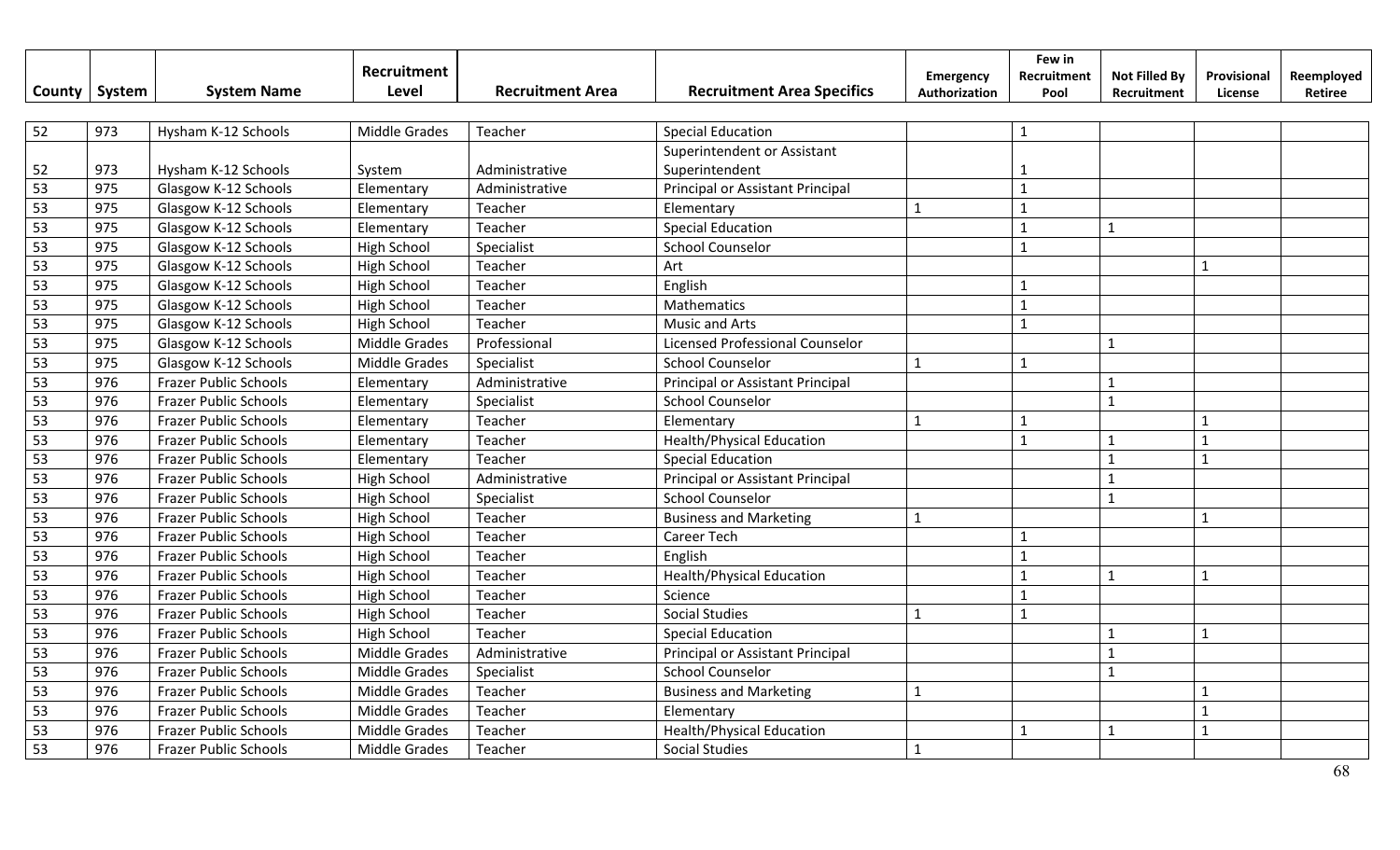|                 |        |                                | Recruitment          |                         |                                   | Emergency     | Few in<br>Recruitment | <b>Not Filled By</b>    | Provisional    | Reemployed |
|-----------------|--------|--------------------------------|----------------------|-------------------------|-----------------------------------|---------------|-----------------------|-------------------------|----------------|------------|
| County          | System | <b>System Name</b>             | Level                | <b>Recruitment Area</b> | <b>Recruitment Area Specifics</b> | Authorization | Pool                  | Recruitment             | License        | Retiree    |
|                 |        |                                |                      |                         |                                   |               |                       |                         |                |            |
| 53              | 976    | <b>Frazer Public Schools</b>   | <b>Middle Grades</b> | Teacher                 | <b>Special Education</b>          |               |                       | $\mathbf{1}$            | $\mathbf{1}$   |            |
| 53              | 976    | <b>Frazer Public Schools</b>   | System               | Administrative          | Principal or Assistant Principal  |               | $\mathbf{1}$          |                         |                |            |
| 53              | 976    | <b>Frazer Public Schools</b>   | System               | Specialist              | Library Media Specialist          |               |                       | $\mathbf{1}$            |                |            |
| 53              | 980    | Hinsdale Public Schools        | Elementary           | Teacher                 | Art                               |               |                       |                         | $\mathbf{1}$   |            |
| 53              | 980    | Hinsdale Public Schools        | Elementary           | Teacher                 | Elementary                        |               |                       | $\mathbf{1}$            |                |            |
| 53              | 980    | Hinsdale Public Schools        | Elementary           | Teacher                 | Music                             |               |                       | $\overline{1}$          | $\mathbf{1}$   |            |
| 53              | 980    | Hinsdale Public Schools        | Elementary           | Teacher                 | Science                           |               |                       |                         | $\mathbf{1}$   |            |
| 53              | 980    | Hinsdale Public Schools        | Elementary           | Teacher                 | <b>Social Studies</b>             |               |                       |                         | 1              |            |
| 53              | 980    | Hinsdale Public Schools        | High School          | Teacher                 | Art                               |               |                       |                         | $\mathbf{1}$   |            |
| 53              | 980    | Hinsdale Public Schools        | High School          | Teacher                 | English                           |               | 1                     |                         |                |            |
| 53              | 980    | Hinsdale Public Schools        | High School          | Teacher                 | Mathematics                       |               |                       |                         |                |            |
| 53              | 980    | Hinsdale Public Schools        | High School          | Teacher                 | Music                             |               |                       | $\mathbf{1}$            | $\mathbf{1}$   |            |
| 53              | 980    | Hinsdale Public Schools        | High School          | Teacher                 | Science                           |               |                       | $\overline{\mathbf{1}}$ | $\mathbf{1}$   |            |
| 53              | 980    | Hinsdale Public Schools        | High School          | Teacher                 | <b>Social Studies</b>             |               |                       |                         |                |            |
| 53              | 980    | <b>Hinsdale Public Schools</b> | <b>Middle Grades</b> | Teacher                 | Art                               |               |                       |                         | $\mathbf{1}$   |            |
| 53              | 980    | <b>Hinsdale Public Schools</b> | <b>Middle Grades</b> | Teacher                 | English                           |               | $\mathbf{1}$          |                         |                |            |
| 53              | 980    | Hinsdale Public Schools        | <b>Middle Grades</b> | Teacher                 | Mathematics                       |               |                       |                         | $\mathbf{1}$   |            |
| 53              | 980    | Hinsdale Public Schools        | <b>Middle Grades</b> | Teacher                 | Music                             |               |                       | $\mathbf{1}$            | $\overline{1}$ |            |
| 53              | 980    | Hinsdale Public Schools        | Middle Grades        | Teacher                 | Science                           |               |                       |                         | $\mathbf{1}$   |            |
| 53              | 980    | <b>Hinsdale Public Schools</b> | Middle Grades        | Teacher                 | <b>Social Studies</b>             |               |                       |                         |                |            |
|                 |        |                                |                      |                         | Superintendent or Assistant       |               |                       |                         |                |            |
| 53              | 980    | <b>Hinsdale Public Schools</b> | System               | Administrative          | Superintendent                    |               | -1                    |                         |                |            |
| $\overline{53}$ | 980    | Hinsdale Public Schools        | System               | Teacher                 | <b>Health/Physical Education</b>  |               |                       | $\mathbf{1}$            |                |            |
| 53              | 980    | Hinsdale Public Schools        | System               | Teacher                 | <b>Music</b>                      |               |                       | $\mathbf{1}$            |                |            |
| 53              | 981    | Opheim K-12 Schools            | Elementary           | Teacher                 | <b>Health/Physical Education</b>  | $\mathbf{1}$  |                       |                         |                |            |
| 53              | 981    | Opheim K-12 Schools            | Elementary           | Teacher                 | Music                             | $\mathbf{1}$  |                       |                         |                |            |
| 53              | 981    | Opheim K-12 Schools            | Elementary           | Teacher                 | <b>Social Studies</b>             |               |                       |                         |                |            |
| 53              | 981    | Opheim K-12 Schools            | <b>High School</b>   | Teacher                 | <b>Health/Physical Education</b>  | $\mathbf{1}$  | $\mathbf{1}$          | $\mathbf{1}$            |                |            |
| 53              | 981    | Opheim K-12 Schools            | High School          | Teacher                 | Music                             | $\mathbf{1}$  | $\mathbf{1}$          |                         |                |            |
| 53              | 981    | Opheim K-12 Schools            | High School          | Teacher                 | Science                           |               | $\mathbf{1}$          | $\mathbf{1}$            |                |            |
| 53              | 981    | Opheim K-12 Schools            | <b>High School</b>   | Teacher                 | <b>Social Studies</b>             |               | $\overline{1}$        | $\mathbf{1}$            |                |            |
| 53              | 981    | Opheim K-12 Schools            | Middle Grades        | Teacher                 | <b>Health/Physical Education</b>  | $\mathbf{1}$  |                       |                         |                |            |
| 53              | 981    | Opheim K-12 Schools            | Middle Grades        | Teacher                 | Music                             | $\mathbf 1$   |                       |                         |                |            |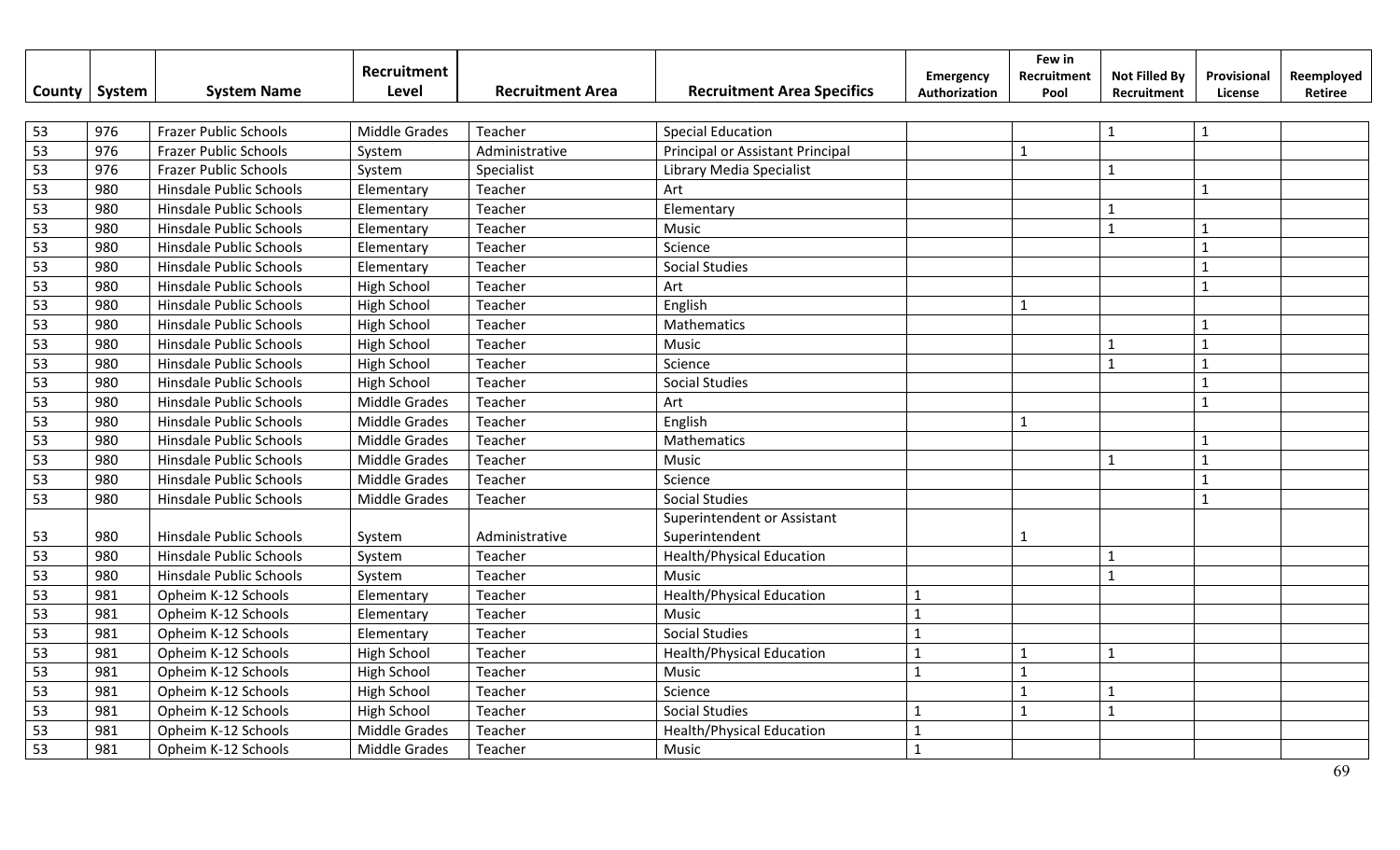| County | System | <b>System Name</b>              | Recruitment<br>Level | <b>Recruitment Area</b> | <b>Recruitment Area Specifics</b> | Emergency<br>Authorization | Few in<br>Recruitment<br>Pool | <b>Not Filled By</b><br>Recruitment | Provisional<br>License | Reemployed<br>Retiree |
|--------|--------|---------------------------------|----------------------|-------------------------|-----------------------------------|----------------------------|-------------------------------|-------------------------------------|------------------------|-----------------------|
| 53     | 981    | Opheim K-12 Schools             | Middle Grades        | Teacher                 | <b>Social Studies</b>             | $\mathbf{1}$               | $\mathbf{1}$                  |                                     |                        |                       |
|        |        |                                 |                      |                         | Superintendent or Assistant       |                            |                               |                                     |                        |                       |
| 53     | 981    | Opheim K-12 Schools             | System               | Administrative          | Superintendent                    |                            |                               |                                     |                        |                       |
| 53     | 981    | Opheim K-12 Schools             | System               | Teacher                 | <b>Health/Physical Education</b>  |                            | $\mathbf{1}$                  |                                     |                        |                       |
| 53     | 981    | Opheim K-12 Schools             | System               | Teacher                 | Music                             |                            |                               |                                     |                        |                       |
| 53     | 981    | Opheim K-12 Schools             | System               | Teacher                 | <b>Special Education</b>          |                            |                               |                                     |                        |                       |
| 53     | 982    | Nashua K-12 Schools             | Elementary           | Administrative          | Principal or Assistant Principal  |                            |                               |                                     | $\mathbf{1}$           |                       |
| 53     | 982    | Nashua K-12 Schools             | Elementary           | Teacher                 | Early Childhood                   |                            |                               |                                     | $\mathbf{1}$           |                       |
| 53     | 982    | Nashua K-12 Schools             | Elementary           | Teacher                 | <b>Health/Physical Education</b>  |                            | $\mathbf{1}$                  |                                     |                        |                       |
| 53     | 982    | Nashua K-12 Schools             | Elementary           | Teacher                 | <b>Music</b>                      | 1                          |                               |                                     |                        |                       |
| 53     | 982    | Nashua K-12 Schools             | High School          | Administrative          | Principal or Assistant Principal  |                            |                               |                                     | $\mathbf{1}$           |                       |
| 53     | 982    | Nashua K-12 Schools             | High School          | Teacher                 | English                           |                            |                               | $\mathbf{1}$                        |                        |                       |
| 53     | 982    | Nashua K-12 Schools             | <b>High School</b>   | Teacher                 | <b>Health/Physical Education</b>  |                            | 1                             |                                     |                        |                       |
| 53     | 982    | Nashua K-12 Schools             | High School          | Teacher                 | Mathematics                       |                            | $\mathbf{1}$                  | $\mathbf{1}$                        |                        |                       |
| 53     | 982    | Nashua K-12 Schools             | <b>High School</b>   | Teacher                 | Music                             | $\mathbf{1}$               |                               | $\mathbf{1}$                        |                        |                       |
| 53     | 982    | Nashua K-12 Schools             | High School          | Teacher                 | <b>Social Studies</b>             |                            |                               | $\mathbf{1}$                        |                        |                       |
| 53     | 982    | Nashua K-12 Schools             | <b>Middle Grades</b> | Administrative          | Principal or Assistant Principal  |                            |                               |                                     |                        |                       |
| 53     | 982    | Nashua K-12 Schools             | <b>Middle Grades</b> | Teacher                 | English                           |                            |                               |                                     |                        |                       |
| 53     | 982    | Nashua K-12 Schools             | <b>Middle Grades</b> | Teacher                 | <b>Health/Physical Education</b>  |                            | $\mathbf{1}$                  |                                     |                        |                       |
| 53     | 982    | Nashua K-12 Schools             | Middle Grades        | Teacher                 | Mathematics                       |                            | $\mathbf{1}$                  |                                     |                        |                       |
| 53     | 982    | Nashua K-12 Schools             | Middle Grades        | Teacher                 | Music                             | $\mathbf{1}$               |                               |                                     |                        |                       |
|        |        |                                 |                      |                         | Superintendent or Assistant       |                            |                               |                                     |                        |                       |
| 53     | 982    | Nashua K-12 Schools             | System               | Administrative          | Superintendent                    |                            |                               |                                     |                        |                       |
| 53     | 986    | Lustre Elementary               | Elementary           | Administrative          | Principal or Assistant Principal  |                            | $\mathbf{1}$                  |                                     |                        |                       |
| 53     | 986    | <b>Lustre Elementary</b>        | Elementary           | Teacher                 | Elementary                        |                            |                               | 1                                   | $\mathbf 1$            |                       |
| 54     | 990    | <b>Harlowton Public Schools</b> | Elementary           | Teacher                 | Elementary                        |                            | $\mathbf{1}$                  |                                     |                        |                       |
| 54     | 990    | Harlowton Public Schools        | <b>High School</b>   | Teacher                 | Agriculture                       |                            |                               |                                     | $\mathbf{1}$           |                       |
| 54     | 990    | <b>Harlowton Public Schools</b> | <b>High School</b>   | Teacher                 | English                           |                            | $\mathbf{1}$                  | $\mathbf{1}$                        | $\mathbf{1}$           |                       |
| 54     | 990    | <b>Harlowton Public Schools</b> | <b>High School</b>   | Teacher                 | Mathematics                       |                            |                               | $\mathbf{1}$                        |                        |                       |
| 54     | 990    | <b>Harlowton Public Schools</b> | <b>High School</b>   | Teacher                 | Science                           |                            | $\mathbf{1}$                  |                                     |                        |                       |
| 54     | 990    | <b>Harlowton Public Schools</b> | Middle Grades        | Teacher                 | Agriculture                       |                            |                               |                                     |                        |                       |
| 54     | 990    | <b>Harlowton Public Schools</b> | <b>Middle Grades</b> | Teacher                 | English                           |                            |                               |                                     | $\mathbf{1}$           |                       |
| 54     | 990    | <b>Harlowton Public Schools</b> | Middle Grades        | Teacher                 | Mathematics                       |                            |                               | $\mathbf{1}$                        |                        |                       |

70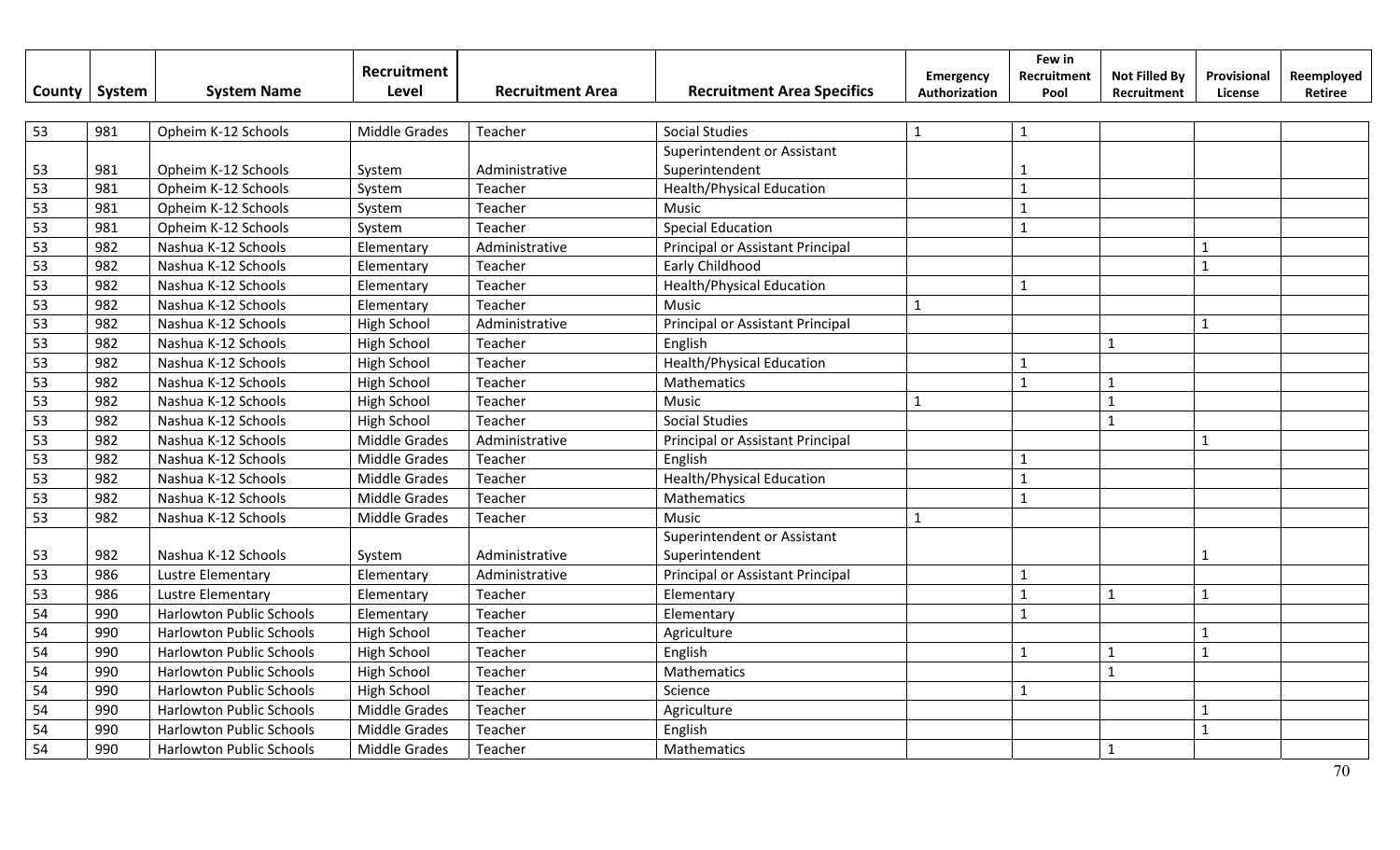|        |        |                                 | Recruitment          |                         |                                   | Emergency     | Few in<br>Recruitment | <b>Not Filled By</b> | Provisional  | Reemployed |
|--------|--------|---------------------------------|----------------------|-------------------------|-----------------------------------|---------------|-----------------------|----------------------|--------------|------------|
| County | System | <b>System Name</b>              | <b>Level</b>         | <b>Recruitment Area</b> | <b>Recruitment Area Specifics</b> | Authorization | Pool                  | Recruitment          | License      | Retiree    |
| 54     | 990    | <b>Harlowton Public Schools</b> | System               | Teacher                 | Agriculture                       |               | $\mathbf{1}$          |                      |              |            |
| 54     | 990    | <b>Harlowton Public Schools</b> | System               | Teacher                 | Art                               |               |                       | $\mathbf{1}$         |              |            |
| 54     | 990    | Harlowton Public Schools        | System               | Teacher                 | Career Tech                       |               | $\mathbf 1$           |                      |              |            |
| 54     | 990    | Harlowton Public Schools        | System               | Teacher                 | Music                             |               | $\mathbf{1}$          |                      |              |            |
| 54     | 990    | Harlowton Public Schools        | System               | Teacher                 | Music and Arts                    |               | $\mathbf{1}$          |                      |              |            |
|        |        |                                 |                      |                         | Superintendent or Assistant       |               |                       |                      |              |            |
| 54     | 992    | Judith Gap Public Schools       | Elementary           | Administrative          | Superintendent                    |               |                       | $\mathbf{1}$         |              |            |
| 54     | 992    | Judith Gap Public Schools       | Elementary           | Teacher                 | Music                             | $\mathbf{1}$  |                       |                      |              |            |
|        |        |                                 |                      |                         | Superintendent or Assistant       |               |                       |                      |              |            |
| 54     | 992    | Judith Gap Public Schools       | High School          | Administrative          | Superintendent                    |               |                       | $\mathbf{1}$         |              |            |
| 54     | 992    | Judith Gap Public Schools       | <b>High School</b>   | Teacher                 | English                           | $\mathbf{1}$  | $\mathbf{1}$          |                      |              |            |
| 54     | 992    | Judith Gap Public Schools       | High School          | Teacher                 | Mathematics                       |               | $\mathbf{1}$          |                      | $\mathbf{1}$ |            |
| 54     | 992    | Judith Gap Public Schools       | <b>High School</b>   | Teacher                 | Music                             | $\mathbf{1}$  |                       |                      |              |            |
| 54     | 992    | Judith Gap Public Schools       | <b>High School</b>   | Teacher                 | Science                           |               | $\mathbf{1}$          |                      |              |            |
| 54     | 992    | Judith Gap Public Schools       | <b>High School</b>   | Teacher                 | <b>Social Studies</b>             | $\mathbf{1}$  | $\mathbf{1}$          |                      |              |            |
|        |        |                                 |                      |                         | Superintendent or Assistant       |               |                       |                      |              |            |
| 54     | 992    | Judith Gap Public Schools       | <b>Middle Grades</b> | Administrative          | Superintendent                    |               |                       | $\mathbf{1}$         |              |            |
| 54     | 992    | Judith Gap Public Schools       | <b>Middle Grades</b> | Teacher                 | English                           | $\mathbf{1}$  | 1                     |                      |              |            |
| 54     | 992    | Judith Gap Public Schools       | <b>Middle Grades</b> | Teacher                 | Mathematics                       |               | $\mathbf{1}$          |                      |              |            |
| 54     | 992    | Judith Gap Public Schools       | <b>Middle Grades</b> | Teacher                 | Music                             | $\mathbf{1}$  |                       |                      |              |            |
| 54     | 992    | Judith Gap Public Schools       | <b>Middle Grades</b> | Teacher                 | Science                           |               | $\mathbf{1}$          |                      |              |            |
| 54     | 992    | Judith Gap Public Schools       | <b>Middle Grades</b> | Teacher                 | <b>Social Studies</b>             | $\mathbf{1}$  | $\mathbf{1}$          |                      |              |            |
| 54     | 992    | Judith Gap Public Schools       | System               | Teacher                 | English                           |               | $\mathbf{1}$          |                      |              |            |
| 55     | 997    | Wibaux K-12 Schools             | Elementary           | Specialist              | Library Media Specialist          |               |                       |                      | 1            |            |
| 55     | 997    | Wibaux K-12 Schools             | Elementary           | Specialist              | <b>School Counselor</b>           |               |                       |                      | $\mathbf{1}$ |            |
| 55     | 997    | Wibaux K-12 Schools             | Elementary           | Teacher                 | Elementary                        |               |                       | $\mathbf{1}$         |              |            |
| 55     | 997    | Wibaux K-12 Schools             | Elementary           | Teacher                 | <b>Special Education</b>          |               |                       | $\mathbf{1}$         |              |            |
| 55     | 997    | Wibaux K-12 Schools             | <b>High School</b>   | Administrative          | Principal or Assistant Principal  |               | $\mathbf{1}$          |                      |              |            |
| 55     | 997    | Wibaux K-12 Schools             | <b>High School</b>   | Specialist              | Library Media Specialist          |               |                       |                      |              |            |
| 55     | 997    | Wibaux K-12 Schools             | <b>High School</b>   | Specialist              | <b>School Counselor</b>           |               |                       |                      |              |            |
| 55     | 997    | Wibaux K-12 Schools             | <b>High School</b>   | Teacher                 | Mathematics                       |               |                       |                      |              |            |
| 55     | 997    | Wibaux K-12 Schools             | <b>Middle Grades</b> | Specialist              | Library Media Specialist          |               |                       |                      | $\mathbf{1}$ |            |
| 55     | 997    | Wibaux K-12 Schools             | <b>Middle Grades</b> | Specialist              | <b>School Counselor</b>           |               |                       |                      | $\mathbf{1}$ |            |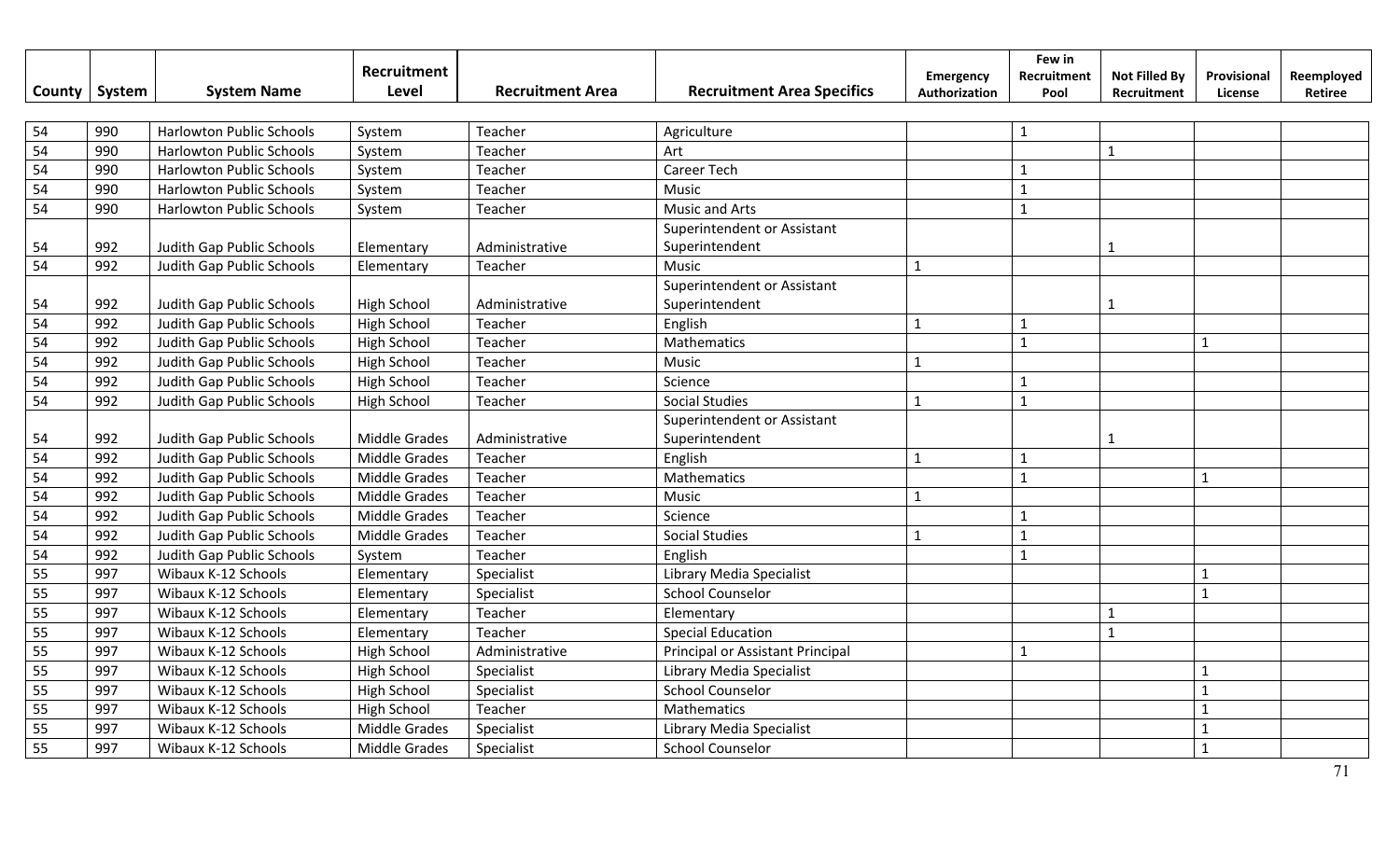|    |                 |                                 | Recruitment          |                         |                                     | Emergency     | Few in<br>Recruitment | <b>Not Filled By</b> | Provisional  | Reemployed |
|----|-----------------|---------------------------------|----------------------|-------------------------|-------------------------------------|---------------|-----------------------|----------------------|--------------|------------|
|    | County   System | <b>System Name</b>              | Level                | <b>Recruitment Area</b> | <b>Recruitment Area Specifics</b>   | Authorization | Pool                  | Recruitment          | License      | Retiree    |
|    |                 |                                 |                      |                         |                                     |               |                       |                      |              |            |
| 55 | 997             | Wibaux K-12 Schools             | <b>Middle Grades</b> | Teacher                 | Elementary                          |               | $\mathbf{1}$          |                      |              |            |
| 55 | 997             | Wibaux K-12 Schools             | <b>Middle Grades</b> | Teacher                 | Mathematics                         |               |                       |                      | $\mathbf{1}$ |            |
|    |                 |                                 |                      |                         | Superintendent or Assistant         |               |                       |                      |              |            |
| 55 | 997             | Wibaux K-12 Schools             | System               | Administrative          | Superintendent                      |               |                       |                      | $\mathbf{1}$ |            |
| 56 | 1011            | Laurel Public Schools           | Elementary           | Teacher                 | <b>Music and Arts</b>               |               |                       | $\mathbf{1}$         |              |            |
| 56 | 1011            | Laurel Public Schools           | <b>High School</b>   | Administrative          | Principal or Assistant Principal    |               | $\mathbf{1}$          |                      |              |            |
| 56 | 1011            | Laurel Public Schools           | <b>High School</b>   | Teacher                 | Mathematics                         |               |                       | $\mathbf{1}$         |              |            |
| 56 | 1011            | Laurel Public Schools           | <b>High School</b>   | Teacher                 | <b>Special Education</b>            |               | $\mathbf{1}$          | $\mathbf{1}$         | $\mathbf{1}$ |            |
| 56 | 1011            | <b>Laurel Public Schools</b>    | <b>Middle Grades</b> | Administrative          | Principal or Assistant Principal    |               | $\mathbf{1}$          |                      |              |            |
| 56 | 1011            | Laurel Public Schools           | <b>Middle Grades</b> | Teacher                 | Elementary                          |               |                       |                      | $\mathbf{1}$ |            |
| 56 | 1011            | Laurel Public Schools           | Middle Grades        | Teacher                 | English as a Second Language        |               |                       |                      | $\mathbf{1}$ |            |
| 56 | 1011            | Laurel Public Schools           | Middle Grades        | Teacher                 | <b>Family and Consumer Sciences</b> |               | $\mathbf{1}$          |                      |              |            |
| 56 | 1011            | Laurel Public Schools           | <b>Middle Grades</b> | Teacher                 | Reading                             |               |                       |                      | $\mathbf{1}$ |            |
| 56 | 1011            | Laurel Public Schools           | Middle Grades        | Teacher                 | Science                             |               |                       |                      | $\mathbf{1}$ |            |
| 56 | 1011            | Laurel Public Schools           | System               | Professional            | <b>Physical Therapist</b>           |               |                       | $\mathbf 1$          |              |            |
| 56 | 1011            | Laurel Public Schools           | System               | Specialist              | School Psychologist                 |               |                       | $\mathbf 1$          |              |            |
| 56 | 1014            | Custer K-12 Schools             | Elementary           | Teacher                 | Elementary                          |               | $\mathbf{1}$          | $\mathbf{1}$         |              |            |
| 56 | 1014            | Custer K-12 Schools             | <b>High School</b>   | Teacher                 | Science                             |               | $\mathbf{1}$          |                      |              |            |
| 56 | 1014            | Custer K-12 Schools             | <b>Middle Grades</b> | Teacher                 | Science                             |               | $\mathbf{1}$          |                      |              |            |
| 56 | 1014            | Custer K-12 Schools             | System               | Specialist              | <b>School Counselor</b>             |               | $\mathbf{1}$          |                      |              |            |
| 56 | 1014            | Custer K-12 Schools             | System               | Teacher                 | <b>Health/Physical Education</b>    |               | $\mathbf{1}$          |                      |              |            |
| 56 | 1014            | Custer K-12 Schools             | System               | Teacher                 | Music                               |               |                       | $\mathbf{1}$         |              |            |
| 56 | 1017            | <b>Broadview Public Schools</b> | Elementary           | Teacher                 | Elementary                          |               | $\mathbf{1}$          |                      | $\mathbf{1}$ |            |
| 56 | 1017            | <b>Broadview Public Schools</b> | Elementary           | Teacher                 | <b>Health/Physical Education</b>    |               |                       |                      | $\mathbf{1}$ |            |
| 56 | 1017            | <b>Broadview Public Schools</b> | <b>High School</b>   | Teacher                 | <b>Health/Physical Education</b>    |               |                       |                      | $\mathbf{1}$ |            |
| 56 | 1017            | <b>Broadview Public Schools</b> | <b>High School</b>   | Teacher                 | <b>Social Studies</b>               |               | $\mathbf{1}$          |                      |              |            |
| 56 | 1017            | <b>Broadview Public Schools</b> | <b>Middle Grades</b> | Teacher                 | Health/Physical Education           |               |                       |                      | $\mathbf{1}$ |            |
| 56 | 1017            | <b>Broadview Public Schools</b> | System               | Teacher                 | Music                               |               |                       | $\mathbf{1}$         |              |            |
| 56 | 1017            | <b>Broadview Public Schools</b> | System               | Teacher                 | <b>Special Education</b>            |               |                       | $\mathbf{1}$         |              |            |
| 56 | 1020            | Huntley Project K-12 Schls      | Elementary           | Teacher                 | Elementary                          |               | $\mathbf{1}$          |                      | $\mathbf{1}$ |            |
| 56 | 1020            | Huntley Project K-12 Schls      | Elementary           | Teacher                 | <b>Special Education</b>            |               | $\mathbf{1}$          |                      |              |            |
| 56 | 1020            | Huntley Project K-12 Schls      | <b>High School</b>   | Teacher                 | Music                               |               | $\mathbf{1}$          |                      |              |            |
| 56 | 1020            | Huntley Project K-12 Schls      | <b>Middle Grades</b> | Teacher                 | Elementary                          |               |                       |                      | $\mathbf{1}$ |            |